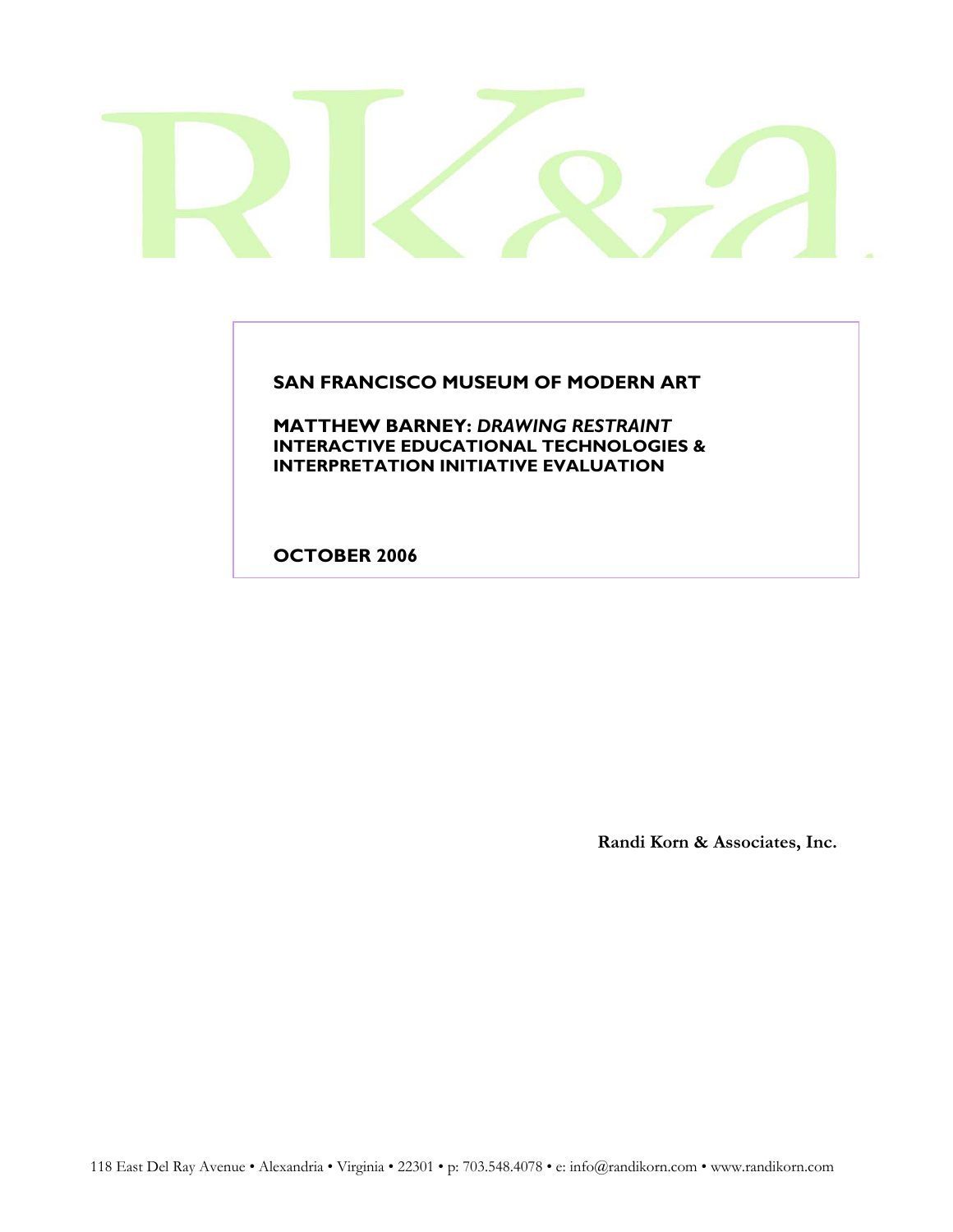# **CONTENTS**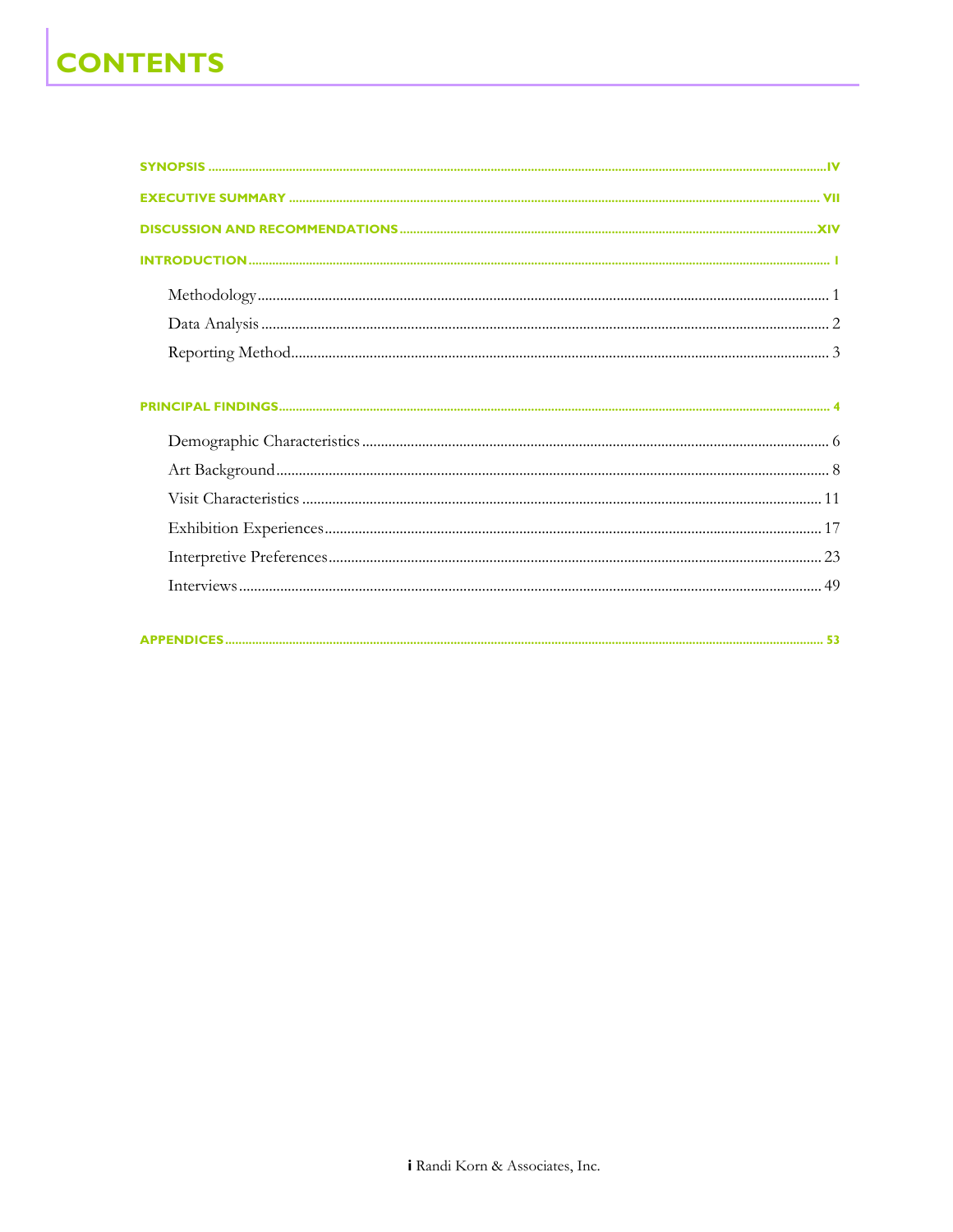| <b>TABLE 1:</b>  |                                                                                      |  |
|------------------|--------------------------------------------------------------------------------------|--|
| <b>TABLE 2:</b>  |                                                                                      |  |
| <b>TABLE 3:</b>  |                                                                                      |  |
| <b>TABLE 4:</b>  |                                                                                      |  |
| <b>TABLE 5:</b>  |                                                                                      |  |
| <b>TABLE 6:</b>  |                                                                                      |  |
| <b>TABLE 7:</b>  |                                                                                      |  |
| <b>TABLE 8:</b>  |                                                                                      |  |
| <b>TABLE 9:</b>  |                                                                                      |  |
| <b>TABLE 10:</b> | Rating of Knowledge of Modern Art by Familiarity with Barney's Art 10                |  |
| <b>TABLE II:</b> |                                                                                      |  |
| <b>TABLE 12:</b> |                                                                                      |  |
| <b>TABLE 13:</b> |                                                                                      |  |
| <b>TABLE 14:</b> |                                                                                      |  |
| <b>TABLE 15:</b> |                                                                                      |  |
| <b>TABLE 16:</b> |                                                                                      |  |
| <b>TABLE 17:</b> | Visiting to See the Barney Exhibition by Familiarity with Barney's Art 14            |  |
| <b>TABLE 18:</b> |                                                                                      |  |
| <b>TABLE 19:</b> |                                                                                      |  |
| <b>TABLE 20:</b> |                                                                                      |  |
| <b>TABLE 21:</b> | Ratings of Satisfaction with SFMOMA Visit by Familiarity with Barney's Art 16        |  |
| <b>TABLE 22:</b> | Ratings of Satisfaction with SFMOMA Visit by Visiting to See the Barney Exhibition16 |  |
| <b>TABLE 23:</b> |                                                                                      |  |
| <b>TABLE 24:</b> |                                                                                      |  |
| <b>TABLE 25:</b> |                                                                                      |  |
| <b>TABLE 26:</b> | Overall Rating of the Barney Exhibition by Art Background, Demographic, and          |  |
|                  |                                                                                      |  |
| <b>TABLE 27:</b> | Rating of Barney Exhibition Meaning by Visit Characteristics and Art Background 20   |  |
| <b>TABLE 28:</b> |                                                                                      |  |
| <b>TABLE 29:</b> | What Ideas, Images, or Messages Did You Take Away from the Barney Exhibition? . 22   |  |
| <b>TABLE 30:</b> |                                                                                      |  |
| <b>TABLE 31:</b> |                                                                                      |  |
| <b>TABLE 32:</b> |                                                                                      |  |
| <b>TABLE 33:</b> |                                                                                      |  |
| <b>TABLE 34:</b> |                                                                                      |  |
| <b>TABLE 35:</b> |                                                                                      |  |
| <b>TABLE 36:</b> |                                                                                      |  |
| <b>TABLE 37:</b> |                                                                                      |  |
| <b>TABLE 38:</b> |                                                                                      |  |
| <b>TABLE 39:</b> |                                                                                      |  |
| <b>TABLE 40:</b> |                                                                                      |  |
| <b>TABLE 41:</b> |                                                                                      |  |
| <b>TABLE 42:</b> |                                                                                      |  |
| <b>TABLE 43:</b> |                                                                                      |  |
| <b>TABLE 44:</b> |                                                                                      |  |
| <b>TABLE 45:</b> |                                                                                      |  |
| <b>TABLE 46:</b> |                                                                                      |  |
| <b>TABLE 47:</b> | Ratings of Interpretive Offerings by Visiting to See the Barney Exhibition 32        |  |
| <b>TABLE 48:</b> | Rating of Expectation of SFMOMA Visit by Total Number of Interpretive Offerings      |  |
| <b>TABLE 49:</b> | Rating of Experience at SFMOMA Visit by Total Number of Interpretive Offerings       |  |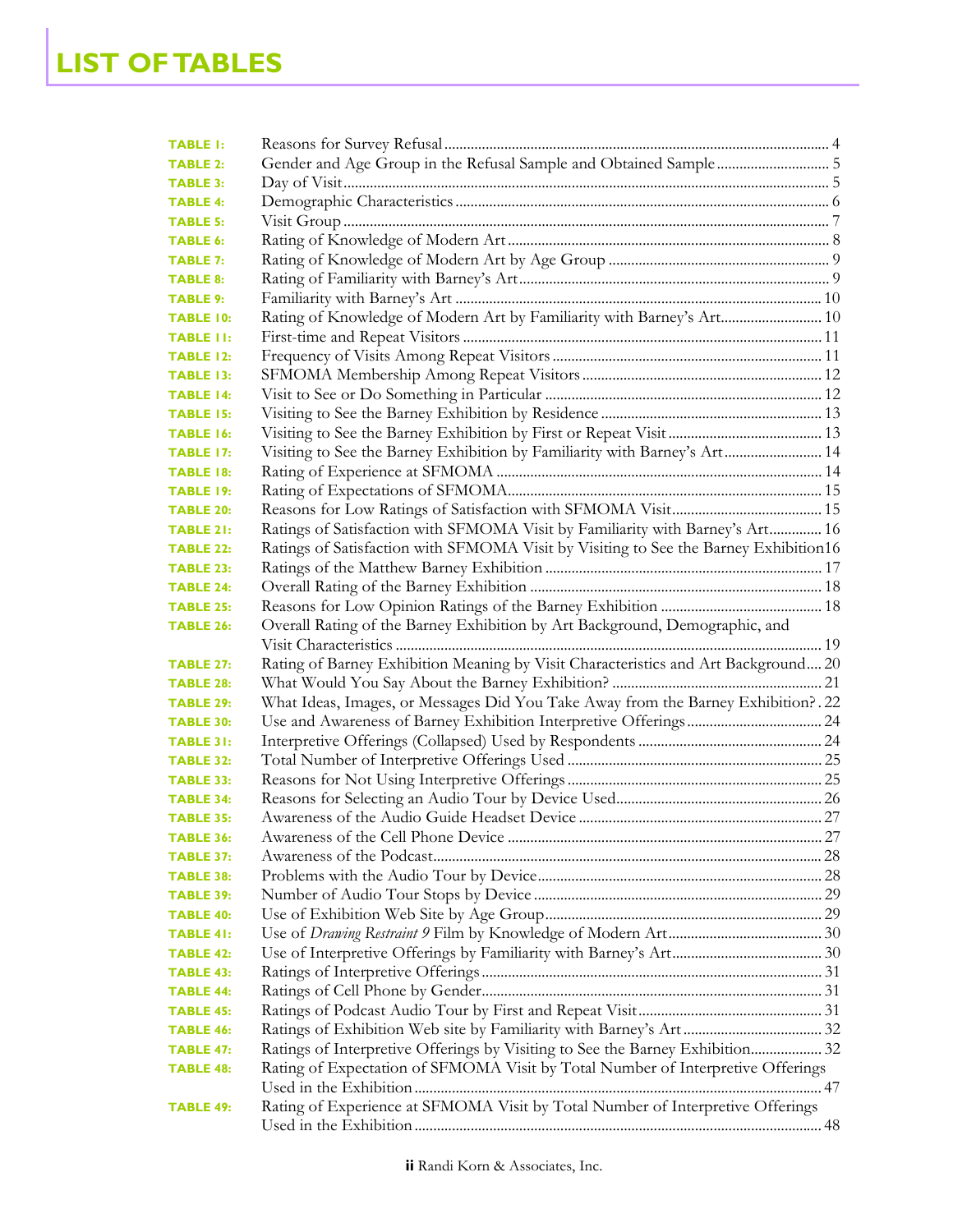| <b>FIGURE 1:</b> | Rating of Barney Exhibition Meaning by Use of Exhibition Brochure and by             |
|------------------|--------------------------------------------------------------------------------------|
|                  |                                                                                      |
| <b>FIGURE 2:</b> | Rating of Barney Exhibition Meaning by Use of Audio Tour and by Familiarity with     |
|                  |                                                                                      |
| <b>FIGURE 3:</b> | Rating of Barney Exhibition Meaning by Use of Learning Lounge and by Familiarity     |
|                  |                                                                                      |
| <b>FIGURE 4:</b> | Overall Rating of Barney Exhibition by Use of Exhibition Brochure and by Familiarity |
|                  |                                                                                      |
| <b>FIGURE 5:</b> | Overall Rating of Barney Exhibition by Use of Audio Tour and by Familiarity with     |
|                  |                                                                                      |
| <b>FIGURE 6:</b> | Rating of Barney Exhibition Meaning by Total Number of Interpretive Offerings Used   |
|                  |                                                                                      |
| <b>FIGURE 7:</b> | Overall Rating of Barney Exhibition by Total Number of Interpretive Offerings Used   |
|                  |                                                                                      |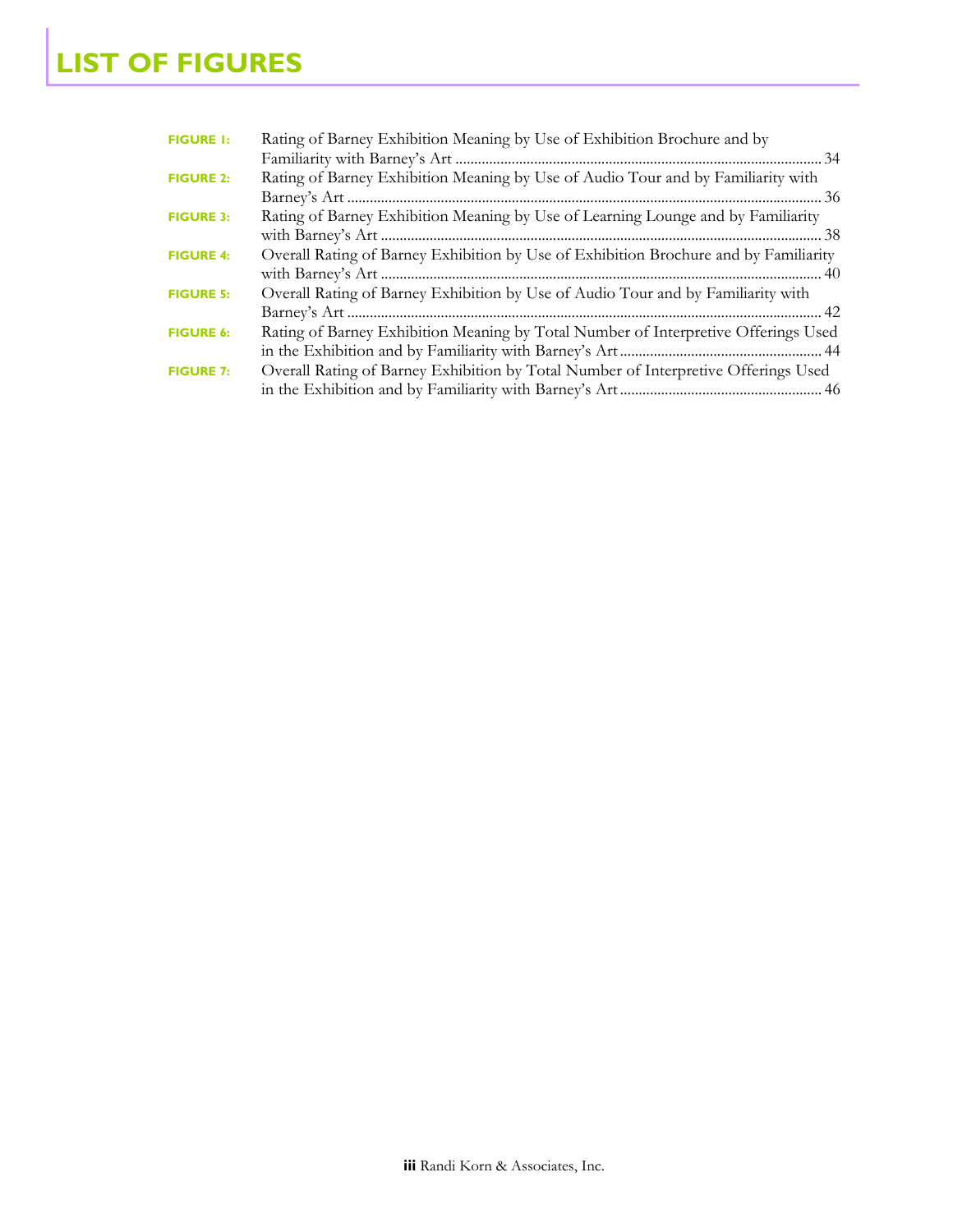## **INTRODUCTION**

Randi Korn & Associates, Inc. (RK&A), surveyed 253 visitors and interviewed 22 visitors attending the SFMOMA exhibition *Matthew Barney: Drawing Restraint* to determine their responses to the exhibition and its interpretive offerings, particularly the audio tour. Data collectors used a quota sampling procedure to obtain a sample with an adequate number of audio tour users. The survey sample included 119 audio tour users (47 percent) (21 percent by audio guide headset, 19 percent by cell phone, and 7 percent by podcast) and 134 nonusers (53 percent). All interview participants used the audio tour—18 by cell phone, 3 by audio guide headset, and 1 by podcast.

The findings of the study demonstrate the immense value of having a broad range of interpretive offerings for exhibition visitors, particularly those who were unfamiliar with Barney's art.

#### **PRINCIPAL FINDINGS: SURVEY**

#### **RESPONDENT CHARACTERISTICS**

Females outnumbered males by a 3:2 margin. One-half of respondents were under 35 years of age, one-third (35 percent) were 35–54 years of age and 14 percent were 55+ years of age. Most (81 percent) reported having a college degree or higher and 42 percent reported living in the Bay Area. The majority (52 percent) attended the Barney exhibition with one other adult. The sample included almost equal numbers of first-time (51 percent) and repeat (49 percent) SFMOMA visitors, and almost one-half (45 percent) visited SFMOMA to see the Barney exhibition.

On the scale 1 (Not at all knowledgeable) to 7 (Very knowledgeable), respondents rated their knowledge of modern art a mean of 4.1. On the scale 1 (Not at all familiar) to 7 (Very familiar), respondents rated their familiarity with Barney's art a mean of 2.3. Most respondents (78 percent) rated themselves at 3 or below on the latter scale.

## **RATING OF SATISFACTION WITH THE SFMOMA VISIT**

On the scale 1 (Poor experience) to 7 (Excellent experience), respondents rated SFMOMA a mean of 5.8. On the scale 1 (Did not meet my expectations) to 7 (Surpassed my expectations), respondents rated SFMOMA a mean of 5.5. For both satisfaction scales, a higher rating is associated with two factors: greater familiarity with Barney's art and visiting SFMOMA to see the Barney exhibition.

#### **OPINIONS OF THE EXHIBITION**

Respondents rated five aspects of the Barney exhibition using 7-point rating scales:

- 1 (Dull-Boring) to 7 (Interesting-Stimulating) mean = 5.0
- 1 (Waste of time) to 7 (Worthwhile experience) mean = 4.9
- 1 (Not an enjoyable experience) to 7 (A very enjoyable experience) mean = 4.8
- 1 (Not at all visually appealing) to 7 (Very visually appealing) mean = 4.8
- 1 (Not at all meaningful to me) to 7 (Very meaningful to me) mean = 4.1

A composite rating of the exhibition was obtained by totaling the scores for each of the five exhibition rating scales and dividing by five. The resulting 7-point scale from 1 (Unfavorable) to 7 (Very Favorable) had a mean rating of 4.7. Characteristics associated with a higher rating on the composite scale include younger age, Bay Area residence, greater knowledge of modern art, visiting to see the Barney exhibition, and greater familiarity with Barney's art.

#### **USE AND AWARENESS OF INTERPRETIVE OFFERINGS**

Interpretive offerings with the highest use were: the introduction wall text (78 percent), exhibition brochure (55 percent), Learning Lounge (51 percent), and audio tour (47 percent). Respondents used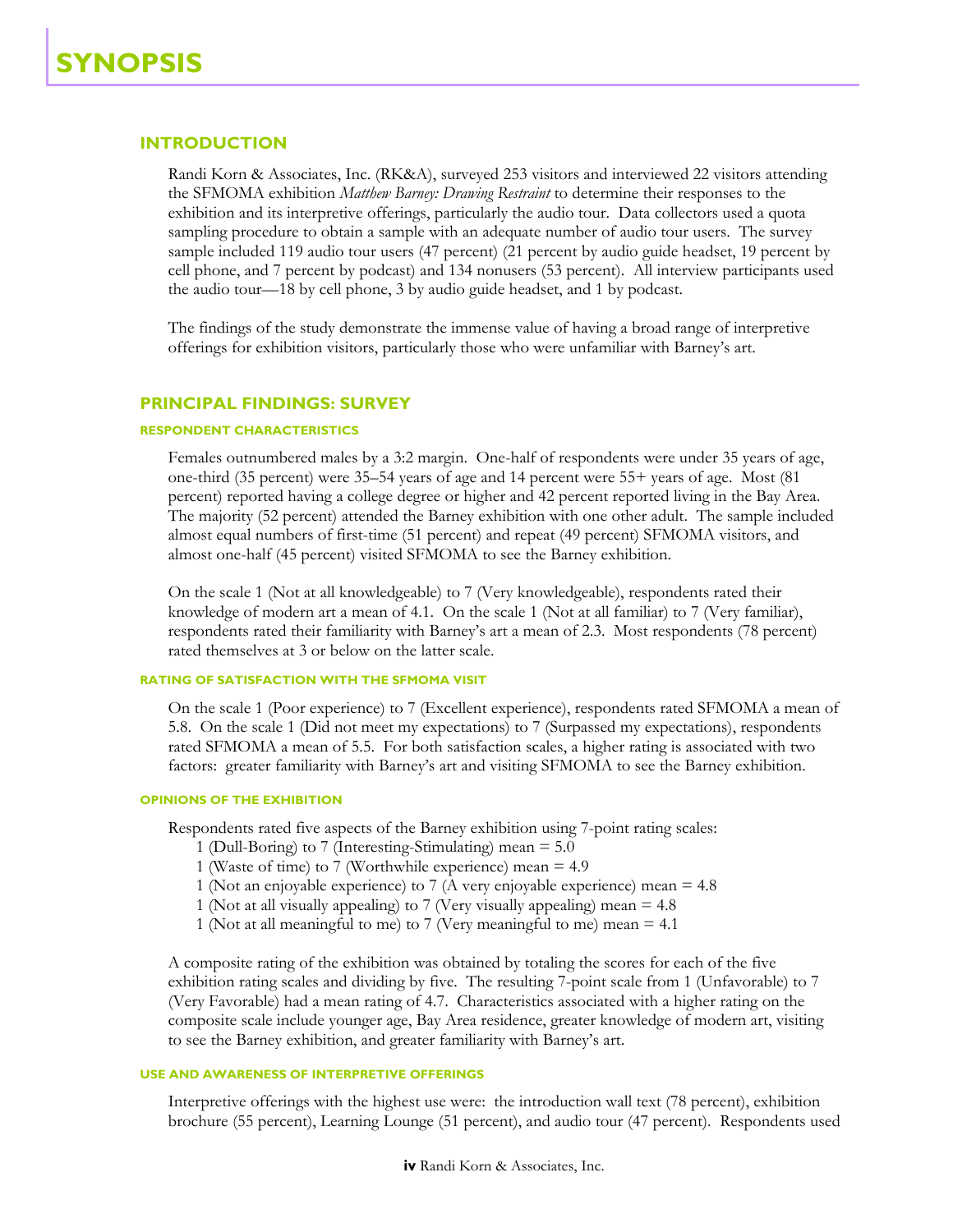a median of three interpretive offerings; however, the majority of respondents were unaware of the podcast audio tour and the exhibition Web site.

#### **PREFERENCE FOR AN AUDIO TOUR DEVICE**

The majority of audio tour users said they heard five or more stops (72 percent). Users of all three audio tour devices rated the audio tour very high on the scale 1 (Did not help me appreciate Barney's art) to 7 (Helped me appreciate Barney's art): podcast mean  $= 6.2$ ; cell phone mean  $= 6.0$ , audio guide headset mean = 5.6.

Cell phone and podcast users selected their devices for the same four reasons: being able to access information as needed, their familiarity and comfort with the device, being able to use their own device, and the low or free cost. Headset users selected the audio guide for three main reasons: familiarity and comfort with the device, ease of using the device, and being able to access information as needed.

Most respondents who did not use the audio guide headset were aware of it but chose not to use it. Most respondents who did not use the podcast were simply not aware of it as an option.

#### **USE OF INTERPRETIVE OFFERINGS BY DEMOGRAPHICS, ART BACKGROUND, AND VISIT CHARACTERISTICS**

Younger respondents were most likely to visit the Web site. A stronger background in modern art was associated with attending the *Drawing Restraint 9* film. Respondents already familiar with Barney's art were more likely than respondents unfamiliar with Barney's art to use the audio tour, see the *Drawing Restraint 9* film, and visit the exhibition Web site.

#### **RATINGS OF INTERPRETIVE OFFERINGS**

On the scale 1 (Did not help me appreciate Barney's art) to 7 (Helped me appreciate Barney's art), the most helpful interpretive offerings were the audio tours (podcast mean  $= 6.2$ ; cell phone mean  $=$ 6.0, audio guide headset mean = 5.6.), Learning Lounge (mean = 5.5), exhibition brochure and Web site (mean = 5.2 for each) and *Drawing Restraint 9* film (mean = 5.1). The introduction wall text received the lowest rating (mean = 4.7).

#### **RATINGS OF THE EXHIBITION BY USE OF INTERPRETIVE OFFERINGS AND FAMILIARITY WITH BARNEY'S ART**

Three interpretive offerings—the brochure, the audio tour, and the Learning Lounge—were associated with higher ratings of the exhibition on the scale 1 (Not very meaningful to me) to 7 (Very meaningful to me). Respondents who used any one of those offerings found more meaning in the exhibition than respondents who did not use the offerings. Respondents already familiar with Barney's art found more meaning in the exhibition than those unfamiliar with Barney's art, regardless of whether they used the offering. The highest ratings were given by respondents already familiar with Barney's art who used the offering; the lowest ratings were given by respondents unfamiliar with Barney's art who did not use the offering.

#### **RATINGS OF THE EXHIBITION AND SFMOMA VISIT BY THE NUMBER OF INTERPRETIVE OFFERINGS USED**

Using a higher number of interpretive offerings was associated with a higher rating of the exhibition on the scale 1 (Not very meaningful to me) to 7 (Very meaningful to me); a higher composite rating of the exhibition on the scale 1 (Unfavorable) to 7 (Very favorable); a higher rating of the SFMOMA visit on the scale 1 (Did not meet my expectations) to 7 (Surpassed my expectations); and a higher rating of the SFMOMA visit on the scale 1 (Poor experience) to 7 (Excellent experience).

## **PRINCIPAL FINDINGS: INTERVIEWS**

All of the interviewees enjoyed the *Drawing Restraint* exhibition, using words such as "great," "fantastic," and "interesting" to describe their experiences. When asked to cite an overall message of the exhibition, the majority of interviewees said the exhibition was about the creative process,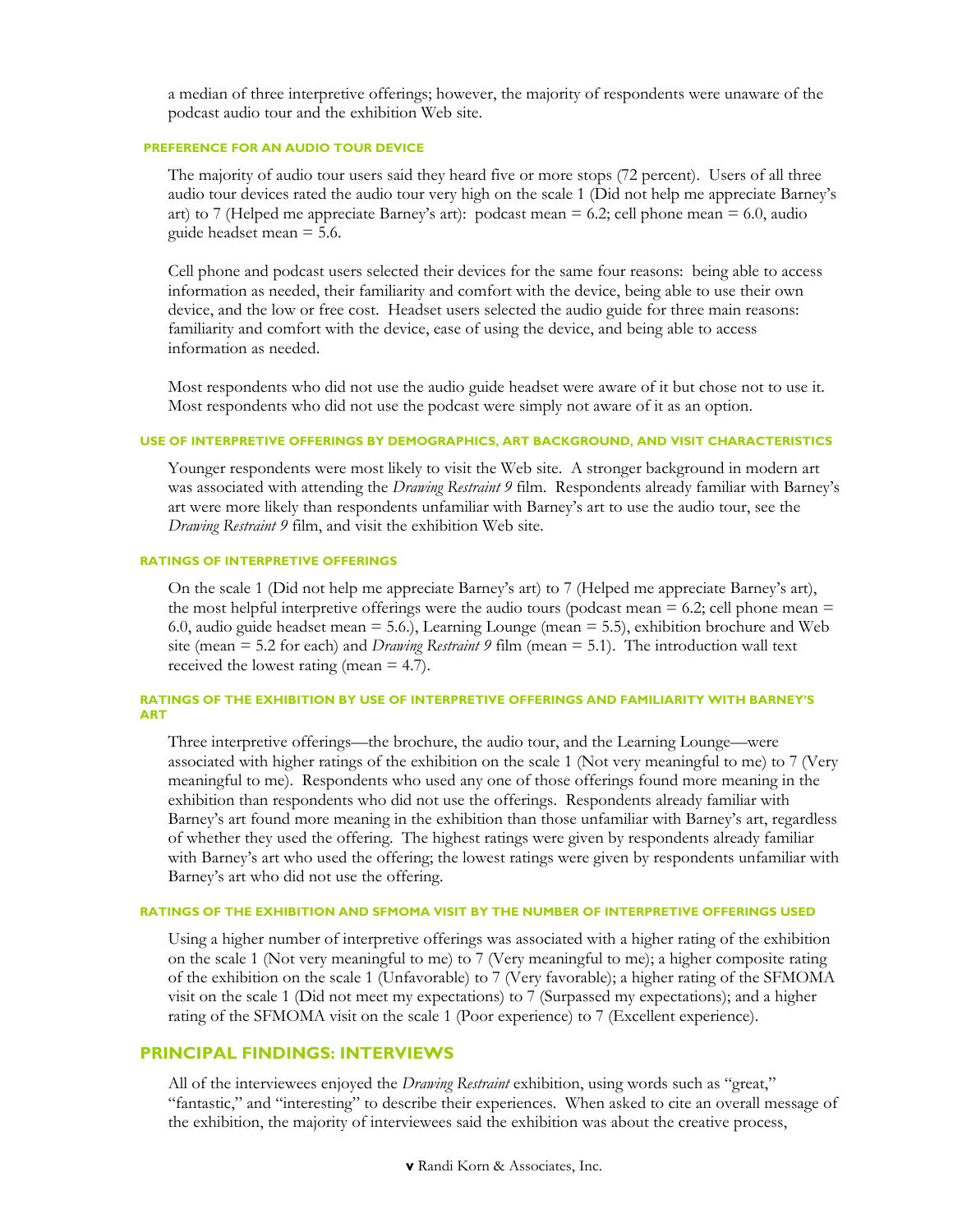including that it can result in an object that is temporary or can be destroyed, and that all art is created within constraints and tensions.

#### **USE AND OPINIONS OF THE AUDIO TOUR**

Interviewees who used the cell phone audio tour did so because it was free, convenient, and somewhat of a novelty. Those who chose the traditional headset did so to learn more about the artist.

The majority of interviewees listened to 6 to 7 of the 10 stops on the audio tour, regardless of the device they used. All but one interviewee listened to all the information available for the stops they chose. Regardless of which device they used, all the interviewees said having three options available was a good idea.

Interviewees said the interpretative information helped them feel more comfortable looking at the art and helped them understand and make sense of the works of art. Some interviewees said the audio tour helped them organize their visit so that they felt in control and not overwhelmed.

## **RECOMMENDATIONS**

- Continue to provide interpretative offerings using a variety of media to meet as many visitor needs and learning styles as possible.
- ♦ Continue to provide interpretative offerings with clear, succinct, and understandable information.
- ♦ Continue to use the artist's voice as one interpretative approach whenever possible.
- To meet diverse visitor needs, continue to offer at least two audio device options, including the headset as one.
- ♦ If possible, allow visitors to download the audio tour onto their MP3 players at the Museum rather than at home.
- ♦ Publicize the variety of interpretive offerings, particularly the podcast and the Web site, through a range of media and at various locations at the Museum.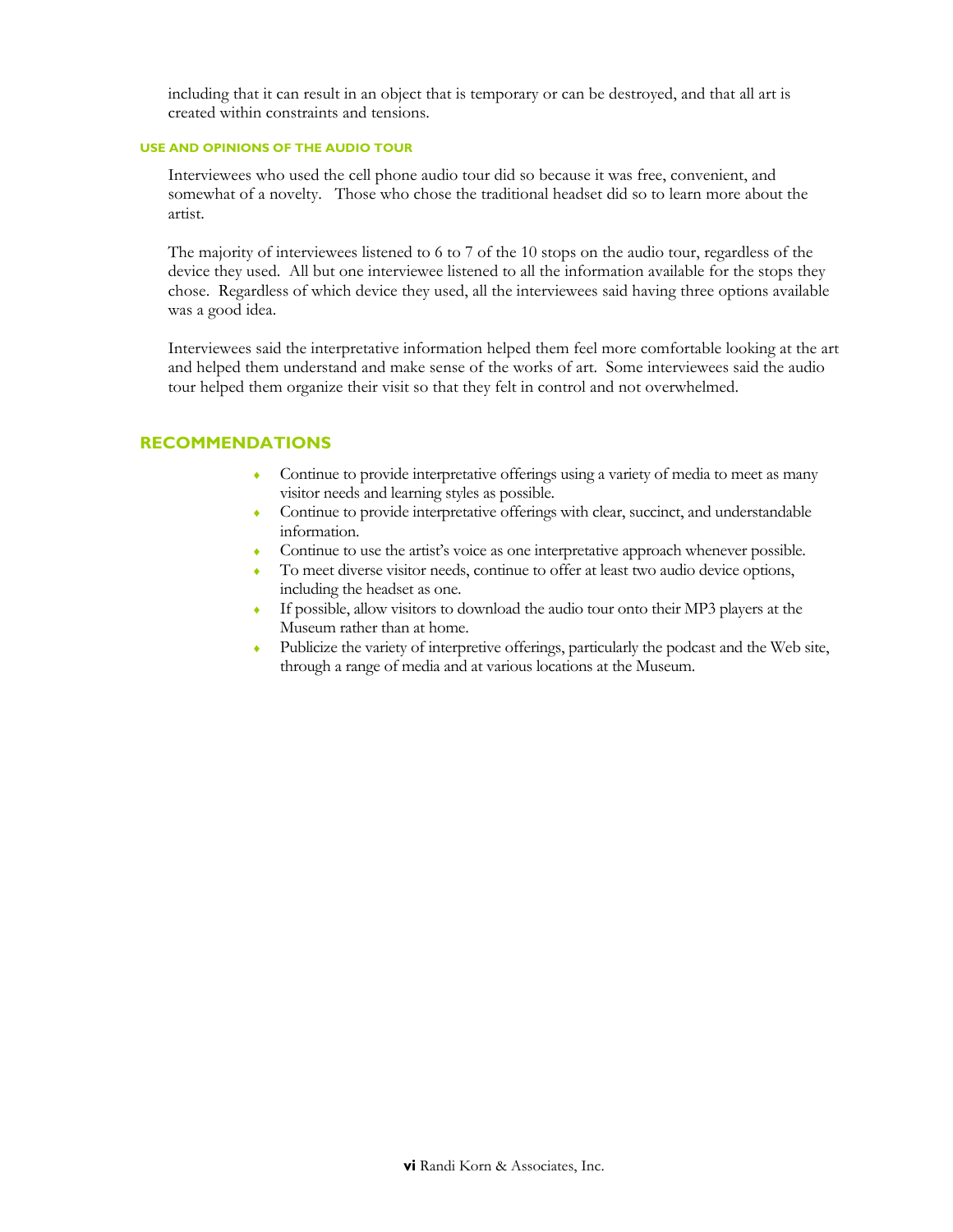## **INTRODUCTION**

This report presents the findings of a study conducted by Randi Korn & Associates, Inc. (RK&A), for the San Francisco Museum of Modern Art (SFMOMA). The study provides reliable information about visitors to the SFMOMA exhibition *Matthew Barney: Drawing Restraint* and their responses to the exhibition and its interpretive offerings, particularly the audio tour. This summary presents only a sketch of visitors and their experiences at the exhibition. Readers are urged to review the body of the report for more thorough coverage and details of the topics introduced here.

Specially trained data collectors administered surveys to adult visitors (16 years of age and older) exiting the exhibition. Data collectors used a quota sampling procedure with the goal of obtaining a sample of 75 percent audio tour users (evenly divided among audio guide headset, cell phone, and podcast users) and 25 percent non-audio tour users. Of 578 respondents approached, 253 agreed to participate and 325 declined to participate, for a refusal rate of 56 percent. The sample of 253 visitors contains 119 audio tour users (47 percent) and 134 nonusers (53 percent), a smaller number of audio tour users than hoped, but adequate to address research questions about the audio tour and its impact on the exhibition experience.

## **DEMOGRAPHIC CHARACTERISTICS**

#### **GENDER, AGE, EDUCATION AND RESIDENCE**

- Females (58 percent) outnumbered males (42 percent).
- $\bullet$  Half of the respondents were under 35 years of age, 35 percent were 35 54 years of age and 14 percent were 55+ years of age.
- Respondents were highly educated, with 81 percent having a college degree or higher.
- Forty-two percent of respondents live in the Bay Area.
- More than half of the respondents (52 percent) attended the Barney exhibition with one other adult, 20 percent attended alone, 19 percent attended with several adults, and 9 percent attended with children.

#### **ART BACKGROUND**

- On a 7-point scale from 1 (Not at all knowledgeable) to 7 (Very knowledgeable), 36 percent of respondents rated their knowledge of modern art on the lower end of the scale (1-3 on the scale), 22 percent rated their knowledge at the mid-point of the scale (4), and 31 percent rated their knowledge at the higher end of the scale (5-7 on the scale), with a mean (average) rating of 4.1.
- On a 7-point scale from 1 (Not at all familiar) to 7 (Very familiar), 78 percent of respondents rated their familiarity with Barney's art between 1 and 3 on the scale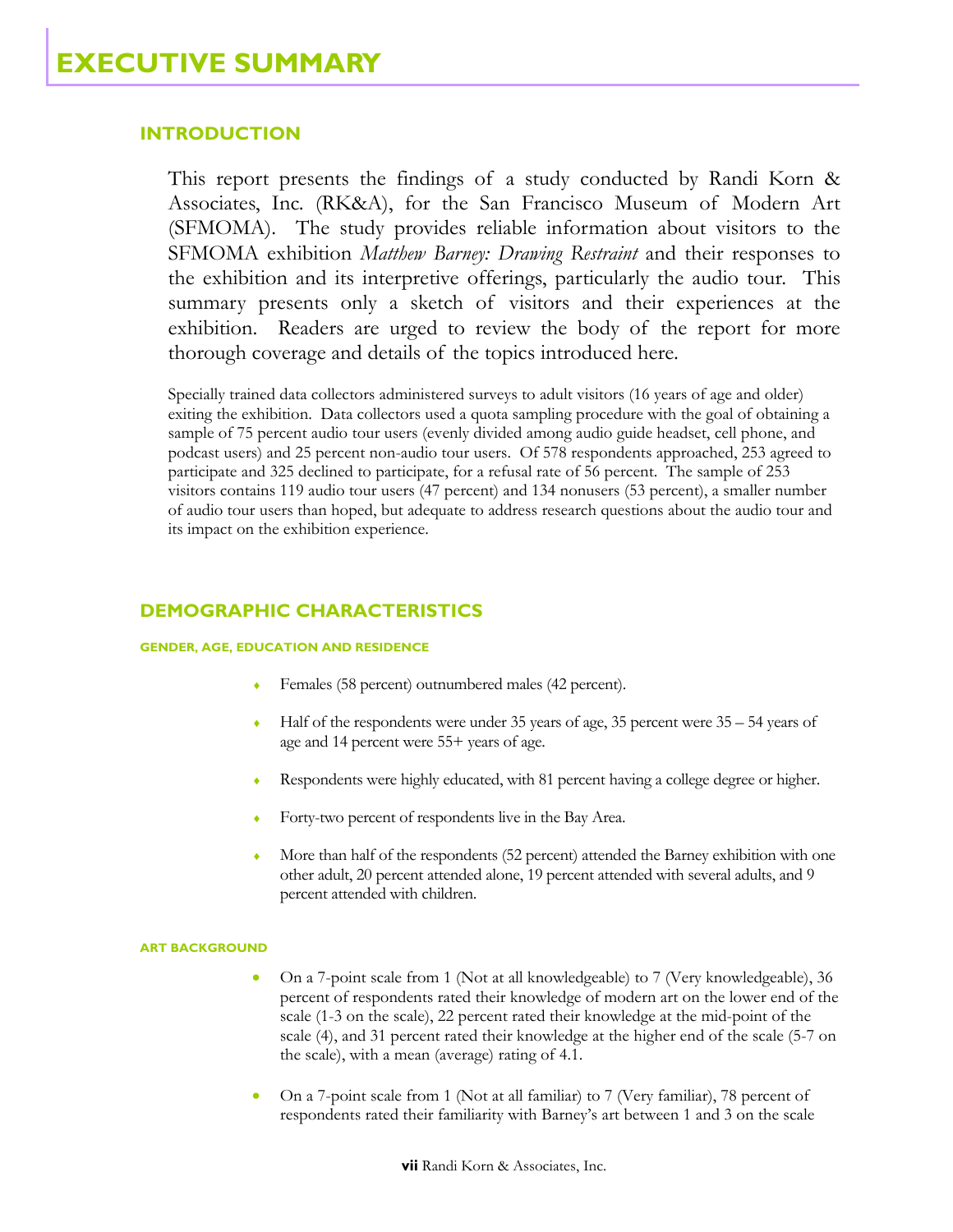(unfamiliar with Barney's art), and 22 percent rated their familiarity between 4 and 7 on the scale (familiar with Barney's art), with a mean rating of 2.3.

• Respondents familiar with Barney's art rated their knowledge of modern art at a significantly higher level (mean = 5.3) than respondents unfamiliar with Barney's art  $(mean = 3.8)$ .

#### **VISIT CHARACTERISTICS**

- The sample included approximately equal numbers of first-time (51 percent) and repeat SFMOMA visitors (49 percent).
- Of repeat visitors in the study, 77 percent had visited SFMOMA at least one other time in the past twelve months.
- Of repeat visitors in the study, 22 percent were members of SFMOMA.
- ♦ Almost half (45 percent) of the respondents were visiting SFMOMA particularly to see the Barney exhibition.

#### **RATINGS OF SATISFACTION WITH THE SFMOMA VISIT**

- On the scale 1 (Poor experience) to 7 (Excellent experience), respondents gave SFMOMA a mean rating of 5.8.
- ♦ On the scale 1 (Did not meet my expectations) to 7 (Surpassed my expectations), respondents gave SFMOMA a mean rating of 5.5.
- For both satisfaction scales, two factors are associated with higher satisfaction with the SFMOMA visit: familiarity with Barney's art, and visiting particularly to see the Barney exhibition.

## **EXHIBITION EXPERIENCES**

#### **OPINIONS OF THE MATTHEW BARNEY DRAWING RESTRAINT EXHIBITION**

- Respondents rated five aspects of the exhibition using 7-point rating scales:
	- 1 (Dull-Boring) to 7 (Interesting-Stimulating) (mean = 5.0)
	- $\blacksquare$  1 (Waste of time) to 7 (Worthwhile experience) (mean = 4.9)
	- $\blacksquare$  1 (Not an enjoyable experience) to 7 (A very enjoyable experience) (mean  $\equiv$ 4.8)
	- 1 (Not at all visually appealing) to 7 (Very visually appealing) (mean  $=$  4.8)
	- 1 (Not at all meaningful to me) to 7 (Very meaningful to me) (mean  $= 4.1$ )
- To obtain a composite rating of the exhibition, the scores for each of the five exhibition rating scales were totaled and divided by 5. The resulting composite scale is a 7-point scale from 1 (Unfavorable) to 7 (Very Favorable), with a mean rating of 4.7.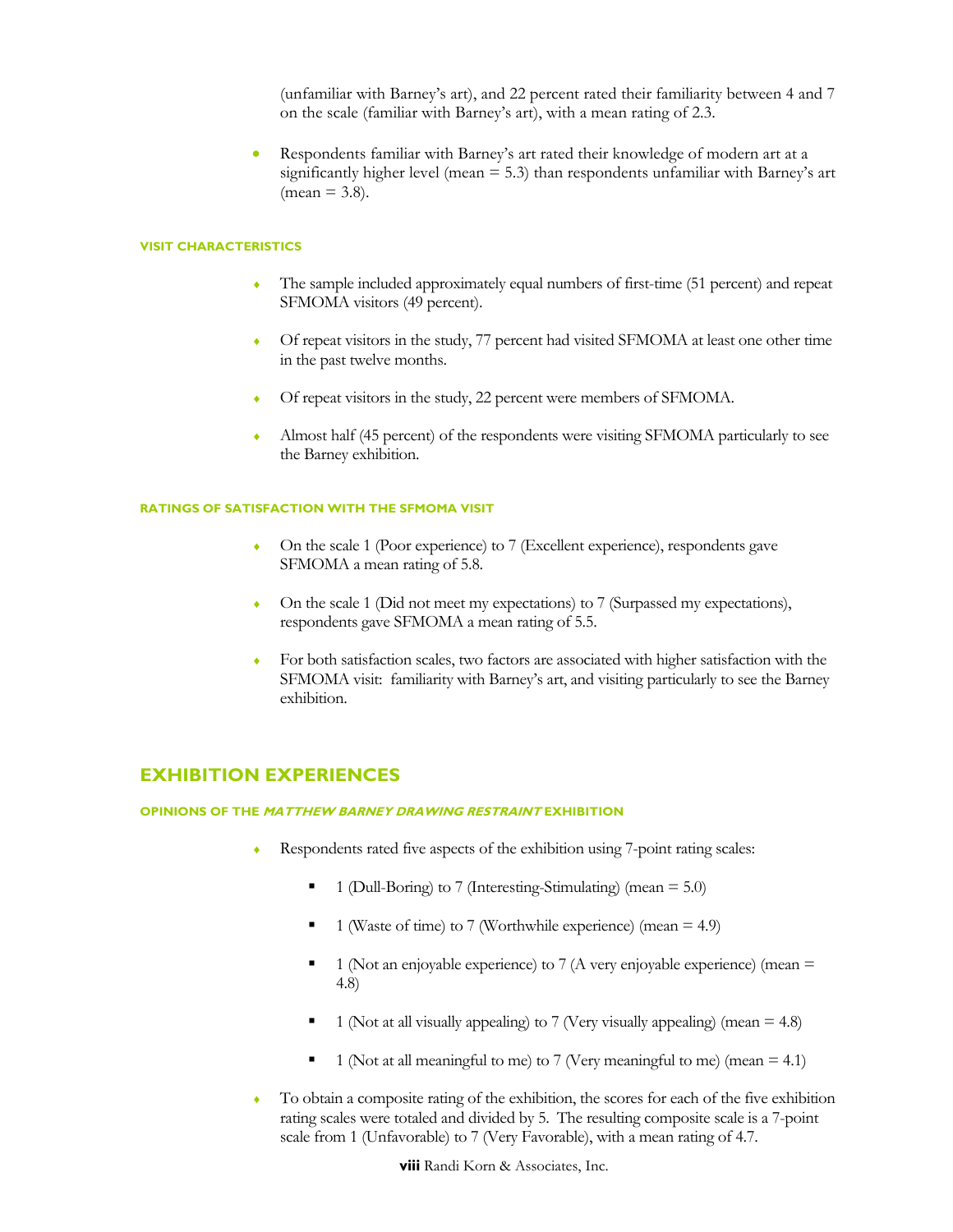- Characteristics associated with a higher rating score on the 7-point "how meaningful" scale include first-repeat visit, knowledge of modern art, visiting particularly to see the Barney exhibition, and familiarity with Barney's art:
	- Repeat visitors rated the exhibition as more meaningful than first-time visitors  $(\text{mean} = 4.4 \text{ vs. mean} = 3.8).$
	- Respondents with high knowledge of modern art rated the exhibition as more meaningful (mean  $= 4.6$ ) than respondents with moderate knowledge (mean  $=$ 4.3) or low knowledge of modern art (mean = 3.4).
	- Respondents who came particularly to see the Barney exhibition rated the exhibition as more meaningful than respondents who did not (mean = 5.0 vs.  $mean = 3.4$ ).
	- Respondents already familiar with Barney's art rated the exhibition as more meaningful than respondents unfamiliar with Barney's art (mean = 5.4 vs.  $mean = 3.8$ ).
- Visitor characteristics associated with a higher rating score on the 7-point composite (overall exhibition) rating scale include age group, residence, knowledge of modern art, visiting particularly to see the Barney exhibition, and greater familiarity with Barney's art:
	- Younger respondents (<34 years) gave the exhibition a higher composite rating (mean  $= 5.0$ ) than middle-aged respondents (35-54 years) or older respondents (55+ years) (both means  $=$  4.4).
	- Bay area respondents gave the exhibition a higher composite rating than respondents from elsewhere (mean  $= 5.1$  vs. mean  $= 4.5$ ).
	- Respondents with high or moderate knowledge of modern art gave the exhibition a higher composite rating than respondents with low knowledge of modern art (high knowledge mean = 5.0; moderate knowledge mean = 4.9; and low knowledge mean = 4.0).
	- Respondents who were visiting particularly to see the Barney exhibition gave the exhibition a higher composite rating than respondents who were not visiting particularly to see the Barney exhibition (mean  $=$  5.6 vs. mean  $= 4.0$ ).
	- Respondents who were already familiar with Barney's art gave the exhibition a higher composite rating than those who were unfamiliar with Barney's art (mean  $= 5.9$  vs. mean  $= 4.4$ ).

#### **IF YOU WERE TO TELL A FRIEND ABOUT THE BARNEY EXHIBITION, WHAT WOULD YOU SAY ABOUT IT?**

Respondents described the exhibition as "strange-disturbing" (20 percent), "interesting" (18 percent), "thought-provoking" (17 percent), "worth seeing" (16 percent), and "not worthwhile" (13 percent). Respondents recommended using the interpretive offerings in the exhibition to provide context to help make sense of the artist's work (14 percent).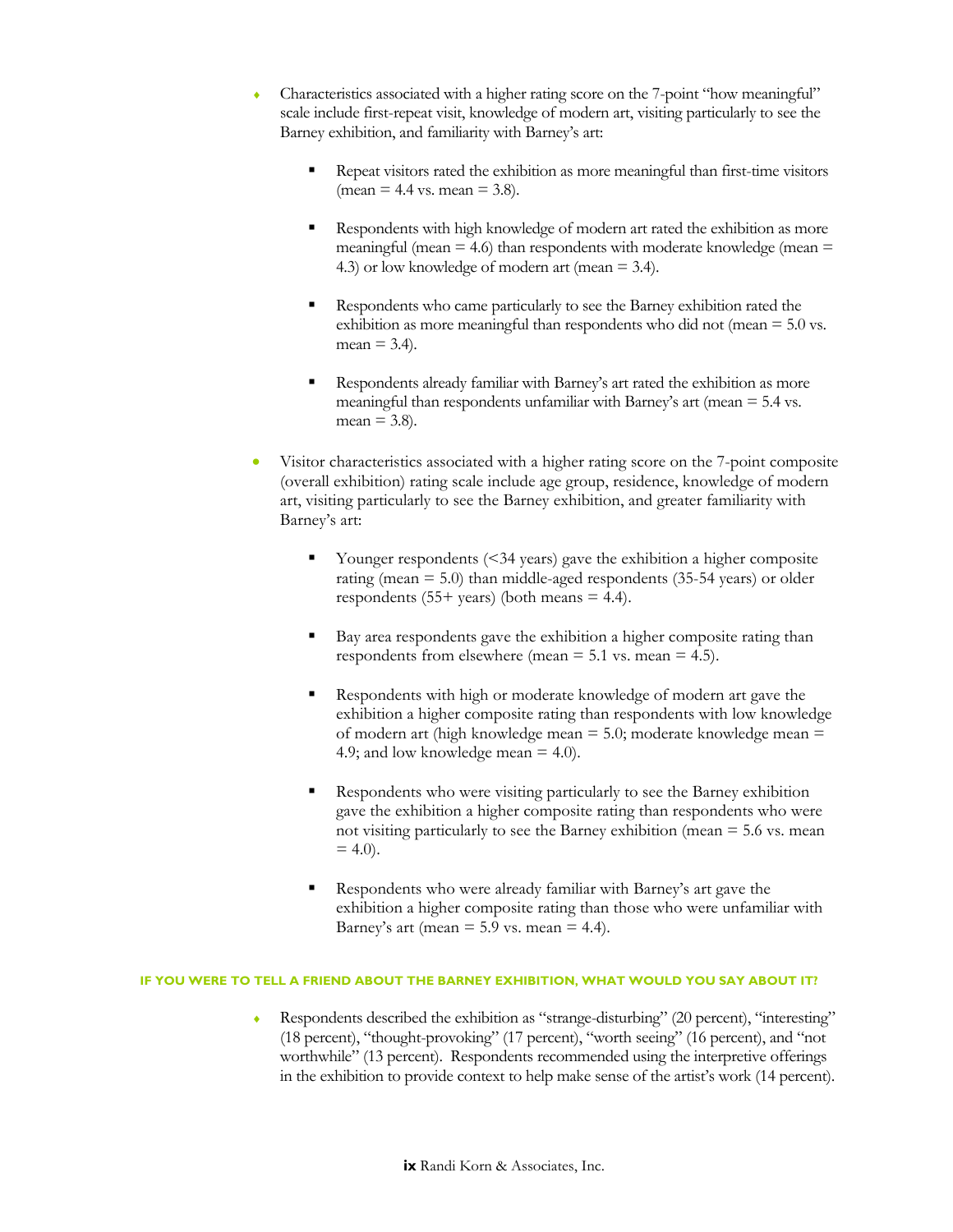#### **WHAT IDEAS, IMAGES, OR MESSAGES, IF ANY, DID YOU TAKE AWAY FROM THE BARNEY EXHIBITION?**

The most prevalent response was no answer at all (25 percent). Other respondents discussed restraint and creativity (17 percent), Barney's use of materials, techniques, and media (13 percent), or images and themes in the *Drawing Restraint 9* film, such as Japan, whaling, ritual, and culture (10 percent). Some respondents said they found no meaning in the exhibition, and questioned whether Barney's work is art (13 percent).

## **INTERPRETIVE PREFERENCES**

#### **USE AND AWARENESS OF INTERPRETIVE OFFERINGS**

- ♦ Three-quarters of respondents used the introduction wall text (78 percent), 55 percent used the brochure, 51 percent used one or more offerings in the Learning Lounge, 47 percent used one of the audio tours. The remaining offerings were used by fewer than one-fifth of respondents.
- The majority of respondents were aware of but *did not use* the docent tour (60 percent), Learning Lounge computers (59 percent), Antenna audio guide headset tour (54 percent), and Learning Lounge catalogues (52 percent).
- The majority of respondents did not know about the podcast audio tour (62 percent) and exhibition Web site (51 percent).
- Respondents used a median of three interpretive offerings:  $31$  percent used  $1 2$ offerings, 37 percent used 3 – 4 offerings, and 26 percent used 5 or more offerings.

#### **PREFERENCE FOR AN AUDIO TOUR DEVICE**

- Cell phone users selected the cell phone for four main reasons: being able to get information as needed (46 percent), familiarity and comfort with the device (40 percent), using one's own device rather than renting (40 percent), and cheaper/free cost (33 percent).
- Podcast users selected the podcast for the same four reasons: familiarity and comfort with the device (56 percent), using one's own device rather than renting (44 percent), being able to access information as needed (33 percent), and cheaper/free cost (33 percent).
- Audio guide headset users selected the audio guide for three main reasons: familiarity and comfort with the device (62 percent), ease of use in the Museum (50 percent), and being able to access information as needed (34 percent).
- Most respondents who did not use the audio guide headset were aware of it but chose not to use it. Most respondents who did not use the podcast were not aware of it as an option. Respondents who did not use the cell phone device varied in their awareness of the cell phone device.
- The majority of audio guide headset users (55 percent) and cell phone users (52 percent) had no problems with the audio tour device. Of podcast users, 44 percent had no problems with their device. For users of all three devices the top two problems were not knowing the order of stops and difficulty finding stops.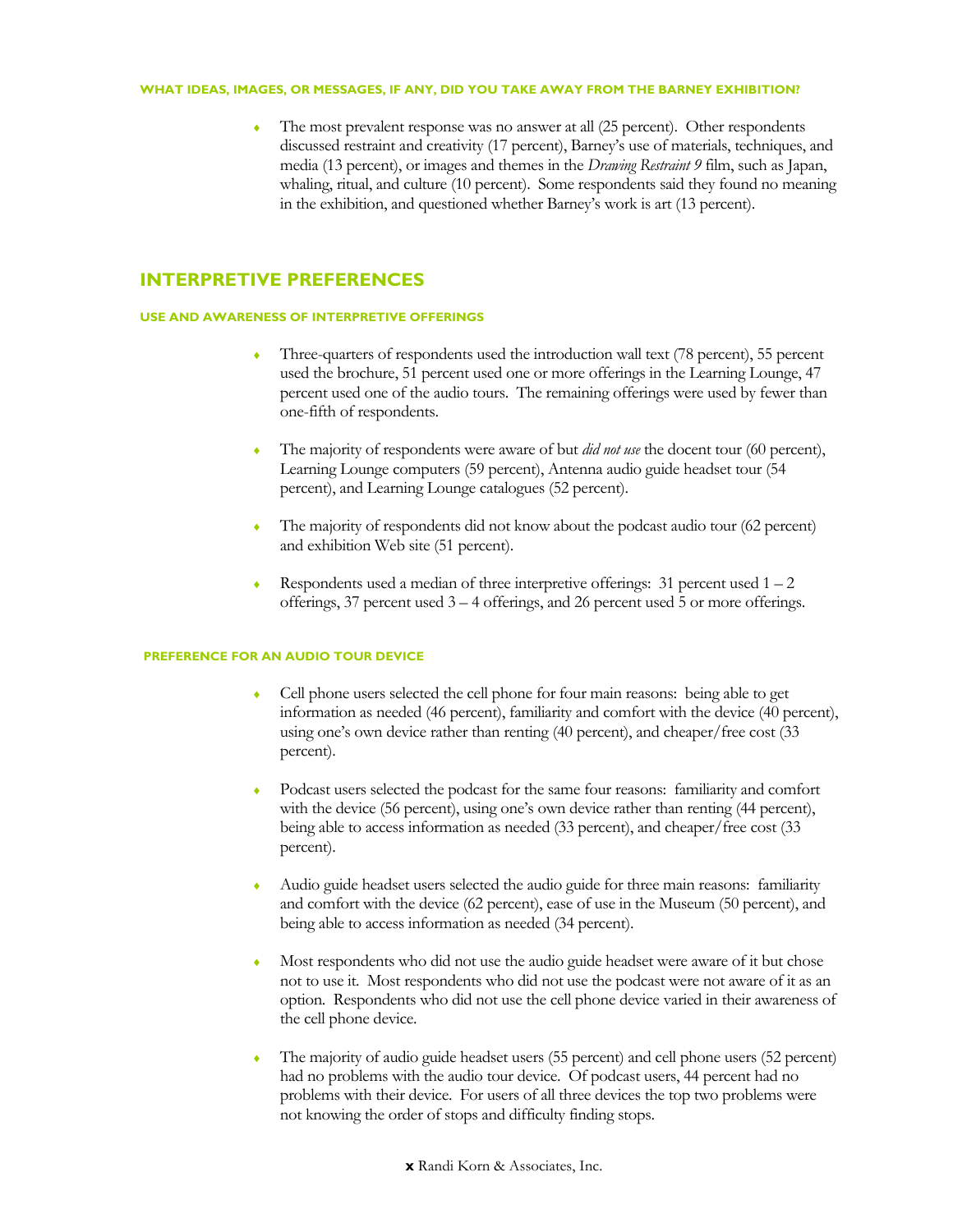The majority of audio tour users reported that they heard five or more stops (72) percent).

#### **USE OF INTERPRETIVE OFFERINGS ACCORDING TO DEMOGRAPHIC, ART BACKGROUND, AND VISIT CHARACTERISTICS**

- Younger respondents were more likely to visit the Web site (20 percent) than middleaged (7 percent) or older respondents (14 percent).
- ♦ A stronger background in modern art is associated with attending the *Drawing Restraint 9* film. One-third of respondents (30 percent) with a high level of knowledge of modern art attended the film compared to 17 percent of respondents with moderate knowledge of modern art and 5 percent of respondents with low knowledge of modern art.
- Respondents already familiar with Barney's art were more likely than respondents unfamiliar with Barney's art to use the audio tour (65 percent vs. 43 percent), see the *Drawing Restraint 9* film (31 percent vs. 14 percent), and visit the exhibition Web site (33 percent vs. 9 percent).

#### **RATINGS OF INTERPRETIVE OFFERINGS**

- ♦ On a 7-point scale from 1 (Did not help me appreciate Barney's art) to 7 (Helped me appreciate Barney's art), the most helpful interpretive offerings were the audio tours (cell phone mean  $= 6.0$ ; podcast mean  $= 6.2$ ; audio guide headset mean  $= 5.6$ ), followed by the Learning Lounge (mean = 5.5), exhibition brochure (mean = 5.2), exhibition Web site (mean = 5.2), and *Drawing Restraint 9* film (mean = 5.1). The introduction wall text received the lowest rating (mean  $=$  4.7). The docent tour was not analyzed because too few (2 percent) respondents attended one.
- ♦ Most ratings of interpretive offerings were similar across demographic and background characteristics, so response to the offerings was very consistent. Higher ratings of the interpretive offerings are associated mainly with "visiting particularly to see the Barney exhibition."

#### **RATING OF EXHIBITION MEANING ACCORDING TO USE OF INTERPRETIVE OFFERINGS AND FAMILIARITY WITH BARNEY'S ART**

- ♦ On a 7-point scale from 1 (Not very meaningful to me) to 7 (Very meaningful to me), respondents who used the exhibition brochure, audio tour, or Learning Lounge found more meaning in the exhibition than respondents who did not use these offerings.
- $\bullet$  On a 7-point scale from 1 (Not very meaningful to me) to 7 (Very meaningful to me), respondents already familiar with Barney's art found more meaning in the exhibition than respondents unfamiliar with Barney's art, whether or not they used the exhibition brochure, audio tour, or Learning Lounge.
- ♦ Respondents already familiar with Barney's art who used the exhibition brochure, audio tour, or Learning Lounge gave the exhibition the highest ratings on the 7-point exhibition rating scale from 1 (Not very meaningful to me) to 7 (Very meaningful to me). Respondents unfamiliar with Barney's art who did not use the exhibition brochure, audio guide, or Learning Lounge gave the exhibition significantly lower ratings on the scale.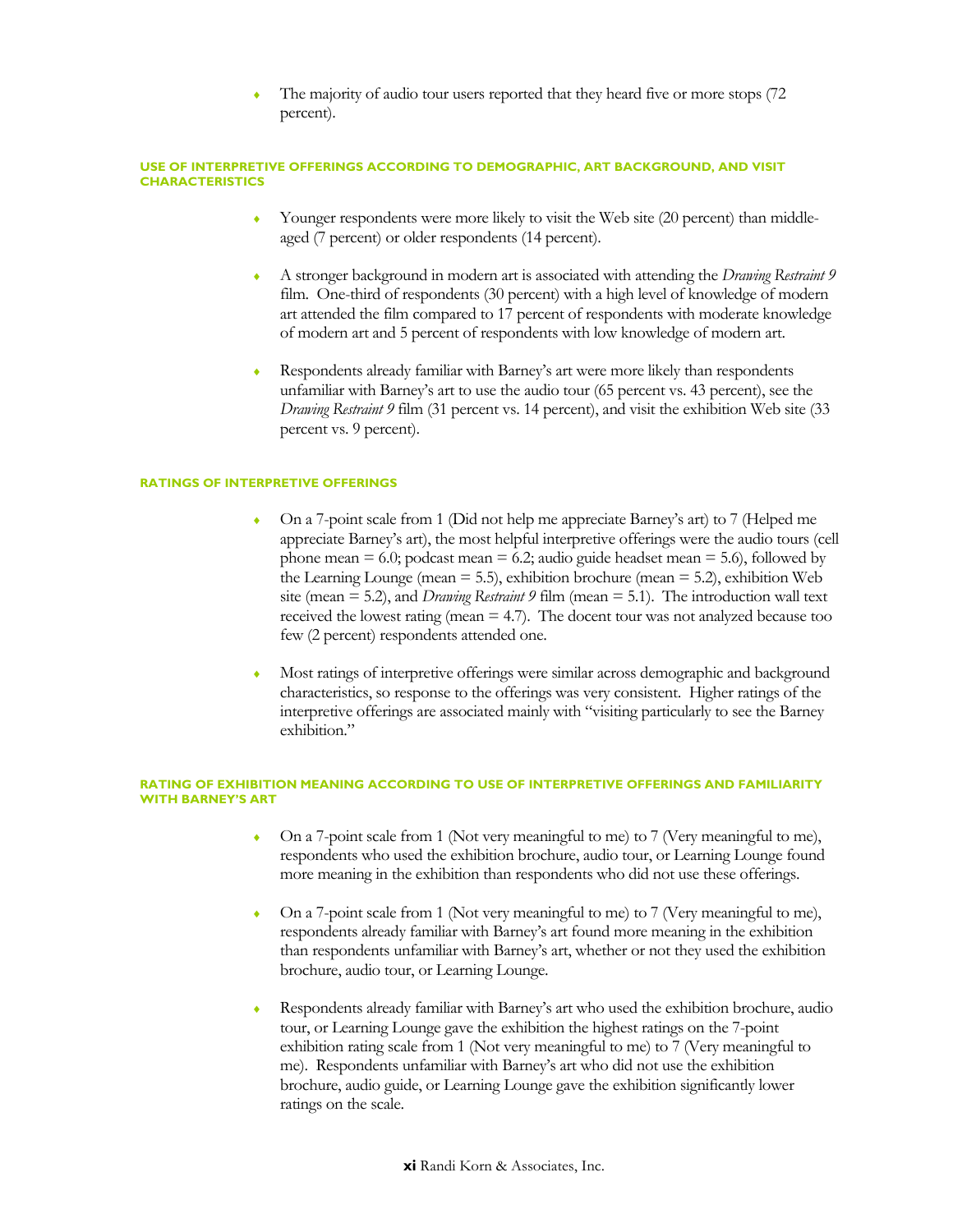As the total number of interpretive offerings used in the exhibition increases, so does the mean rating of the exhibition on the scale from 1 (Not very meaningful to me) to 7 (Very meaningful to me).

#### **OVERALL RATING OF THE EXHIBITION ACCORDING TO USE OF INTERPRETIVE OFFERINGS AND FAMILIARITY WITH BARNEY'S ART**

- On a 7-point scale from 1 (Unfavorable) to 7 (Very favorable), respondents who used the exhibition brochure or audio tour gave the exhibition more favorable ratings than respondents who did not use these offerings.
- On a 7-point scale from 1 (Unfavorable) to 7 (Very favorable), respondents already familiar with Barney's art gave the exhibition more favorable ratings than respondents unfamiliar with Barney's art, whether or not they used the exhibition brochure or audio tour.
- Respondents already familiar with Barney's art who used the exhibition brochure or audio tour gave the exhibition the highest ratings on the 7-point composite rating scale from 1 (Unfavorable) to 7 (Very favorable). Respondents unfamiliar with Barney's art who did not use the exhibition brochure or audio guide gave the exhibition significantly lower ratings on the scale.
- As the total number of interpretive offerings used in the exhibition increases, so does the mean composite rating of the exhibition on the scale 1 (Unfavorable) to 7 (Very favorable).

#### **SATISFACTION WITH THE SFMOMA VISIT ACCORDING TO USE OF INTERPRETIVE OFFERINGS**

- ♦ As the total number of interpretive offerings used in the exhibition increases, so does the rating of the SFMOMA visit on the scale 1 (Did not meet my expectations) to 7 (Surpassed my expectations).
- As the total number of interpretive offerings used in the exhibition increases, so does the rating of the SFMOMA visit on the scale 1 (Poor experience) to 7 (Excellent experience).

#### **INTERVIEWS**

Interviews were conducted with 15 visitor groups, all of whom used one of the three audio tour formats. The groups consisted of 22 visitors, including 10 males and 12 females. Interviewees' ages ranged from 23 to 62 years with a median age of 32 years.

#### **OVERALL EXPERIENCE**

About one-third of interviewees were not familiar with Mathew Barney's work, yet all of the interviewees enjoyed the exhibition. Interviewees used words such as "great," "fantastic," and "interesting" to describe the exhibition. **USE AND OPINIONS OF AUDIO DEVICES** 

Three-quarters of interviewees ( $n = 18$ ) used the cell phone audio device. Three used the traditional audio guide headset, and one used the podcast. Of those who used their cell phone, most found out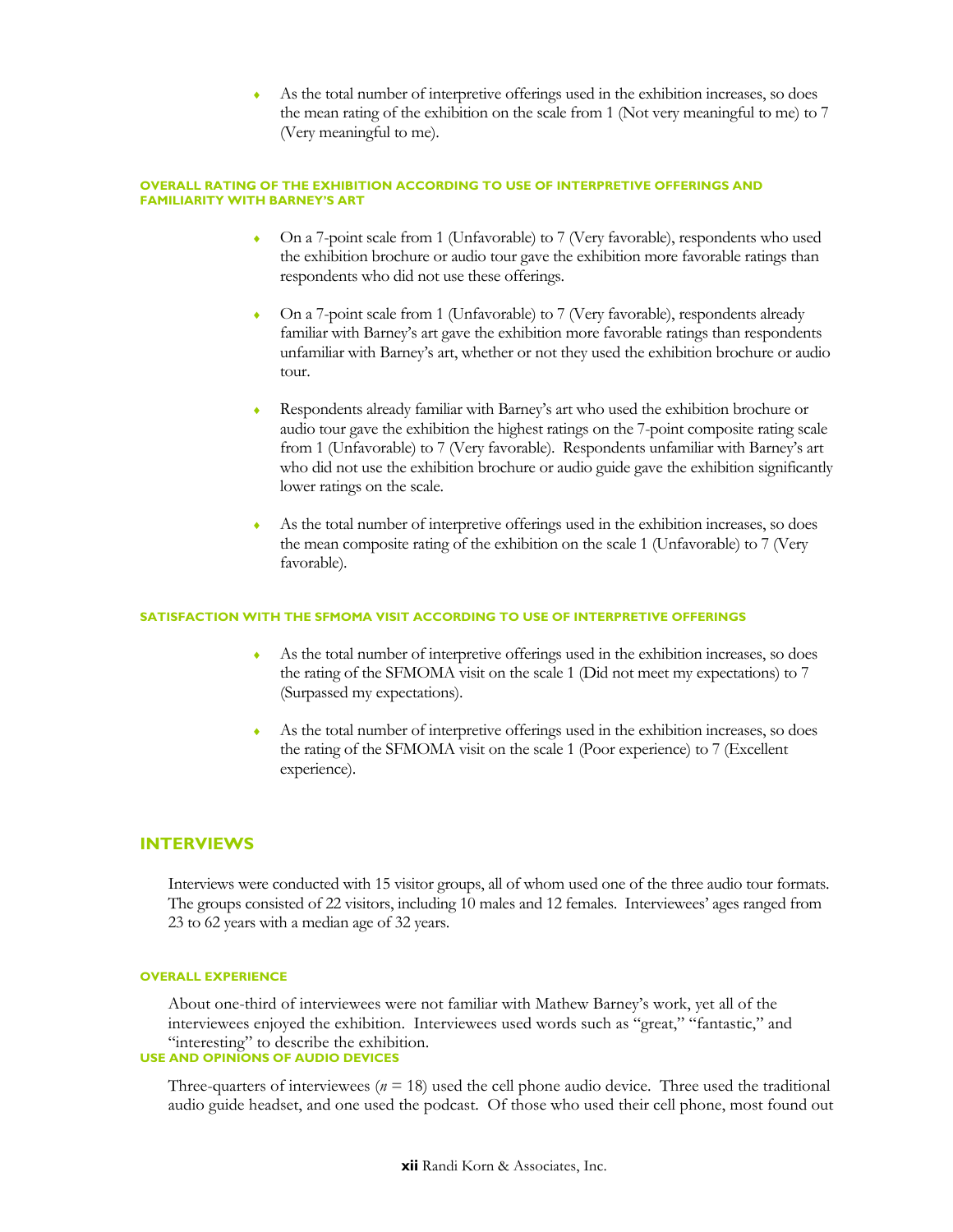about the option from the rack cards. The three interviewees who used the audio guide headset said they noticed the option when buying their tickets.

Those who used the cell phone option said they did so because it was free, convenient, and somewhat of a novelty. Those who chose the traditional headset said they used it to learn more about the artist. One used the podcast because by doing so he received a discount on his exhibition ticket.

All but one of the interviewees who used the cell phone and the one interviewee who used the podcast said they enjoyed the interpretive option.

The majority of interviewees listened to about six or seven of the ten stops on the audio tour, regardless of the device they used. All but one interviewee listened to all the information available for the stops they chose.

Regardless of which device they used, all the interviewees said having three options available was a good idea.

#### **USE OF BROCHURE AND LEARNING LOUNGE**

Four interviewees said they used the exhibition brochure during their visit, and six said they visited the Learning Lounge.

#### **PREFERENCES FOR TYPES OF INFORMATION USED IN INTERPRETATIVE OPTIONS**

The interviewer asked interviewees what kinds of information—including the artist interviews, artist biography, and decoding the symbols—they found most helpful. Most interviewees said they preferred the artist interviews.

#### **IMPACT OF INTERPRETIVE OPTIONS ON VISIT**

Regardless of their familiarity with Barney's work, all the interviewees said that the information from the audio tour, and the brochure and Learning Lounge if used, had helped them understand and make sense of the works of art.

Those interviewees only somewhat familiar or not familiar at all with Barney said the interpretative information helped them feel more comfortable looking at the art.

Some interviewees said the audio tour helped them organize their visit so that they felt in control and not overwhelmed.

#### **OVERALL MESSAGE**

When asked to cite an overall message of the exhibition, interviewees spoke about the exhibition in a variety of ways. Overall, however, more than one-half of interviewees said the exhibition was about the creative process, including that art can be an object that is temporary or can be destroyed, and that all art is created within constraints and tensions.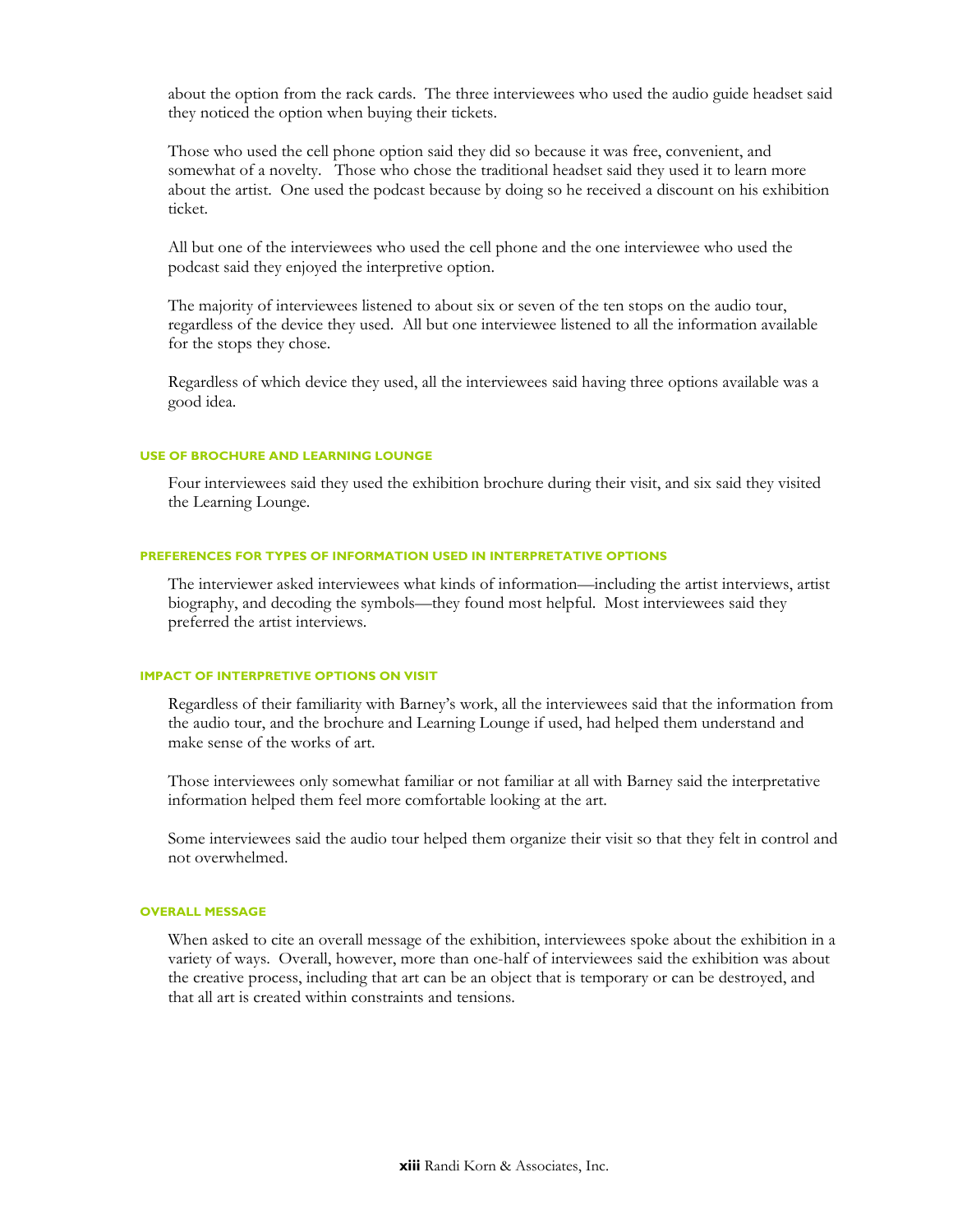The Interactive Educational Technologies evaluation of the *Matthew Barney: Drawing Restraint* exhibition demonstrates the immense value of having a broad range of interpretive strategies from which visitors can choose. As the number of offerings that visitors used increased, so did their rating of the meaning of the exhibition, their overall rating of the exhibition, and their overall rating of their visit to SMOMA.

## **OPINION OF THE BARNEY EXHIBITION**

Visitors to the SFMOMA's exhibition of Matthew Barney's work, *Drawing Restraint*, gave the exhibition mixed reviews. Questionnaire findings show that 56 percent of respondents rated the exhibition unfavorably on at least one of the five exhibition rating scales. When visitors explained their reasons for rating the exhibition low, the two top reasons were not being able to "connect" with the art and finding it "confusing and difficult to comprehend." In this context, it is not surprising that interpretive offerings played an important role in visitors' positive experiences in the exhibition.

## **INTERPRETIVE OFFERINGS**

The interpretive offerings that visitors found most helpful were the audio tour (no matter what device), and the Learning Lounge. These two offerings, plus the exhibition brochure, were associated with more positive ratings of the exhibition, especially among visitors unfamiliar with Barney's art. And, though some of the offerings were not individually associated with higher ratings of the exhibition, cumulatively they had a powerful impact. As the number of offerings used in the exhibition increased so did the 1) rating of the "meaning" of the exhibition, 2) composite (overall) rating of the exhibition, and 3) overall rating of satisfaction with their visit to SFMOMA.

Interview findings corroborate the above outcomes. All the visitors who were eligible to be interviewed had used one of the audio tour devices. Regardless of which device they used, they all had very good experiences in the exhibition and took away meaning and understanding of the artwork. They reported being very satisfied with the audio tour, again regardless of device. They especially appreciated hearing directly from the artist, and the interpretation, overall, helped them understand the artist's creative process, decisions, and choices, which enhanced their understanding of his art.

Visitors' wanting and needing interpretation is common in art museums. Even though art museum visitors tend to be extremely well educated, most do not have a degree in art or art history and thus, cannot be expected to bring the high level of visual literacy to their visit that a curator or artist might bring. Oftentimes, in traditional art exhibitions, the onus is on visitors' widely varying abilities to make insights. In a previous study about visitors' needs in Modern Art exhibitions, RK&A found a great desire among visitors for more understandable interpretation or explanation (RK&A, 1998). Furthermore, when accessible interpretation is provided, visitors are more satisfied because they have an in-depth understanding of the exhibition's themes (RK&A, 2000b; RK&A 2003).

## **FAMILIARITY WITH BARNEY'S ART**

Another important factor associated with higher ratings of the exhibition and their SFMOMA visit was having prior familiarity with Matthew Barney's art. Visitors who were already familiar with Barney's art found more meaning in the exhibition, had a more favorable exhibition experience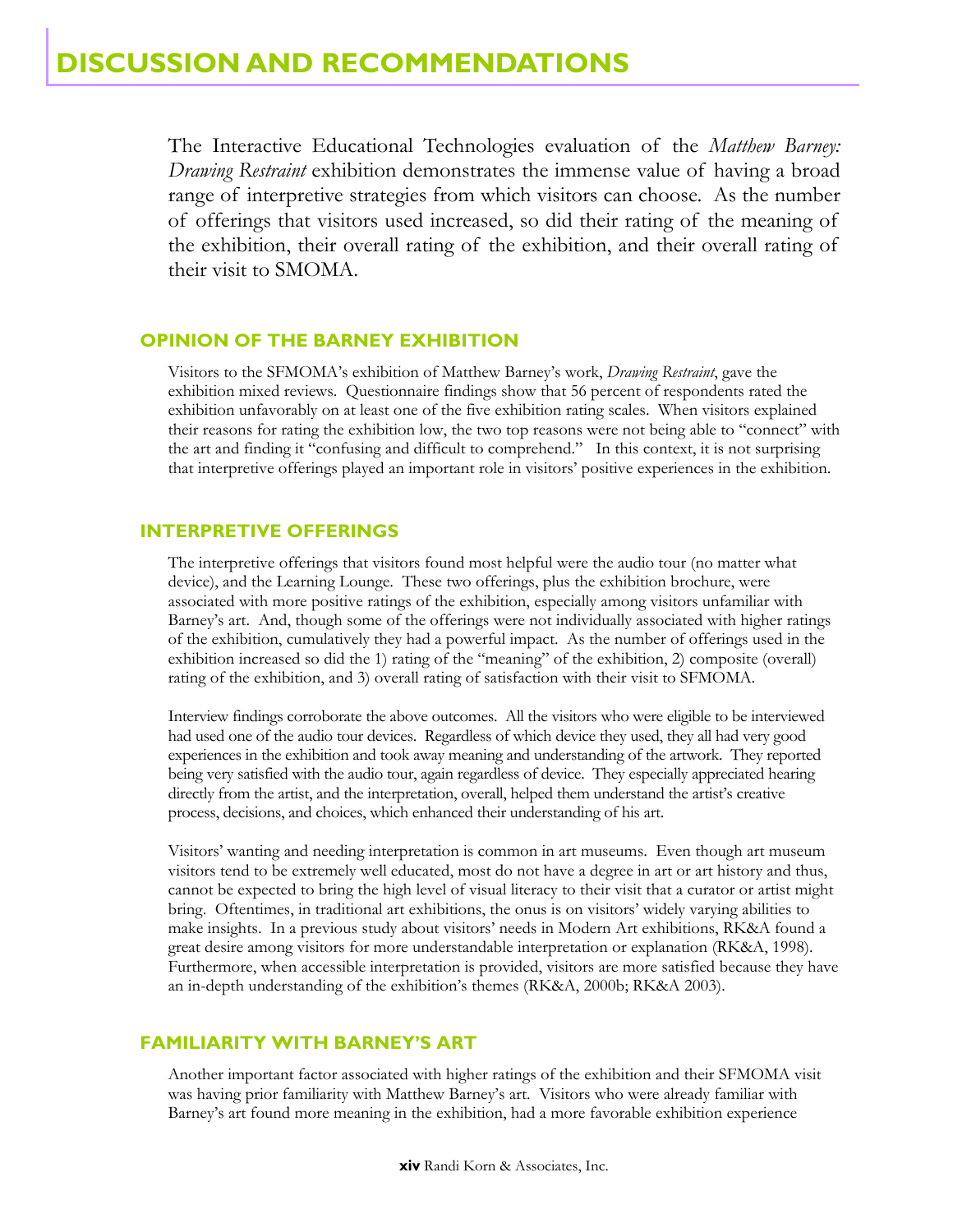overall, and were more satisfied with their SFMOMA visit than visitors who were unfamiliar with Barney's art.

This above outcome is not surprising and not limited to visitors to SFMOMA. Other studies conducted by RK&A show that motivated visitors (such as repeat visitors, museum members, those coming specifically for an exhibition, or those with pre-existing knowledge of the exhibition) have more satisfactory and meaningful exhibition experiences than other types of museum visitors (such as first-time visitors, infrequent visitors, visitors without a specific intention to see the exhibition, visitors with a primary goal of social interaction) (RK&A, 2004a; RK&A, 2004b; RK&A, 2002a; RK&A, 2001).

## **PREFERENCE FOR AN AUDIO TOUR DEVICE**

The study employed a quota sampling procedure to obtain a large enough sample of audio tour users so comparisons among users of the three devices could be calculated. The sample has an adequate number of audio guide headset users and cell phone users, but has only 18 podcast users. This study indicates that most respondents did not even know about the podcast option (including users of other audio tour devices) so, in retrospect it is not surprising that data collectors had difficulty filling the podcast quota.

The 18 podcast users are not very different from the cell phone and audio guide headset users. Just like the headset and cell phone users, podcast users rated the audio tour very high on the "helped me appreciate Barney's art" scale. Also, podcast users reported the very same problems as headset and cell phone users: they did not know the order of stops and difficulty finding stops. Podcast users valued the MP3 device for the same reasons cell phone users valued the cell phone: they were easily able to access information, they were familiar with the device, they liked using their own device, and it was free.

Respondents who used the audio guide headset valued it because they are accustomed to using audio guide headsets in art museums and feel comfortable doing so; cost was not a factor for this audience. In fact, RK&A has found that many art museum visitors expect an audio guide headset, and are upset when one is not available.

Findings from this study do not demonstrate that one audio device is better than another. The audio tour was highly valued by visitors who used it and it had a positive influence on visitors' experiences in the exhibition. While it is possible that audio guide headsets may become obsolete as other technologies become more readily available and user-friendly, for now SFMOMA may want to continue to offer all three options.

## **THE QUOTA SAMPLE**

Because the study used a quota sample with a higher percentage of audio tour users than one would find in the general visitor audience, some findings cannot be taken out of the context of the study. For example, demographic and visit characteristics of the respondents in the study do not represent the general audience of exhibition visitors. Also, usage statistics for interpretive offerings, such as the finding that 55 percent of respondents used the brochure, do not represent the general audience. Since audio tour users are information seekers, probably all of the usage statistics for interpretive offerings are inflated. Conversely, findings about awareness of interpretive offerings are probably deflated. For example, the percentages of visitors unaware of the Web site (51 percent of this study's respondents) and the podcast (62 percent of this study's respondents) are probably even higher among general visitors.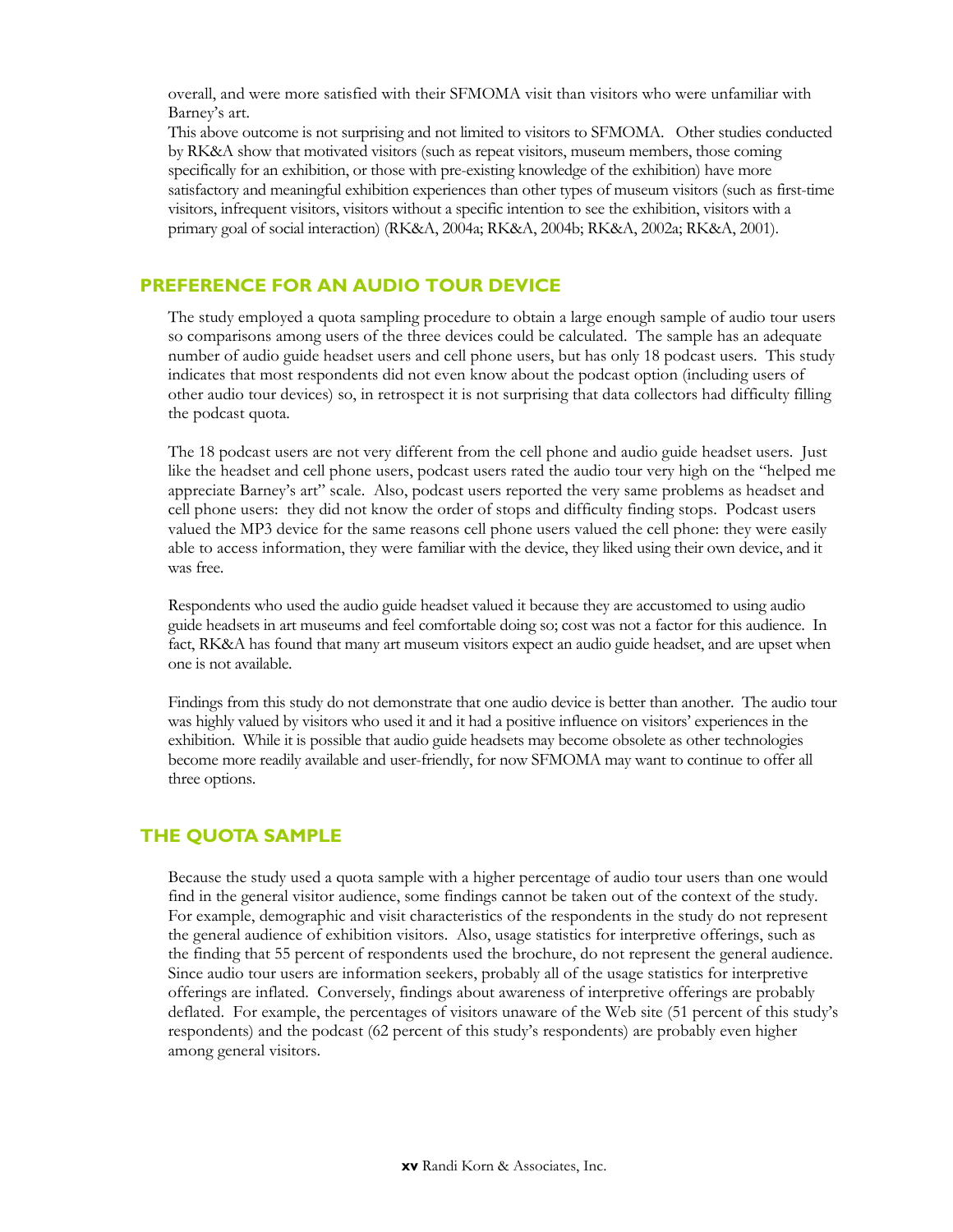## **RECOMMENDATIONS**

- ♦ Continue to provide multiple interpretative strategies with future exhibitions since the cumulative effect on visitor understanding is positive.
- Continue to provide interpretative strategies that use a variety of media, including text, video, and audio to meet as many visitor needs and learning styles as possible.
- Continue to provide interpretative offerings with clear, succinct, and understandable information.
- Whenever possible, continue to use the artist's voice as one interpretative approach.
- To meet diverse visitor needs, continue to offer at least two audio device options, including the headset as one.
- ♦ If possible, allow visitors to download the audio tour onto their MP3 players at the Museum rather than at home.
- Publicize the variety of interpretive offerings, particularly the podcast and the Web site, through a range of media and at various locations in the Museum.
- Clearly identify the works of art that have stops so visitors know when to use their audio device.

## **REFERENCES CITED**

- Hood, M. (1983.) "Staying Away: Why People Choose Not to Visit Museums," *Museum News*, April: 50-57.
- Randi Korn & Associates, Inc. (2004a). *Ways of Knowing Art and Art Museums Audience Research: Results from Focus Groups*. Unpublished manuscript. Louisville, KY: Speed Art Museum.
- Randi Korn & Associates, Inc. (2004b). *Ways of Knowing Art and Art Museums Audience Research: Results from Interviews*. Unpublished manuscript. Louisville, KY: Speed Art Museum.
- Randi Korn & Associates, Inc. (2003). *A Summative Evaluation of Winslow Homer Facing Nature*. Unpublished manuscript. Denver, CO: Denver Art Museum.
- Randi Korn & Associates, Inc. (2002). *Speaking to the Non-Visitor: Focus Groups*. Unpublished manuscript. Miami, FL: Miami Art Museum.
- Randi Korn & Associates, Inc. (2000a). *Romaine Brooks, Summative Evaluation*. Unpublished manuscript. Washington, DC: National Museum for Women of the Arts.
- Randi Korn & Associates, Inc. (2000b). *A Summative Evaluation of Learning to Look*. Unpublished manuscript. Atlanta, GA: High Museum of Art.
- Randi Korn & Associates, Inc. (1998). *Perceptions and Attitudes about Modern Art*. Unpublished manuscript. Detroit, MI: Detroit Institute of Arts.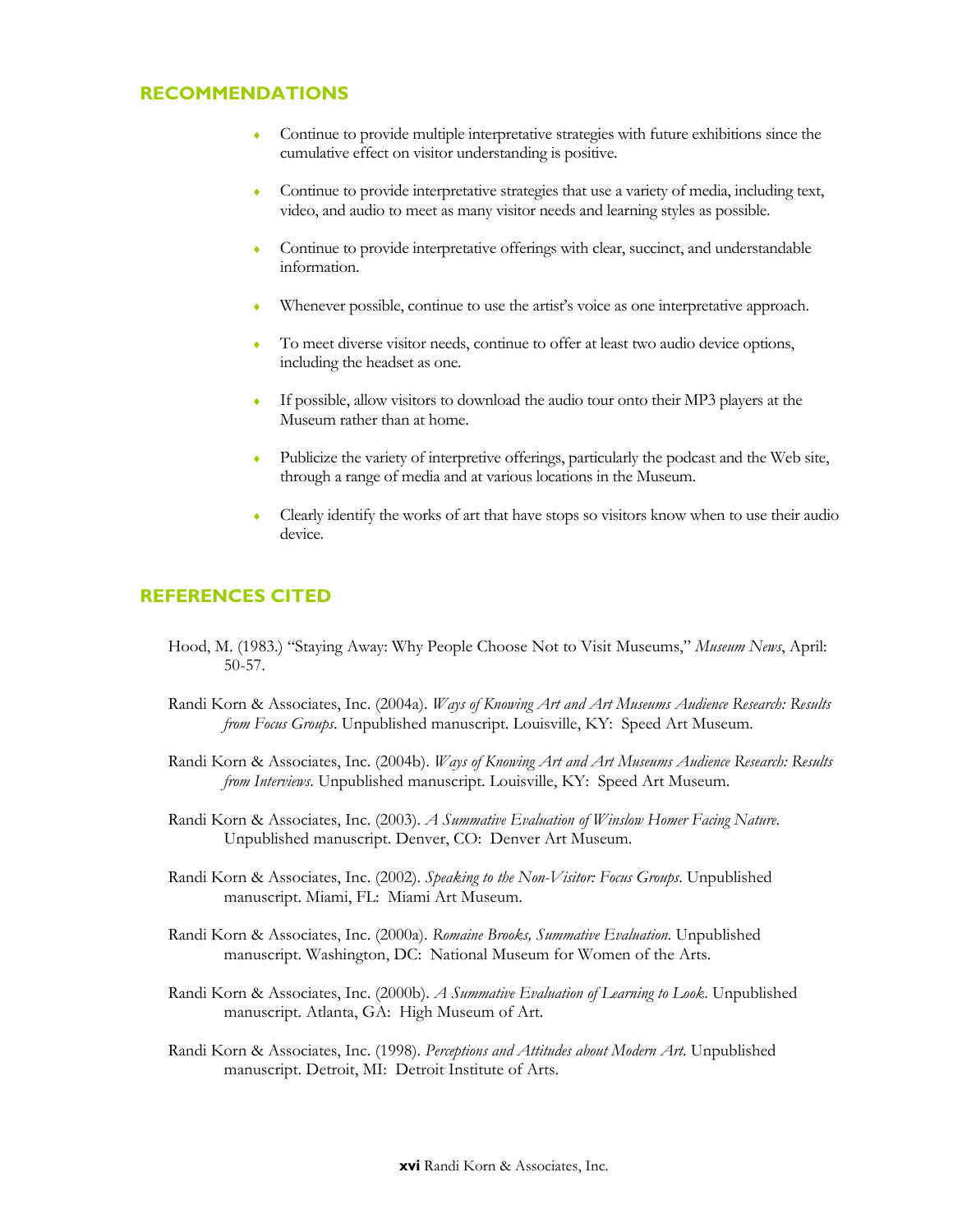This report presents the findings of a study conducted by Randi Korn & Associates, Inc. (RK&A), for the San Francisco Museum of Modern Art (SFMOMA). The study provides reliable information about visitors to the SFMOMA exhibition *Matthew Barney: Drawing Restraint* and their responses to the exhibition and its interpretive offerings, particularly the audio tour.

The objectives of this research are to:

- describe demographic, art background, and SFMOMA visit characteristics of respondents;
- identify respondents' opinions, experiences, and understanding of the Matthew Barney *Drawing Restraint* exhibition;
- identify respondents' use and opinions of the exhibition's interpretive offerings—audio tour (audio guide headset, cell phone, or podcast), docent tour, Learning Lounge (video, computers, wall text and photos), brochure, and Web site;
- identify respondents' use and opinions of the *Drawing Restraint 9* film;
- determine respondents' preference for an audio tour device (audio guide headset, cell phone, or podcast), including their reasons for selecting a particular device and their experiences with that device;
- determine differences among respondents' ratings of the exhibition's interpretive offerings according to their demographic, art background, and SFMOMA visit characteristics;
- identify the extent to which the exhibition's interpretive offerings and/or the film help visitors have a meaningful experience in and make sense of *Drawing Restraint*; and
- determine differences in respondents' satisfaction with their museum experiences according to use of the exhibition's interpretive offerings.

## **METHODOLOGY**

To accomplish the stated objectives, RK&A employed two data collection strategies: a standardized questionnaires and in-depth interviews. Adults (16 years old and older) were the target audience for both data collection strategies. Data were collected in summer 2006.

#### **EXIT QUESTIONNAIRES**

A standardized questionnaire was used for the *Drawing Restraint* survey because it is the most efficient method for gathering information from a large number of people. Moreover, the resulting data can be analyzed using a variety of statistical procedures. RK&A consulted extensively with SFMOMA staff to develop a three-page standardized questionnaire with a variety of question formats (see Appendix A for the survey).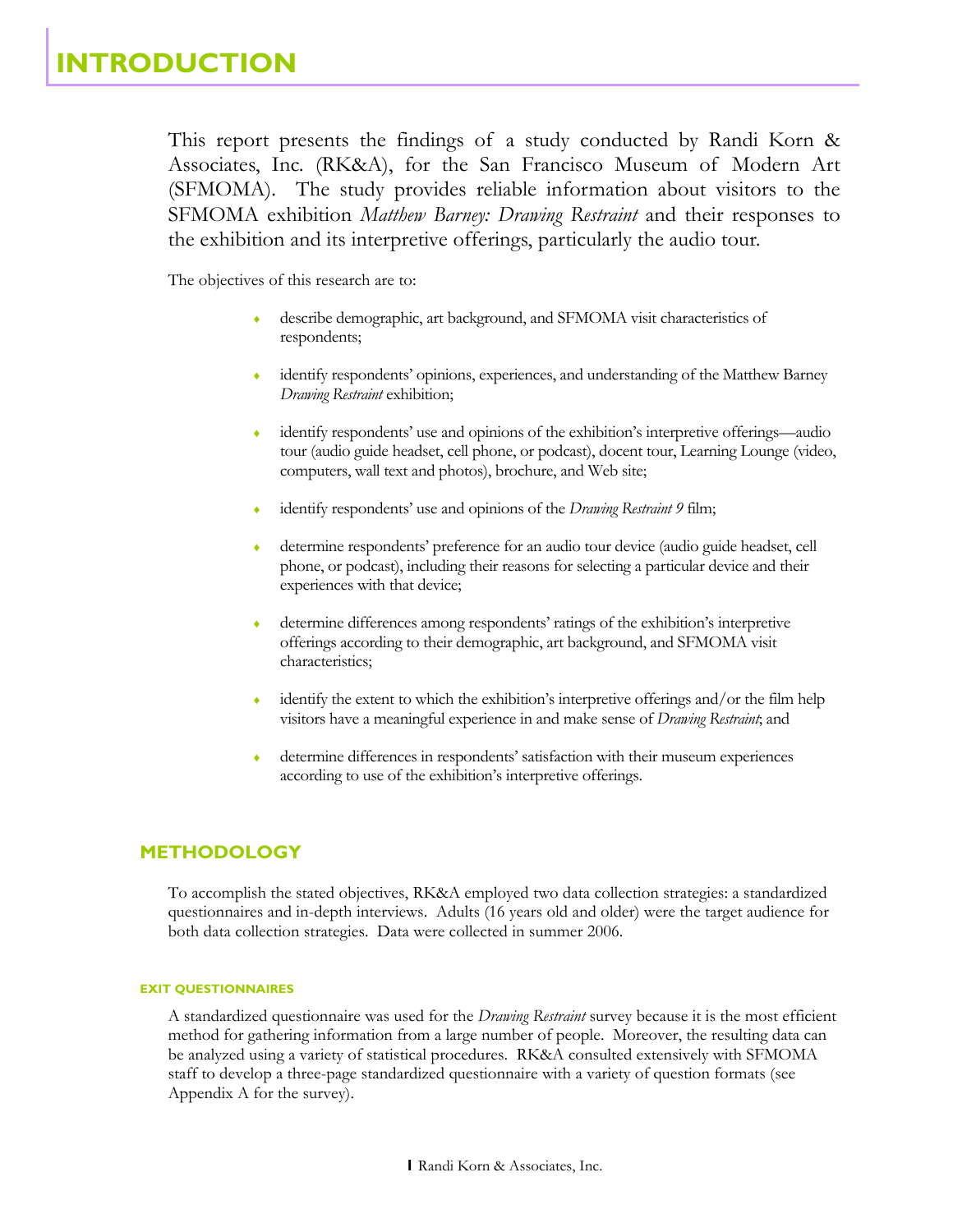Specially trained data collectors used a quota sampling procedure with the goal of obtaining a sample of 75 percent audio tour users (evening divided among the three audio tour devices) and 25 percent nonusers. Data collectors intercepted visitors (16 years of age or older) who were exiting the *Drawing Restraint* exhibition, screened them regarding use of an audio tour, and then invited them to participate. Visitors completed the questionnaires themselves. After completing the survey, data collectors thanked the visitor for participating and then selected the next eligible visitor.

#### **IN-DEPTH INTERVIEWS**

Interviews are useful for understanding ideas and concepts from the visitors' point of view. In-depth interviews encourage and motivate interviewees to describe their experiences, express their opinions and feelings, and share with the interviewer the meaning they construct about ideas, concepts, and experiences. In-depth interviews produce data rich in information because interviewees talk about their experiences and ideas.

RK&A conducted interviews with 15 visitor groups who had used the audio tour. Interviews were conducted face-to-face on July 16, 2006, as the visitors exited the exhibition. All interviews were audio-recorded with participants' awareness and transcribed to facilitate analysis (see Appendix A for the interview guide).

## **DATA ANALYSIS**

Analysis included both quantitative methods (descriptive and inferential statistics) and qualitative methods (content analysis). Quantitative data were analyzed using SPSS 12.0.1, a statistical package for personal computers. All statistical analyses that were run are listed in Appendix B. The standard 0.05 level of significance was used for all inferential statistical tests.\*

#### **QUANTITATIVE ANALYSIS**

<u>.</u>

Frequency distributions were calculated for all categorical variables (such as, "age group," "firstrepeat visit," or "use of the audio tour"). To examine the relationship between two categorical variables (for instance, "use of the audio tour" by "age group"), cross-tabulation tables were computed to show the joint frequency distribution of the variables, and the chi-square statistic (*X2*) was used to test the significance of the relationship.

Summary statistics, including the mean (average), median (50<sup>th</sup> percentile), and standard deviation (spread of scores: "±" in tables), were calculated for rating scale variables (such as exhibition ratings). To test for differences in the means according to one characteristic, a one-way analysis of variance (ANOVA) was performed and the F-statistic was used to test the significance of the difference (for instance, whether exhibition ratings differ by "use of the audio tour"). To test for differences in the means according to two characteristics, a two-way ANOVA was performed and the F-statistic was used to test the significance of each characteristic separately and also in combination (for instance, whether ratings of the exhibition differ by "familiarity with Barney's art" and "use of the audio tour" separately, and also whether the two characteristics interact so that ratings of the exhibition differ by "use of the audio tour" depending on "familiarity with Barney's art").

<sup>&</sup>lt;sup>\*</sup> When the level of significance is set to  $p = 0.05$ , any relationship that exists at a probability (*p*-value) of  $\leq 0.05$ is "significant." When a relationship has a *p*-value of 0.05, there is a 95 percent probability that the relationship exists; that is, 95 out of 100 times, there would be a relationship between two variables (such as, gender and use of an audio device). Conversely, there is a 5 percent probability that the relationship would not exist; in other words, 5 out of 100 times, a relationship would appear by chance.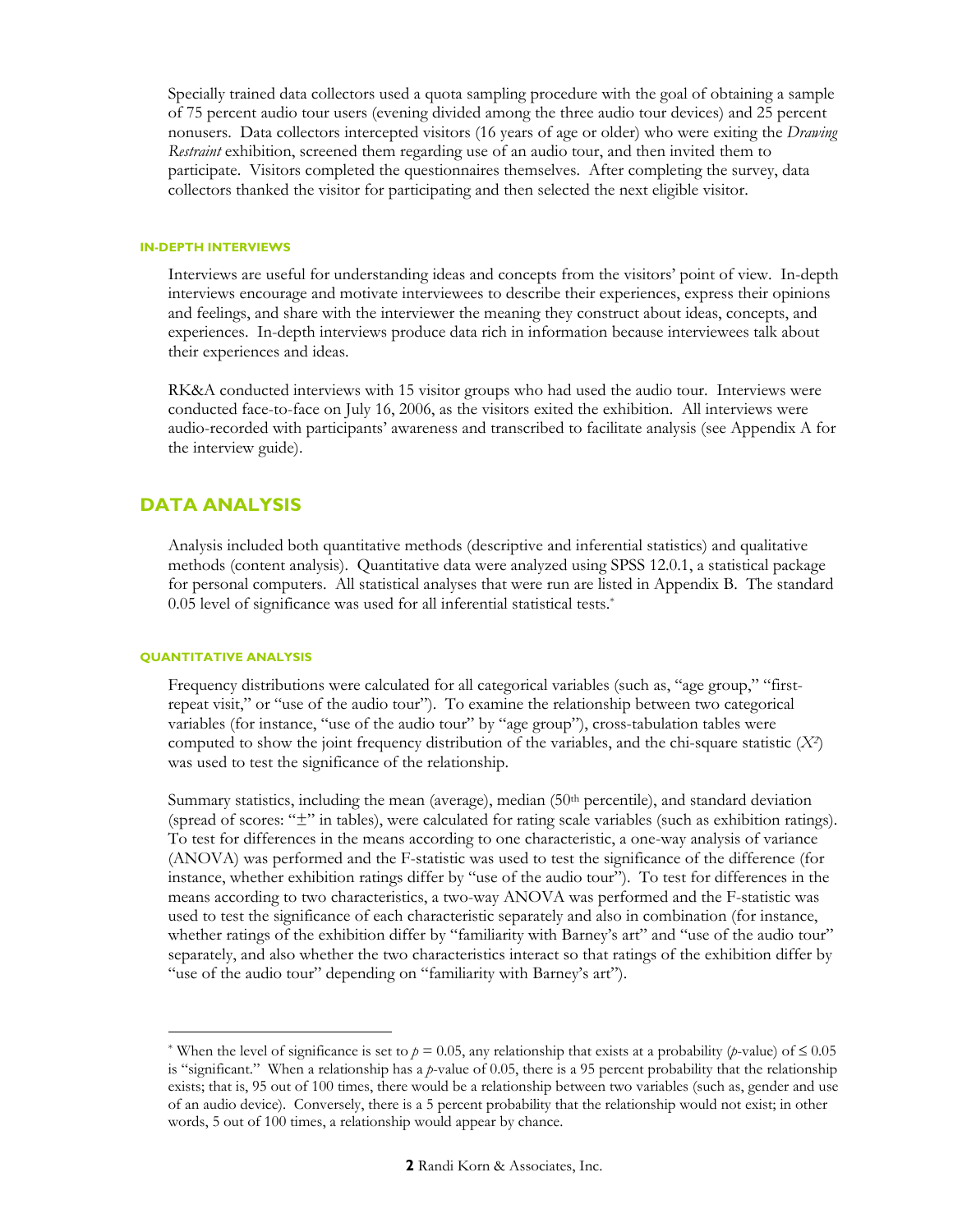#### **QUALITATIVE ANALYSIS**

Verbatim responses to the interview questions and the survey's open-ended questions were analyzed qualitatively. The interview transcripts were studied for meaningful patterns and trends. Survey responses were reviewed and, as patterns were detected, categories were developed. Similar responses were grouped together by category and then tallied. Percentages and frequencies for each response category are presented in the body of the report and a full transcript of the survey's openended responses are in Appendix C.

## **REPORTING METHOD**

The data in this report are both quantitative and qualitative. For the quantitative data, tables and graphs display the information. Percentages within tables may not always equal 100 owing to rounding. The findings within each topic are presented in descending order, starting with the most frequently occurring.

Interview data are presented in narrative. Following the qualitative tradition of data reporting, trends and themes within the data are presented from most- to least-frequently occurring. Verbatim quotations from interviews (edited for clarity) in this report illustrate respondents' thoughts and ideas as fully as possible. The quotations are intended to give the reader the flavor of visitor experiences. Trends and themes in the interview data are presented from most- to least-frequently occurring.

#### **FINDINGS ARE PRESENTED IN SIX MAIN SECTIONS AS FOLLOWS:**

- I. Demographic Characteristics
- II. Art Background
- III. Visit Characteristics
- IV. Exhibition Experiences
- V. Interpretive Preferences
- VI. Interviews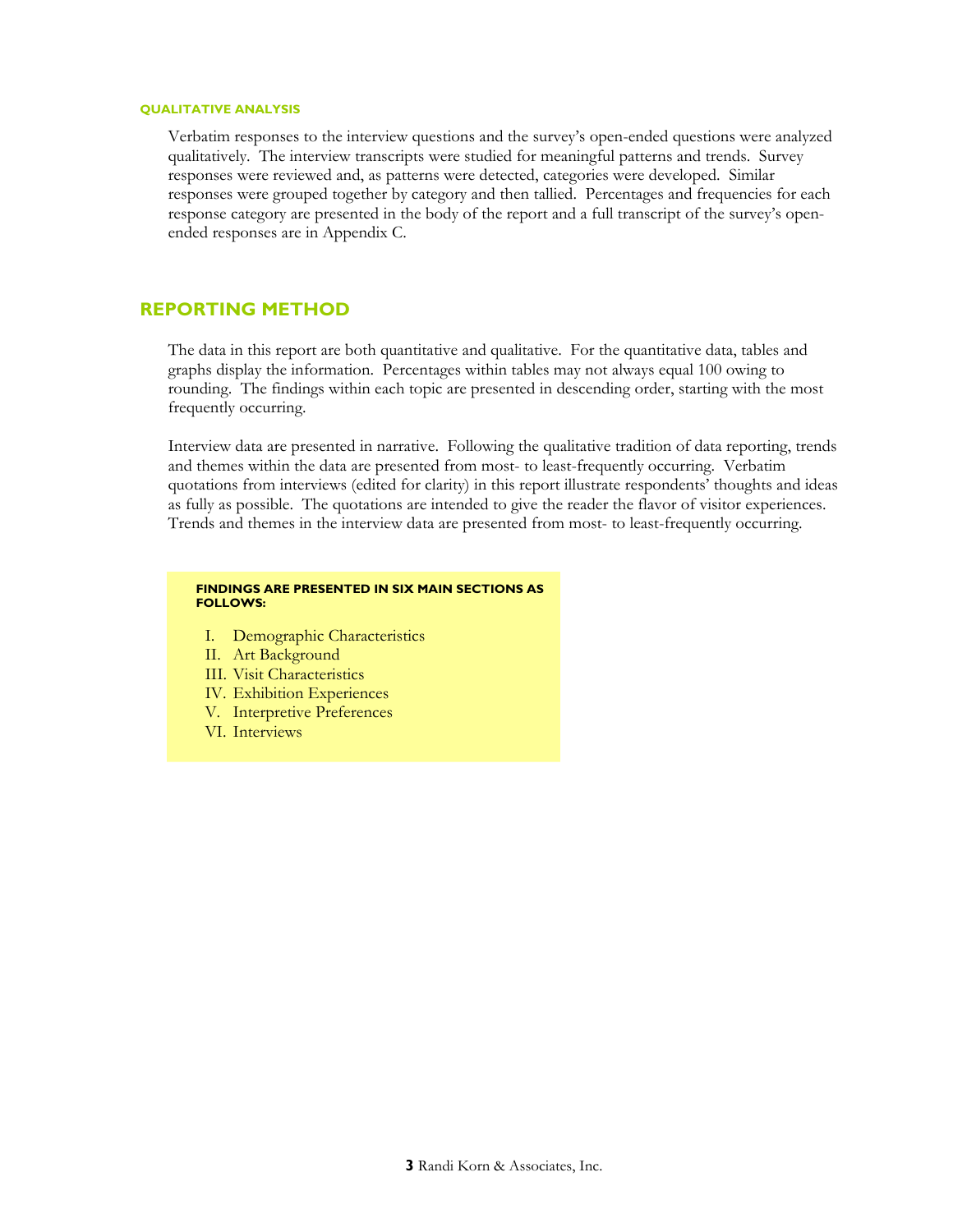A total of 253 visitors exiting the Matthew Barney *Drawing Restraint* exhibition agreed to participate in the survey. The quota sampling procedure aimed for 75 percent audio tour users, evenly divided among the three audio tour devices (audio guide headset, cell phone, and podcast) and 25 percent non-audio tour users. The obtained sample falls short of the audio tour quota, with 47 percent audio tour users (21 percent audio guide headset, 19 percent cell phone and 7 percent podcast users) and 53 percent non-audio tour users. Nevertheless, the combined group of audio tour users is adequate in size to address research questions about audio tour content and its impact on the exhibition experience. The small number of podcast users hampers the comparison of the three audio tour devices; most visitors were unaware of the podcast audio tour option.

An additional 325 visitors were approached but declined to participate in the study, for a refusal percentage of 56 percent. Table 1 shows the reasons visitors gave for declining the survey. Most often, visitors said "no time/not interested" (54 percent) or gave no reason at all (32 percent).

#### **REASONS FOR SURVEY REFUSAL (IN PERCENT)**

| REASON $(n = 325)$                   | %      |
|--------------------------------------|--------|
| No time/not interested               | 54     |
| No reason given                      | 32     |
| Disliked exhibition                  |        |
| Problem with audio tour <sup>1</sup> |        |
| Survey too long                      |        |
| No glasses                           | $<\,1$ |

<sup>1</sup>Audio tour problems: could not identify audio tour stops  $n = 8$ ; tired of holding cell phone  $n = 2$ ; equipment malfunction  $n = 2$ .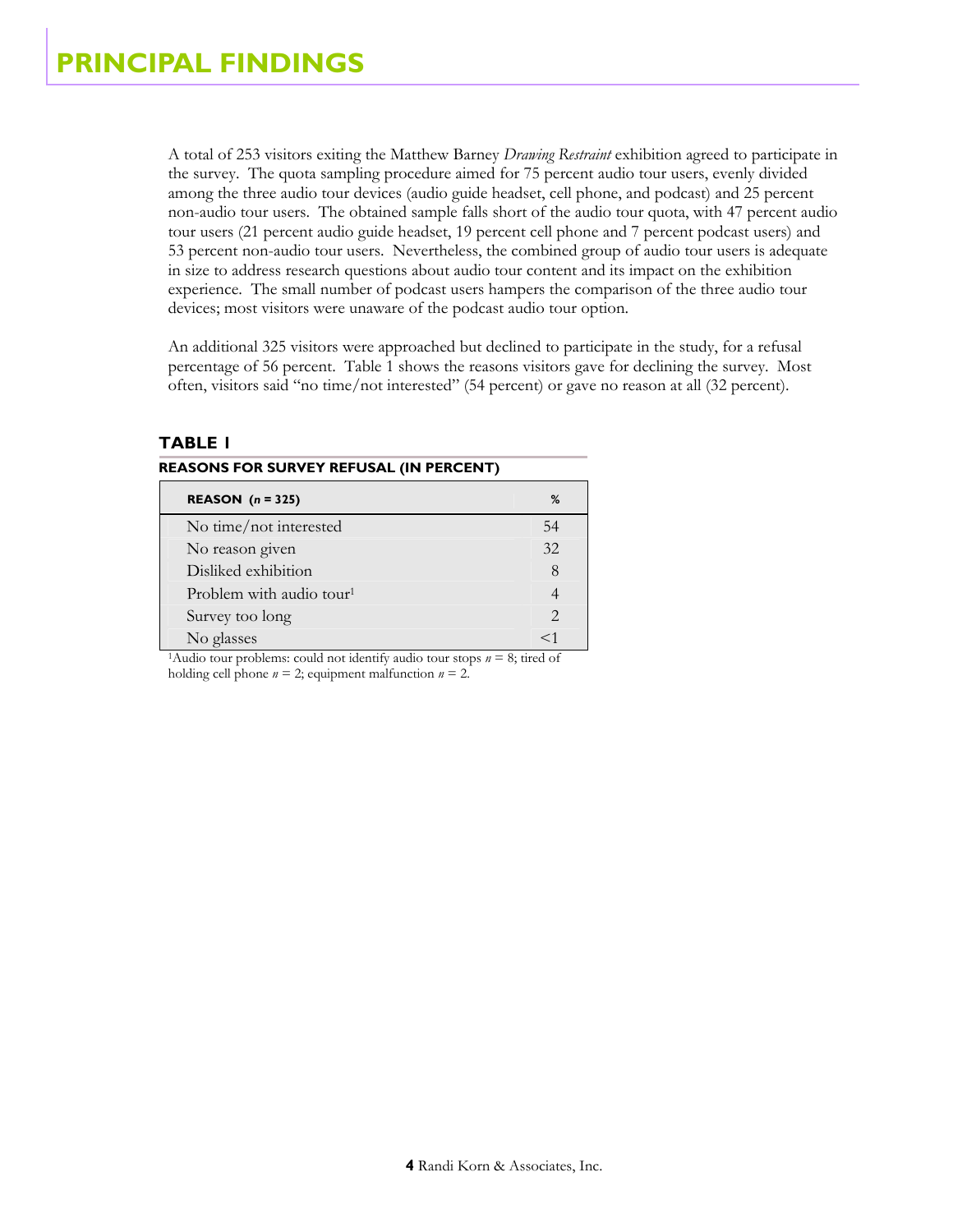The refusal sample and the obtained sample are similar in gender, but differ in age (see Table 2). The obtained sample has a *higher* percentage of younger visitors than the refusal sample. Fifty percent of the obtained sample are 18-34 years while only 39 percent of the refusal sample are 18-34 years.\* The obtained sample also has a *lower* percentage of middle-aged visitors than the refusal sample. Thirtyfive percent of the obtained sample are 35-54 years while 43 percent of the refusal sample are 35-54 years. As a result, the survey findings might over-represent the opinions of younger visitors and under-represent the opinions of middle-aged visitors.

#### **TABLE 2**

#### **GENDER AND AGE GROUP IN THE REFUSAL SAMPLE AND OBTAINED SAMPLE (IN PERCENT)**

|                                   | <b>SAMPLE</b>                 |                                |  |
|-----------------------------------|-------------------------------|--------------------------------|--|
|                                   | <b>REFUSAL</b><br>$(n = 325)$ | <b>OBTAINED</b><br>$(n = 253)$ |  |
| <b>DEMOGRAPHIC CHARACTERISTIC</b> | %                             | %                              |  |
| <b>GENDER</b>                     |                               |                                |  |
| Male                              | 46                            | 42                             |  |
| Female                            | 54                            | 58                             |  |
| <b>AGE GROUP</b> <sup>1, 2</sup>  |                               |                                |  |
| $18 - 34$ years                   | 39                            | 50                             |  |
| $35 - 54$ years                   | 43                            | 35                             |  |
| 55 or more years                  | 18                            | 14                             |  |

55 or more years 18 14 1Data collector estimated the age group of each person who declined to participate. 2*<sup>χ</sup>2*=7.875; *df*=0; *p*=.019

Survey interviews were conducted in July, August, and September 2006. Half of the interviews were conducted with weekday visitors and 47 percent were conducted with weekend visitors (see Table 3).

| <b>DAY OF VISIT (IN PERCENT)</b> |    |  |
|----------------------------------|----|--|
| DAY OF VISIT $(n = 253)$         | %  |  |
| Weekday                          | 50 |  |
| Weekend                          | 47 |  |
| Thursday evening                 |    |  |

 $\ddot{\phantom{a}}$ \* Data collector estimated the age group of each person who declined to participate.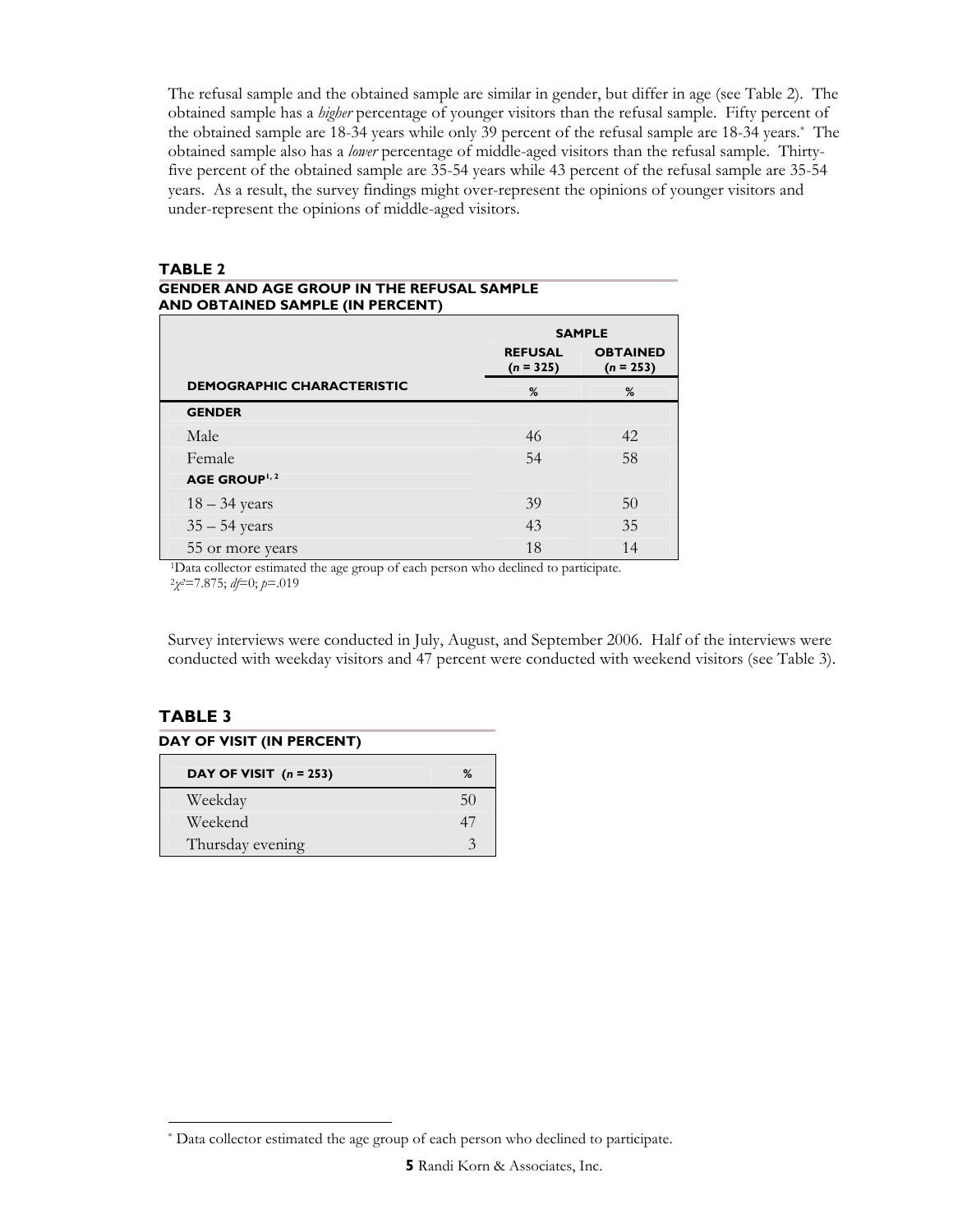## **I. DEMOGRAPHIC CHARACTERISTICS**

This section presents findings about the demographic characteristics of survey respondents, including gender, age, education, residence, and visit group.

#### **GENDER, AGE, EDUCATION AND RESIDENCE**

Table 4 gives information about respondents' gender, age, education, and residence. Females (58 percent) outnumbered males (42 percent). Half were in younger age groups (< 35 years), 35 percent in middle-age groups (35 – 54 years), and 14 percent in older age groups (55+ years). They were highly educated with 36 percent having a college degree and almost one-half (45 percent) having a graduate degree. Forty-two percent of respondents live in the Bay Area, 16 percent live elsewhere in California, 27 percent live in another state, and 15 percent live outside the United States.

| <b>DEMOGRAPHIC CHARACTERISTICS (IN PERCENT)</b> |                |  |  |
|-------------------------------------------------|----------------|--|--|
| <b>DEMOGRAPHIC CHARACTERISTICS</b>              | %              |  |  |
| <b>GENDER</b> $(n = 248)$                       |                |  |  |
| Male                                            | 42             |  |  |
| Female                                          | 58             |  |  |
| AGE GROUP $(n = 250)$                           |                |  |  |
| $18 - 24$ years                                 | 20             |  |  |
| $25 - 34$ years                                 | 30             |  |  |
| $35 - 44$ years                                 | 18             |  |  |
| $45 - 54$ years                                 | 17             |  |  |
| $55 - 64$ years                                 | 12.            |  |  |
| 65 years or older                               | $\overline{2}$ |  |  |
| HIGHEST LEVEL OF EDUCATION (n = 252)            |                |  |  |
| Some high school                                | $\overline{2}$ |  |  |
| High school graduate                            | $\mathcal{E}$  |  |  |
| Some college                                    | 14             |  |  |
| College degree                                  | 36             |  |  |
| Graduate degree(s)                              | 45             |  |  |
| RESIDENCE $(n = 252)$                           |                |  |  |
| San Francisco Bay Area                          | 42.            |  |  |
| Other part of California                        | 16             |  |  |
| Out of state                                    | 27             |  |  |
| International                                   | 15             |  |  |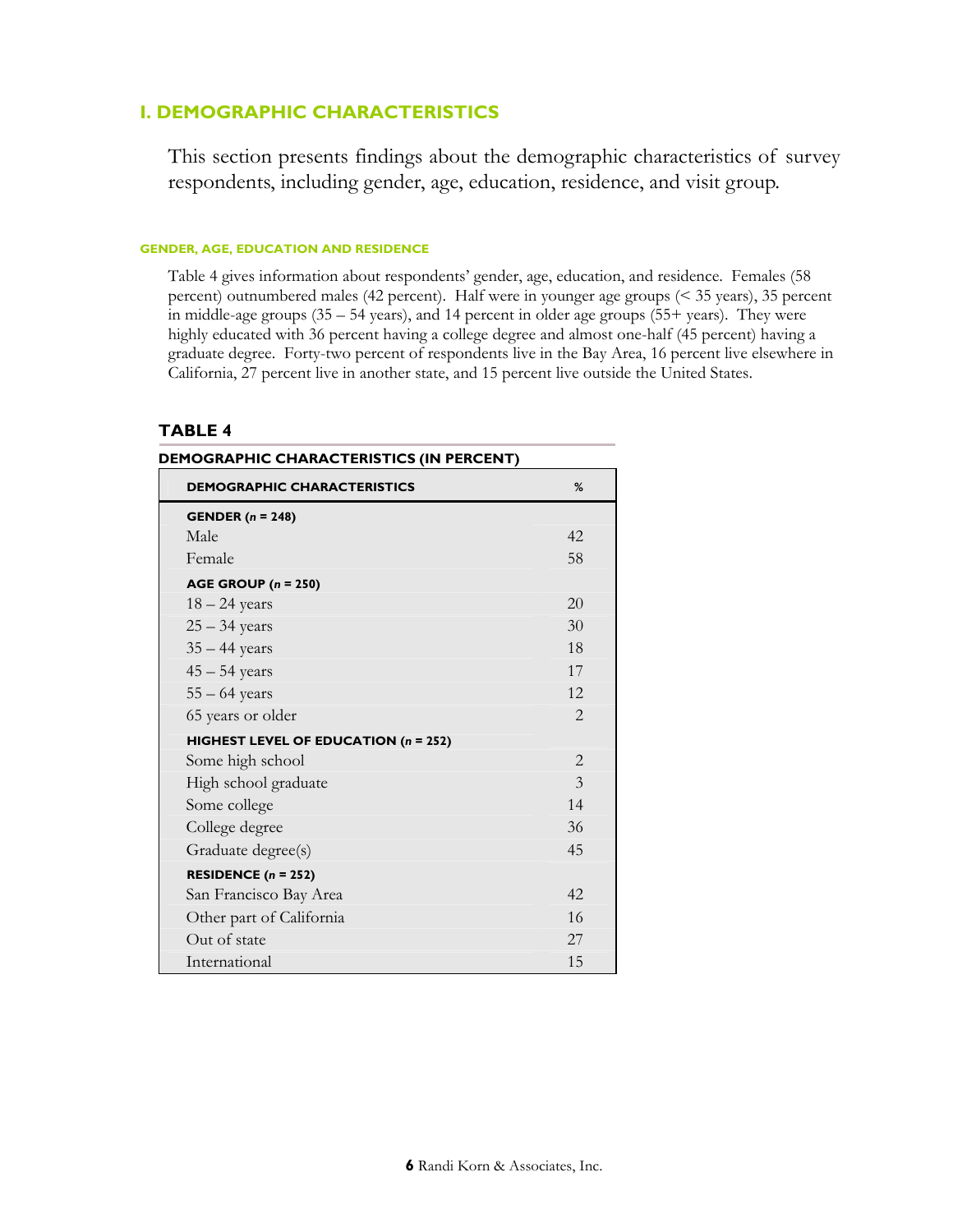#### **VISIT GROUP COMPOSITION**

Half of the respondents attended the exhibition with one other adult (52 percent) (see Table 5). One-fifth of respondents were alone (20 percent) and one-fifth were part of a group of several adults (19 percent). Few respondents attended with children (9 percent).

| VISIT GROUP (IN PERCENT) |  |  |
|--------------------------|--|--|
|                          |  |  |

| VISIT GROUP $(n = 252)$ | ℅  |
|-------------------------|----|
| One other adult.        | 52 |
| Alone                   | 20 |
| Several adults          | 19 |
| Adults and children     | Q  |
| Tour group              | ←1 |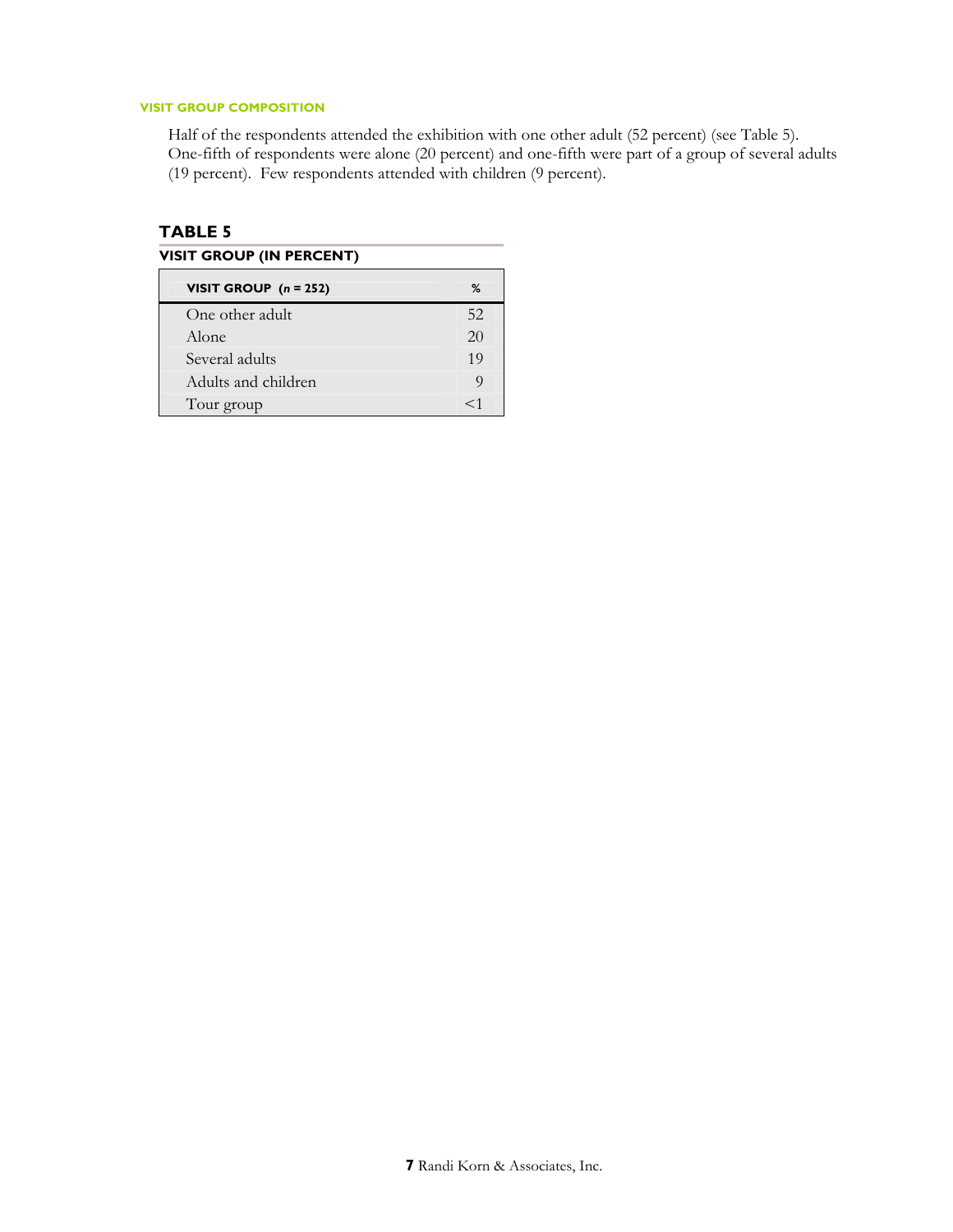## **II. ART BACKGROUND**

This section presents information about respondents' art background in two areas: knowledge of modern art and familiarity with Barney's art. This section also explores demographic characteristics associated with knowledge of modern art and familiarity with Barney's art.

#### **RATING OF KNOWLEDGE OF MODERN ART**

Respondents rated their knowledge of modern art on a 7-point scale from 1 (Not at all knowledgeable) to 7 (Very knowledgeable). Results show a broad range in knowledge of modern art among respondents (see Table 6). Over one-third (36 percent) rated their knowledge on the lower end of the scale, between 1 and 3. Approximately one-quarter (22 percent) rated their knowledge at the mid-point of the scale (4), and 31 percent rated their knowledge at the higher end of the scale, between 5 and 7. The mean rating is in the middle of the scale (mean = 4.1).

| RATING OF KNOWLEDGE OF MODERN ART                                                                                     |                |  |
|-----------------------------------------------------------------------------------------------------------------------|----------------|--|
| <b>7-POINT RATING SCALE:</b><br>NOT AT ALL KNOWLEDGEABLE (I)/<br><b>VERY KNOWLEDGEABLE (7) (<math>n = 235</math>)</b> | %              |  |
| $\mathbf{1}$                                                                                                          | 6              |  |
| $\overline{2}$                                                                                                        | 12             |  |
| 3                                                                                                                     | 18             |  |
| $\overline{4}$                                                                                                        | 22             |  |
| 5                                                                                                                     | 24             |  |
| 6                                                                                                                     | 8              |  |
| 7                                                                                                                     | $\overline{Q}$ |  |
| <b>SUMMARY STATISTICS</b>                                                                                             |                |  |
| Median                                                                                                                | 4.0            |  |
| Mean                                                                                                                  | 4.1            |  |
| Standard Deviation $(\pm)$                                                                                            | $(\pm 1.61)$   |  |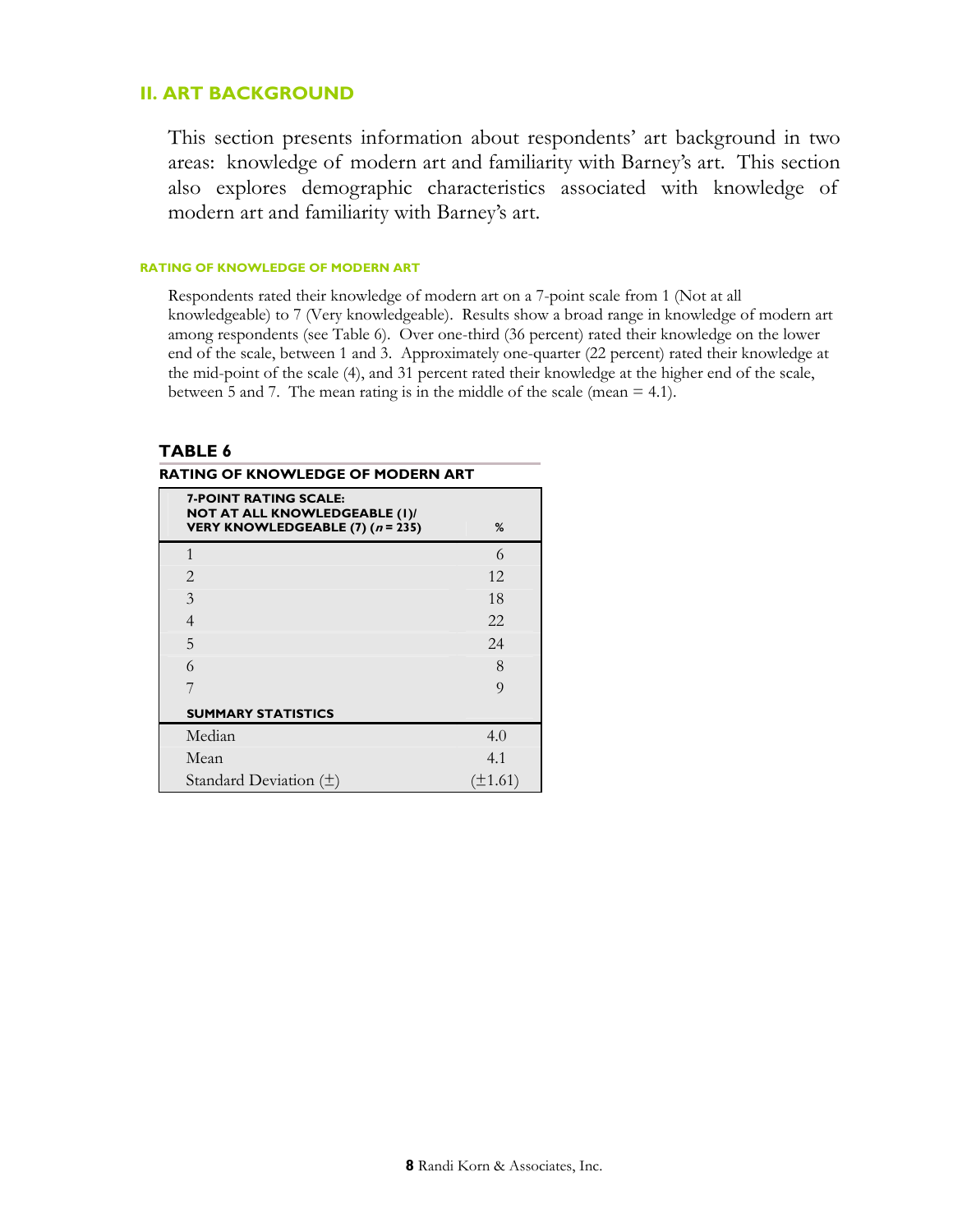"Knowledge of modern art" was tested against demographic characteristics to identify differences in the ratings by gender, age group, education, or residence. Respondents' knowledge of modern art is similar across all demographic characteristics except age group. Older respondents rated their knowledge of modern art higher (mean  $= 5.0$ ) than middle-aged (mean  $= 3.8$ ) or younger respondents (mean  $=$  4.0) (see Table 7).

## **TABLE 7**

| RATING OF KNOWLEDGE OF MODERN ART BY AGE GROUP             |             |                  |             |             |              |
|------------------------------------------------------------|-------------|------------------|-------------|-------------|--------------|
|                                                            |             | <b>AGE GROUP</b> |             |             |              |
|                                                            |             | < 34             | $35 - 54$   | $55+$       | <b>TOTAL</b> |
| <b>7-POINT RATING SCALE:</b>                               | $\mathbf n$ | <b>MEAN</b>      | <b>MEAN</b> | <b>MEAN</b> | <b>MEAN</b>  |
| Not at all knowledgeable $(1)$ /<br>Very knowledgeable (7) | 232         | 4.0              | 3.8         | 5.0         | 4.1          |

*F=*6.099; *p=*.003

#### **FAMILIARITY WITH MATTHEW BARNEY'S WORK**

Respondents rated their familiarity with Barney's art on a 7-point scale from 1 (Not at all familiar) to 7 (Very familiar) (see Table 8). It is evident that respondents were mostly unfamiliar with Barney's art. Over half gave themselves the lowest possible score on the familiarity scale (55 percent with a score of 1), and the overall mean score is 2.3.

## **TABLE 8**

|                                                                                                  | RATING OF FAMILIARITY WITH BARNEY'S ART |  |  |
|--------------------------------------------------------------------------------------------------|-----------------------------------------|--|--|
| <b>7-POINT RATING SCALE:</b><br><b>NOT AT ALL FAMILIAR (I)/</b><br>VERY FAMILIAR (7) $(n = 232)$ | %                                       |  |  |
| $\mathbf{1}$                                                                                     | 55                                      |  |  |
| $\mathcal{D}_{\mathcal{L}}$                                                                      | 13                                      |  |  |
| 3                                                                                                | 1 <sub>0</sub>                          |  |  |
| 4                                                                                                |                                         |  |  |
| 5                                                                                                | 4                                       |  |  |
| 6                                                                                                |                                         |  |  |
| 7                                                                                                | $\overline{4}$                          |  |  |
| <b>SUMMARY STATISTICS:</b>                                                                       |                                         |  |  |
| Median                                                                                           | 1.0                                     |  |  |
| Mean                                                                                             | 2.3                                     |  |  |
| Standard Deviation $(\pm)$                                                                       | $(\pm 1.81)$                            |  |  |

Since respondents' familiarity with Barney's art is skewed to the low end of the scale, it makes more sense to talk about it as a categorical variable than a scaled variable. As Table 9 shows, respondents unfamiliar with Barney's art (1 to 3 on the scale) comprise 78 percent of the sample and respondents familiar with Barney's art (4 to 7 on the scale) comprise 22 percent of the sample.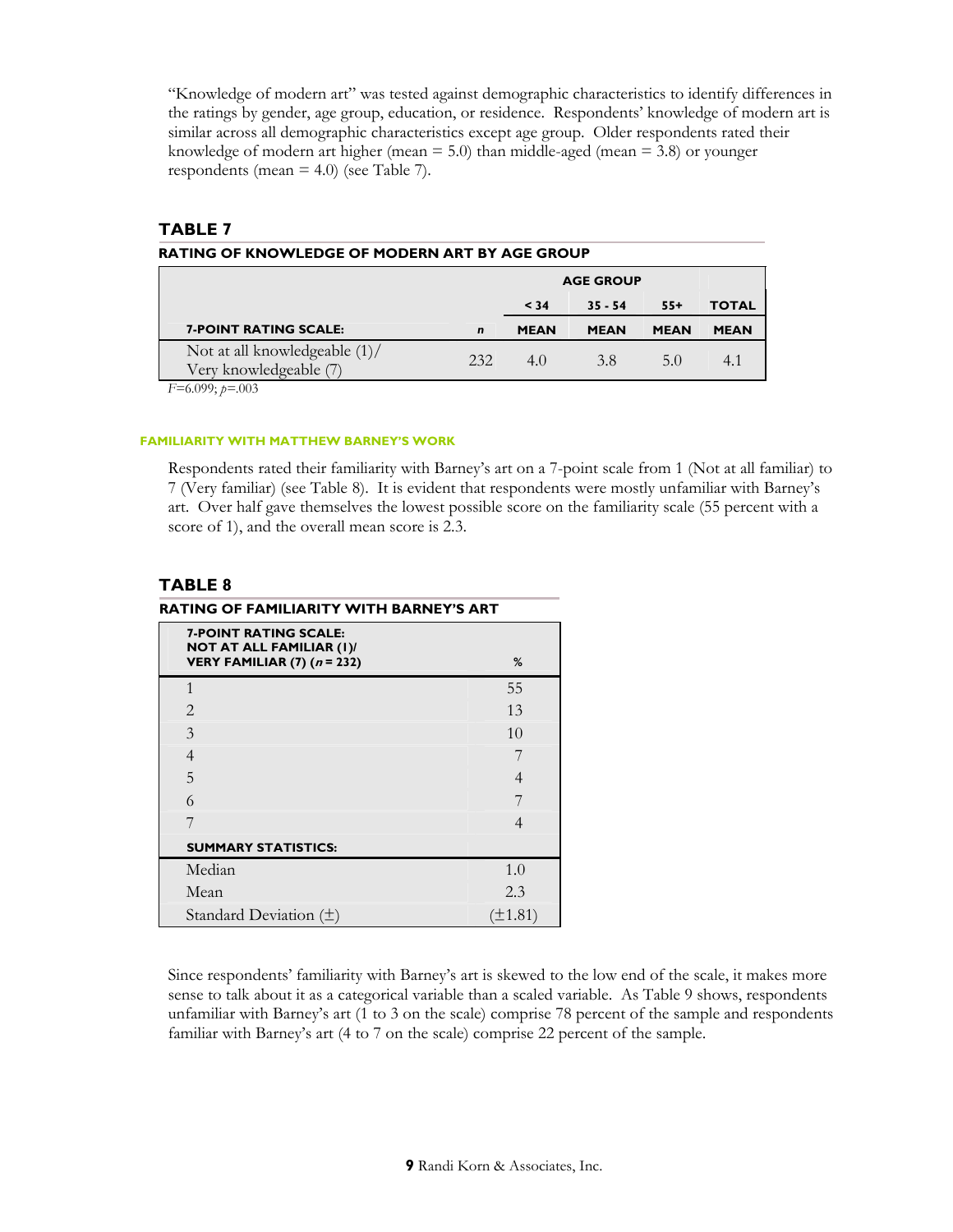## **TABLE 9 FAMILIARITY WITH BARNEY'S ART (IN PERCENT)**

| <b>7-POINT RATING SCALE:</b><br><b>NOT AT ALL FAMILIAR (I)/</b><br>VERY FAMILIAR (7) $(n = 232)$ | %  |
|--------------------------------------------------------------------------------------------------|----|
| Unfamiliar $(1 – 3)$ on the scale)                                                               | 78 |
| Familiar $(4 - 7)$ on the scale)                                                                 | つつ |

Respondents' familiarity with Barney's art was tested against demographic and art background characteristics to identify differences according to gender, age group, education, residence, or knowledge of modern art. Familiarity with Barney's art is similar across all characteristics except knowledge of modern art (see Table 10). Respondents familiar with Barney's art rated their knowledge of modern art at a higher level (mean = 5.3) than respondents unfamiliar with Barney's art (mean  $= 3.8$ ).

## **TABLE 10**

#### **RATING OF KNOWLEDGE OF MODERN ART BY FAMILIARITY WITH BARNEY'S ART**

|                                                         |             | <b>FAMILIARITY WITH</b><br><b>BARNEY'S ART</b> |                 |              |
|---------------------------------------------------------|-------------|------------------------------------------------|-----------------|--------------|
| <b>KNOWLEDGE OF MODERN ART</b>                          |             | <b>UNFAMILIAR</b>                              | <b>FAMILIAR</b> | <b>TOTAL</b> |
| <b>7-POINT RATING SCALE:</b>                            | $\mathbf n$ | <b>MEAN</b>                                    | <b>MEAN</b>     | <b>MEAN</b>  |
| Not at all knowledgeable (1)/<br>Very knowledgeable (7) | 228         | 3.8                                            | 5.3             |              |

*F*=42.156; *p*=.000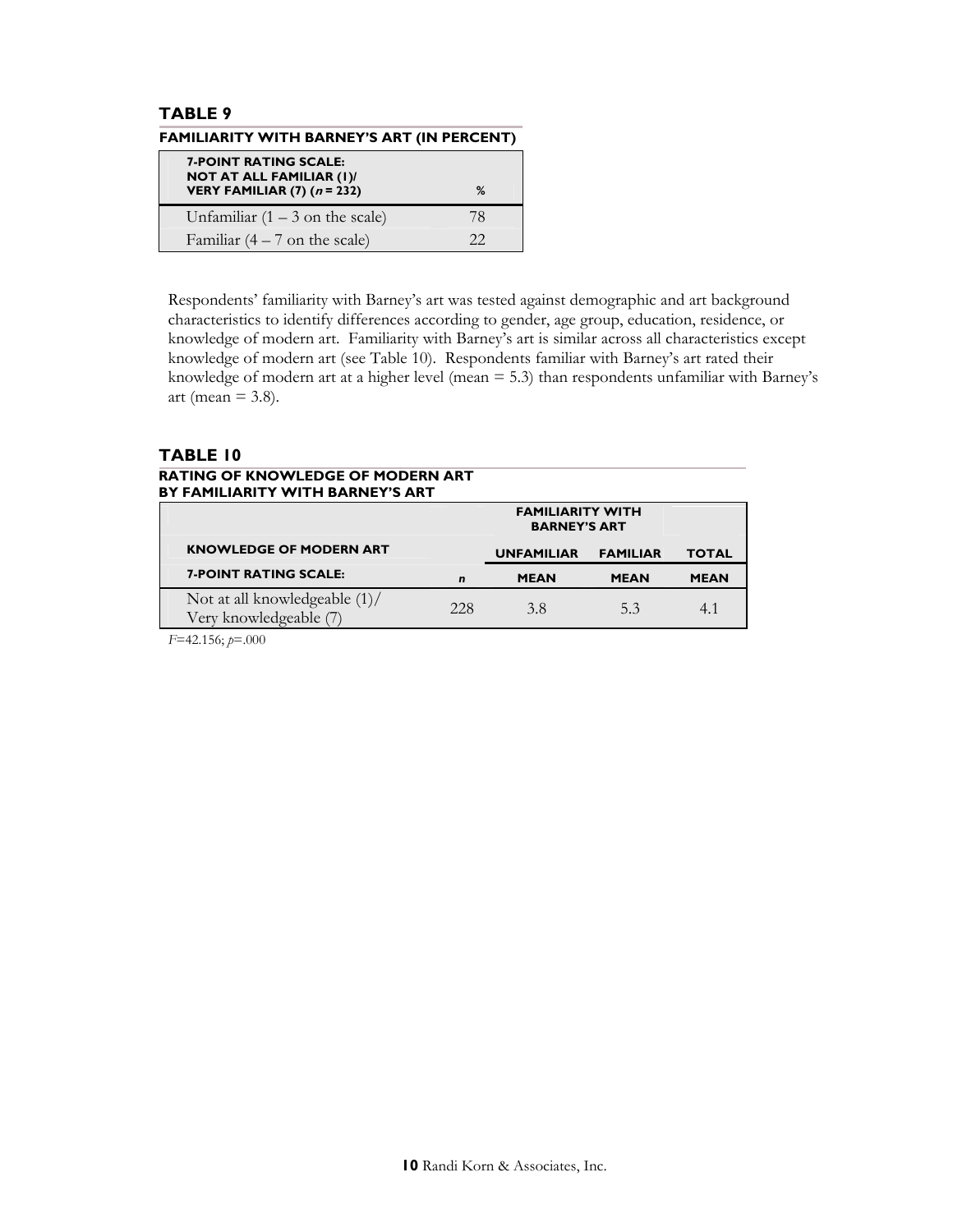## **III. VISIT CHARACTERISTICS**

This section presents findings about respondents' visits to SFMOMA, including first or repeat visit, frequency of recent visits, SFMOMA membership, and reasons for visiting SFMOMA. This section also presents respondents' ratings of their overall experience at SFMOMA, and identifies demographic, art background, and visit characteristics associated with higher ratings.

#### **FIRST OR REPEAT SFMOMA VISIT**

The sample includes approximately equal numbers of first-time (51 percent) and repeat SFMOMA visitors (49 percent) (see Table 11).

## **TABLE 11**

| FIRST-TIME AND REPEAT VISITORS (IN PERCENT) |   |  |
|---------------------------------------------|---|--|
| <b>VISIT</b> $(n = 247)$                    | % |  |
| First                                       |   |  |
| Repeat                                      |   |  |

Repeat visitors indicated the frequency of their recent visits to SFMOMA (see Table 12). Of repeat visitors, more than three-quarters (77 percent) had visited SFMOMA at least one other time in the past twelve months.

## **TABLE 12 FREQUENCY OF VISITS AMONG REPEAT VISITORS (IN PERCENT)**

| REPEAT VISITORS' VISITS IN PAST 12 MONTHS (n = 115) | %  |
|-----------------------------------------------------|----|
| No times                                            | 23 |
| $1 - 2$ times                                       | 35 |
| $3 - 4$ times                                       | 19 |
| 5 or more times                                     | フス |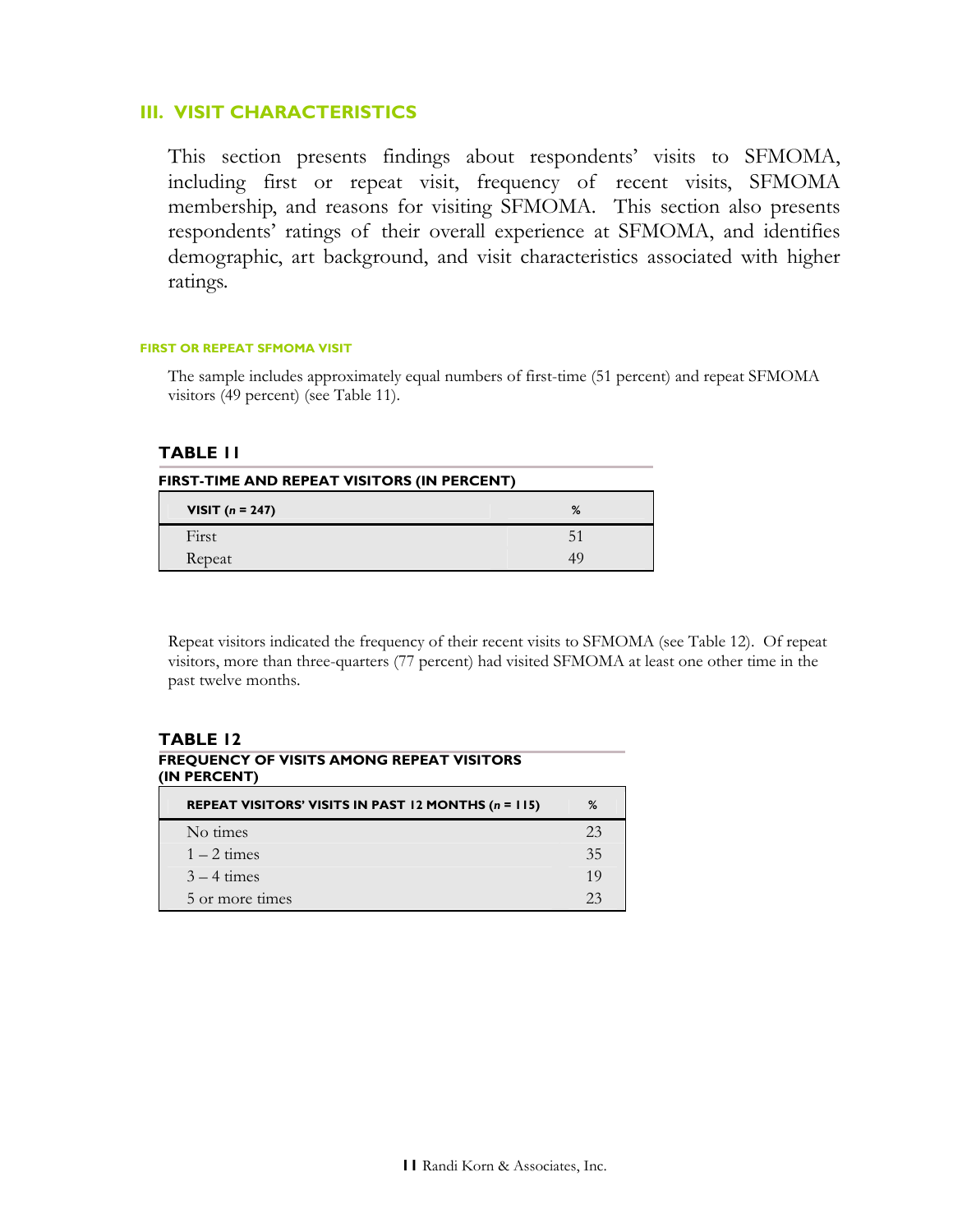Of repeat visitors, about two-fifths were members of SFMOMA (22 percent) (see Table 13).

| <b>TABLE 13</b>                                         |    |  |
|---------------------------------------------------------|----|--|
| SFMOMA MEMBERSHIP AMONG REPEAT VISITORS<br>(IN PERCENT) |    |  |
| <b>REPEAT VISITORS' MEMBERSHIP (n = 115)</b>            | ℅  |  |
| N <sub>o</sub>                                          | 78 |  |
| Yes                                                     | 22 |  |

#### **VISITING TO SEE OR DO SOMETHING IN PARTICULAR**

Half of respondents said they were visiting SFMOMA that day for a particular reason (51 percent) (see Table 14). Visiting to see the Barney exhibition (45 percent) was the top reason cited by respondents, followed at some distance by visiting to see the permanent collection (12 percent), and visiting to see another temporary exhibition (8 percent).

## **TABLE 14**

| VISIT TO SEE OR DO SOMETHING IN PARTICULAR (IN PERCENT) |  |
|---------------------------------------------------------|--|
|                                                         |  |

| VISIT TO SEE OR DO SOMETHING IN PARTICULAR (n = 249) | %             |
|------------------------------------------------------|---------------|
| $\overline{N}_{\Omega}$                              | 49            |
| Yes                                                  | 51            |
| <b>PARTICULAR REASON(S) FOR VISIT (n = 249)</b>      | $\frac{9}{6}$ |
| See Matthew Barney's Drawing Restraint exhibition    | 45            |
| See permanent collection                             | 12            |
| See other temporary exhibition(s)                    | 8             |
| Other: see architecture/building                     | $\mathcal{P}$ |
| Attend program/event                                 | $\leq$ 1      |
| None                                                 | 49            |

1Respondents selected all applicable reasons, so column total exceeds 100 percent.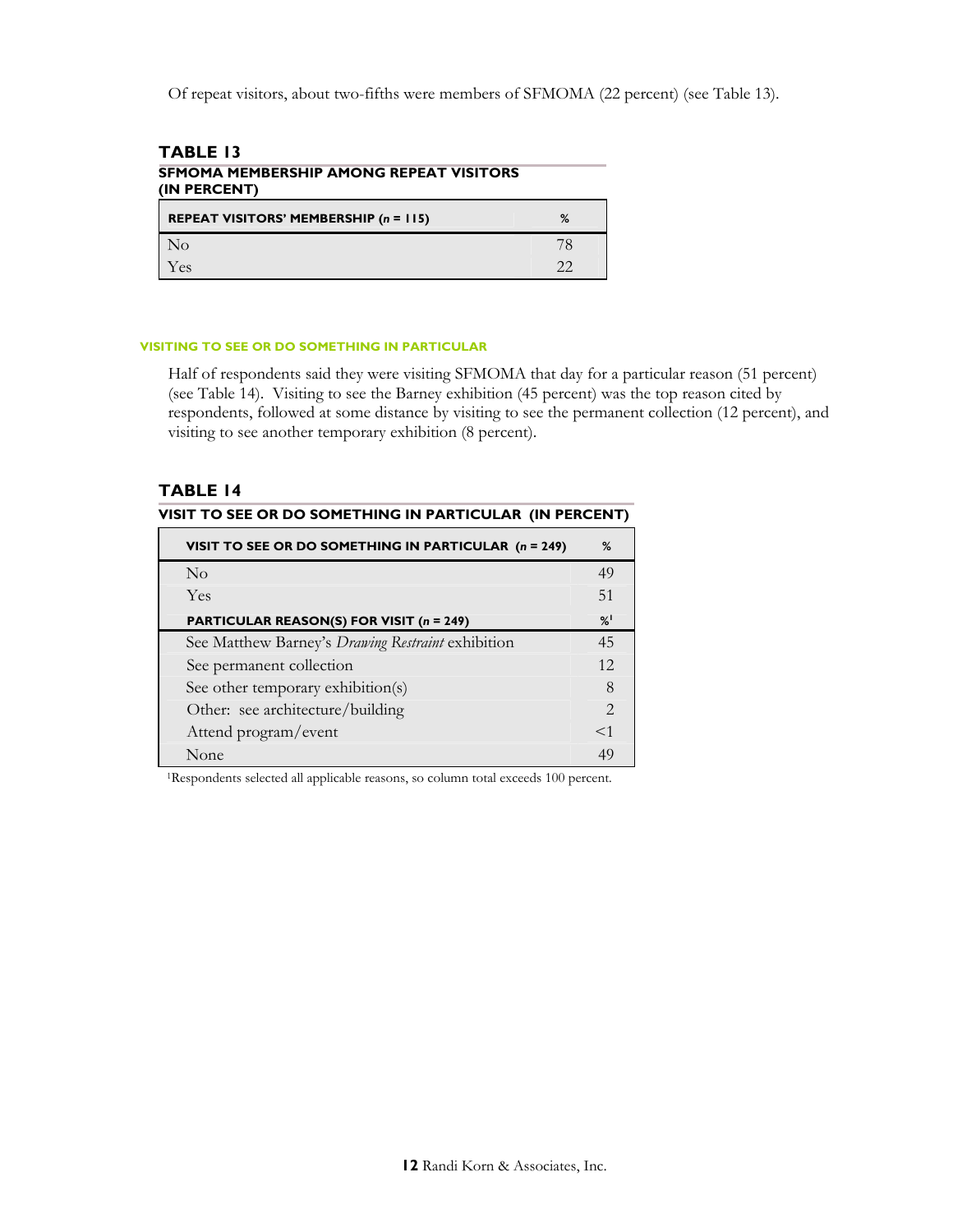Visiting particularly to see the Barney exhibition was tested against demographic, art background, and visit characteristics to identify differences according to gender, age group, education, residence, knowledge of modern art, familiarity with Barney's art, and first or repeat SFMOMA visit. There are differences based on residence, first-repeat visit, and familiarity with Barney's art.

Respondents from the Bay Area were more likely to be visiting SFMOMA to see the Barney exhibition than respondents from elsewhere (see Table 15). Two-thirds of Bay Area residents at the exhibition came particularly to see it (66 percent), compared to 29 percent of residents from outside the Bay Area.

# **TABLE 15**

#### **VISITING TO SEE THE BARNEY EXHIBITION BY RESIDENCE (IN PERCENT)**

|                            | <b>RESIDENCE</b>               |                                 |                             |  |
|----------------------------|--------------------------------|---------------------------------|-----------------------------|--|
| <b>VISITING TO SEE THE</b> | <b>BAY AREA</b><br>$(n = 106)$ | <b>ELSEWHERE</b><br>$(n = 146)$ | <b>TOTAL</b><br>$(n = 252)$ |  |
| <b>BARNEY EXHIBITION</b>   | %                              | %                               | %                           |  |
| No                         | 34                             |                                 | 55                          |  |
| Yes                        |                                |                                 |                             |  |

*χ2*=34.55; *df*=1; *p*=.000

Repeat SFMOMA visitors were more likely to be visiting particularly to see the Barney exhibition (see Table 16). Two-thirds of repeat SFMOMA visitors were visiting particularly to see the exhibition (63 percent), while one-quarter of first-time SFMOMA visitors were visiting particularly to see it (27 percent).

## **TABLE 16**

#### **VISITING TO SEE THE BARNEY EXHIBITION BY FIRST OR REPEAT VISIT (IN PERCENT)**

|                            | <b>VISIT</b>                |                              |    |  |
|----------------------------|-----------------------------|------------------------------|----|--|
| <b>VISITING TO SEE THE</b> | <b>FIRST</b><br>$(n = 125)$ | <b>REPEAT</b><br>$(n = 122)$ |    |  |
| <b>BARNEY EXHIBITION</b>   | %                           | %                            | %  |  |
| No                         | 73                          | 37                           | 55 |  |
| Yes                        | דר                          |                              |    |  |

*χ2*=32.185; *df*=1; *p*=.000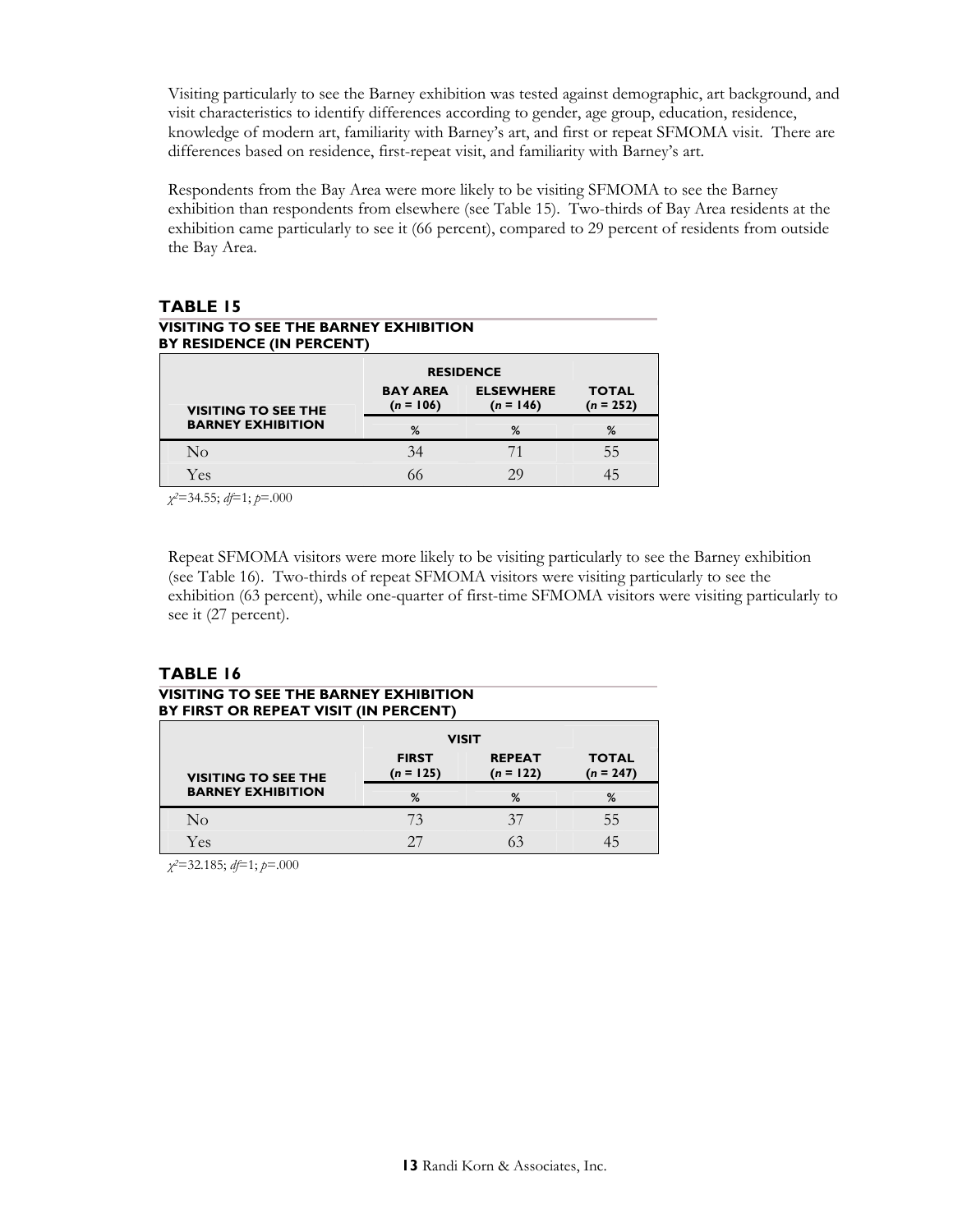Respondents familiar with Barney's art were far more likely to be visiting SFMOMA particularly to see the exhibition (85 percent) than respondents unfamiliar with Barney's art (34 percent). However, it is noteworthy that one-third of respondents unfamiliar with Barney's art came especially to see his work (see Table 17).

| o a<br>ш<br>., |  |  |
|----------------|--|--|
|                |  |  |

#### **VISITING TO SEE THE BARNEY EXHIBITION BY FAMILIARITY WITH BARNEY'S ART (IN PERCENT)**

|                            |                                  | <b>FAMILIARITY WITH</b><br><b>BARNEY'S ART</b> |                             |  |
|----------------------------|----------------------------------|------------------------------------------------|-----------------------------|--|
| <b>VISITING TO SEE THE</b> | <b>UNFAMILIAR</b><br>$(n = 192)$ | <b>FAMILIAR</b><br>$(n = 52)$                  | <b>TOTAL</b><br>$(n = 244)$ |  |
| <b>BARNEY EXHIBITION'</b>  | %                                | %                                              | %                           |  |
| $\rm No$                   | 66                               | 15                                             | 55                          |  |
| Yes                        | 34                               |                                                |                             |  |

*χ2*=47.716; *df*=1; *p*=.000

#### **RATING OF SATISFACTION WITH THE SFMOMA VISIT**

Respondents used two 7-point rating scales to evaluate their satisfaction with their experiences at SFMOMA that day. On the scale 1 (Poor experience) to 7 (Excellent experience), respondents gave SFMOMA a very good rating (mean = 5.8). Two-thirds of respondents (65 percent) gave SFMOMA a rating of 6 or 7 on the scale (see Table 18).

| RATING OF EXPERIENCE AT SFMOMA                                                                                         |                |  |  |
|------------------------------------------------------------------------------------------------------------------------|----------------|--|--|
| <b>7-POINT RATING SCALE:</b><br><b>POOR EXPERIENCE (1) /</b><br><b>EXCELLENT EXPERIENCE (7) (<math>n = 247</math>)</b> | %              |  |  |
| $\mathbf{1}$                                                                                                           | $<$ 1          |  |  |
| $\overline{2}$                                                                                                         | 1              |  |  |
| 3                                                                                                                      | $\mathfrak{D}$ |  |  |
| $\overline{4}$                                                                                                         | 6              |  |  |
| 5                                                                                                                      | 26             |  |  |
| 6                                                                                                                      | 39             |  |  |
|                                                                                                                        | 26             |  |  |
| <b>SUMMARY STATISTICS</b>                                                                                              |                |  |  |
| Median                                                                                                                 | 6.0            |  |  |
| Mean                                                                                                                   | 5.8            |  |  |
| Standard Deviation( $\pm$ )                                                                                            | $(\pm 1.05)$   |  |  |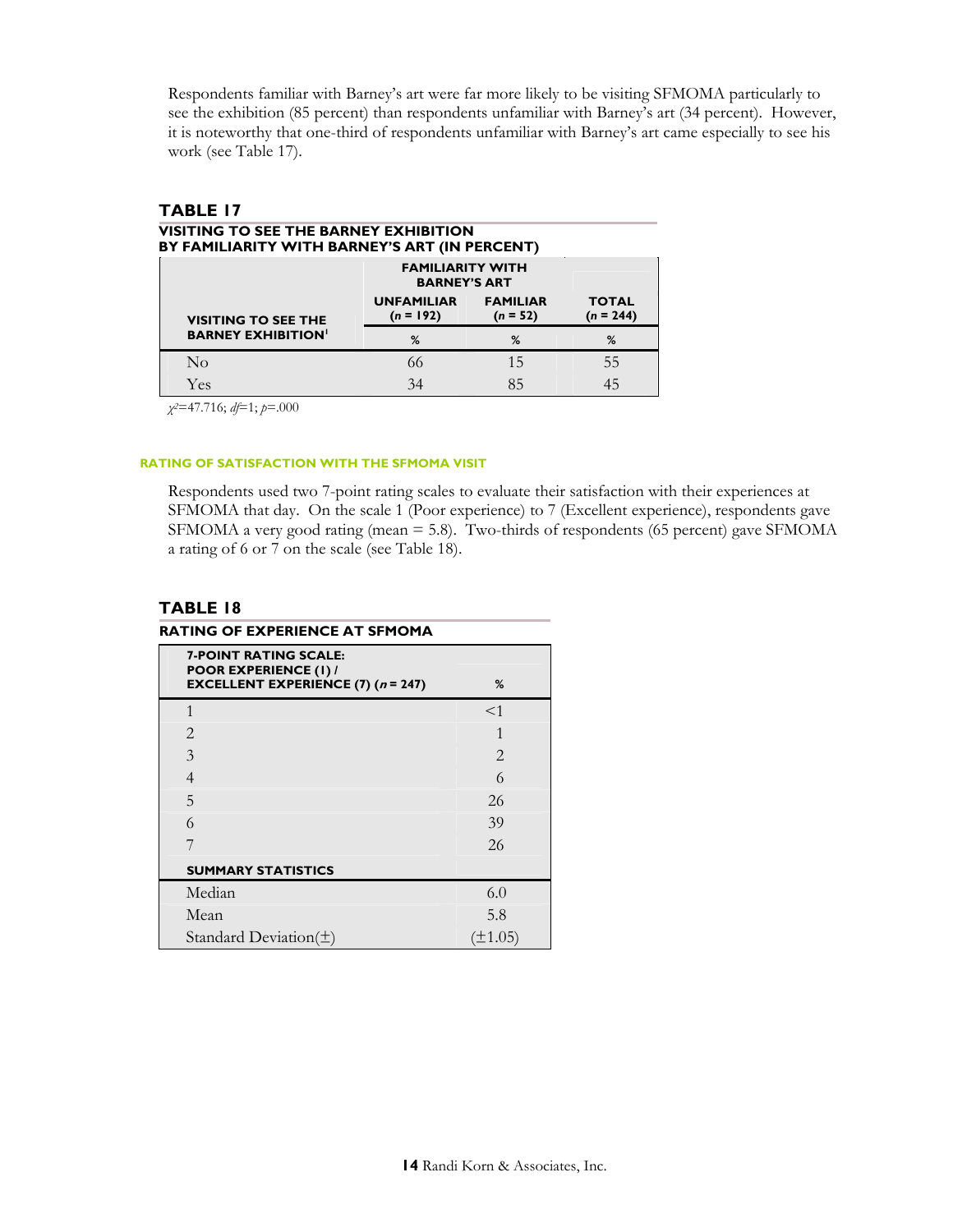On the scale 1 (Did not meet my expectations) to 7 (Surpassed my expectations), respondents gave SFMOMA a slightly lower rating (mean = 5.5), but still a good score. Just over one-half of respondents (51 percent) gave SFMOMA a rating of 6 or 7 on the scale (see Table 19).

## **TABLE 19**

**RATING OF EXPECTATIONS OF SFMOMA** 

| <b>7-POINT RATING SCALE:</b><br>DID NOT MEET MY EXPECATIONS (I)/<br>SURPASSED MY EXPECTATIONS (7) $(n = 232)$ | %                           |
|---------------------------------------------------------------------------------------------------------------|-----------------------------|
| 1                                                                                                             | $\Omega$                    |
| 2                                                                                                             | 1                           |
| 3                                                                                                             | $\mathcal{D}_{\mathcal{L}}$ |
| 4                                                                                                             | 16                          |
| 5                                                                                                             | 30                          |
| 6                                                                                                             | 34                          |
|                                                                                                               | 17                          |
| <b>SUMMARY STATISTICS</b>                                                                                     |                             |
| Median                                                                                                        | 6.0                         |
| Mean                                                                                                          | 5.5                         |
| Standard Deviation( $\pm$ )                                                                                   |                             |

Approximately one-fifth of respondents (19 percent; *n* = 47) gave a score of "4" or below on either of the rating scales measuring satisfaction with the SFMOMA visit. The survey asked these respondents to explain their low score (see Table 20). Most often, they gave no reason at all (30 percent), or said the visit met their expectations or they had no particular expectations (23 percent). Other respondents said they disliked the Barney exhibition (19 percent), or just did not connect with the art at SFMOMA (15 percent).

## **TABLE 20**

| REASONS FOR LOW RATINGS OF SATISFACTION WITH SFMOMA VISIT                 |                             |  |  |
|---------------------------------------------------------------------------|-----------------------------|--|--|
| REASONS FOR LOW RATINGS $1,2$ (n = 47)                                    | %                           |  |  |
| No reason given                                                           | 30                          |  |  |
| Visit met expectations/had no particular expectations                     | 23                          |  |  |
| Did not like/did not understand/did not connect with Barney's art         | 19                          |  |  |
| Did not like/did not understand/did not connect with SFMOMA or modern art | 15                          |  |  |
| Thought permanent collection would be larger                              | 4                           |  |  |
| More to see, need more time to think about it                             | 4                           |  |  |
| Not enough contemporary (21 <sup>st</sup> century) art                    | $\mathcal{D}_{\mathcal{L}}$ |  |  |
| Prefer MOMA                                                               | $\mathcal{D}_{\mathcal{L}}$ |  |  |

<sup>1</sup>A low rating is a score of 4 or below on either 7-point.

2See Appendix C for a transcript of the comments.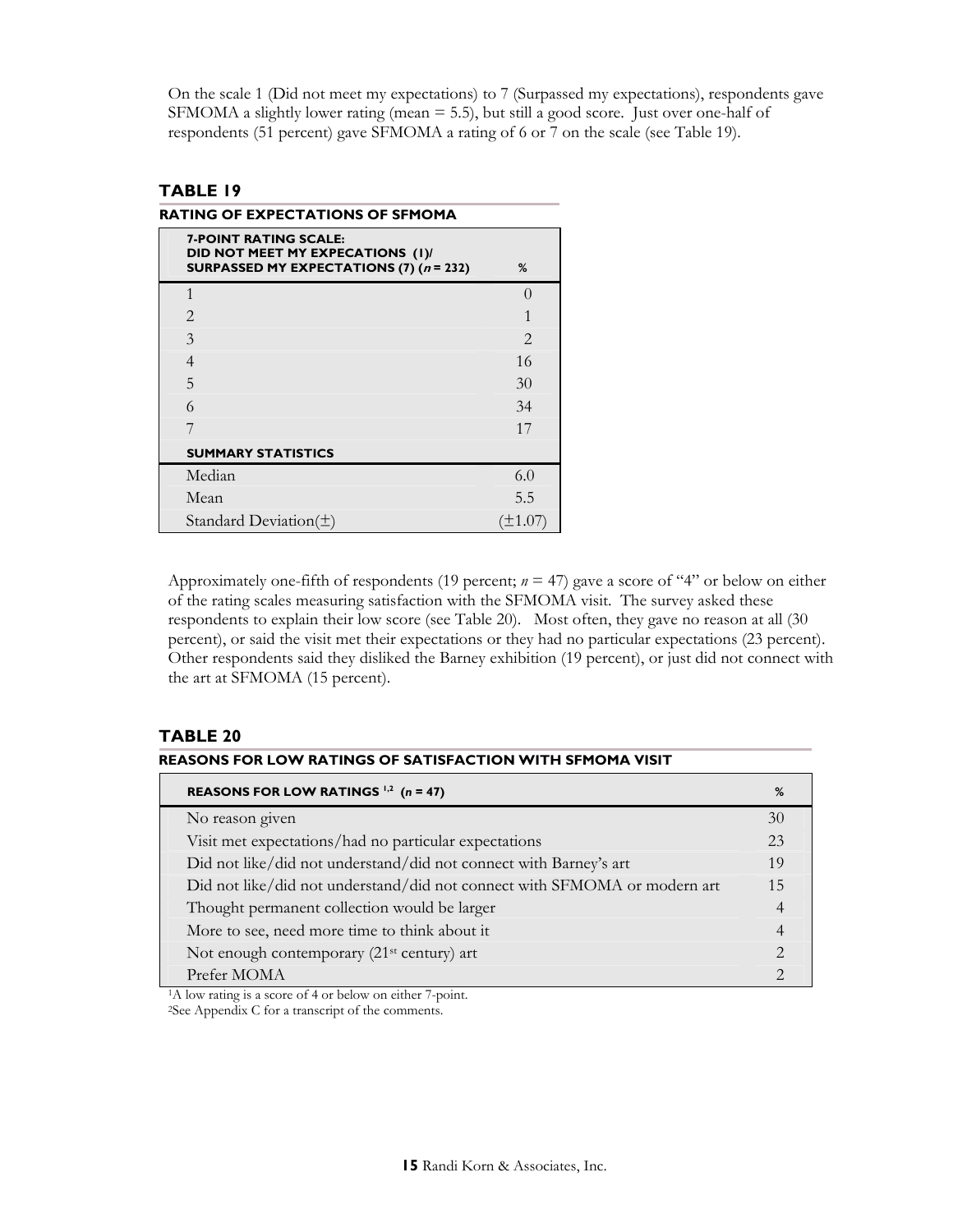Both ratings of satisfaction with the SFMOMA visit were tested against demographic, art background, and visit characteristics to identify differences based on gender, age group, education, residence, knowledge of modern art, familiarity with Barney's art, first/repeat visit, or visiting especially to see the Barney exhibition. For both scales, two factors are significant: familiarity with Barney's art and visiting particularly to see the Barney exhibition.

On the 7-point rating scale 1 (Poor experience) to 7 (Excellent experience), respondents already familiar with Barney's art rated their experience higher (mean  $= 6.1$ ) than respondents unfamiliar with Barney's art (mean  $=$  5.7) (see Table 21).

On the 7-point rating scale 1 (Did not meet my expectations) to 7 (Surpassed my expectations), respondents familiar with Barney's art were more satisfied with their visit (mean = 5.8) than respondents unfamiliar with Barney's art (mean = 5.3) (see Table 21).

#### **TABLE 21 RATINGS OF SATISFACTION WITH SFMOMA VISIT BY FAMILIARITY WITH BARNEY'S ART**

|                                                                                    |             | <b>FAMILIARITY WITH</b><br><b>BARNEY'S ART</b>       |             |             |
|------------------------------------------------------------------------------------|-------------|------------------------------------------------------|-------------|-------------|
|                                                                                    |             | <b>UNFAMILIAR</b><br><b>FAMILIAR</b><br><b>TOTAL</b> |             |             |
| <b>7-POINT RATING SCALE:</b>                                                       | $\mathbf n$ | <b>MEAN</b>                                          | <b>MEAN</b> | <b>MEAN</b> |
| Poor experience $(1)$ /<br>Excellent experience $(7)^1$                            | 239         | 5.7                                                  | 6.1         | 5.8         |
| Did not meet my expectations $(1)$ /<br>Surpassed my expectations (7) <sup>2</sup> | 225         | 5.3                                                  | 5.8         | 5.4         |

<sup>1</sup>*F*=7.542; *p*=.006 2*F*=6.329; *p*=.013

On the 7-point rating scale of 1 (Poor experience) to 7 (Excellent experience), respondents who came to SFMOMA particularly to see the Barney exhibition rated their experience higher (mean = 6.1) than respondents who did not (mean = 5.6) (see Table 22).

On the 7-point rating scale of 1 (Did not meet my expectations) to 7 (Surpassed my expectations), respondents who came to SFMOMA particularly to see the Barney exhibition were more satisfied with their visit (mean  $= 5.6$ ) than respondents who did not (mean  $= 5.3$ ) (see Table 22).

# **TABLE 22**

#### **RATINGS OF SATISFACTION WITH SFMOMA VISIT BY VISITING TO SEE THE BARNEY EXHIBITION**

|                                                                                    | <b>VISITING TO SEE THE</b><br><b>BARNEY EXHIBITION</b> |             |             |              |
|------------------------------------------------------------------------------------|--------------------------------------------------------|-------------|-------------|--------------|
|                                                                                    | <b>YES</b><br><b>NO</b>                                |             |             | <b>TOTAL</b> |
| <b>7-POINT RATING SCALE:</b>                                                       | $\mathbf n$                                            | <b>MEAN</b> | <b>MEAN</b> | <b>MEAN</b>  |
| Poor experience $(1)$ /<br>Excellent experience(7) <sup>1</sup>                    | 247                                                    | 5.6         | 6.1         | 5.8          |
| Did not meet my expectations $(1)$ /<br>Surpassed my expectations (7) <sup>2</sup> | 232                                                    | 5.3         | 5.6         | 5.5          |
| $E=14.390$ ; $p=.000$                                                              |                                                        |             |             |              |

<sup>1</sup>*F*=14.390; *p*=.000 2*F*=6.896; *p*=.009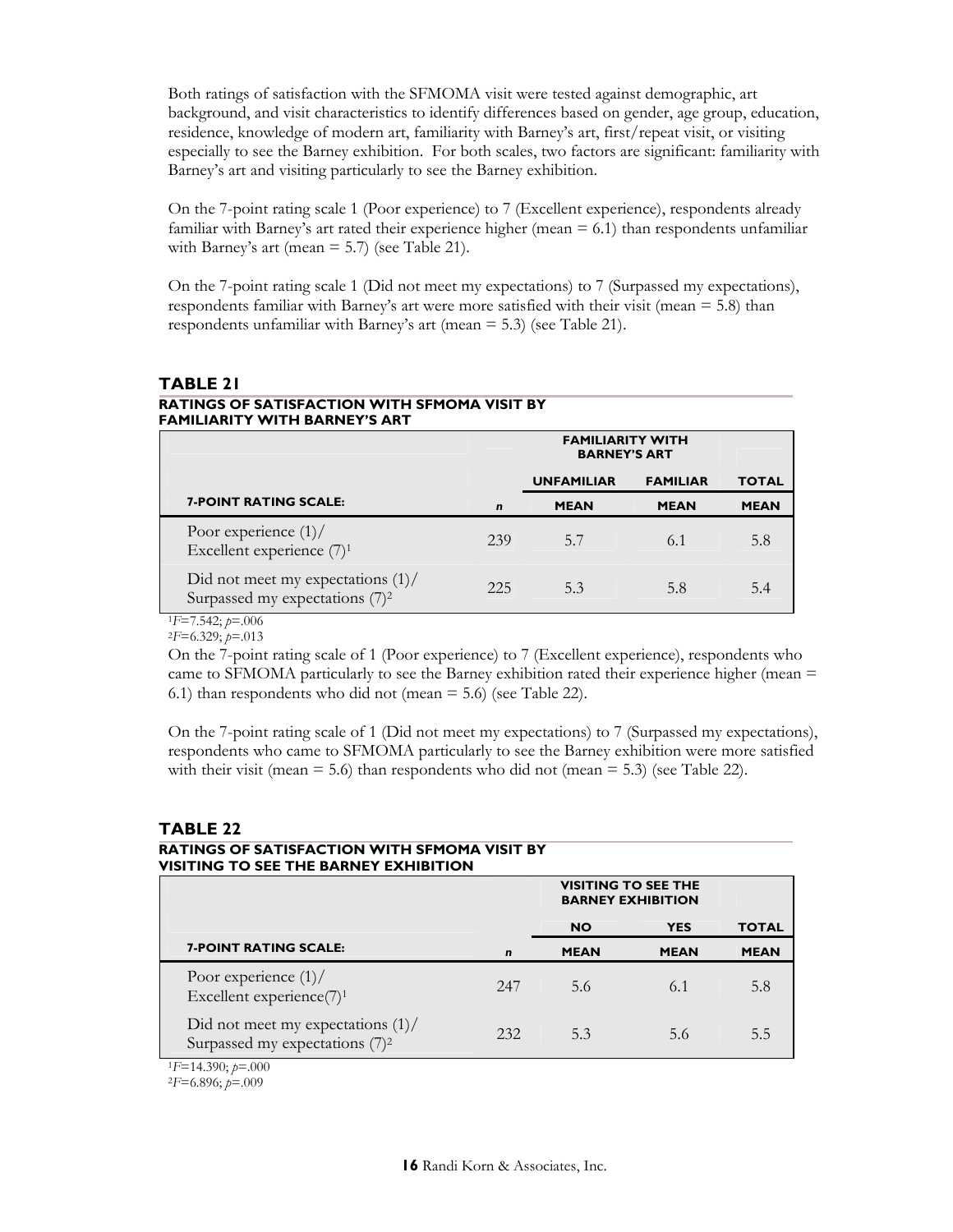## **IV. EXHIBITION EXPERIENCES**

This section presents findings about respondents' experiences in the Matthew Barney *Drawing Restraint* exhibition, including their opinions of the exhibition, and what meaning that they made of the exhibition from having experienced it. This section also explores the relationship between exhibition ratings and respondents' demographic characteristics, art background, and SFMOMA visit patterns.

#### **OPINIONS OF THE MATTHEW BARNEY DRAWING RESTRAINT EXHIBITION**

Respondents rated five aspects of the exhibition using 7-point rating scales. Table 23 shows the results for each rating scale, listed in order from highest to lowest mean score. The rating scale that measures "how interesting" the exhibition was received the highest overall rating (mean = 5.0), indicating that most respondents found the exhibition more interesting than boring. The three scales that measure "how worthwhile" and "how enjoyable" and "how visually appealing" the exhibition was received slightly lower ratings (means  $= 4.9, 4.8,$  and  $4.8$  respectively). The rating scale that measures "how meaningful" the exhibition was received the lowest overall rating (mean  $= 4.1$ ), suggesting that some respondents struggled to find the exhibition meaningful.

## **TABLE 23**

 $\overline{a}$ 

| <b>7-POINT RATING SCALES:</b><br><b>BARNEY EXHIBITION WAS</b>          |              | <b>RATING</b> |             |      |
|------------------------------------------------------------------------|--------------|---------------|-------------|------|
|                                                                        | $\mathbf{r}$ | <b>MEDIAN</b> | <b>MEAN</b> | 士    |
| Dull-Boring $(1)$<br>Interesting-Stimulating (7)                       | 252          | 5.0           | 5.0         | 1.71 |
| Waste of time $(1)$ /<br>Worthwhile experience (7)                     | 250          | 5.0           | 4.9         | 1.79 |
| Not an enjoyable experience $(1)$ /<br>A very enjoyable experience (7) | 252          | 5.0           | 4.8         | 1.77 |
| Not at all visually appealing $(1)$ /<br>Very visually appealing (7)   | 250          | 5.0           | 4.8         | 1.83 |
| Not at all meaningful to me $(1)$ /<br>Very meaningful to me (7)       | 250          | 4.5           | 4.1         | 1.83 |

## **RATINGS OF THE MATTHEW BARNEY EXHIBITION**

#### **OVERALL OPINION OF THE MATTHEW BARNEY DRAWING RESTRAINT EXHIBITION**

To calculate an overall rating of the exhibition, respondents' ratings of the five aspects of the exhibition were totaled and then divided by 5 to obtain a composite score.\* The composite scores range from 1 to 7 and represent respondents' overall opinion of the exhibition on a scale from 1 (Unfavorable) to 7 (Very Favorable). Using this scale, respondents' overall opinion of the exhibition is moderately favorable (mean  $= 4.7$ ) (see Table 24). The median score is 5, indicating that 50 percent of the scores are 5 or higher on the scale.

<sup>\*</sup> The five items that comprise the overall exhibition rating scale have very high internal consistency. The Chronbach's Alpha reliability coefficient = .955.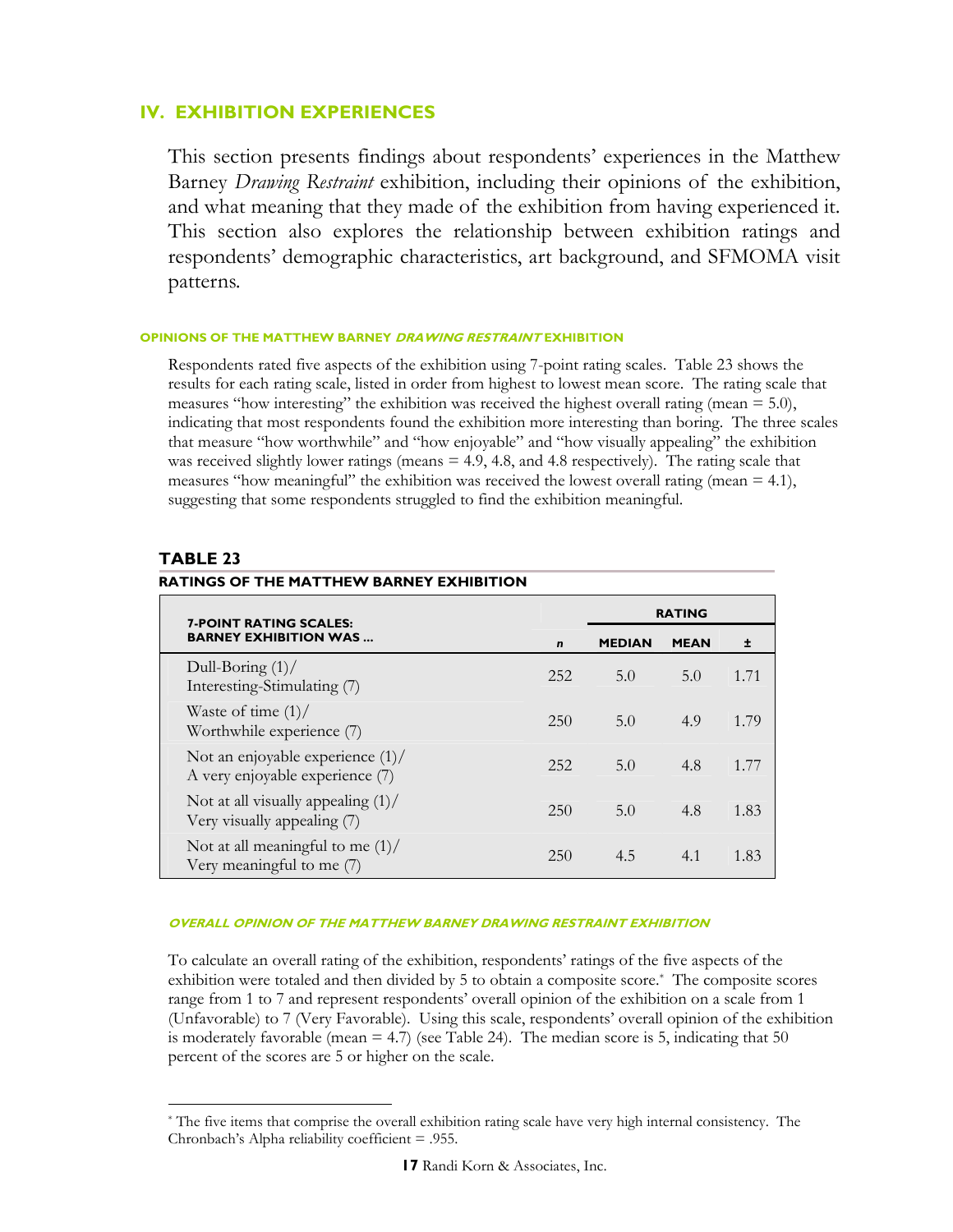## **TABLE 24**

|                                           |      |               | <b>OVERALL RATING</b> |      |
|-------------------------------------------|------|---------------|-----------------------|------|
| <b>7-POINT RATING SCALE:</b>              | n    | <b>MEDIAN</b> | <b>MEAN</b>           |      |
| Unfavorable $(1)$ /<br>Very favorable (7) | 2.48 | 5.0           | $4^{\prime}$          | 1.65 |

#### **OVERALL RATING OF THE BARNEY EXHIBITION**

Over half of respondents (56 percent; *n* = 141) gave a score of "4" or below on at least one of the five exhibition rating scales. The survey asked these respondents to explain their low score(s) (see Table 25). Most often, respondents explained that they simply did not respond to the art in the exhibition, or could not find any connection to it (31 percent). Others said they were confused by the exhibition (17 percent) or found it strange or unsettling (9 percent). Some respondents criticized the artist as self-indulgent (8 percent), or said his work was not art (9 percent). Many respondents gave no explanation at all for their low rating(s) of the exhibition (24 percent).

## **TABLE 25**

| REASONS FOR LOW RATINGS $^{1,2}$ (n = 141)                       | $\frac{9}{3}$  |
|------------------------------------------------------------------|----------------|
| Did not respond to the art, did not connect, "not my thing"      | 31             |
| No response                                                      | 24             |
| Confusing, did not understand, did not comprehend the exhibition | 17             |
| Not art, or poorly executed art                                  | 9              |
| Disturbing, strange, unsettling                                  | 8              |
| Artist self-indulgent, narcissistic, pretentious                 | 7              |
| Not visually appealing, not attractive                           | $\overline{4}$ |
| Uneven, some aspects better than others                          | 3              |
| Exhibition poorly displayed                                      | 1              |
| Repetitive                                                       | $\mathbf{1}$   |
| Nothing new                                                      | $<$ 1          |
| Too many media                                                   | $<$ 1          |

#### **REASONS FOR LOW OPINION RATINGS OF THE BARNEY EXHIBITION**

<sup>1</sup>A low rating is a score of 4 or below on any of the five 7-point scales.

2See Appendix C for a transcript of the comments.

3Some respondents wrote more than one reason, so column total exceeds 100 percent.

#### **EXHIBITION RATINGS BY DEMOGRAPHIC, ART BACKGROUND, AND VISIT CHARACTERISTICS**

Two exhibition ratings were tested against demographic, art background, and visit characteristics to identify differences based on gender, age, education, residence, knowledge of modern art, familiarity with Barney's art, or first/repeat visit.

The composite exhibition rating was tested because it represents the overall opinion of the exhibition (on a scale of 1 [Unfavorable] to 7 [Very favorable], the mean score  $=$  4.7). Five factors are significantly related to the overall exhibition rating: age group, residence, knowledge of modern art, visiting to see the Barney exhibition, and familiarity with Barney's art (see Table 26). The results show that: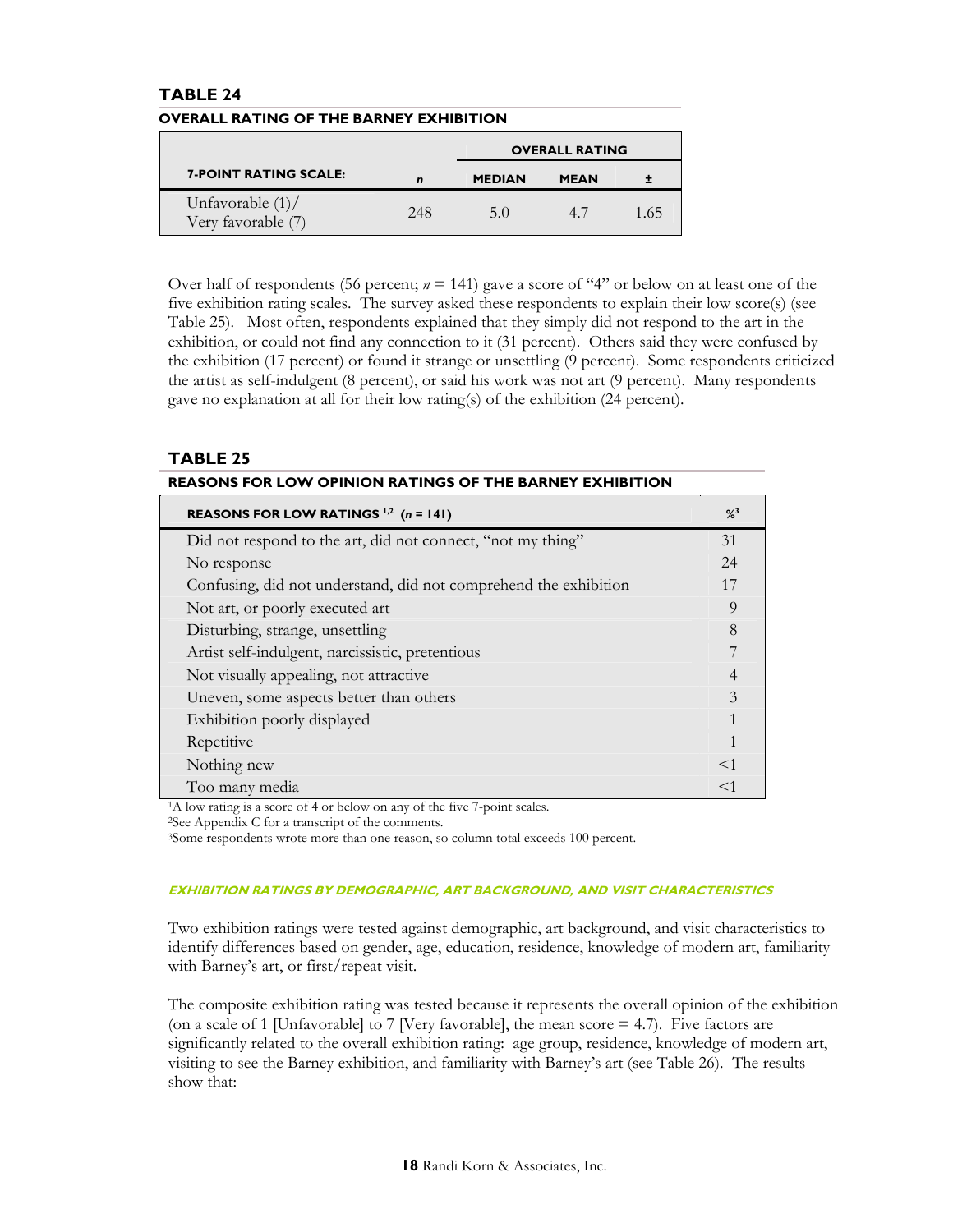- $\bullet$  Younger respondents rated the exhibition more favorably (mean = 5.0) than middleaged or older respondents (both means = 4.4).
- ♦ Bay Area respondents rated the exhibition more favorably than respondents from elsewhere (mean  $= 5.1$  vs. mean  $= 4.5$ ).
- ♦ Respondents with high or moderate knowledge of modern art rated the exhibition more favorably than respondents with low knowledge of modern art (high knowledge mean = 5.0 and moderate knowledge mean = 4.9 vs. low knowledge mean = 4.0).
- ♦ Respondents who visited SFMOMA particularly to see the Barney exhibition rated the exhibition more favorably than respondents who did not (mean  $=$  5.6 vs. mean  $=$  4.0).
- ♦ Respondents familiar with Barney's art rated the exhibition more favorably than respondents unfamiliar with Barney's art (mean = 5.9 vs. mean = 4.4).

## **TABLE 26**

#### **OVERALL RATING OF THE BARNEY EXHIBITION BY ART BACKGROUND, DEMOGRAPHIC, AND VISIT CHARACTERISTICS**

| <b>7-POINT RATING SCALE:</b><br><b>UNFAVORABLE (I)/</b>                                                             |                  |             |
|---------------------------------------------------------------------------------------------------------------------|------------------|-------------|
| <b>VERY FAVORABLE (7)</b>                                                                                           | $\boldsymbol{n}$ | <b>MEAN</b> |
| <b>AGE GROUP</b>                                                                                                    |                  |             |
| $<$ 34 years                                                                                                        | 124              | 5.0         |
| 35-54 years                                                                                                         | 86               | 4.4         |
| $55+$ years                                                                                                         | 35               | 4.4         |
| <b>RESIDENCE<sup>2</sup></b>                                                                                        |                  |             |
| Bay Area                                                                                                            | 123              | 5.1         |
| Elsewhere                                                                                                           | 121              | 4.5         |
| <b>KNOWLEDGE OF MODERN ART<sup>3</sup></b><br><b>NOT AT ALL KNOWLEDGEABLE (I)/</b><br><b>VERY KNOWLEDGEABLE (7)</b> |                  |             |
| Low $(1-2 \text{ on the scale})$                                                                                    | 42               | 4.0         |
| Moderate (3-5 on the scale)                                                                                         | 151              | 4.9         |
| High (6-7 on the scale)                                                                                             | 40               | 5.0         |
| <b>VISITING TO SEE THE BARNEY EXHIBITION<sup>4</sup></b>                                                            |                  |             |
| No                                                                                                                  | 137              | 4.0         |
| Yes                                                                                                                 | 111              | 5.6         |
| <b>FAMILIARITY WITH BARNEY'S ART<sup>5</sup></b>                                                                    |                  |             |
| Unfamiliar                                                                                                          | 190              | 4.4         |
| Familiar                                                                                                            | 52               | 5.9         |
| $1F=3.499; p=.032$<br>$2F=7.280; p=.007$<br>$3F=5.607; p=.004$<br>$4F=79.305; p=.000$<br>$5F=37.807$ ; $p=.000$     |                  |             |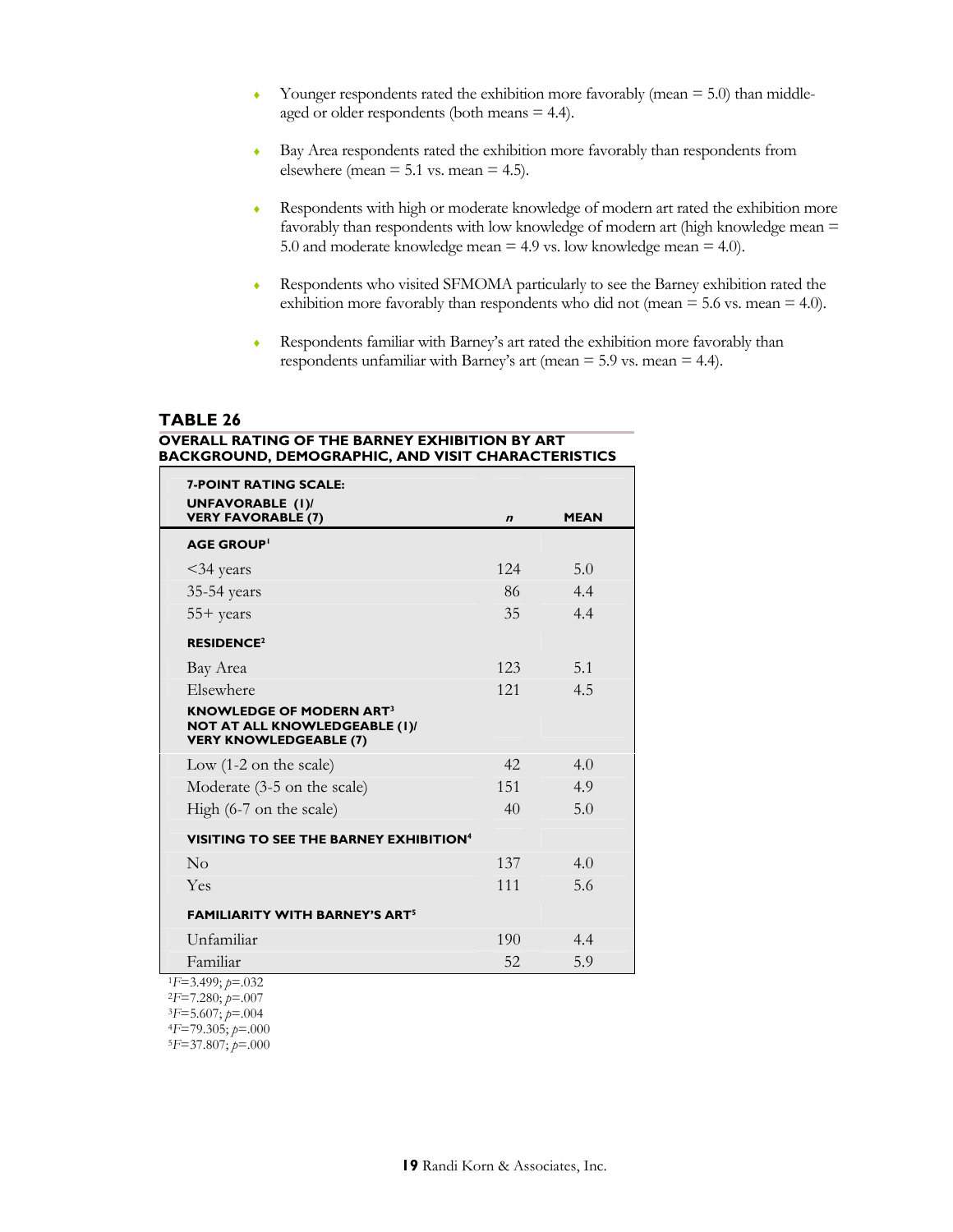The rating of "how meaningful was the exhibition" was examined because this scale received the lowest mean score of all the exhibition ratings (on a scale of 1 [Not at all meaningful to me] to 7 [Very meaningful to me], the total mean score  $= 4.1$ ). For this scale, four factors are related to the rating score: first/repeat visit, knowledge of modern art, visiting to see the exhibition, and familiarity with Barney's art (see Table 27). The results show that:

- $\bullet$  Repeat visitors rated the exhibition as more meaningful than first-time visitors (mean  $=$ 4.4 vs. mean =  $3.8$ ).
- ♦ Respondents with high or moderate knowledge of modern art rated the exhibition as more meaningful than respondents with low knowledge of modern art (high knowledge mean  $= 4.6$  and moderate knowledge mean  $= 4.3$  vs. low knowledge mean  $= 3.4$ ).
- ♦ Respondents who came particularly to see the Barney exhibition rated the exhibition as more meaningful than respondents who did not (mean  $= 5.0$  vs. mean  $= 3.4$ ).
- ♦ Respondents familiar with Barney's art rated the exhibition as more meaningful than respondents unfamiliar with Barney's art (mean  $=$  5.4 vs. mean  $=$  3.8), a particularly large disparity.

## **TABLE 27**

#### **RATING OF BARNEY EXHIBITION MEANING BY VISIT CHARACTERISITCS AND ART BACKGROUND**

| <b>7-POINT RATING SCALE:</b><br><b>NOT MEANINGFUL TO ME (I) /</b><br><b>VERY MEANINGFUL TO ME (7)</b>  | $\boldsymbol{n}$ | <b>MEAN</b> |
|--------------------------------------------------------------------------------------------------------|------------------|-------------|
| <b>SFMOMA VISIT'</b>                                                                                   |                  |             |
| First visit                                                                                            | 123              | 3.8         |
| Repeat visit                                                                                           | 121              | 4.4         |
| KNOWLEDGE OF MODERN ART <sup>2</sup><br>NOT AT ALL KNOWLEDGEABLE (I)/<br><b>VERY KNOWLEDGEABLE (7)</b> |                  |             |
| Low $(1 – 2)$ on the scale)                                                                            | 42.              | 3.4         |
| Moderate $(3 – 5)$ on the scale)                                                                       | 151              | 4.3         |
| High $(6 - 7)$ on the scale)                                                                           | 40               | 4.6         |
| <b>VISITING TO SEE THE BARNEY EXHIBITION<sup>3</sup></b>                                               |                  |             |
| $\overline{N}_{\Omega}$                                                                                | 138              | 3.4         |
| Yes                                                                                                    | 112              | 5.0         |
| <b>FAMILIARITY WITH BARNEY'S ART<sup>4</sup></b>                                                       |                  |             |
| Unfamiliar                                                                                             | 190              | 3.8         |
| Familiar                                                                                               | 52               | 5.4         |
| $1F=5.968; p=.015$<br>$2F=5.619; p=.004$<br>$3F = 53.360; p = .000$<br>$4F = 38.225; p = .000$         |                  |             |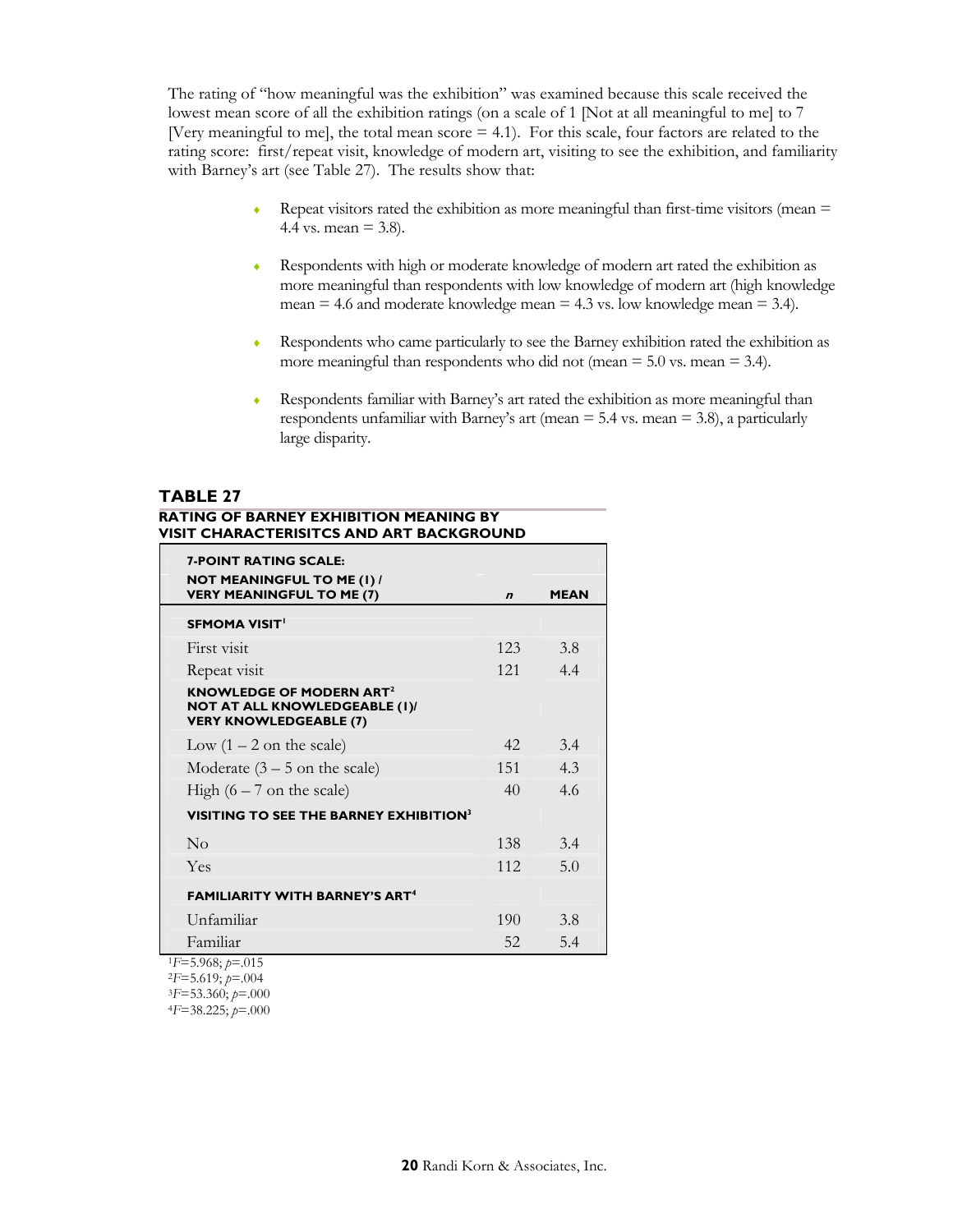#### **IF YOU WERE TO TELL A FRIEND ABOUT THE BARNEY EXHIBITION, WHAT WOULD YOU SAY ABOUT IT?**

Respondents described what they would tell a friend about the Barney exhibition. Table 28 summarizes the responses, and Appendix C gives a transcript of the remarks. The responses are wide-ranging. Respondents described the exhibition as "strange-disturbing" (20 percent), "interesting" (18 percent) and "thought-provoking" (17 percent)—and sometimes in the same sentence. While 16 percent said they would tell a friend that the exhibition was "worth seeing," 13 percent said they would tell a friend "don't bother." A number of respondents said they would strongly recommend seeing the *Drawing Restraint 9* film and using other interpretive offerings to provide information about the artist to help make his art more coherent and accessible (14 percent). One-tenth of respondents did not respond to the question (10 percent).

## **TABLE 28**

| COMMENTS $(n = 253)$                                           | %              |
|----------------------------------------------------------------|----------------|
| Strange, weird, unusual, disturbing                            | 20             |
| Interesting                                                    | 18             |
| Thought-provoking, stimulating, challenging, intense           | 17             |
| Worth seeing, go see it                                        | 16             |
| Be sure to see the film and use interpretive offerings         | 14             |
| Not worthwhile, don't bother to see it                         | 13             |
| No response                                                    | 10             |
| Description of exhibition's media, ideas, content              | 7              |
| Must see it for yourself, judge for yourself, not for everyone | 6              |
| About the artist: great, brilliant, self-indulgent             | 5              |
| Installation large, comprehensive, impressive                  | 5              |
| Confusing                                                      | 3              |
| Takes time/effort to appreciate                                | 3              |
| Fun                                                            | $<$ 1          |
| Is it art?                                                     | $<$ 1          |
| Other <sup>2</sup>                                             | $\mathfrak{D}$ |

## **WHAT WOULD YOU SAY ABOUT THE BARNEY EXHIBITION?**

<sup>1</sup>Comments often included more than one idea, so column total exceeds 100 percent.

<sup>2</sup>Other: beautiful  $n = 1$ ; should be interactive  $n = 1$ ; nothing new  $n = 1$ ; not sure  $n = 1$ ; repetitive  $n = 1$ .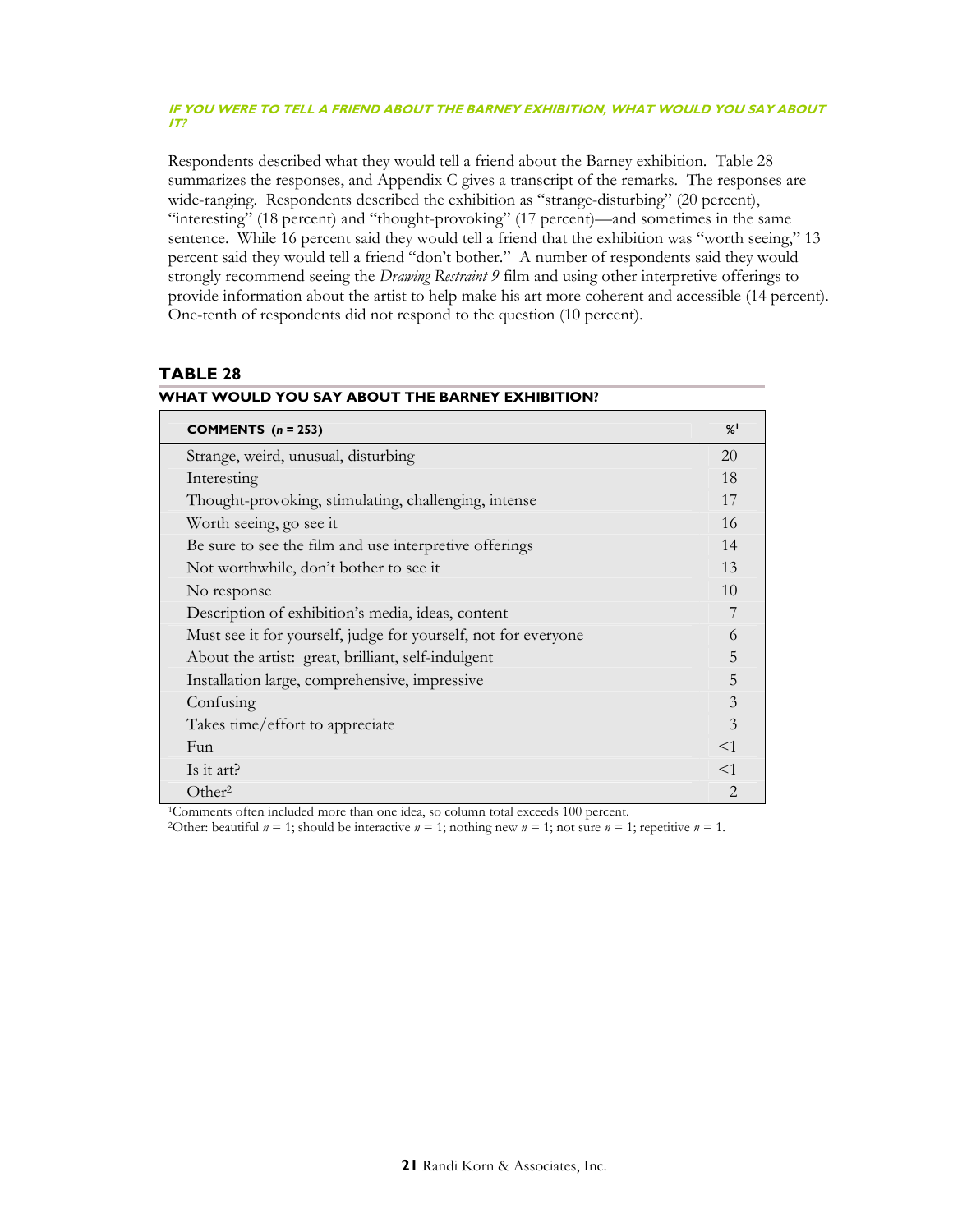#### **WHAT IDEAS, IMAGES, OR MESSAGES, IF ANY, DID YOU TAKE AWAY FROM THE BARNEY EXHIBITION?**

The survey asked respondents to describe any ideas, images, or messages they took away from the exhibition. Table 29 summarizes the responses, and Appendix C gives a transcript of the remarks. This question may have been difficult for respondents, as one-quarter did not respond to the question (25 percent).\* A number of respondents wrote about the idea of restraint and creativity (17 percent), or Barney's use of interesting materials, techniques, and media (13 percent). Alternatively, a number of respondents said they found no meaning in the exhibition, and questioned whether Barney's work is art (13 percent). Some respondents referred to images and themes in the *Drawing Restraint 9* film, such as Japan, whaling, ritual, culture, and history (10 percent). Other respondents commented on Barney's art as groundbreaking, radical, and new (6 percent). A few respondents talked about a mood or emotional response to Barney's work (5 percent). The remaining ideas, feelings, and images listed in Table 29 were mentioned by fewer than 5 percent of respondents.

### **TABLE 29**

 $\ddot{\phantom{a}}$ 

#### **WHAT IDEAS, IMAGES, OR MESSAGES DID YOU TAKE AWAY FROM THE BARNEY EXHIBITION?**

| IDEAS, IMAGES, OR MESSAGES (n = 253)                                    | %                           |
|-------------------------------------------------------------------------|-----------------------------|
| No response                                                             | 25                          |
| Restraint and creativity, Barney's process                              | 17                          |
| Interesting/wide use of materials, techniques, media                    | 13                          |
| Nothing, no meaning, negative comment about Barney's work, it's not art | 13                          |
| Japan, whaling industry, marine, ritual, pearls, culture, history       | 10                          |
| Barney's art is radical, new, different                                 | 6                           |
| Moods, emotions, strange, weird                                         | 5                           |
| Not sure, can't say yet, need more time to think about it               | $\overline{4}$              |
| Beautiful photography, images, other positive comment                   | 3                           |
| Change, transformation                                                  | 3                           |
| Satyrs, disturbing                                                      | 3                           |
| Visceral, sexual, erotic, mutilation                                    | 3                           |
| Biographical comment about Barney                                       | 2                           |
| Bjork                                                                   | $\mathcal{D}_{\mathcal{L}}$ |
| Other <sup>2</sup>                                                      | $\mathcal{D}_{\mathcal{L}}$ |
| Field symbol                                                            |                             |

<sup>1</sup>Comments often included more than one idea, so column total exceeds 100 percent.

<sup>2</sup>Other: people's reactions interesting  $n = 1$ ; fluent  $n = 1$ ; funny pictures  $n = 1$ ; unintelligible comment  $n = 1$ .

<sup>\*</sup> The non-response group (*n* = 62) was compared to the group that responded to this question (*n* = 191). The two groups do not differ in gender, age, education, residence, first/repeat visit, familiarity with Barney's art, or rating of the exhibition on the scale 1 (Not meaningful to me) to 7 (Very meaningful to me). Therefore, the non-response pattern is not related to respondents' demographics, visit characteristics, or art background and seems to be unsystematic.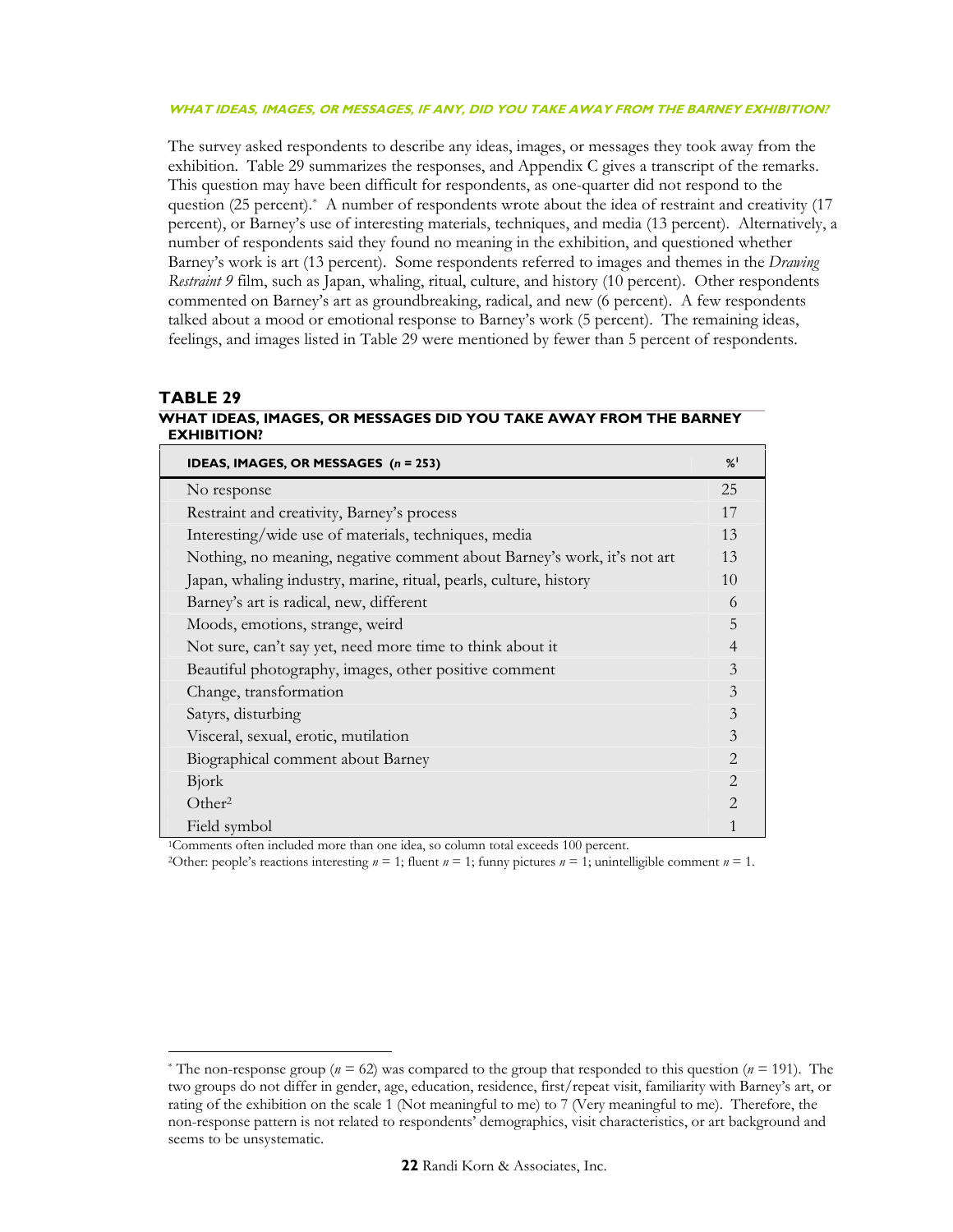## **V. INTERPRETIVE PREFERENCES**

This section presents findings about the Matthew Barney exhibition's interpretive offerings and the *Drawing Restraint 9* film, including respondents' use and awareness of the offerings, how many were used, and to what extent they helped respondents appreciate Barney's art. This section also compares the three audio tour devices (audio guide headset, cell phone, and podcast), examining the reasons for selecting a device and any problems encountered. Finally, this section explores how the interpretive offerings are associated with demographics, art background, visit characteristics, ratings of the meaning of the Barney exhibition, ratings of the overall opinion of the Barney exhibition, and ratings of satisfaction with the SFMOMA visit.

#### **USE AND AWARENESS OF INTERPRETIVE OFFERINGS**

Table 30 lists the exhibition's interpretive offerings (including the *Drawing Restraint 9* film) from highest to lowest usage. More than three-quarters of respondents read the introduction wall text (78) percent). More than one-half used the exhibition brochure (55 percent). Roughly two-fifths used the Learning Lounge wall text and photos (44 percent) and the Learning Lounge video (38 percent). Approximately one-fifth used the audio guide headset tour (21 percent), cell phone audio tour (19 percent), and Learning Lounge catalogues (18 percent); 17 percent of respondents attended the *Drawing Restraint 9* film. Seven percent of respondents used the podcast audio tour and two percent attended the docent tour.

Table 30 also gives the percentages of respondents who *were aware* of interpretive offerings but *did not* use them and the percentages of respondents who were simply unaware of the offerings. The majority of respondents *were aware* of but *did not* use the docent tour (60 percent), Learning Lounge computers (59 percent), audio guide headset (54 percent), and Learning Lounge catalogues (52 percent). The majority of respondents did not know about the podcast audio tour (62 percent) and exhibition Web site (51 percent). This finding is surprising since the sample is well represented by younger visitors (50 percent under 35 years of age).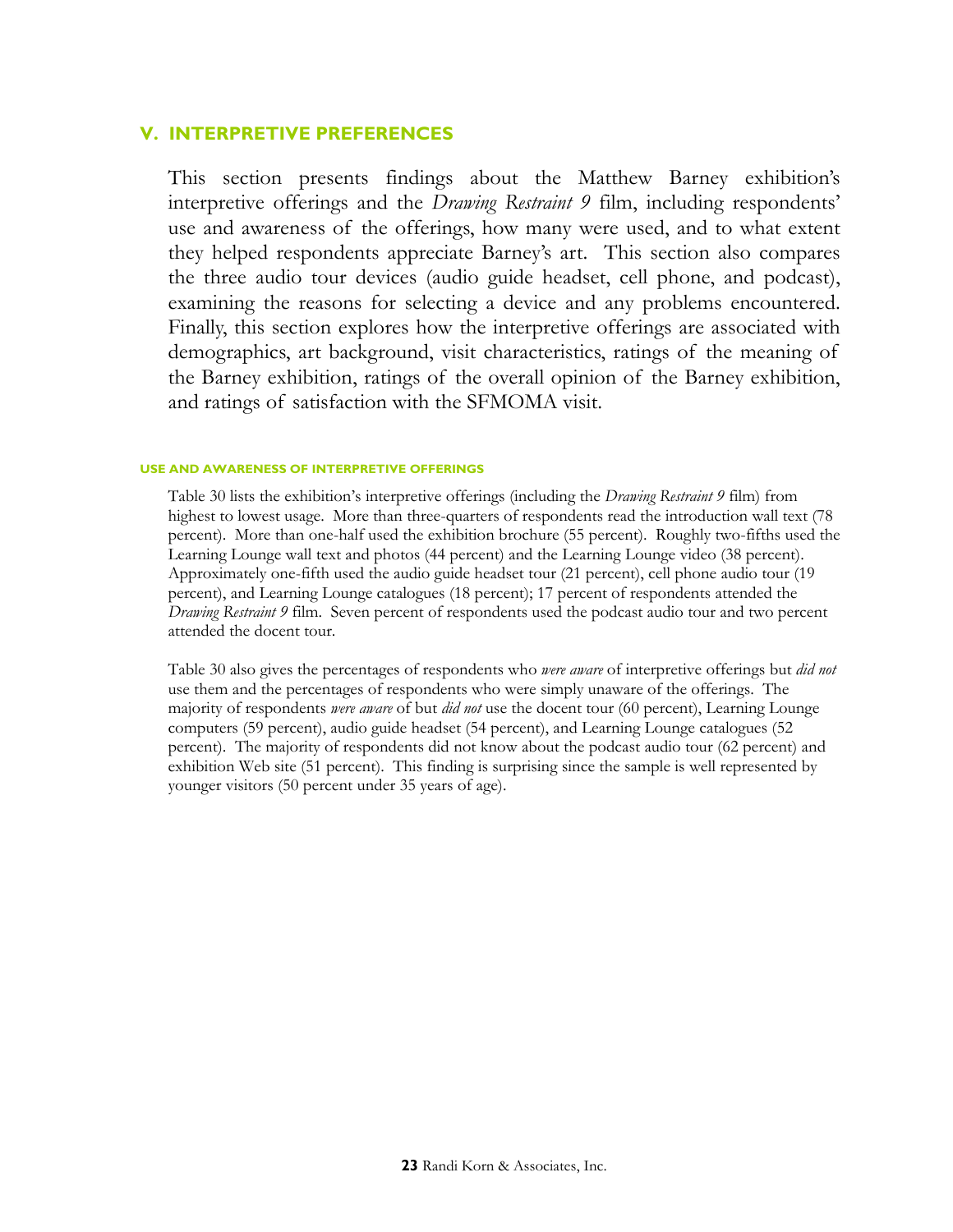|                                                     | <b>UNAWARE</b> | <b>AWARE</b><br><b>BUT DID</b><br><b>NOT USE</b> | <b>USED</b>    |
|-----------------------------------------------------|----------------|--------------------------------------------------|----------------|
| <b>INTERPRETIVE OFFERINGS(<math>n = 251</math>)</b> | %              | %                                                | %              |
| Exhibition introduction wall text                   | 11             | 11                                               | 78             |
| Exhibition brochure                                 | 16             | 28                                               | 55             |
| Learning Lounge wall text-photos                    | 20             | 35                                               | 44             |
| Learning Lounge video                               | 20             | 42                                               | 38             |
| Antenna audio guide headset tour                    | 25             | 54                                               | 21             |
| Cell phone tour                                     | 38             | 43                                               | 19             |
| Learning Lounge catalogues                          | 30             | 52                                               | 18             |
| Drawing Restraint 9 film                            | 42             | 41                                               | 17             |
| Exhibition Web site                                 | 51             | 34                                               | 15             |
| Learning Lounge computers                           | 29             | 59                                               | 12             |
| Podcast / downloadable tour                         | 62             | 31                                               | 7              |
| SFMOMA docent-led public tour                       | 38             | 60                                               | $\overline{2}$ |

## **TABLE 30 USE AND AWARENESS OF BARNEY EXHIBITION INTERPRETIVE OFFERINGS (IN PERCENT)**

Table 31 collapses the interpretive offerings into broader categories. Three-quarters of respondents used the introduction wall text (78 percent), 55 percent used the brochure, 51 percent used one or more offerings in the Learning Lounge, and 47 percent used one of the audio tours. The remaining offerings were used by fewer than one-fifth of the respondents.

# **TABLE 31 INTERPRETIVE OFFERINGS (COLLAPSED) USED BY RESPONDENTS (IN PERCENT)**

|                                                          | USED                        |
|----------------------------------------------------------|-----------------------------|
| <b>INTERPRETIVE OFFERINGS (n = 251)</b>                  | %                           |
| Exhibition introduction wall text                        | 78                          |
| Exhibition brochure                                      | 55                          |
| Learning Lounge (one or more offerings)                  | 51                          |
| Audio tour (audio guide headset, cell phone, or podcast) | 47                          |
| Drawing Restraint 9 film                                 | 17                          |
| Exhibition Web site                                      | 15                          |
| SFMOMA docent-led public tour                            | $\mathcal{D}_{\mathcal{A}}$ |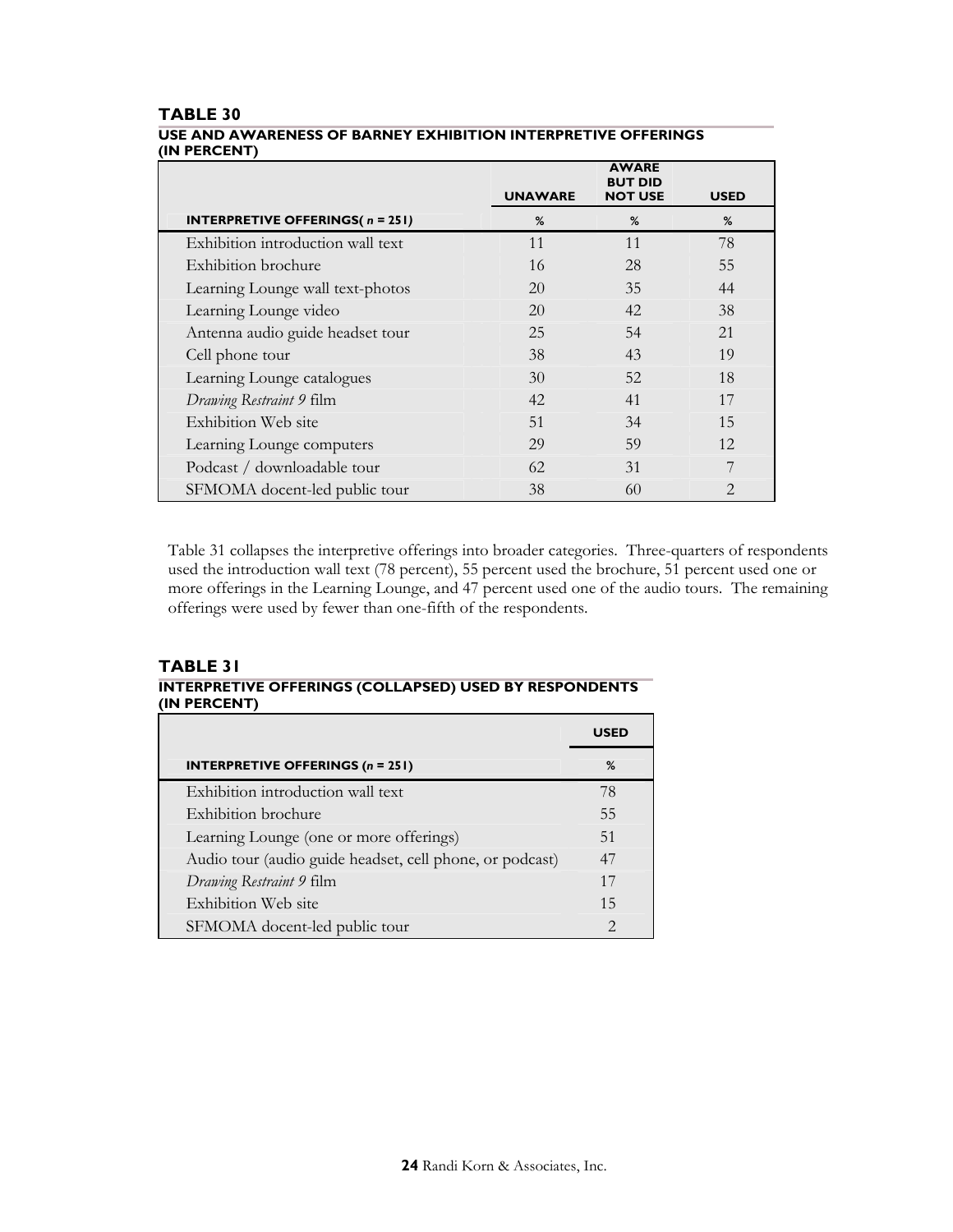### **TOTAL NUMBER OF INTERPRETIVE OFFERINGS USED IN THE EXHIBITION**

The total number of interpretive offerings that respondents used was calculated by adding them up. For this variable, Learning Lounge offerings were not collapsed and each was counted as a separate offering (wall text, video, computer). The total number of interpretive offerings ranged from 0 to 8, and respondents used a median of 3 (see Table 32). One-third used 1 – 2 offerings (31 percent) and slightly more than one-third used  $3 - 4$  offerings (37 percent).

### **TABLE 32 TOTAL NUMBER OF INTERPRETIVE OFFERINGS USED (IN PERCENT)**

| <b>TOTAL NUMBER OF OFFERINGS USED<sup>1</sup></b> ( $n = 251$ ) | ℅  |
|-----------------------------------------------------------------|----|
| None                                                            |    |
| $1 - 2$                                                         | 31 |
| $3 - 4$                                                         | 37 |
| $5 - 6$                                                         | 19 |
| $-8$                                                            |    |

<sup>1</sup>Range  $0 - 8$ ; median = 3; mean =  $3.3 \pm 1.94$ 

#### **REASONS FOR NOT USING INTERPRETIVE OFFERINGS**

The survey explored respondents' reasons for *not* using interpretive offerings by listing nine statements and asking respondents which ones were true for them (see Table 33). Respondents could also write-in a reason. More than one-half said they did not have time to use the interpretive offerings (51 percent), followed by they do not usually use interpretive offerings (33 percent), and they do not have an interest in using audio tour technologies (26 percent). Content (13 percent), format (9 percent), and availability of offerings (5 percent) were noted less frequently.

## **TABLE 33**

| (IN PERCENT)                                             |    |  |
|----------------------------------------------------------|----|--|
| <b>REASONS</b> $(n = 240)$                               | %  |  |
| I did not have time to use some offerings                | 51 |  |
| I usually do not use those kinds of offerings            | 33 |  |
| I had no interest in using audio tour technologies       | 26 |  |
| I used all the offerings I was aware of                  | 15 |  |
| Content of the offerings did not appeal to me            | 13 |  |
| Format of the offerings did not appeal to me             | 9  |  |
| Certain offerings were not available when I was visiting | 5  |  |
| I am familiar with Barney and did not need information   | 4  |  |
| Other <sup>1</sup>                                       | 3  |  |

**REASONS FOR NOT USING INTERPRETIVE OFFERINGS (IN PERCENT)** 

<sup>1</sup>Other: wanted to experience exhibition without interpretation ( $n = 5$ ); will use some offerings at home  $(n = 2)$ ; friend not interested  $(n = 1)$ ; Kenneth Baker critique  $(n = 1)$ .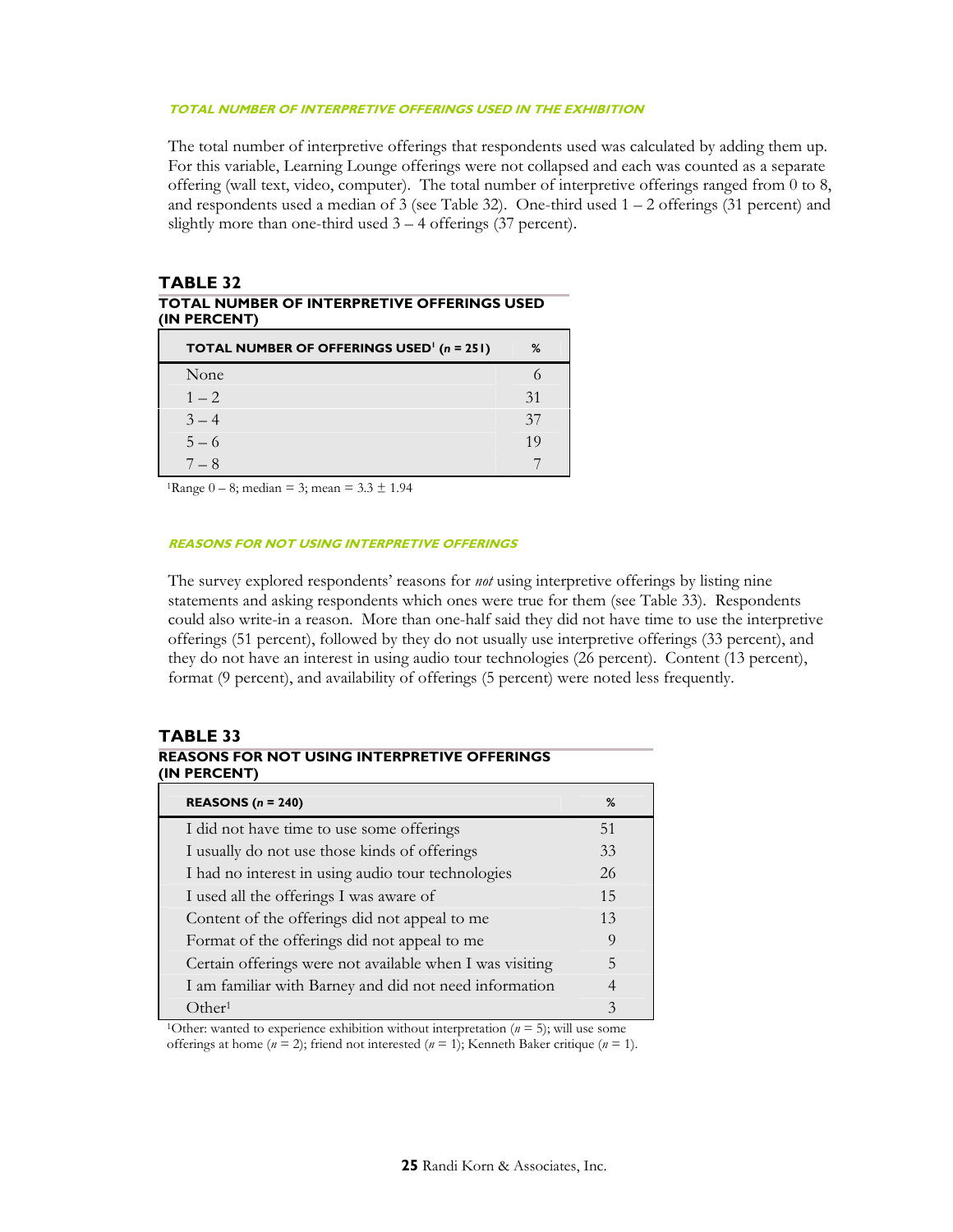#### **PREFERENCE FOR AN AUDIO TOUR DEVICE**

The next section compares the three audio tour devices to determine visitors' preferences, including their reasons for selecting a particular device and their experiences with that device. Almost one-half of respondents ( $n = 119$ ) listened to an audio tour: 21 percent ( $n = 53$ ) listened on the audio guide headset, 19 percent ( $n = 48$ ) listened on a cell phone, and 7 percent ( $n = 18$ ) heard it as a podcast (see Table 30, earlier in the report). When comparing percents in this section of the report, readers should keep in mind that the number of podcast users in the sample is quite small.

#### **REASONS FOR SELECTING AN AUDIO TOUR DEVICE**

The survey listed nine reasons for choosing an audio tour device and asked respondents to select two reasons that best explain why they selected the device they used. Table 34 presents the results for each device. For audio guide headset users, the top reasons are familiarity and comfort with the device (62 percent), ease of use in the Museum (50 percent), and being able to access information as needed (34 percent). For cell phone users, the top reasons are being able to access information as needed (46 percent), familiarity and comfort with the device (40 percent), using one's own device rather than renting (40 percent), and cheaper/free cost (33 percent). For podcast users, the top reasons are familiarity and comfort with the device (56 percent), using one's own device rather than renting (44 percent), being able to access information as needed (33 percent), and cheaper/free cost (33 percent).

Familiarity and comfort with the device and being able to access information as needed are universal among users of all three devices. Two reasons, using one's own device and cheaper/free cost, are unique to cell phone and podcast users. Comfort with the device and using one's own device overrides cost issues for cell phone and podcast users.

| REASONS FOR SELECTING AN AUDIO TOUR BY DEVICE USED (IN PERCENT) |                                         |                                                            |                                            |                             |
|-----------------------------------------------------------------|-----------------------------------------|------------------------------------------------------------|--------------------------------------------|-----------------------------|
|                                                                 | <b>POD</b><br><b>CAST</b><br>$(n = 18)$ | <b>DEVICE</b><br><b>CELL</b><br><b>PHONE</b><br>$(n = 48)$ | <b>AUDIO</b><br><b>GUIDE</b><br>$(n = 53)$ | <b>TOTAL</b><br>$(n = 119)$ |
| <b>REASONS'</b>                                                 | %                                       | %                                                          | %                                          | %                           |
| I am familiar and comfortable with this device                  | 56                                      | 40                                                         | 62                                         | 52                          |
| It enabled me to access information as needed                   | 33                                      | 46                                                         | 34                                         | 39                          |
| I thought it would be easiest to use in the Museum              | 22                                      | 17                                                         | 50                                         | 32                          |
| I prefer to use my own device rather than renting               | 44                                      | 40                                                         | $\Omega$                                   | 24                          |
| It was cheaper or free                                          | 33                                      | 33                                                         | 6                                          | 21                          |
| My visiting companion selected the device                       | 17                                      | $\overline{4}$                                             | 9                                          | 8                           |
| It was the only option I was aware of                           | $\Omega$                                | $\mathcal{D}_{\mathcal{L}}$                                | 17                                         | 8                           |
| It saved me \$2 on the Museum admission fee                     | 17                                      | 6                                                          | $\Omega$                                   | 5                           |
| I had already rented the Antenna device                         | $\left( \right)$                        |                                                            |                                            | 2                           |

#### **TABLE 34**

<sup>1</sup>Respondents selected up to two reasons, so column totals exceed 100%.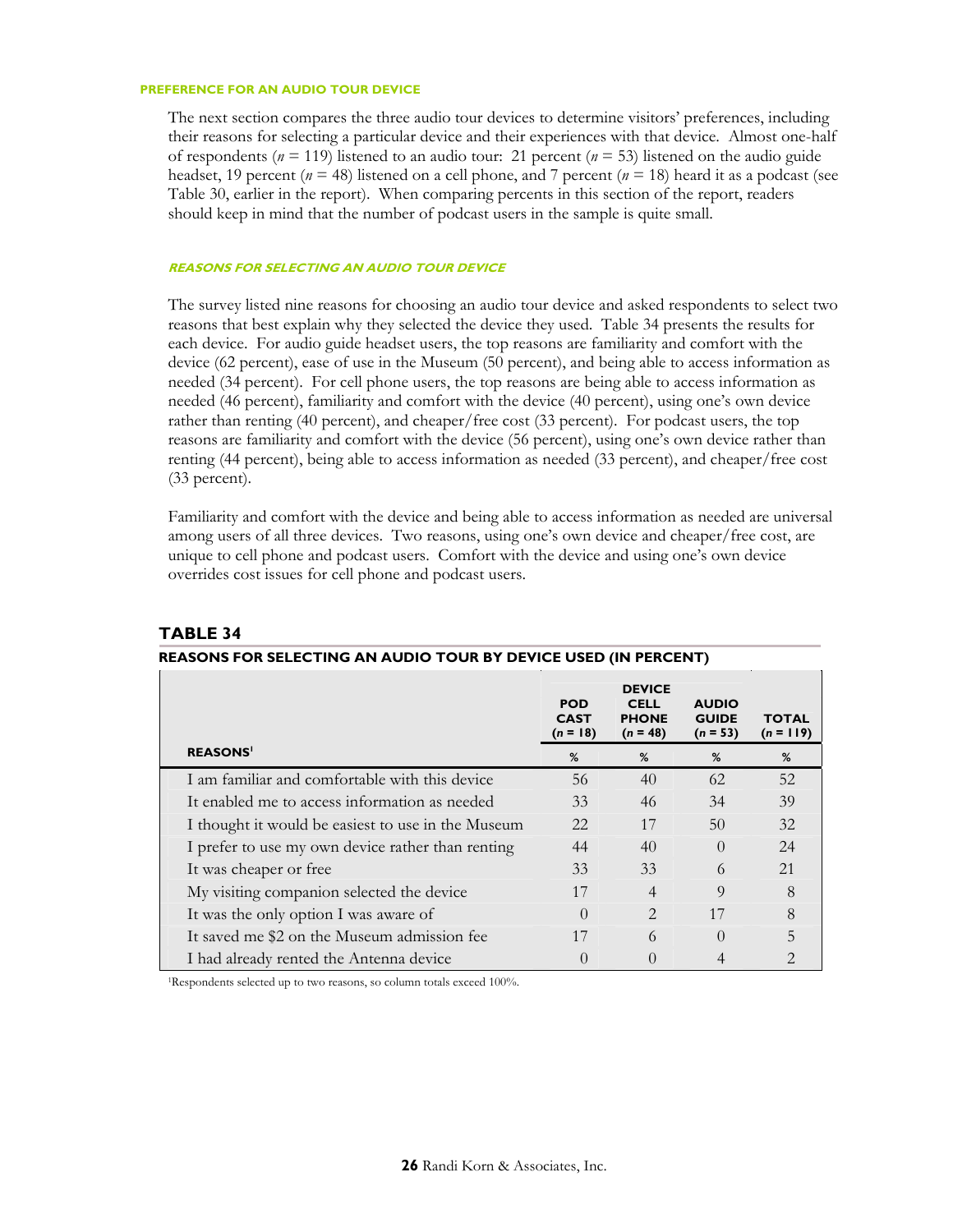#### **AWARENESS OF THE AUDIO TOUR DEVICES**

The next section takes a closer look at awareness of the three audio tour devices by users of each device as well as those who did not use any of the devices.

The majority of respondents who did not use the audio guide headset were aware of it but chose not to use it (see Table 35). Of respondents who did not use any of the audio tour devices, threequarters were aware of the audio guide headset but chose not to use it (73 percent), and one-quarter were not aware of the device (27 percent). Of respondents who used the cell phone device, just over half were aware of the audio guide headset but chose not to use it (52 percent), and just under half were not aware of it (48 percent). Of respondents who used the podcast, most were aware of the audio guide headset but chose not to use it (83 percent).

## **TABLE 35**

| AWARENESS OF THE AUDIO GUIDE HEADSET DEVICE (IN PERCENT) |                                         |                                           |                                            |                            |  |
|----------------------------------------------------------|-----------------------------------------|-------------------------------------------|--------------------------------------------|----------------------------|--|
|                                                          | <b>DEVICE USED</b>                      |                                           |                                            |                            |  |
|                                                          | <b>POD</b><br><b>CAST</b><br>$(n = 18)$ | <b>CELL</b><br><b>PHONE</b><br>$(n = 48)$ | <b>AUDIO</b><br><b>GUIDE</b><br>$(n = 53)$ | <b>NONE</b><br>$(n = 132)$ |  |
| <b>AUDIO GUIDE AWARENESS</b>                             | %                                       | %                                         | %                                          | %                          |  |
| Used the audio guide headset                             |                                         | $\left( \right)$                          | 100                                        |                            |  |
| Aware of audio guide headset but did not use it          | 83                                      | 52                                        | $\left( \right)$                           | 73                         |  |
| Unaware of audio guide headset                           | 17                                      | 48                                        |                                            | 27                         |  |

Respondents who did not use the cell phone varied in their awareness of the cell phone as an option (see Table 36). Of respondents who did not use any of the audio tour devices, half were aware of the cell phone but chose not to use it (51 percent), and half were not aware of the option (49 percent). Of respondents who used the audio guide headset device, two-fifths were aware of the cell phone but chose not to use it (43 percent), and three-fifths were not aware of the option (57 percent). Of respondents who used the podcast, almost all were aware of the cell phone but chose not to use it (89 percent).

## **TABLE 36**

## **AWARENESS OF THE CELL PHONE DEVICE (IN PERCENT)**

|                                        | <b>DEVICE USED</b>                      |                                           |                                            |                            |
|----------------------------------------|-----------------------------------------|-------------------------------------------|--------------------------------------------|----------------------------|
|                                        | <b>POD</b><br><b>CAST</b><br>$(n = 18)$ | <b>CELL</b><br><b>PHONE</b><br>$(n = 48)$ | <b>AUDIO</b><br><b>GUIDE</b><br>$(n = 53)$ | <b>NONE</b><br>$(n = 132)$ |
| <b>CELL PHONE AWARENESS</b>            | %                                       | %                                         | %                                          | %                          |
| Used the cell phone                    |                                         | 100                                       |                                            |                            |
| Aware of cell phone but did not use it | 89                                      |                                           | 43                                         | 51                         |
| Unaware of cell phone                  |                                         |                                           | 57                                         | 49                         |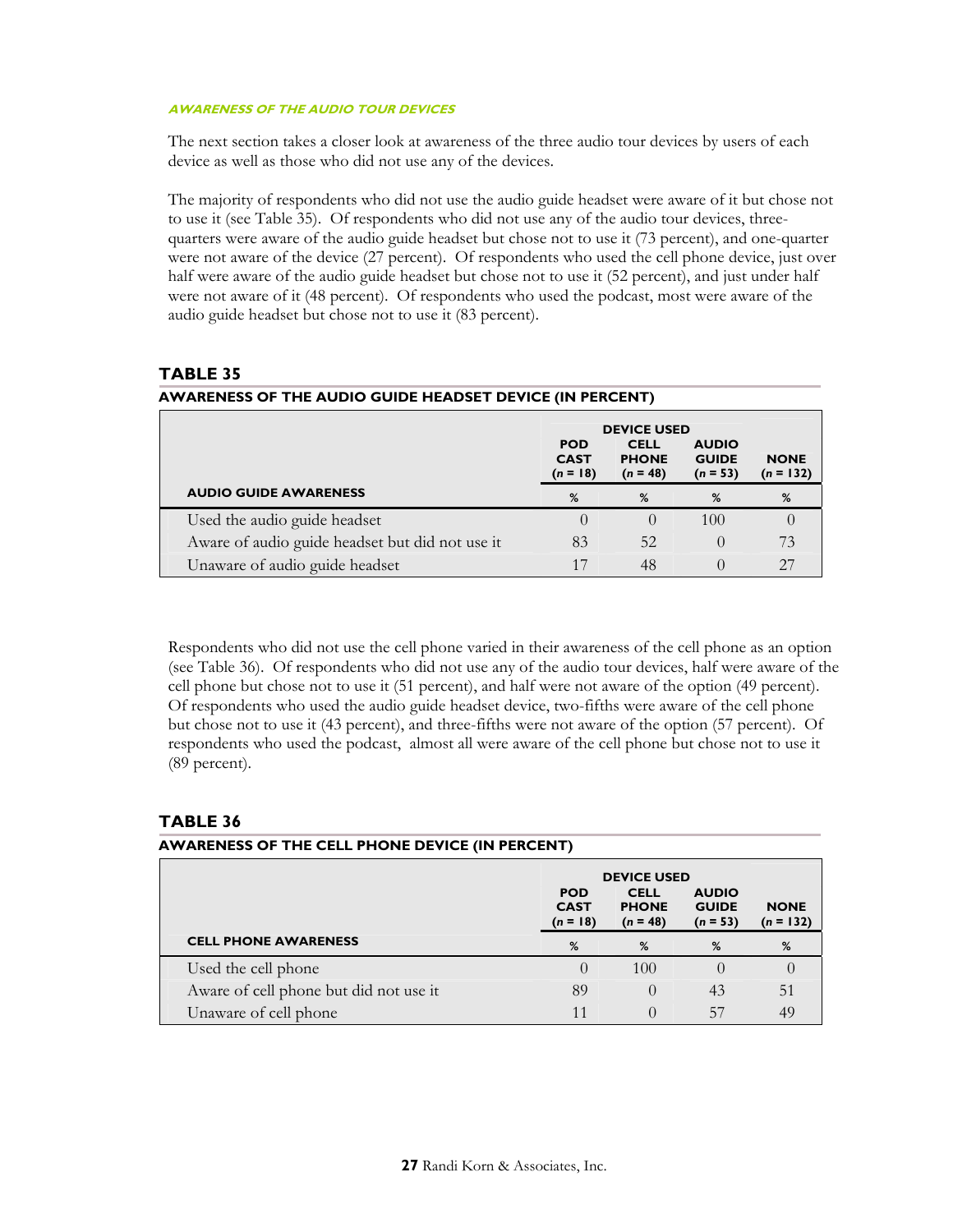Most respondents who did not use the podcast were simply not aware of it (see Table 37). Of respondents who did not use any of the audio tour devices, about three-fifths were not aware of the podcast (62 percent) and two-fifths were aware of the podcast but chose not to use it (38 percent). Of respondents who used the audio guide headset device, three-quarters were unaware of the podcast (77 percent) and one-quarter were aware of the podcast but chose not to use it (23 percent). Of respondents who used the cell phone, two-thirds were unaware of the podcast (69 percent) and one-third were aware of the podcast but chose not to use it (31 percent).

## **TABLE 37**

|                                     | <b>DEVICE USED</b>                      |                                           |                                            |                            |
|-------------------------------------|-----------------------------------------|-------------------------------------------|--------------------------------------------|----------------------------|
|                                     | <b>POD</b><br><b>CAST</b><br>$(n = 18)$ | <b>CELL</b><br><b>PHONE</b><br>$(n = 48)$ | <b>AUDIO</b><br><b>GUIDE</b><br>$(n = 53)$ | <b>NONE</b><br>$(n = 132)$ |
| <b>PODCAST AWARENESS</b>            | %                                       | %                                         | %                                          | %                          |
| Used the podcast                    |                                         | 100                                       |                                            |                            |
| Aware of podcast but did not use it |                                         | 31                                        | 23                                         | 38                         |
| Unaware of podcast                  | 100                                     | 69                                        |                                            | 62                         |

#### **PROBLEMS WITH THE AUDIO TOUR DEVICE**

The survey listed five possible audio tour device problems and asked users to identify any that they experienced. Respondents also had the option to write-in other problems they might have encountered. Table 38 presents the results for each device. The majority of audio guide headset users had no problems (55 percent). Any problems they encountered were associated with the stops—knowing the order of stops (23 percent) or difficulty finding them (19 percent). The same is true for cell phone users. The majority of cell phone users had no problems (52 percent). They also reported difficulty finding stops (19 percent) and knowing the order of stops (15 percent). A higher percentage of podcast users reported problems, but they were the same ones: difficulty finding stops (39 percent) and knowing the order of stops (33 percent).

|                                            | <b>POD</b><br><b>CAST</b><br>$(n = 18)$ | <b>DEVICE</b><br><b>CELL</b><br><b>PHONE</b><br>$(n = 48)$ | <b>AUDIO</b><br><b>GUIDE</b><br>$(n = 53)$ | <b>TOTAL</b><br>$(n = 119)$ |
|--------------------------------------------|-----------------------------------------|------------------------------------------------------------|--------------------------------------------|-----------------------------|
| <b>PROBLEMS</b>                            | %                                       | %                                                          | %                                          | %                           |
| No problems                                | 44                                      | 52                                                         | 55                                         | 48                          |
| Difficulty finding stops                   | 39                                      | 19                                                         | 19                                         | 23                          |
| Not sure in what order to visit stops      | 33                                      | 15                                                         | 23                                         | 21                          |
| Other <sup>2,3</sup>                       | $\Omega$                                | $\mathfrak{D}_{\mathfrak{p}}$                              | 6                                          | 3                           |
| Difficulty operating the device            | $\bigcap$                               | $\Omega$                                                   | 4                                          | $\mathfrak{D}$              |
| Difficulty accessing information on device | $\bigcap$                               | 0                                                          | $\overline{2}$                             |                             |

#### **TABLE 38**

<sup>1</sup>Respondents selected all that apply, so column totals exceed 100%.<br><sup>2</sup>Cell phone users' other response: dialed and could not get through ( $n = 1$ ).

**PROBLEMS WITH THE AUDIO TOUR BY DEVICE (IN PERCENT)**

<sup>3</sup>Audio guide users' other responses: only in English ( $n = 1$ ); low battery ( $n = 1$ ); not sure how many stops ( $n = 1$ ).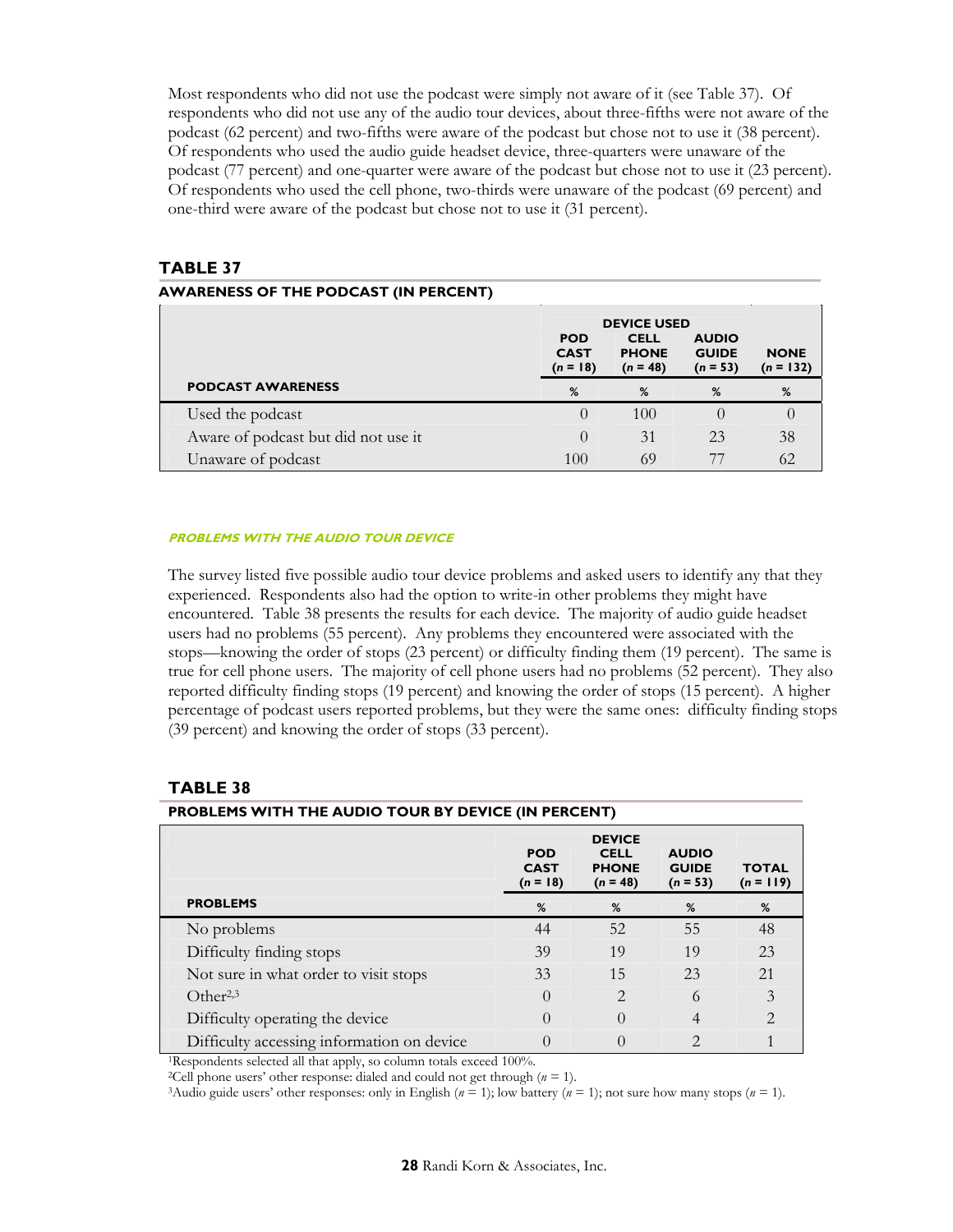#### **NUMBER OF AUDIO TOUR STOPS**

Audio tour users reported the number of stops they heard (see Table 39). Roughly two-thirds of cell phone users (70 percent) and audio guide headset users (68 percent) said they heard five or more stops. More than three-fifths of podcast users (88 percent) said they heard five or more stops, although the sample size is quite small for this group ( $n = 18$ ). Overall, 72 percent of respondents said they heard five or more stops.

## **TABLE 39**

| <b>NUMBER OF AUDIO TOUR STOPS BY DEVICE (IN PERCENT)</b> |                                         |                                                            |                                            |                             |  |  |
|----------------------------------------------------------|-----------------------------------------|------------------------------------------------------------|--------------------------------------------|-----------------------------|--|--|
|                                                          | <b>POD</b><br><b>CAST</b><br>$(n = 18)$ | <b>DEVICE</b><br><b>CELL</b><br><b>PHONE</b><br>$(n = 48)$ | <b>AUDIO</b><br><b>GUIDE</b><br>$(n = 53)$ | <b>TOTAL</b><br>$(n = 119)$ |  |  |
| <b>NUMBER OF STOPS</b>                                   | %                                       | %                                                          | %                                          | %                           |  |  |
| None                                                     | $\left($                                | $\theta$                                                   | $\mathcal{L}$                              |                             |  |  |
| $1 - 2$                                                  | $\Omega$                                | 12                                                         | 4                                          | 6                           |  |  |
| $3 - 4$                                                  | 12                                      | 18                                                         | 26                                         | 21                          |  |  |
| $5 - 6$                                                  | 41                                      | 30                                                         | 22                                         | 28                          |  |  |
| 7 or more                                                | 47                                      | 40                                                         | 46                                         | 44                          |  |  |

#### **USE OF INTERPRETIVE OFFERINGS ACCORDING TO DEMOGRAPHIC, ART BACKGROUND, AND VISIT CHARACTERISTICS**

Interpretive offerings were tested against major demographic, background, and visit characteristics to identify differences in usage based on gender, age group, education, residence, first-repeat visit, knowledge of modern art, and familiarity with Barney's art. The docent tour was excluded from these analyses because so few respondents attended one (2 percent). There are a few significant findings; one is age-related and all of the others are related to art background.

Use of the exhibition Web site differed by age group (see Table 40). Younger respondents were more likely to visit the Web site (20 percent) than middle-aged (7 percent) or older respondents (14 percent).

## **TABLE 40**

|                             |                     | <b>AGE GROUP</b>        |                   |                             |
|-----------------------------|---------------------|-------------------------|-------------------|-----------------------------|
|                             | < 34<br>$(n = 127)$ | $35 - 54$<br>$(n = 86)$ | $55+$<br>$(n=35)$ | <b>TOTAL</b><br>$(n = 248)$ |
| <b>EXHIBITION WEB SITE</b>  | %                   | %                       | %                 | %                           |
| Visited exhibition Web site | 20                  |                         | 14                | 15                          |

*χ2*=6.675; *df*=1; *p*=.036

**USE OF EXHIBITION WEB SITE BY AGE GROUP** 

A stronger background in modern art was associated with attending the *Drawing Restraint 9* film (see Table 41). Almost one-third of respondents with a high level of knowledge of modern art attended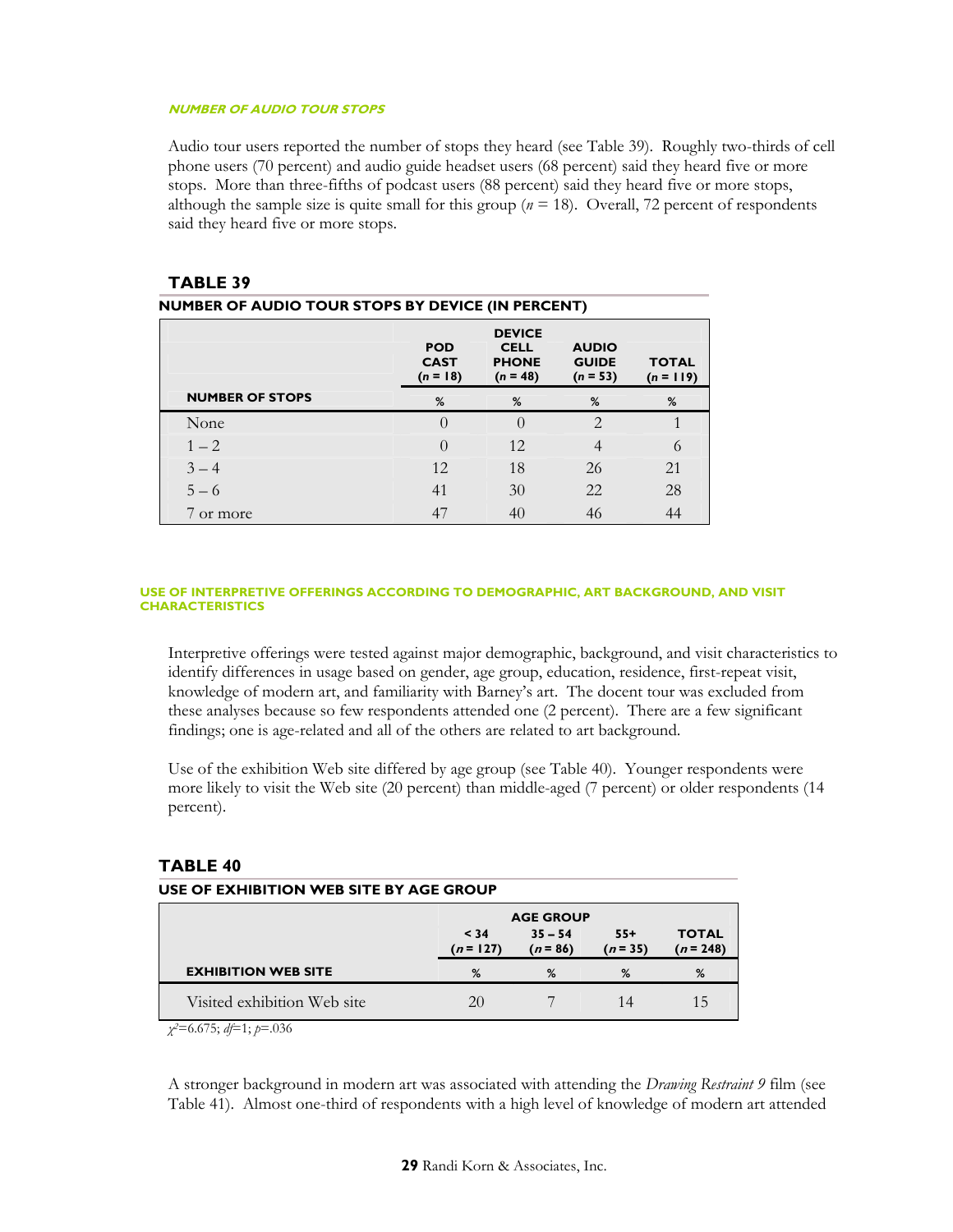the film (30 percent). Seventeen percent of respondents with moderate knowledge of modern art attended the film, and 5 percent of respondents with low knowledge of modern art attended the film.

## **TABLE 41**

| USE OF DRAWING RESTRAINT 9 FILM BY KNOWLEDGE OF MODERN ART                                    |                                                                                                                                |   |    |   |  |  |  |
|-----------------------------------------------------------------------------------------------|--------------------------------------------------------------------------------------------------------------------------------|---|----|---|--|--|--|
| <b>KNOWLEDGE OF MODERN ART SCALE:</b><br>NOT AT ALL KNOWLEDGEABLE (1)/ VERY KNOWLEDGEABLE (7) |                                                                                                                                |   |    |   |  |  |  |
|                                                                                               | <b>MODERATE (3-5)</b><br>$LOW (1-2)$<br>$HIGH (6-7)$<br><b>TOTAL</b><br>$(n = 150)$<br>$(n = 233)$<br>$(n = 40)$<br>$(n = 43)$ |   |    |   |  |  |  |
| <b>DRAWING RESTRAINT 9</b>                                                                    | %                                                                                                                              | % | %  | % |  |  |  |
| Attended film                                                                                 |                                                                                                                                |   | 30 |   |  |  |  |

*χ2*=9.372; *df*=2; *p*=.009

Respondents already familiar with Barney's art were more likely than respondents unfamiliar with Barney's art to use the audio tour (65 percent vs. 43 percent), see the *Drawing Restraint 9* film (31 percent vs. 14 percent), and visit the exhibition Web site (33 percent vs. 9 percent).

## **TABLE 42**

| USE OF INTERPRETIVE OFFERINGS BY FAMILIARITY WITH BARNEY'S ART                                                                                  |                                                |                               |                             |  |  |
|-------------------------------------------------------------------------------------------------------------------------------------------------|------------------------------------------------|-------------------------------|-----------------------------|--|--|
|                                                                                                                                                 | <b>FAMILIARITY WITH</b><br><b>BARNEY'S ART</b> |                               |                             |  |  |
|                                                                                                                                                 | <b>UNFAMILIAR</b><br>$(n = 191)$               | <b>FAMILIAR</b><br>$(n = 51)$ | <b>TOTAL</b><br>$(n = 242)$ |  |  |
| <b>INTERPRETIVE OFFERING:</b>                                                                                                                   | %                                              | %                             | %                           |  |  |
| Used audio tour <sup>1</sup>                                                                                                                    | 43                                             | 65                            | 48                          |  |  |
| Attended Drawing Restraint 9 film <sup>2</sup>                                                                                                  | 14                                             | 31                            | 17                          |  |  |
| Visited exhibition Web site <sup>3</sup>                                                                                                        | 9                                              | 33                            | 14                          |  |  |
| $1\gamma^2 = 7.652$ ; $df=1$ ; $p=.007$<br>$2\chi^2 = 8.852$ ; $d\mathfrak{f} = 1$ ; $p = .006$<br>$3\gamma^2 = 19.899$ ; $d = 1$ ; $p = 000$ . |                                                |                               |                             |  |  |

#### **RATINGS OF INTERPRETIVE OFFERINGS**

Respondents rated the interpretive offerings they used in the exhibition on a 7-point scale from 1 (Did not help me appreciate Barney's art) to 7 (Helped me appreciate Barney's art). Table 43 presents the results from highest to lowest mean score. Note that the Learning Lounge is rated as a single item. The docent-led public tour is excluded because so few respondents attended one.

The interpretive offerings that were most helpful in appreciating Barney's art were the audio tours (cell phone mean  $= 6.2$ ; podcast mean  $= 6.2$ ; audio guide headset mean  $= 5.6$ ) and the Learning Lounge (mean  $= 5.5$ ). The exhibition brochure (mean  $= 5.2$ ), exhibition Web site (mean  $= 5.2$ ), and *Drawing Restraint 9* film (mean = 5.1) also received fairly high ratings. The introduction wall text, which was the most widely used item  $(78 \text{ percent of respondents})$ , received the lowest rating (mean  $=$ 4.7).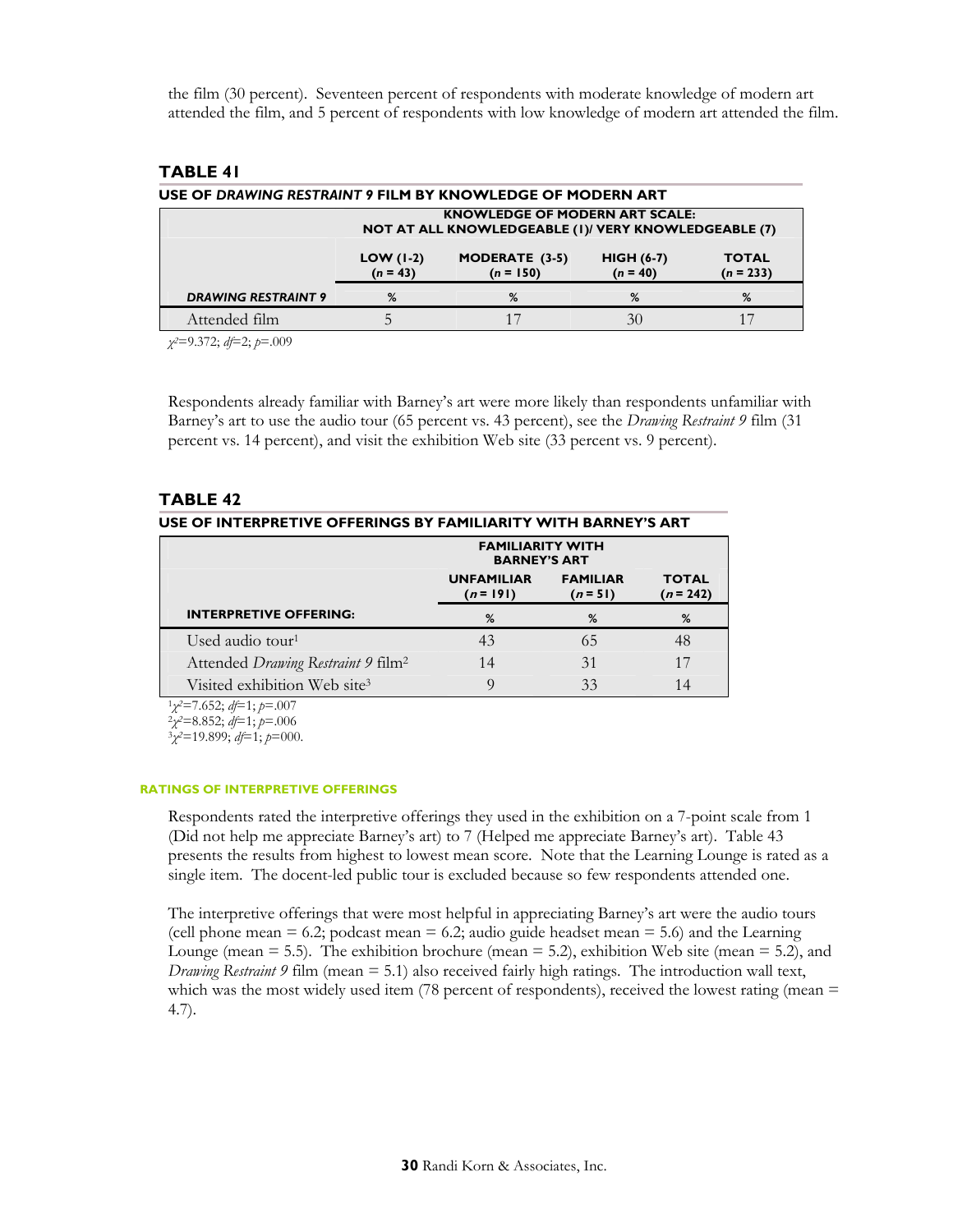## **TABLE 43**

| <b>7-POINT RATING SCALE:</b><br>DID NOT HELP ME APPRECIATE BARNEY'S ART (1) / HELPED |             | <b>RATING</b> |       |  |
|--------------------------------------------------------------------------------------|-------------|---------------|-------|--|
| <b>ME APPRECIATE BARNEY'S ART (7)</b>                                                | $\mathbf n$ | <b>MEAN</b>   | $\pm$ |  |
| Cell phone audio tour                                                                | 46          | 6.2           | 1.10  |  |
| Podcast audio tour                                                                   | 18          | 6.2           | 0.81  |  |
| Antenna audio guide headset tour                                                     | 50          | 5.6           | 1.44  |  |
| Learning Lounge                                                                      | 95          | 5.5           | 1.45  |  |
| <b>Exhibition</b> brochure                                                           | 131         | 5.2           | 1.53  |  |
| Exhibition Web site                                                                  | 31          | 5.2           | 1.37  |  |
| Drawing Restraint 9 film                                                             | 40          | 5.1           | 1.92  |  |
| Exhibition introduction wall text                                                    | 182         | 4.7           | 1.65  |  |

#### **RATINGS OF INTERPRETIVE OFFERINGS**

Ratings of the interpretive offerings, on the scale 1 (Did not help me appreciate Barney's art) to 7 (Helped me appreciate Barney's art), were tested against demographic, art background, and visit characteristics to identify differences based on gender, age, education, residence, knowledge of modern art, familiarity with Barney's art, first-repeat visit, and visiting particularly to see the Barney exhibition. Most ratings of the interpretive offerings were similar across visitor characteristics, so respondents had very consistent responses to the offerings. Significant findings are associated mainly with visiting particularly to see the Barney exhibition.

Females who used the cell phone audio tour rated it higher than males who used it (mean  $= 6.7$  vs. mean  $= 5.5$ ) (see Table 44).

## **TABLE 44**

#### **RATINGS OF CELL PHONE BY GENDER**

|                                                                              |    | <b>GENDER</b> |               |              |
|------------------------------------------------------------------------------|----|---------------|---------------|--------------|
| <b>7-POINT RATING SCALE:</b><br>DID NOT HELP ME APPRECIATE BARNEY'S ART (1)/ |    | <b>MALE</b>   | <b>FEMALE</b> | <b>TOTAL</b> |
| <b>HELPED ME APPRECIATE BARNEY'S ART (7)</b>                                 |    | <b>MEAN</b>   | <b>MEAN</b>   | <b>MEAN</b>  |
| Cell phone audio tour                                                        | 45 | 5.5           |               |              |

*F*=18.091; *p*=.006

Repeat SFMOMA visitors who used the podcast audio tour rated it higher than first-time SFMOMA visitors who used the podcast audio tour (mean  $= 6.5$  vs. mean  $= 5.7$ ) (see Table 45).

#### **TABLE 45**

| RATINGS OF PODCAST AUDIO TOUR BY FIRST AND REPEAT VISIT                                                                      |    |              |               |              |  |
|------------------------------------------------------------------------------------------------------------------------------|----|--------------|---------------|--------------|--|
| <b>VISIT</b>                                                                                                                 |    |              |               |              |  |
| <b>7-POINT RATING SCALE:</b><br>DID NOT HELP ME APPRECIATE BARNEY'S ART (1)/<br><b>HELPED ME APPRECIATE BARNEY'S ART (7)</b> |    | <b>FIRST</b> | <b>REPEAT</b> | <b>TOTAL</b> |  |
|                                                                                                                              |    | <b>MEAN</b>  | <b>MEAN</b>   | <b>MEAN</b>  |  |
| Podcast audio tour                                                                                                           | 18 | 57           | 65            | 62           |  |

*F*=5.798; *p*=.028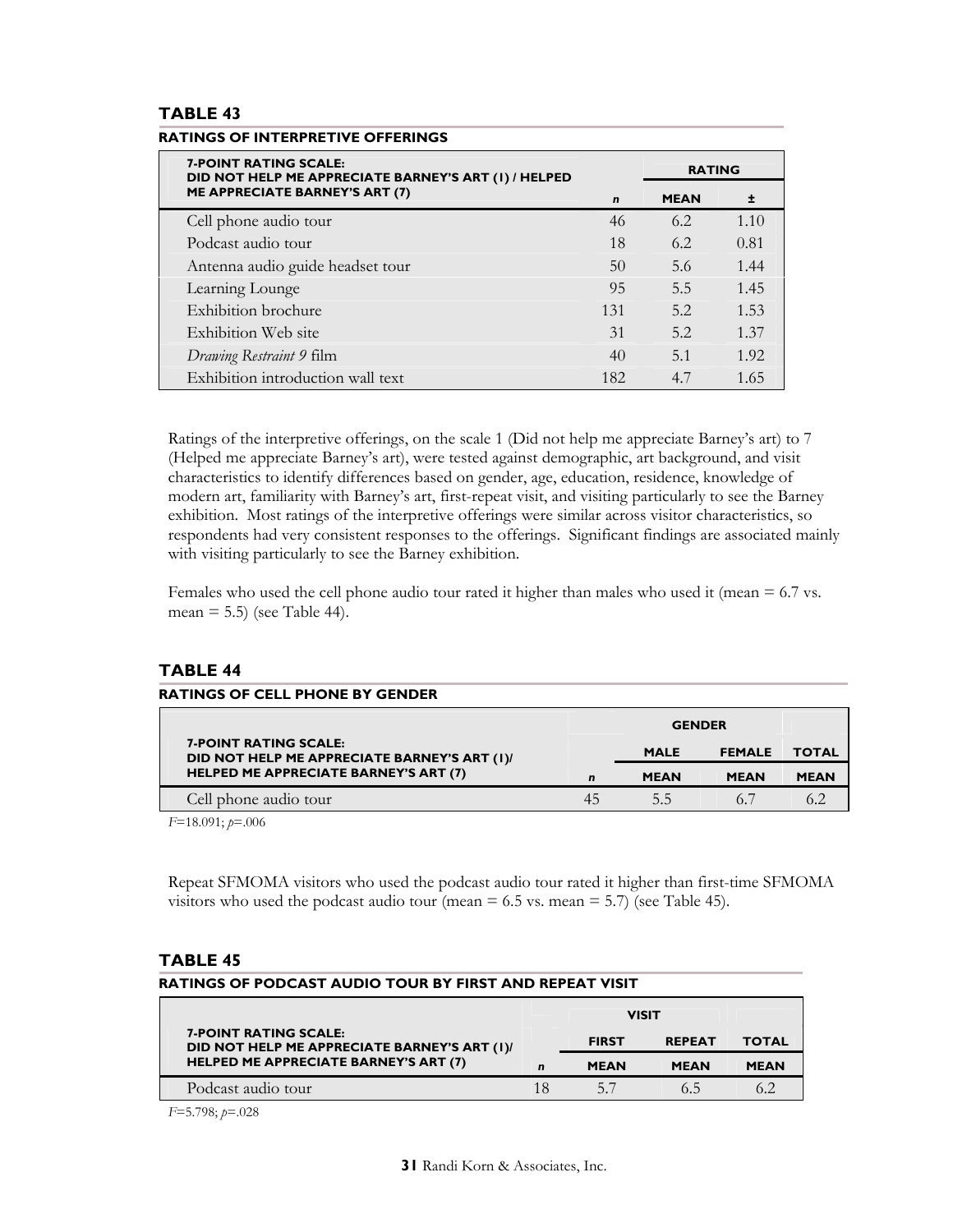Respondents familiar with Barney's art who used the exhibition Web site rated it higher than respondents unfamiliar with Barney's art who used the exhibition Web site (mean = 5.5 vs. mean = 3.7) (see Table 46).

## **TABLE 46**

| RATINGS OF EXHIBITION WEB SITE BY FAMILIARITY WITH BARNEY'S ART             |             |                                                |                 |              |  |
|-----------------------------------------------------------------------------|-------------|------------------------------------------------|-----------------|--------------|--|
|                                                                             |             | <b>FAMILIARITY WITH</b><br><b>BARNEY'S ART</b> |                 |              |  |
| <b>7-POINT RATING SCALE:</b><br>DID NOT HELP ME APPRECIATE BARNEY'S ART (1) |             | <b>UNFAMILIAR</b>                              | <b>FAMILIAR</b> | <b>TOTAL</b> |  |
| / HELPED ME APPRECIATE BARNEY'S ART (7)                                     | $\mathbf n$ | <b>MEAN</b>                                    | <b>MEAN</b>     | <b>MEAN</b>  |  |
| Exhibition Web site                                                         | 31          | 37                                             | 5.5             | 5.2          |  |

*F*=5.798; *p*=.028

Respondents who visited particularly to see the Barney exhibition rated four interpretive offerings more favorably than respondents who were not visiting particularly to see the Barney exhibition (see Table 47):

- ♦ Cell phone audio tour users who were visiting particularly to see the Barney exhibition rated the cell phone audio tour higher than cell phone audio tour users who were not visiting particularly to see the Barney exhibition (mean  $= 6.5$  vs. mean  $= 5.7$ ).
- Learning Lounge users who were visiting particularly to see the Barney exhibition rated the Learning Lounge higher than Learning Lounge users who were not visiting particularly to see the Barney exhibition (mean  $=$  5.9 vs. mean  $=$  5.2).
- ♦ Exhibition Web site users who were visiting particularly to see the Barney exhibition rated the Web site higher than Web site users who were not visiting particularly to see the Barney exhibition (mean  $= 5.5$  vs. mean  $= 3.7$ ).
- ♦ Respondents who attended the *Drawing Restraint 9* film and visited particularly to see the Barney exhibition rated the film higher than respondents who saw the film and were not visiting particularly to see the Barney exhibition (mean  $= 6.0$  vs. mean  $= 3.7$ ).

## **TABLE 47**

## **RATINGS OF INTERPRETIVE OFFERINGS BY VISITING TO SEE THE BARNEY EXHIBITION**

|                                                                              | <b>VISITING TO SEE THE</b><br><b>BARNEY EXHIBITION</b> |             |             |              |
|------------------------------------------------------------------------------|--------------------------------------------------------|-------------|-------------|--------------|
| <b>7-POINT RATING SCALE:</b><br>DID NOT HELP ME APPRECIATE BARNEY'S ART (1)/ |                                                        | <b>NO</b>   | <b>YES</b>  | <b>TOTAL</b> |
| <b>HELPED ME APPRECIATE BARNEY'S ART (7)</b>                                 | $\mathbf{r}$                                           | <b>MEAN</b> | <b>MEAN</b> | <b>MEAN</b>  |
| Cell $phone1$                                                                | 45                                                     | 5.7         | 6.5         | 6.2          |
| Learning Lounge <sup>2</sup>                                                 | 95                                                     | 5.2         | 5.9         | 5.5          |
| Exhibition Web site <sup>3</sup>                                             | 31                                                     | 3.7         | 5.5         | 5.2          |
| Drawing Restraint 9 film <sup>4</sup>                                        | 40                                                     | 3.7         | 6.0         | 5.1          |
| $E=18.091; p=.000$                                                           |                                                        |             |             |              |
| $2F=6.249$ ; $p=.014$                                                        |                                                        |             |             |              |
| $3F=12.180; p=.002$                                                          |                                                        |             |             |              |
| $4F=19.928$ ; $p=.000$                                                       |                                                        |             |             |              |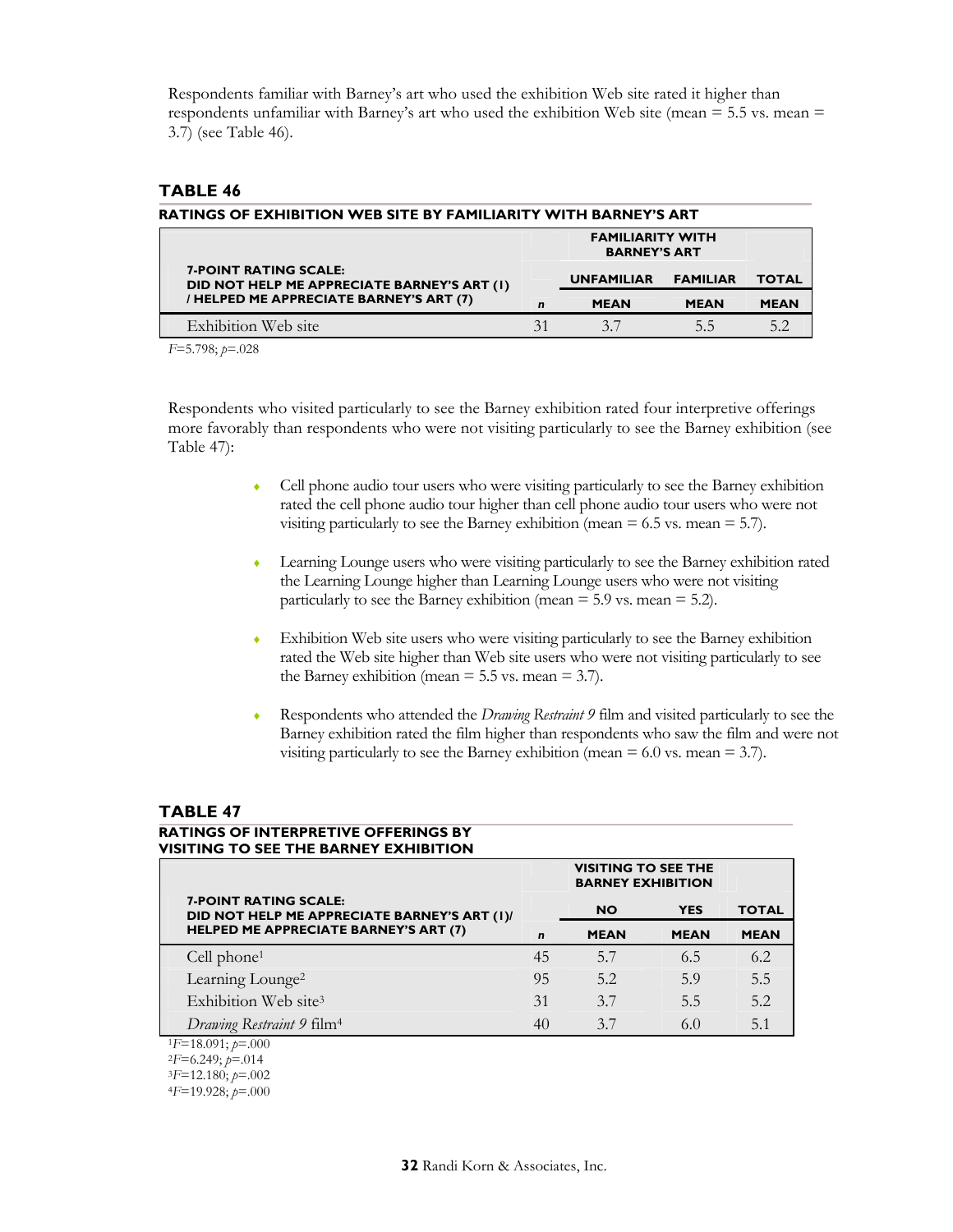#### **EXHIBITION RATINGS AND USE OF INTERPRETIVE OFFERINGS**

This section explores whether use of interpretive offerings has any bearing on ratings of the exhibition. Two exhibition ratings were analyzed: 1) how meaningful was the exhibition and 2) the composite (overall) rating of the exhibition. Five interpretive offerings were tested: *Drawing Restraint 9* film, exhibition brochure, audio tour, Learning Lounge and exhibition Web site. The docent tour was not tested because so few respondents attended one. Since the background variable "familiarity with Barney's art" is so influential in respondents' opinions of the Barney exhibition as well as the use of interpretive offerings, all of the tests also include this variable as a factor.<sup>\*</sup>

#### **RATING OF EXHIBITION MEANING**

 $\ddot{\phantom{a}}$ 

Respondents rated "how meaningful" the exhibition was on the scale 1 (Not at all meaningful to me) to 7 (Very meaningful to me). Three interpretive offerings are associated with a higher rating of the exhibition's meaning: the exhibition brochure, audio tour, and Learning Lounge. All three offerings had an especially positive impact on the rating scores of respondents unfamiliar with Barney's art.

#### **RATING OF EXHIBITION MEANING BY USE OF EXHIBITION BROCHURE AND BY FAMILIARITY WITH BARNEY'S ART**

Figure 1 graphs the mean rating scores on the scale 1 (Not at all meaningful to me) to 7 (Very meaningful to me) according to two variables: familiarity with Barney's art and use of the exhibition brochure.

Respondents who used the brochure found more meaning in the exhibition than those who did not use the brochure (users' mean  $= 4.5$  vs. nonusers' mean  $= 3.7$ ; " $\bullet$ "'s on the graph).

Respondents who were already familiar with Barney's art ("▲"s on the graph) found more meaning in the exhibition than respondents unfamiliar with Barney's art ("▼"s on the graph), whether or not they used the exhibition brochure.

The brochure had a positive impact on respondents who were unfamiliar with Barney's art ("▼"s on the graph). Respondents unfamiliar with Barney's art who did *not* use the brochure rated the exhibition a mean of 3.4, while respondents unfamiliar with Barney's art who used the brochure rated the exhibition a mean of 4.2, a boost of 0.8 on the meaning scale.

Overall, respondents who were unfamiliar with Barney's art and did not use the brochure rated the exhibition lowest rating scores (mean = 3.4; " $\blacktriangledown$ " on the graph) and respondents who were already familiar with Barney's art and used the brochure rated the exhibition the high (mean = 5.6; " $\blacktriangle$ " on the graph).

<sup>\*</sup> The exhibition rating scores were tested using a two-way analysis of variance in order to identify the separate and joint influences of the two factors in the model: (1) the particular interpretive offering (e.g. brochure, audio tour) and (2) familiarity with Barney's art.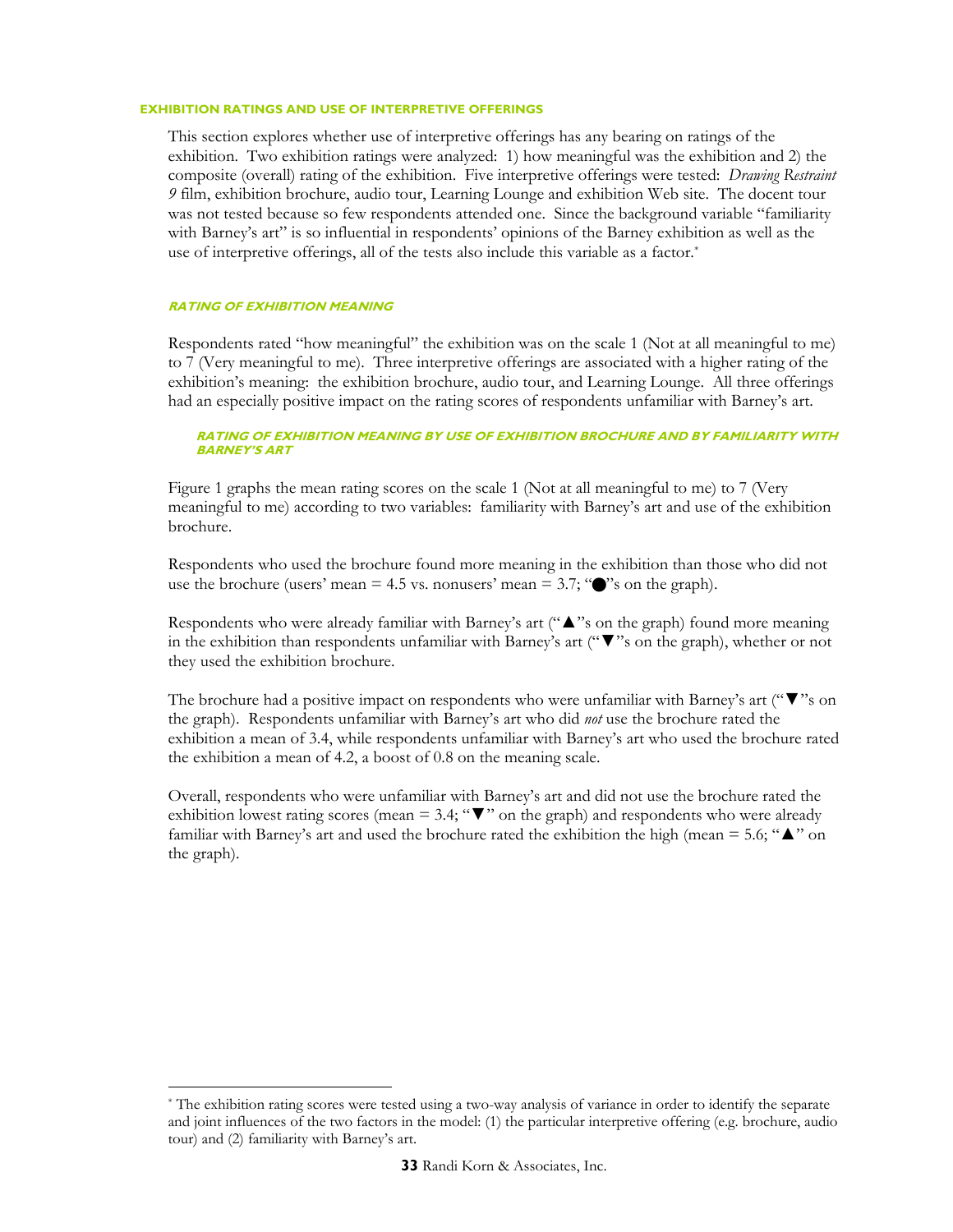## **FIGURE 1**

#### **RATING OF BARNEY EXHIBITION MEANING BY USE OF EXHIBITION BROCHURE AND BY FAMILIARITY WITH BARNEY'S ART**



Familiarity with Barney's Art: *F*=34.431; *p*=.000 Brochure \* Familiarity with Barney's Art *F*=.439; *p*=.508 Model: *F*=16.185; *p*=.000; R2= .171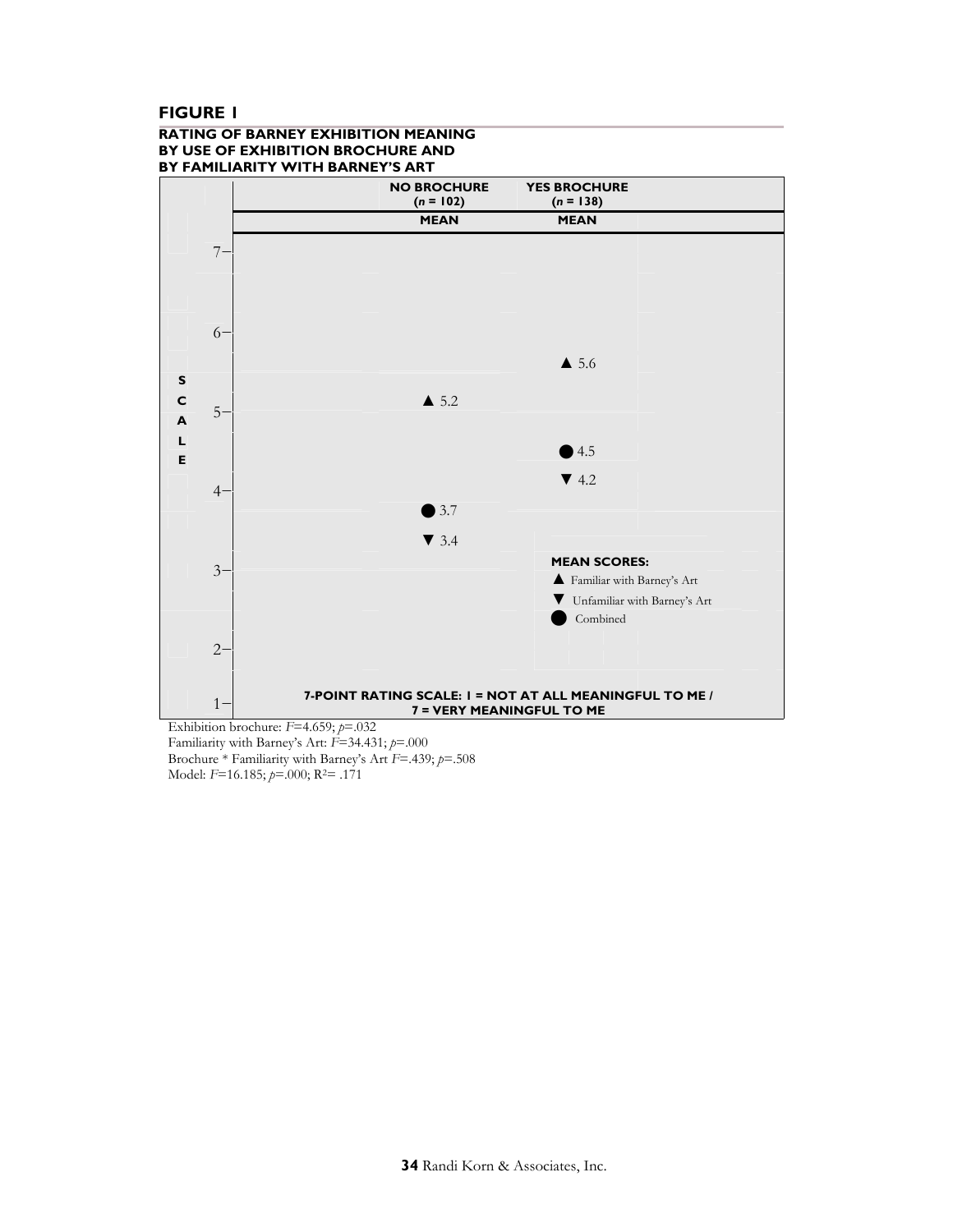#### **RATING OF EXHIBITION MEANING BY USE OF AUDIO TOUR AND BY FAMILIARITY WITH BARNEY'S ART**

Figure 2 graphs the mean rating scores on the scale 1 (Not at all meaningful to me) to 7 (Very meaningful to me) according to two variables: familiarity with Barney's art and use of the audio tour. The results for the audio tour follow the same pattern as the results for the exhibition brochure.

Respondents who used the audio tour found more meaning in the exhibition than those who did not use the audio tour (users' mean  $= 4.7$  vs. nonusers' mean  $= 3.7$ ; " $\bullet$ "'s on the graph).

Respondents who were already familiar with Barney's art ("▲"s on the graph) found more meaning in the exhibition than respondents unfamiliar with Barney's art ("▼"s on the graph), whether or not they used the audio tour.

The audio tour had a very positive impact on respondents who were unfamiliar with Barney's art ("▼"s on the graph). Respondents unfamiliar with Barney's art who did *not* use the audio tour rated the exhibition a mean of 3.4, while respondents unfamiliar with Barney's art who used the audio tour rated the exhibition a mean of 4.3, a boost of 0.9 on the meaning scale.

Overall, respondents who were unfamiliar with Barney's art and did not use the audio tour rated the exhibition low (mean = 3.4; " $\nabla$ " on the graph) and respondents who were already familiar with Barney's art and used the audio tour rated the exhibition high (mean  $= 5.5$ ; " $\triangle$ " on the graph).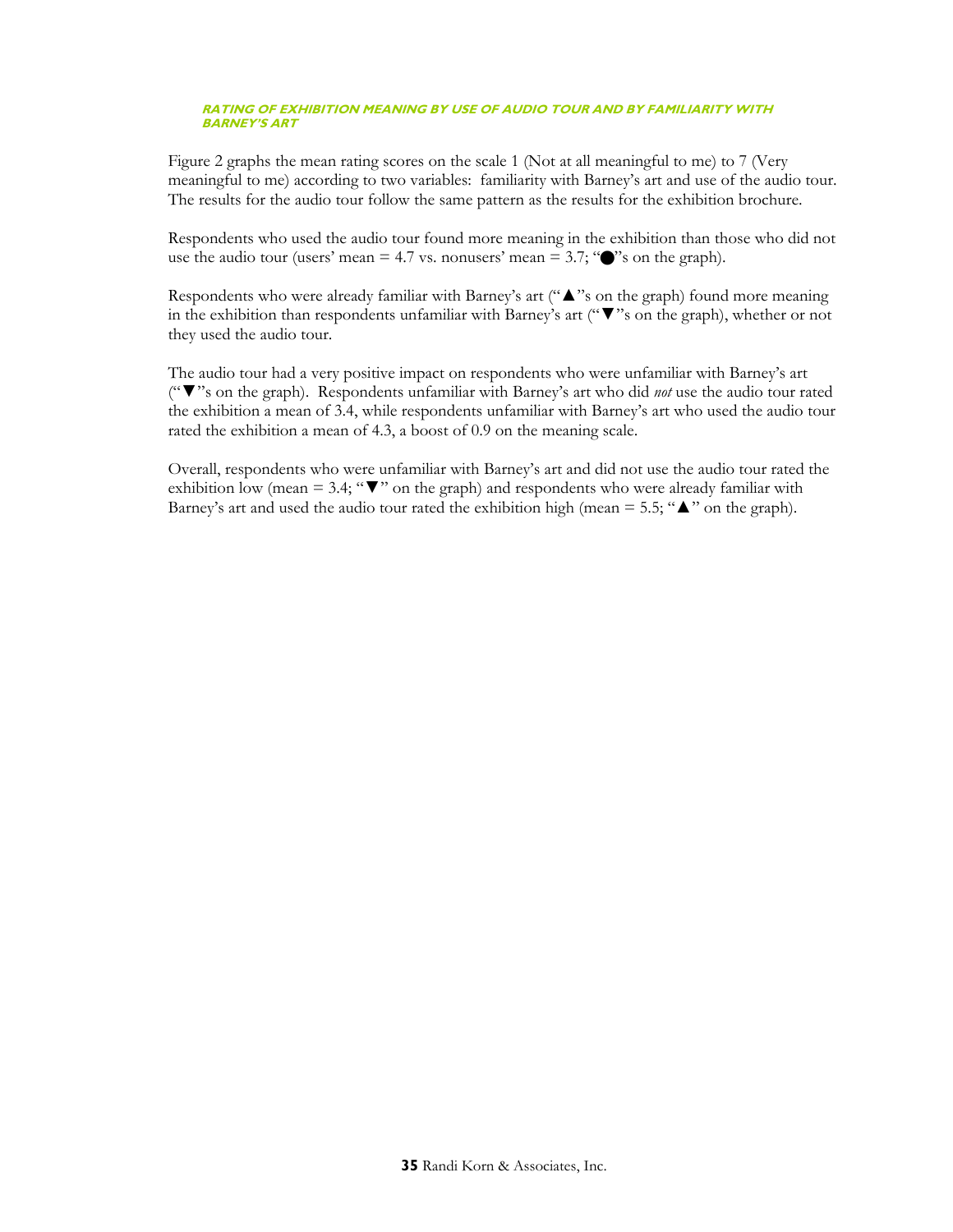## **FIGURE 2**

#### **RATING OF BARNEY EXHIBITION MEANING BY USE OF AUDIO TOUR AND BY FAMILIARITY WITH BARNEY'S ART**



Audio tour: *F*=4.144; *p*=.043 Familiarity with Barney's Art: *F*=31.114; *p*=.000 Audio tour \* Familiarity with Barney's Art *F*=1.356; *p*=.178 Model: *F*=17.062; *p*=.000; R2= 0.178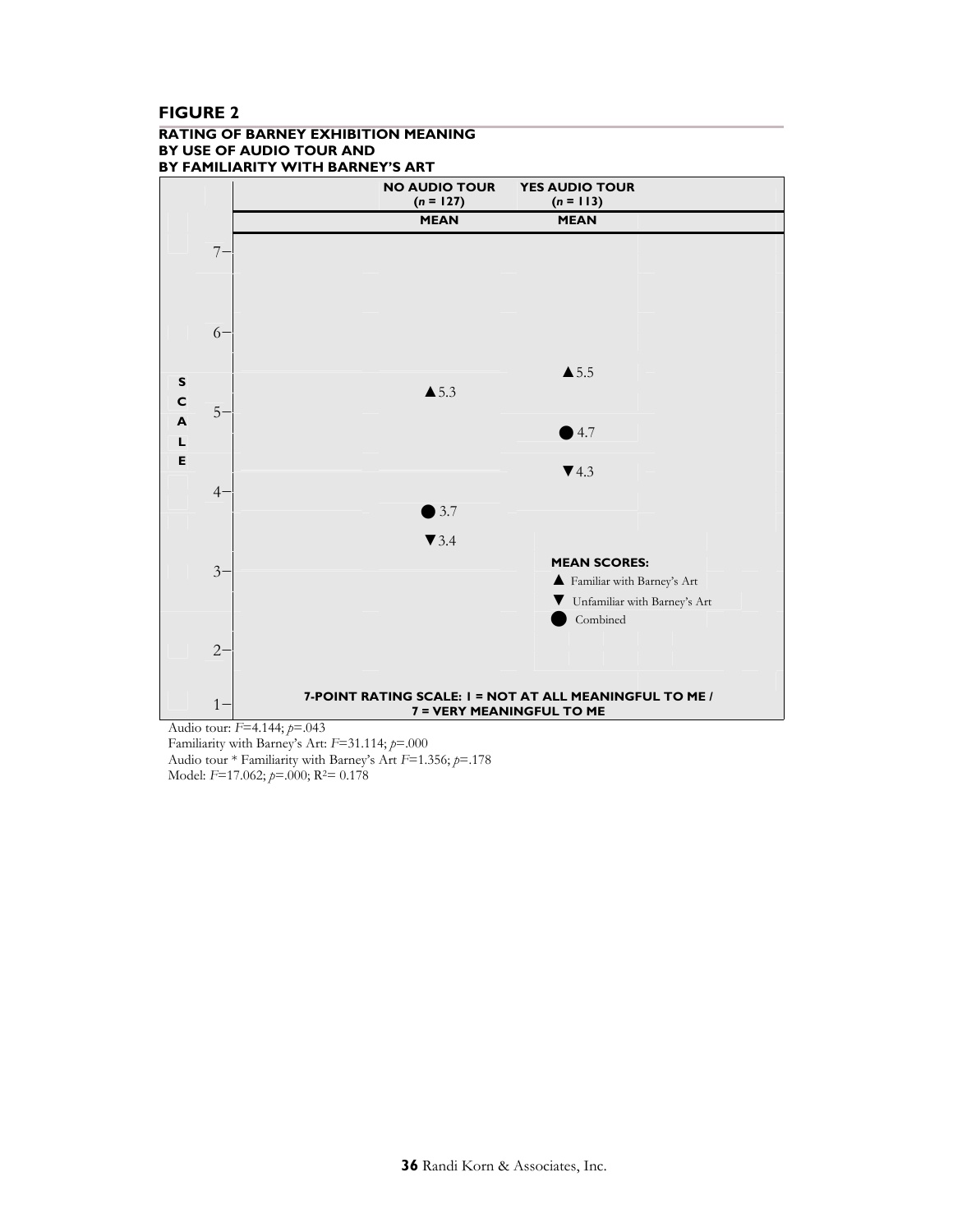#### **RATING OF EXHIBITION MEANING BY USE OF LEARLNING LOUNGE AND BY FAMILIARITY WITH BARNEY'S ART**

Figure 3 graphs the mean rating scores on the scale 1 (Not at all meaningful to me) to 7 (Very meaningful to me) according to two variables: familiarity with Barney's art and use of the Learning Lounge. The results for the Learning Lounge follow the same pattern as the results for the exhibition brochure and the audio tour.

Respondents who used the Learning Lounge found more meaning in the exhibition than those who did not use the Learning Lounge (users' mean  $= 4.5$  vs. nonusers' mean  $= 3.8$ ; " $\bullet$ "'s on the graph).

Respondents who were already familiar with Barney's art ("▲"s on the graph) found more meaning in the exhibition than respondents unfamiliar with Barney's art ("▼"s on the graph), whether or not they used the Learning Lounge.

The Learning Lounge had a positive impact on respondents who were unfamiliar with Barney's art ("▼"s on the graph), although less so than the brochure or the audio tour. Respondents unfamiliar with Barney's art who did *not* use the Learning Lounge rated the exhibition a mean of 3.5, while respondents unfamiliar with Barney's art who used the Learning Lounge rated the exhibition a mean of 4.1, a boost of 0.6 on the meaning scale.

Overall, respondents who were unfamiliar with Barney's art and did not use the Learning Lounge rated the exhibition low (mean = 3.5; " $\nabla$ " on the graph) and respondents who were already familiar with Barney's art and used the Learning Lounge rated the exhibition high (mean = 5.6;  $\Delta$ " on the graph).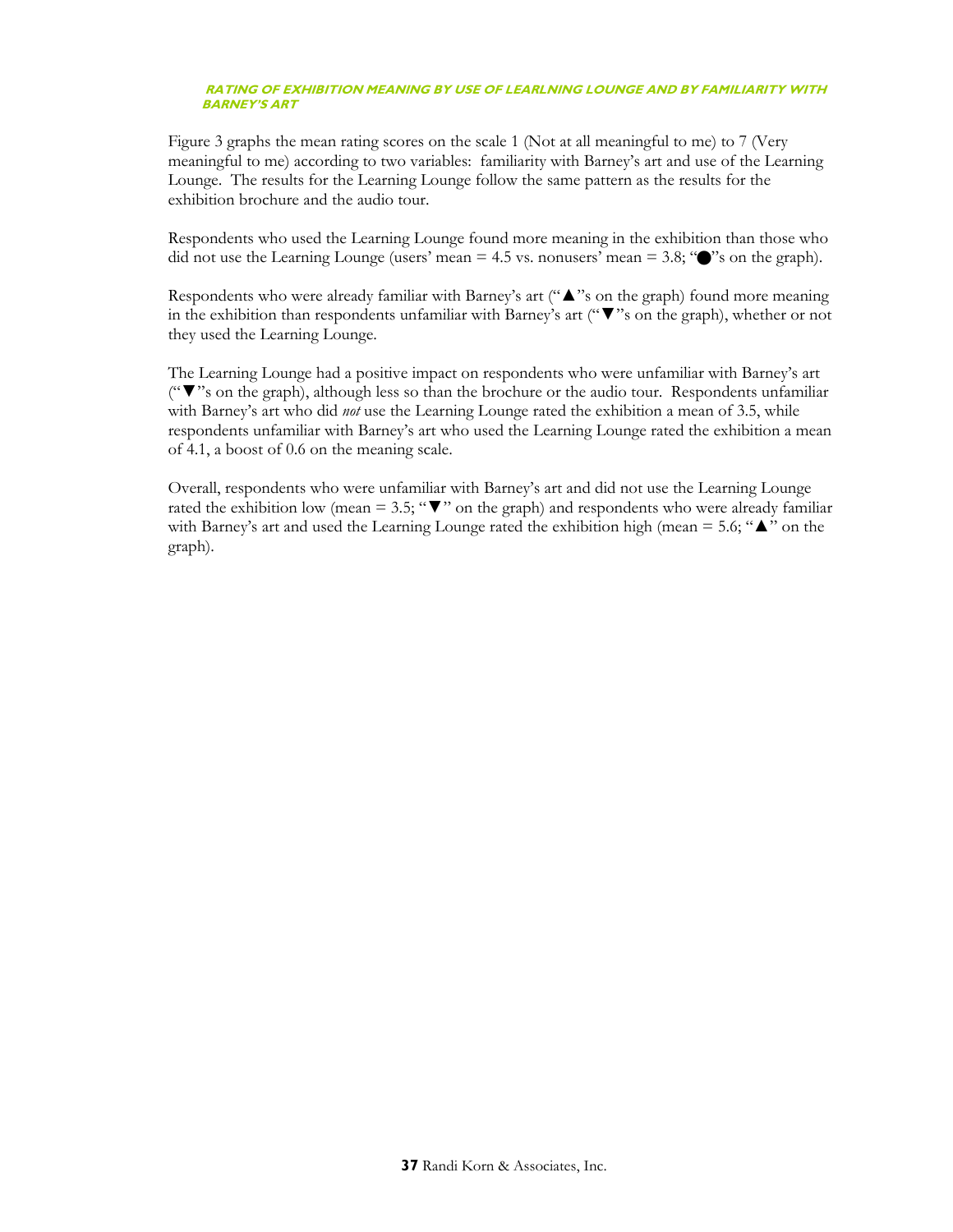## **FIGURE 3**

#### **RATING OF BARNEY EXHIBITION MEANING BY USE OF LEARNING LOUNGE AND BY FAMILIARITY WITH BARNEY'S ART**



Familiarity with Barney's Art: *F*=34.632; *p*=.000 Learning Lounge \* Familiarity with Barney's Art: *F*=..035; *p*=.851 Model: *F*=14.877; *p*=.000; R2=0.158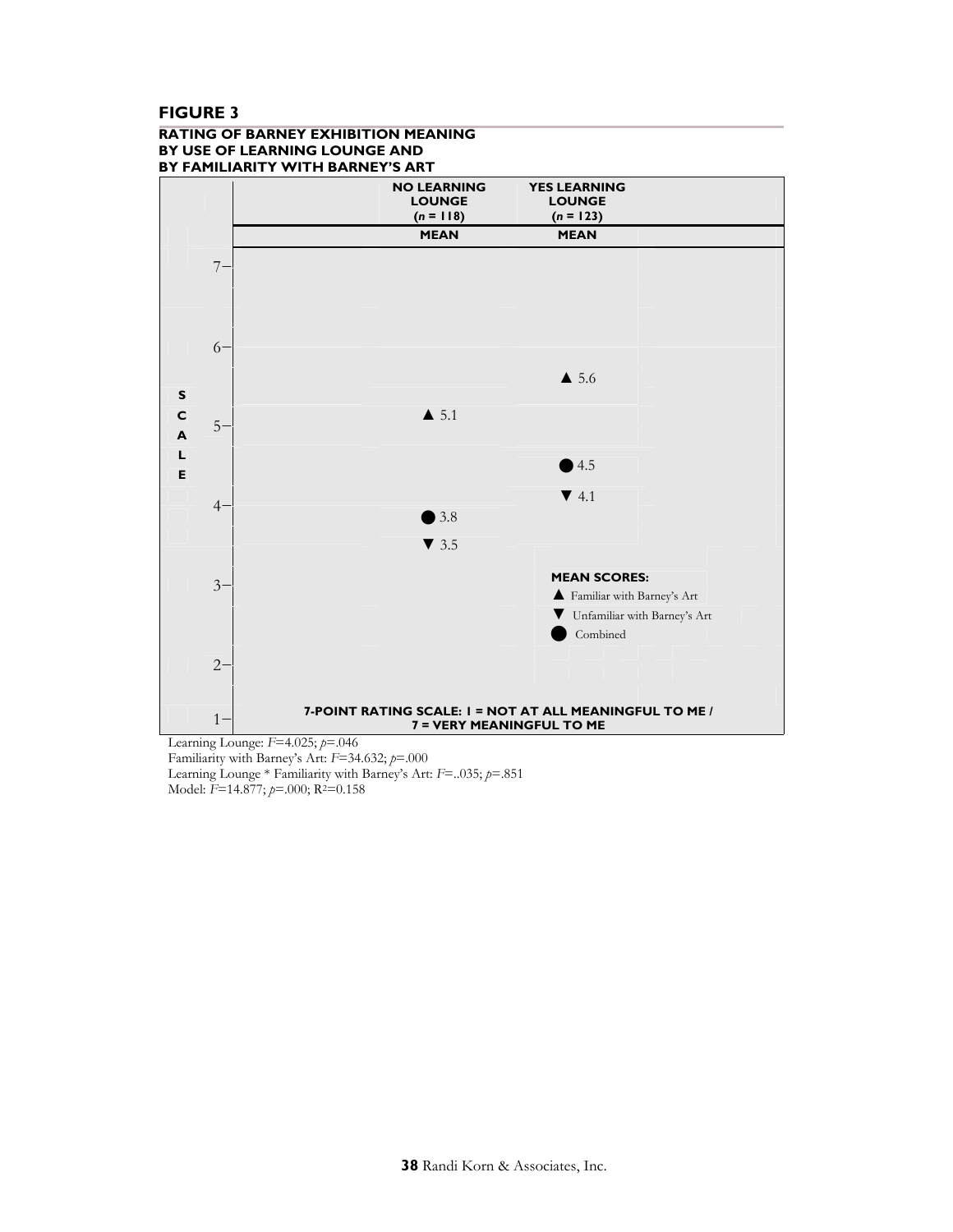#### **OVERALL RATING OF THE EXHIBITION**

The composite (overall) rating of the exhibition uses the scale 1 (Unfavorable) to 7 (Very favorable). Two interpretive offerings are associated with a more favorable composite (overall) rating of the exhibition: the exhibition brochure and audio tour. Both offerings had an especially positive impact on the rating scores of respondents unfamiliar with Barney's art.

#### **OVERALL RATING OF THE EXHIBITION BY USE OF EXHIBITION BROCHURE AND BY FAMILIARITY WITH BARNEY'S ART**

Figure 4 graphs the mean rating scores on the scale 1 (Unfavorable) to 7 (Very favorable) according to two variables: familiarity with Barney's art and use of the exhibition brochure.

Respondents who used the brochure rated the exhibition more favorably than those who did not use the brochure (users' mean  $= 5.0$  vs. nonusers' mean  $= 4.3$ ; " $\bullet$ " son the graph).

Respondents who were already familiar with Barney's art ( $"$   $\blacktriangle$ "s on the graph) rated the exhibition more favorably than respondents unfamiliar with Barney's art ("▼"s on the graph), whether or not they used the brochure.

The brochure had a positive impact on respondents who were unfamiliar with Barney's art (" $\blacktriangledown$ "s on the graph). Respondents unfamiliar with Barney's art who did *not* use the brochure rated the exhibition a mean of 4.0, while respondents unfamiliar with Barney's art who used the brochure rated the exhibition a mean of 4.8, a boost of 0.8 on the scale.

Respondents who were unfamiliar with Barney's art and did not use the brochure rated the exhibition low (mean = 4.0; "▼" on the graph) and respondents who were already familiar with Barney's art and used the brochure rated the exhibition high (mean =  $6.0$ ; " $\triangle$ " on the graph).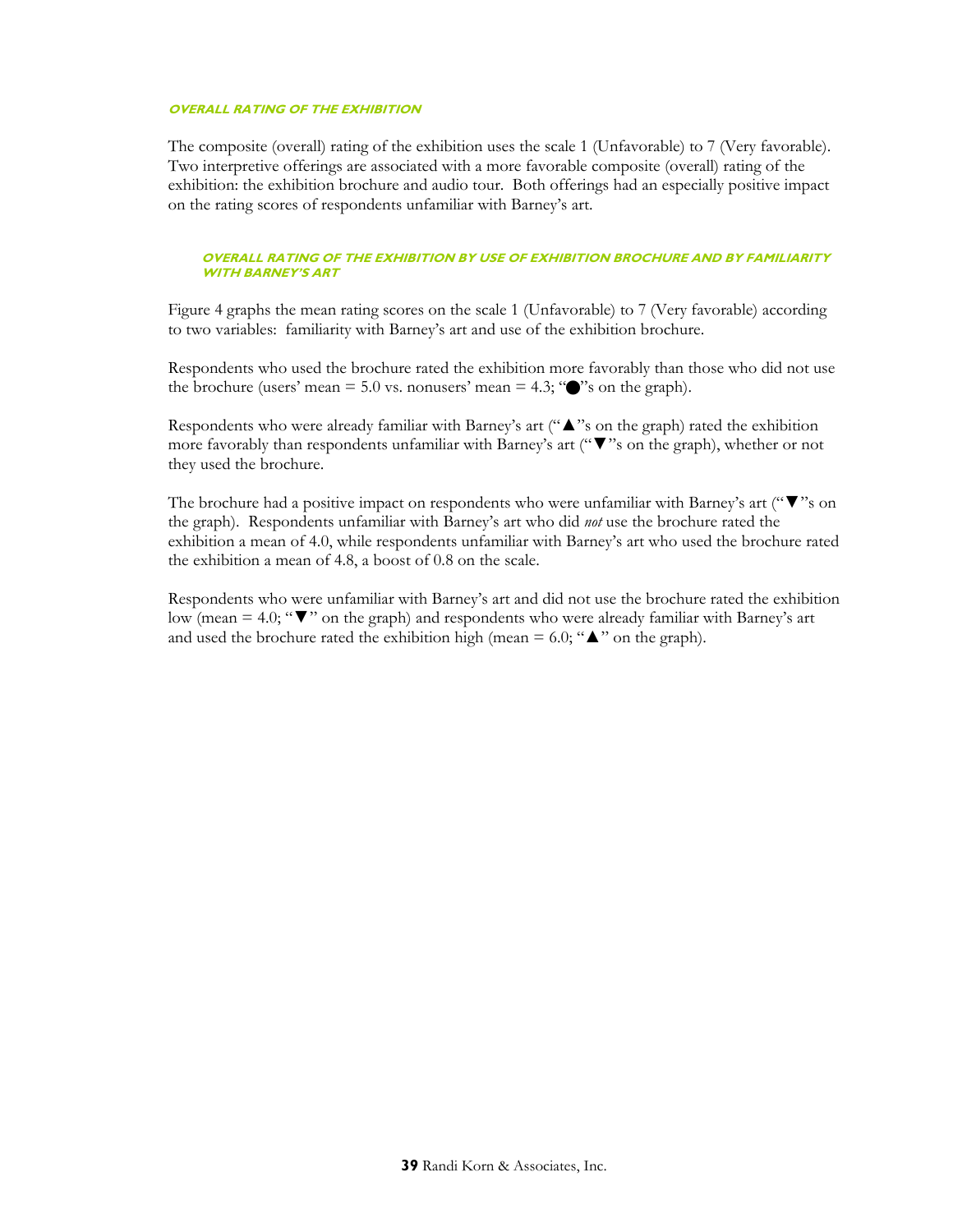## **FIGURE 4**

#### **OVERALL RATING OF BARNEY EXHIBITION BY USE OF EXHIBITION BROCHURE AND BY FAMILIARITY WITH BARNEY'S ART**



Familiarity with Barney's Art: *F*=35.779; *p*=.000 Brochure \* Familiarity with Barney's Art: *F*=.454; *p*=.182 Model: *F*=17.383; *p*=.000; R2=0.182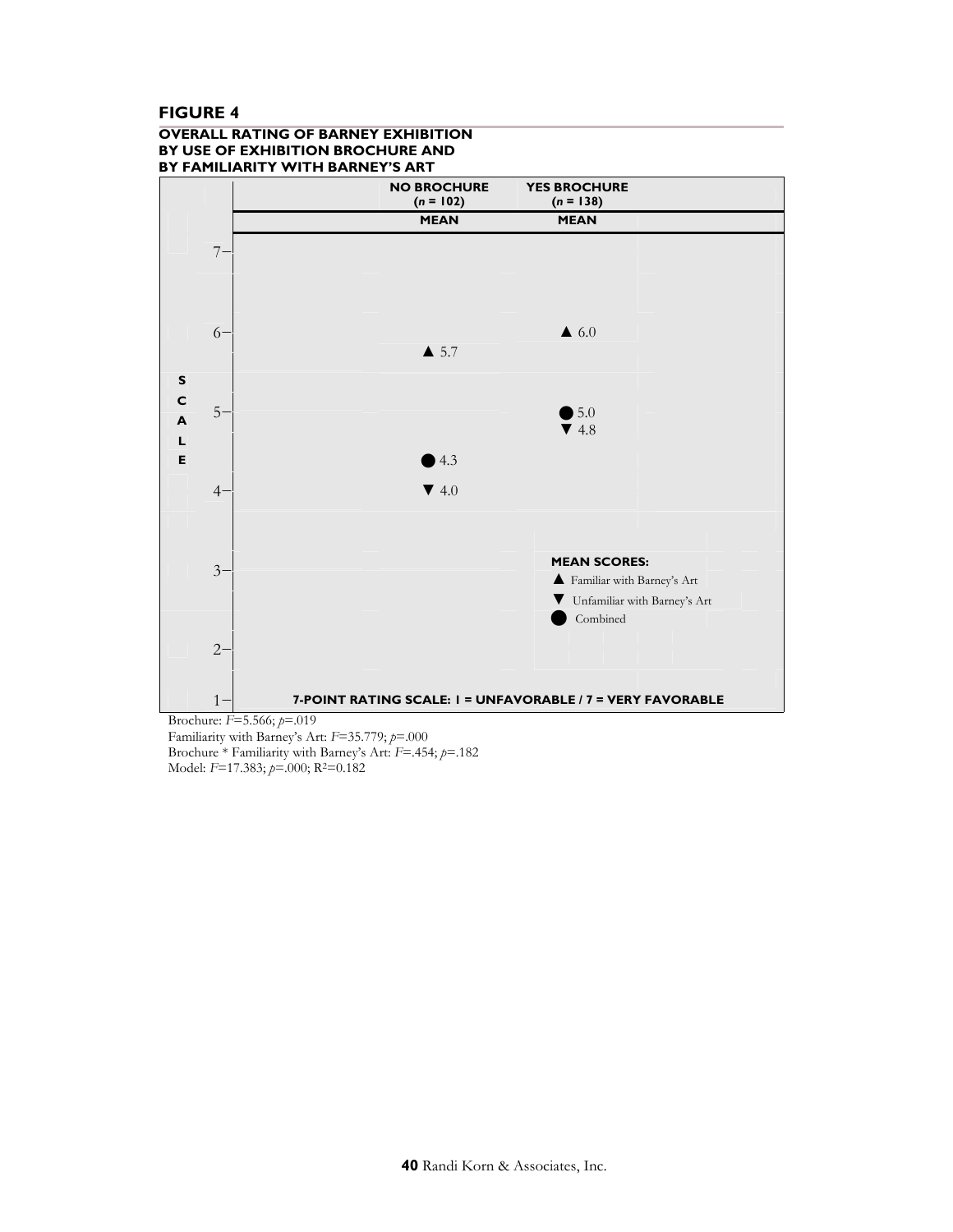#### **OVERALL RATING OF THE EXHIBITION BY USE OF AUDIO TOUR AND BY FAMILIARITY WITH BARNEY'S ART**

Figure 5 graphs the mean rating scores on the scale 1 (Unfavorable) to 7 (Very favorable) according to two variables: familiarity with Barney's art and use of the audio tour.

Respondents who used the audio tour rated the exhibition more favorably than those who did not use the audio tour (users' mean  $= 5.3$  vs. nonusers' mean  $= 4.3$ ; " $\bullet$ "'s on the graph).

Respondents who were already familiar with Barney's art ("▲"s on the graph) rated the exhibition more favorably than respondents unfamiliar with Barney's art ("▼"s on the graph), whether or not they used the audio tour.

The audio tour had a positive impact on respondents who were unfamiliar with Barney's art ("▼"s on the graph). Respondents unfamiliar with Barney's art who did *not* use the audio tour rated the exhibition a mean of 4.0, while respondents unfamiliar with Barney's art who used the audio tour rated the exhibition a mean of 5.0, a strong boost of 1.0 on the scale.

Respondents who were unfamiliar with Barney's art and did not use the audio tour rated the exhibition low (mean = 4.0; " $\nabla$ " on the graph) and respondents who were already familiar with Barney's art and used the audio tour rated the exhibition high (mean =  $6.0$ ; " $\blacktriangle$ " on the graph).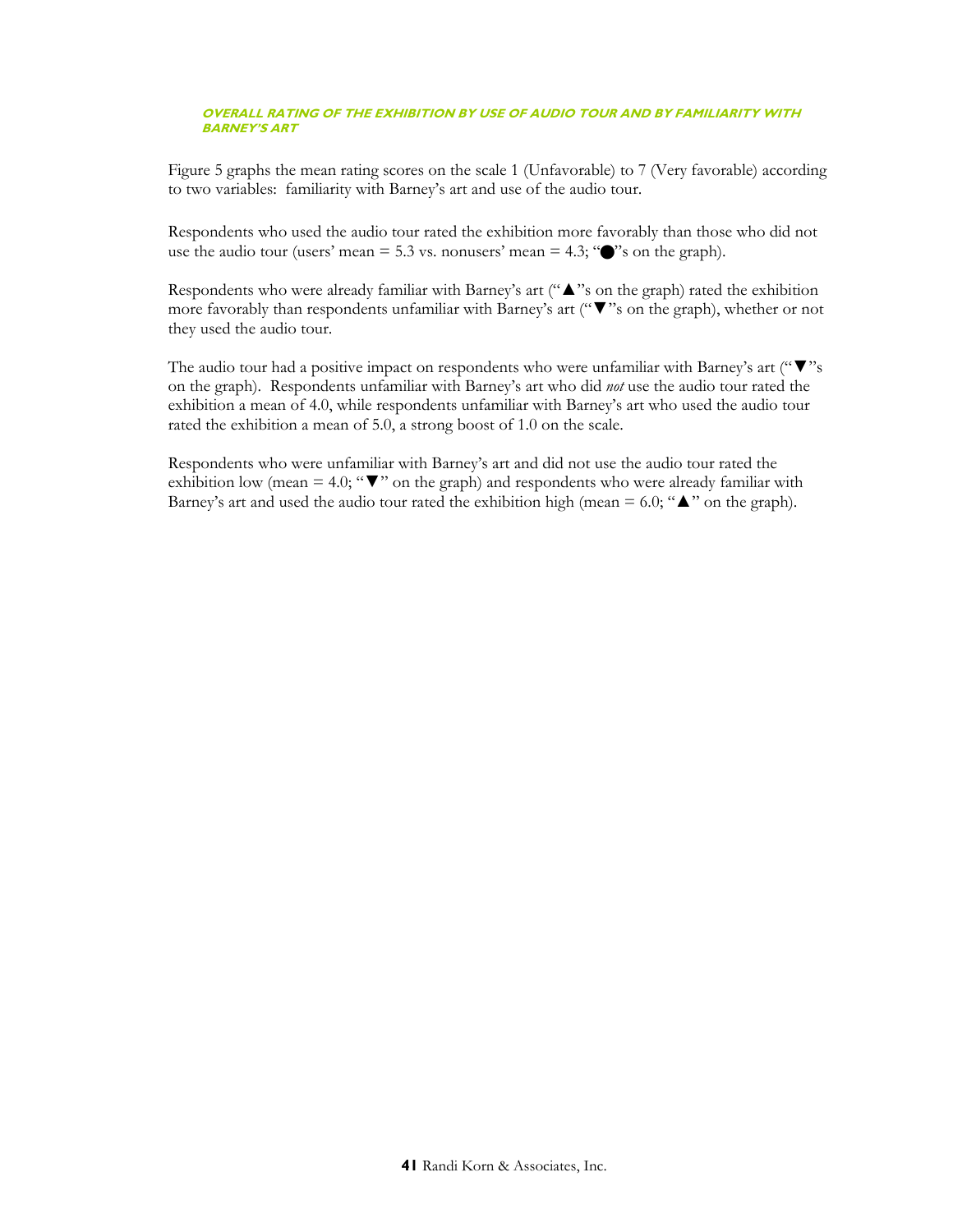## **FIGURE 5**

#### **OVERALL RATING OF BARNEY EXHIBITION BY USE OF AUDIO TOUR AND BY FAMILIARITY WITH BARNEY'S ART**



Familiarity with Barney's Art: *F*=32.566; *p*=.000 Audio tour \* Familiarity with Barney's Art *F*=2.299; *p*=.131 Model: *F*=19.683; *p*=.000; R2=0.202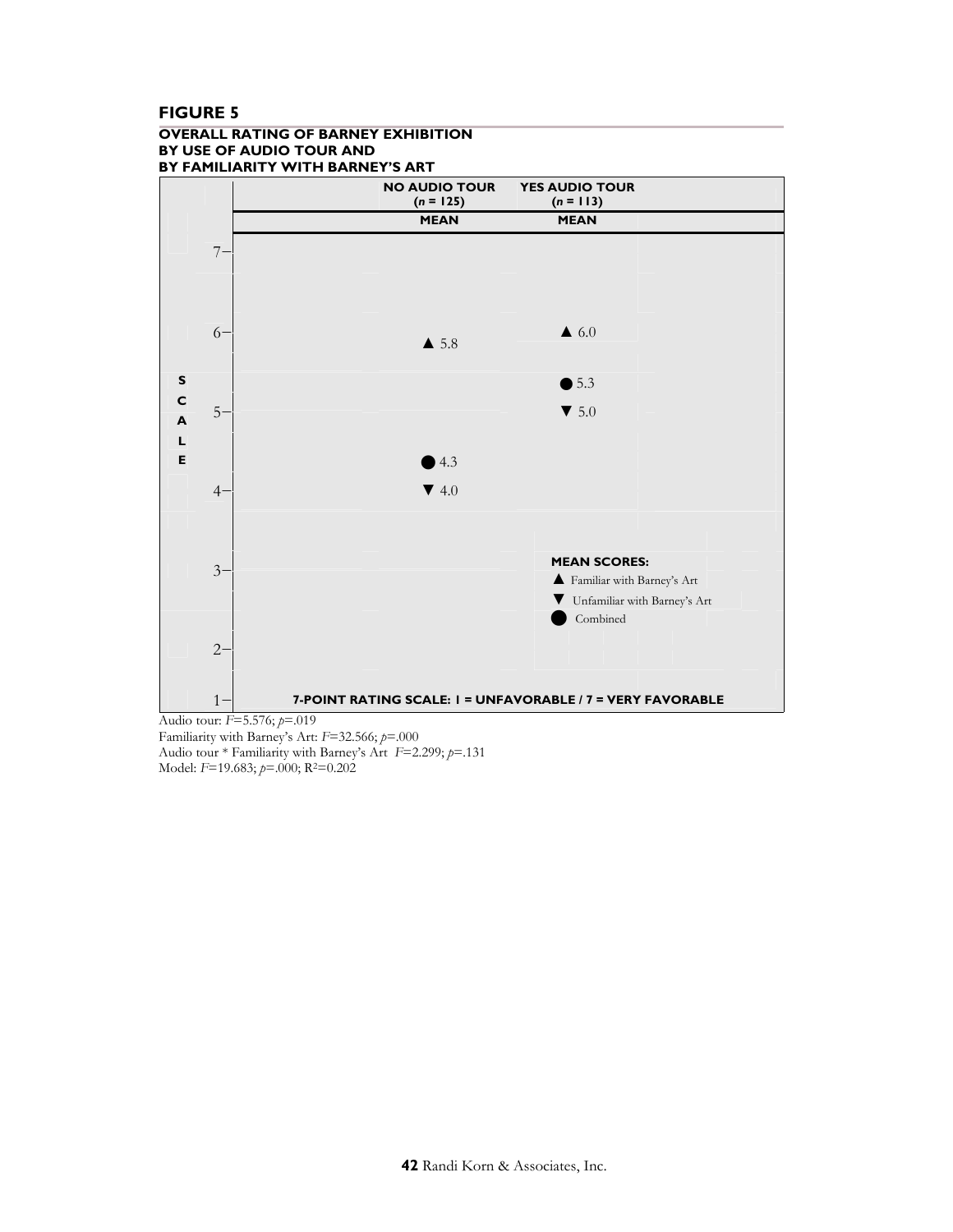#### **EXHIBITION RATINGS AND TOTAL NUMBER OF INTERPRETIVE OFFERINGS USED IN THE EXHIBITION**

This section examines whether ratings of the exhibition differ according to the total number of interpretive offerings used in the exhibition. Two exhibition ratings were analyzed: 1) how meaningful was the exhibition and 2) the composite (overall) rating of the exhibition. The total number of interpretive offerings was collapsed into 4 categories: none, 1-2 offerings, 3-4 offerings, and 5 or more offerings. Since the background variable "familiarity with Barney's art" is so influential in respondents' opinions of the Barney exhibition as well as the use of interpretive offerings, all of the tests also include this variable as a factor.\*

#### **RATING OF EXHIBITION MEANING BY TOTAL NUMBER OF INTERPRETIVE OFFERINGS USED IN THE EXHIBITION AND BY FAMILIARITY WITH BARNEY'S ART**

Respondents rated "how meaningful" the exhibition was on the scale 1 (Not at all meaningful to me) to 7 (Very meaningful to me). Figure 6 graphs the mean rating scores according to two variables: familiarity with Barney's art and number of interpretive offerings used in the exhibition.

Respondents who used more interpretive offerings found more meaning in the exhibition (0 offerings mean  $= 2.9$ , 1-2 offerings mean  $= 3.6$ , 3-4 offerings mean  $= 4.2$ , and 5 or more offerings mean  $= 5.0$ ; " $\bullet$ " s on the graph).

Respondents who were already familiar with Barney's art ("▲"s on the graph) found more meaning in the exhibition than respondents unfamiliar with Barney's art (" $\nabla$ " s on the graph), no matter how many interpretive offerings they used.

Interestingly, respondents already familiar with Barney's art who used no interpretive offerings, 1-2 offerings, and 3-4 offerings all rated the exhibition a mean of 5.2 on the scale. Respondents already familiar with Barney's art who used five or more offerings rated the exhibition a mean of 5.7, a jump of half-a-point on the scale.

Respondents unfamiliar with Barney's art who used no interpretive offerings rated the exhibition a mean of 2.1. Those who used 1-2 offerings rated the exhibition a mean of 3.3, and those who used 3-4 offerings rated the exhibition a mean of 3.9. Respondents unfamiliar with Barney's art who used five or more interpretive offerings rated the exhibition a mean of 4.8, an increase of 2.7 points on the scale over those who did not use any interpretive offerings.

Overall, respondents who were unfamiliar with Barney's art and did not use any interpretive offerings found the least meaning in the exhibition (mean = 2.1;  $\mathbf{w}$  on the graph) and respondents who were already familiar with Barney's art and used five or more interpretive offerings found the most meaning in the exhibition (mean = 5.7; " $\triangle$ " on the graph).

 $\overline{a}$ 

<sup>\*</sup> The exhibition rating scores were tested using a two-way analysis of variance in order to identify the separate and joint influences of the two factors in the model: (1) the total number of interpretive offerings used and (2) familiarity with Barney's art.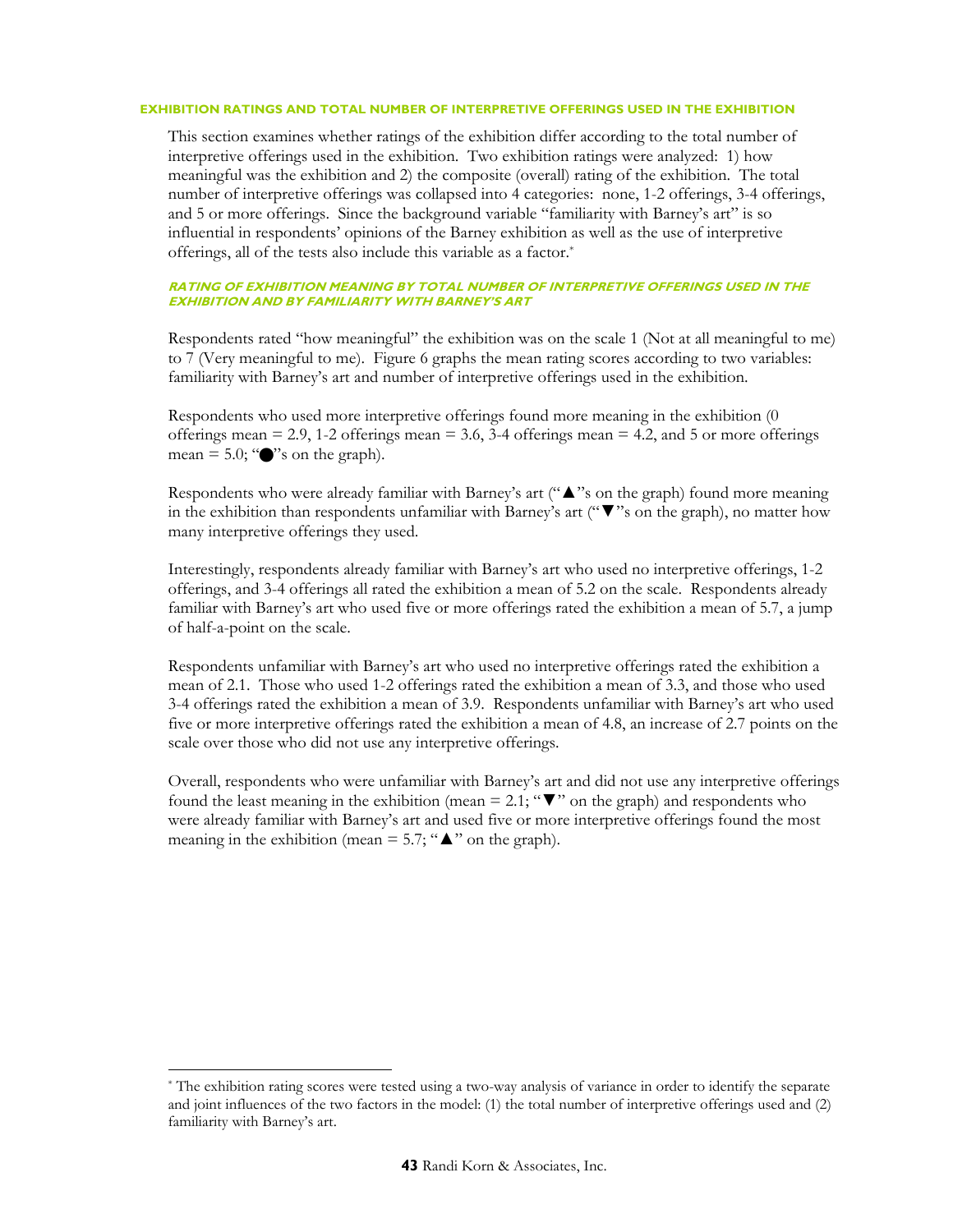## **FIGURE 6**

#### **RATING OF BARNEY EXHIBITION MEANING BY TOTAL NUMBER OF INTERPRETIVE OFFERINGS USED IN THE EXHIBITION AND BY FAMILIARITY WITH BARNEY'S ART**



Number of offerings: *F*=4.627; *p*=.004 Familiarity with Barney's Art: *F*=33.494; *p*=.000 Number of offerings \* Familiarity with Barney's Art *F*=1.891; *p*=.132 Model: *F*=10.899; *p*=.000; R2=.247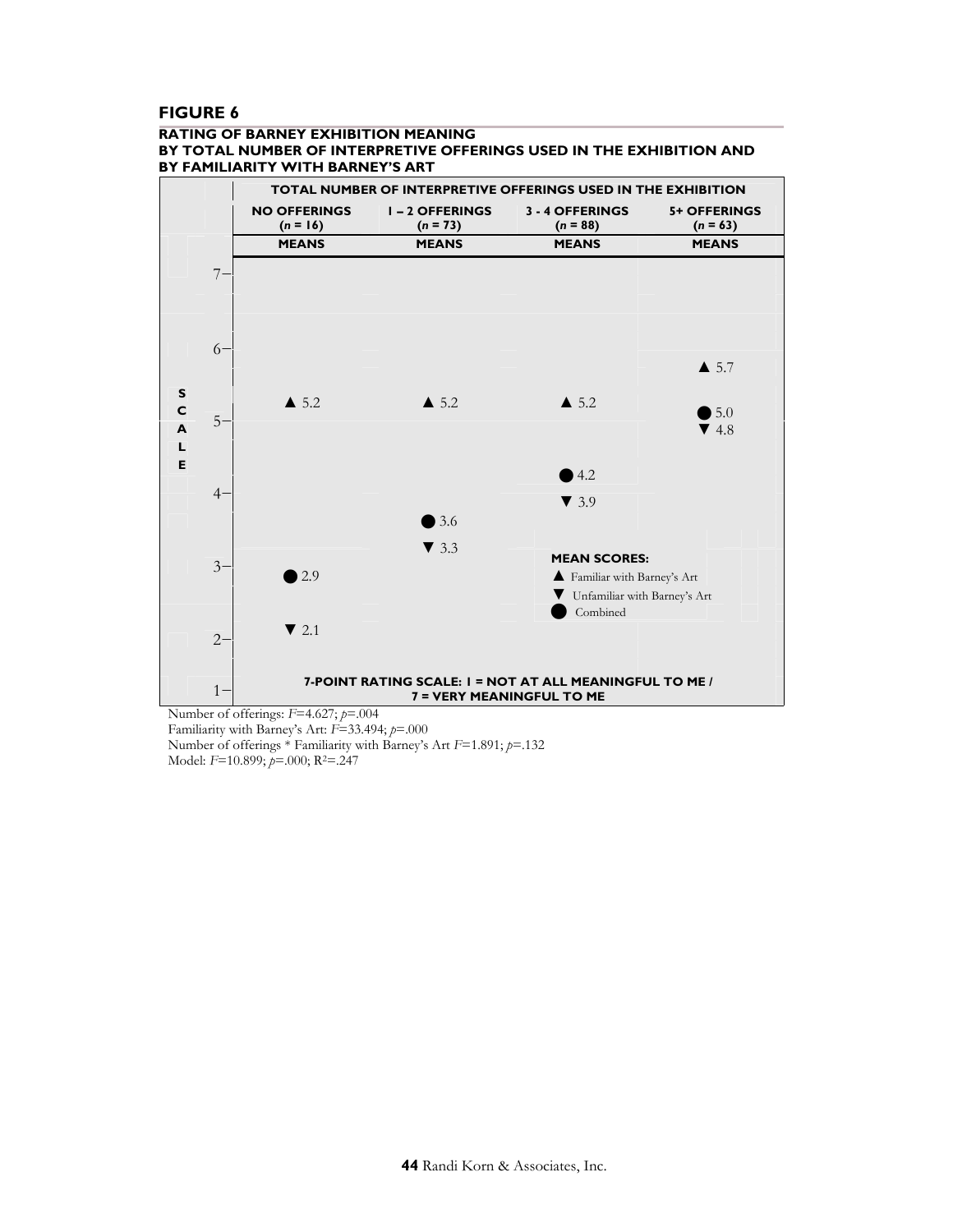#### **OVERALL RATING OF THE EXHIBITION BY TOTAL NUMBER OF INTERPRETIVE OFFERINGS USED IN THE EXHIBITION AND BY FAMILIARITY WITH BARNEY'S ART**

The composite (overall) rating of the exhibition uses the 7-point scale, 1 (Unfavorable) to 7 (Very favorable). Figure 7 graphs the mean rating scores according to two variables: familiarity with Barney's art and total number of interpretive offerings used in the exhibition.

Respondents who used more interpretive offerings rated the exhibition more favorably than those who used fewer interpretive offerings (0 offerings mean  $= 3.3$ , 1-2 offerings mean  $= 4.3$ , 3-4 offerings mean  $= 4.8$ , and 5 or more offerings mean  $= 5.6$ ; " $\bullet$ " s on the graph).

Respondents who were already familiar with Barney's art ("▲"s on the graph) rated the exhibition a more favorably than respondents unfamiliar with Barney's art ("▼"s on the graph), no matter how many interpretive offerings they used.

Among respondents already familiar with Barney's art, the overall rating of the exhibition increases modestly as the number of interpretive offerings used in the exhibition increases (0 offerings mean  $=$ 5.6, 1-2 offerings mean = 5.7, 3-4 offerings mean = 5.9, and 5 or more offerings mean = 6.1; " $\triangleq$ "s on the graph).

Among respondents unfamiliar with Barney's art, the overall rating of the exhibition changes considerably as the number of interpretive offerings used in the exhibition increases. Respondents unfamiliar with Barney's art who used no interpretive offerings rated the exhibition a mean of 2.6. Those who used 1-2 offerings rated the exhibition a mean of 4.0, and those who used 3-4 offerings rated the exhibition a mean of 4.6. Respondents unfamiliar with Barney's art who used 5 or more interpretive offerings rated the exhibition a mean of 5.4, an increase of 2.8 points on the scale over those who did not use any interpretive offerings.

Respondents who were unfamiliar with Barney's art and did not use any interpretive offerings rated the exhibition least favorably (mean = 2.6; " $\nabla$ " on the graph) and respondents who were already familiar with Barney's art and used 5 or more interpretive offerings rated the exhibition most favorably (mean = 6.1; " $\triangle$ " on the graph).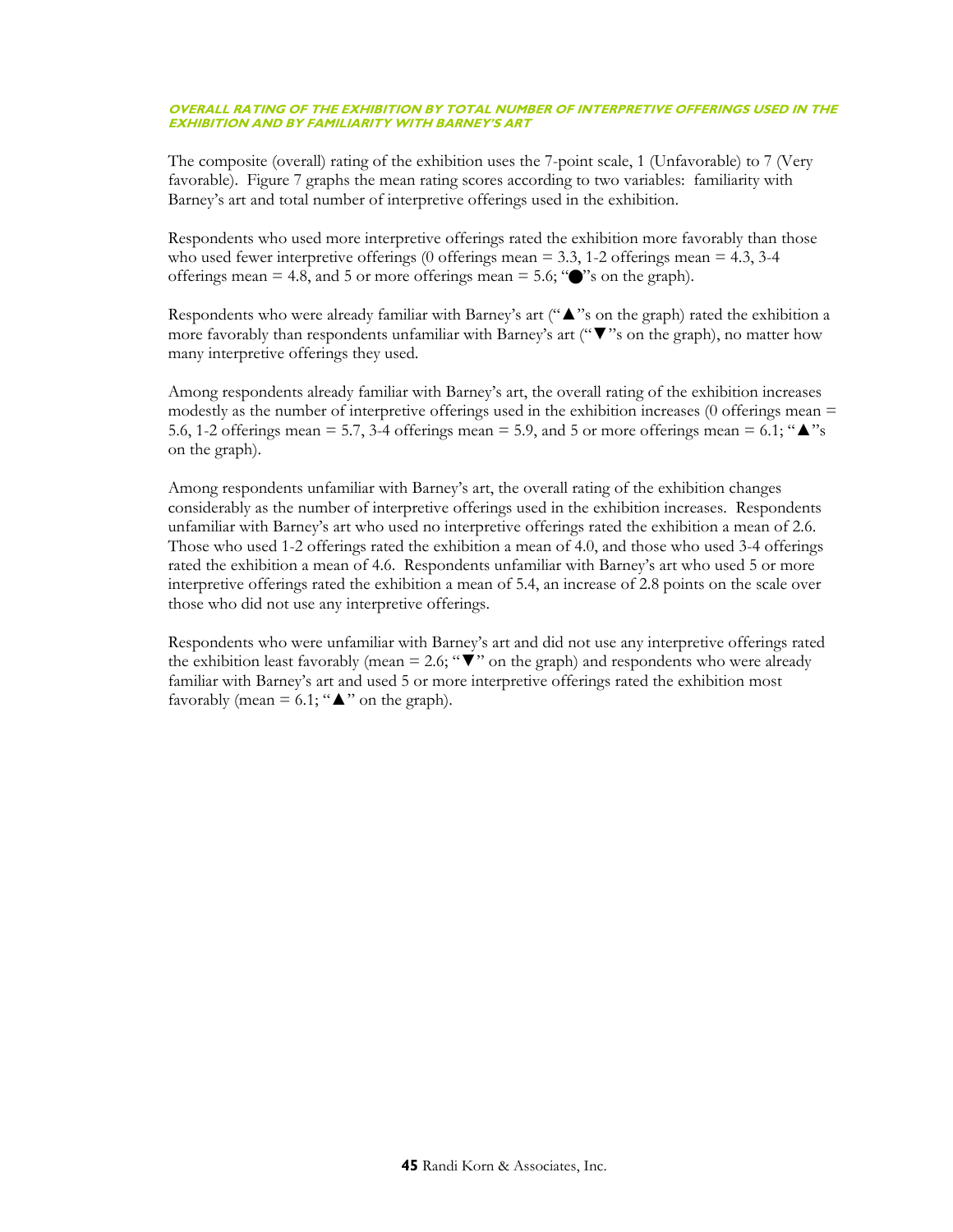## **FIGURE 7**

#### **OVERALL RATING OF BARNEY EXHIBITION BY TOTAL NUMBER OF INTERPRETIVE OFFERINGS USED IN THE EXHIBITION AND BY FAMILIARITY WITH BARNEY'S ART**



Familiarity with Barney's Art: *F*=36.578; *p*=.000 Number of offerings \* Familiarity with Barney's Art *F*=2.48; *p*=.062 Model: *F*=12.500; *p*=.000 R2=.276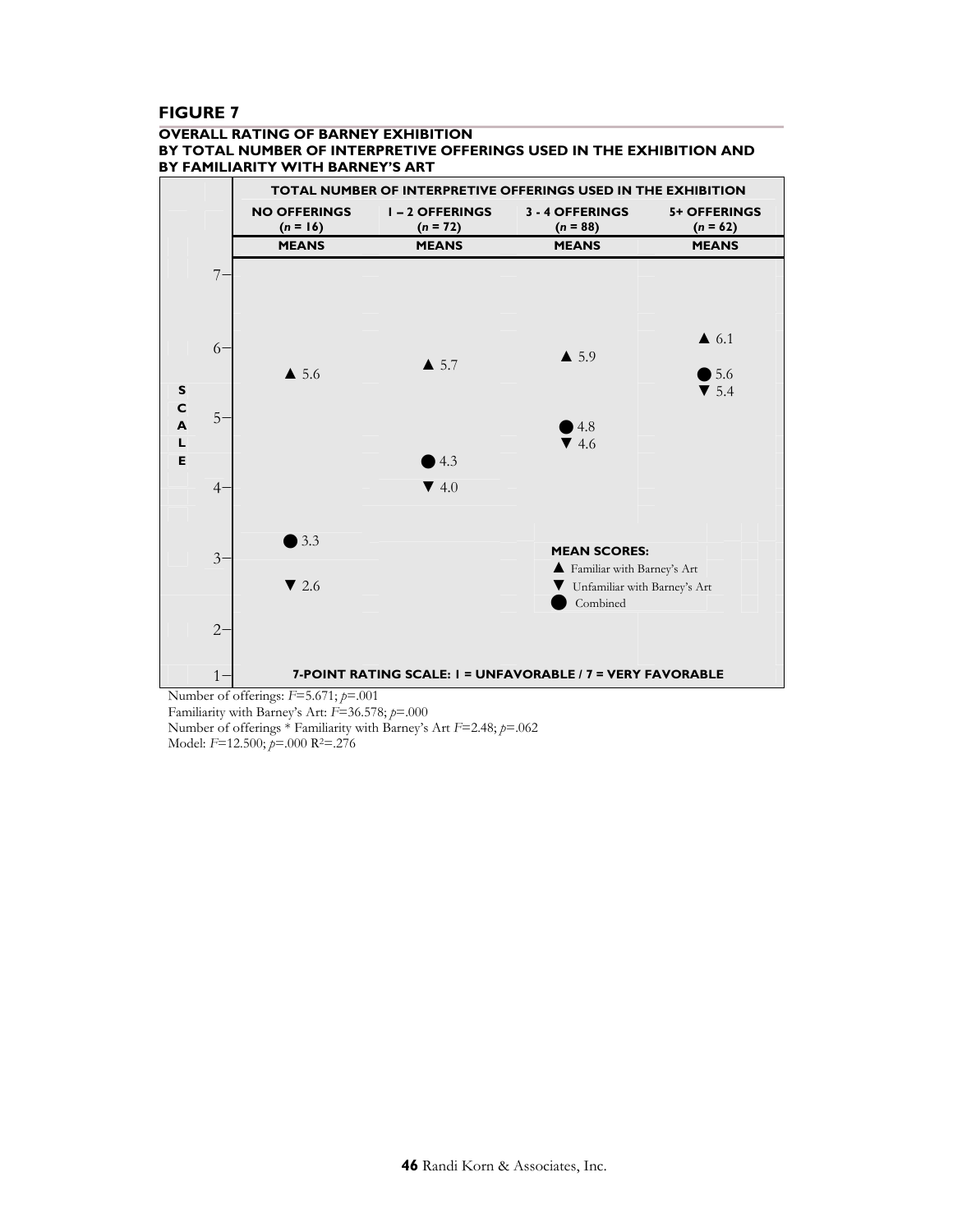#### **RATINGS OF SATISFACTION WITH THE SFMOMA VISIT BY TOTAL NUMBER OF INTERPRETIVE OFFERINGS USED IN THE EXHIBITION**

This section explores the relationship between the total number of interpretive offerings used in the exhibition and respondents' satisfaction with the SFMOMA visit. Two SFMOMA visit ratings were tested: 1) the extent to which the SFMOMA visit met expectations and 2) overall satisfaction with the visit.

#### **RATING OF EXPECTATION OF SFMOMA VISIT BY TOTAL NUMBER OF INTERPRETIVE OFFERINGS USED IN THE EXHIBITION**

Respondents who used more interpretive offerings were more satisfied with the SFMOMA visit according to the 7-point scale of 1 (Did not meet my expectations) to 7 (Surpassed my expectations) (see Table 48). Respondents who used no interpretive offerings in the Barney exhibition rate the visit a mean of 5.2 while those who used five of more offerings rated the visit a mean of 5.8. The jump in the mean rating of the visit from using no offerings to using five or more offerings is 0.6 points on the scale.

## **TABLE 48**

#### **RATING OF EXPECTATION OF SFMOMA VISIT BY TOTAL NUMBER OF INTERPRETIVE OFFERINGS USED IN THE EXHIBITION**

| <b>7-POINT RATING SCALE:</b><br>DID NOT MEET MY EXPECTATIONS (I)/<br><b>SURPASSED MY EXPECTATIONS (7)</b> | $\boldsymbol{n}$ | <b>MEAN</b> |
|-----------------------------------------------------------------------------------------------------------|------------------|-------------|
| <b>NUMBER OF OFFERINGS</b>                                                                                |                  |             |
| None                                                                                                      | 13               | 5.2         |
| $1 - 2$                                                                                                   | 72.              | 5.2         |
| $3 - 4$                                                                                                   | 86               | 5.5         |
| 5 or more                                                                                                 | 61               | 5.8         |
| Total                                                                                                     | 232              | 5.5         |

*F*=4.588; *p*=.004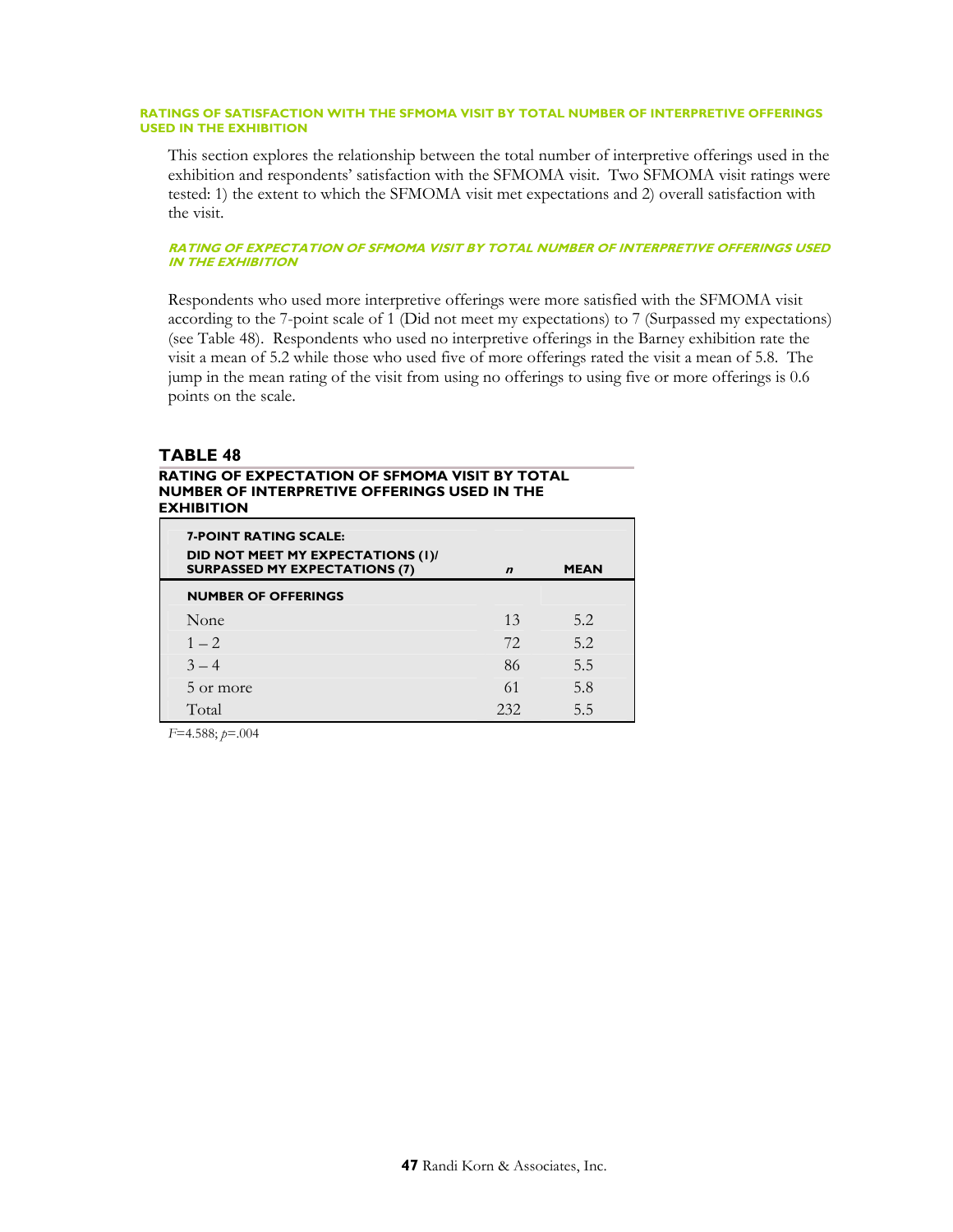Respondents who used more interpretive offerings were also more satisfied with the SFMOMA visit according to the 7-point scale 1 (Poor experience) to 7 (Excellent experience) (see Table 49). Respondents who used no interpretive offerings in the Barney exhibition rated the visit a mean of 5.0 while those who used five of more offerings rated the visit a mean of 6.1. The jump in the mean rating of the visit from using no offerings to using five or more offerings is 1.1 points on the scale.

## **TABLE 49**

#### **RATING OF EXPERIENCE AT SFMOMA VISIT BY TOTAL NUMBER OF INTERPRETIVE OFFERINGS USED IN THE EXHIBITION**

| <b>7-POINT RATING SCALE:</b><br><b>POOR EXPERIENCE (1) /</b><br><b>EXCELLENT EXPERIENCE (7)</b> | $\boldsymbol{n}$ | <b>MEAN</b> |
|-------------------------------------------------------------------------------------------------|------------------|-------------|
| <b>NUMBER OF OFFERINGS</b>                                                                      |                  |             |
| None                                                                                            | 14               | 5.0         |
| $1 - 2$                                                                                         | 74               | 5.5         |
| $3 - 4$                                                                                         | 92               | 5.9         |
| 5 or more                                                                                       | 65               | 6.1         |
| Total                                                                                           | 245              | 5.8         |

*F*=14.521; *p*=.000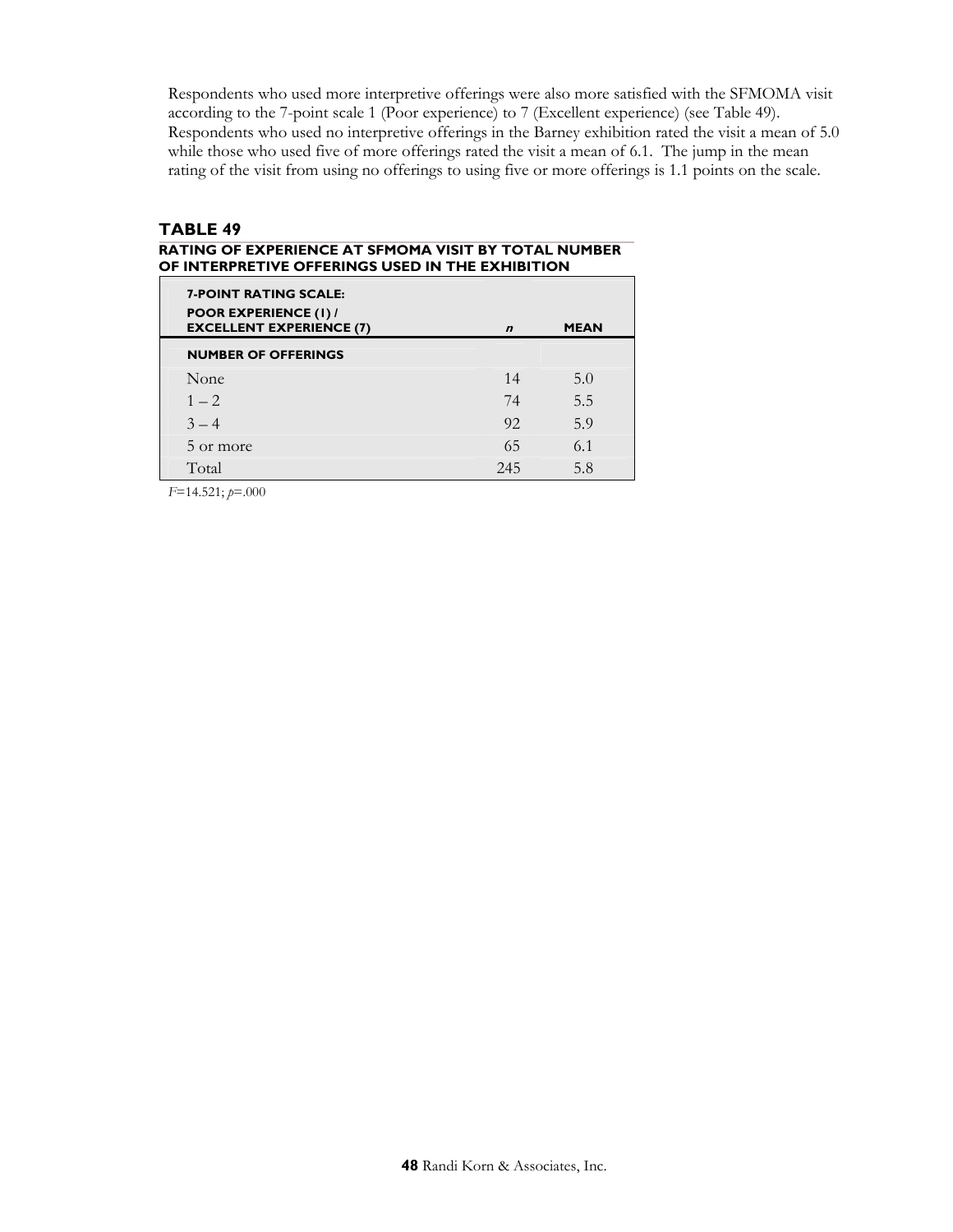# **VI. INTERVIEWS**

#### **DEMOGRAPHIC INFORMATION**

RK&A conducted interviews with a random sample of eligible visitor groups (those who had used one of the three audio tour devices, including a traditional audio guide headset available for rent, a cell phone guide, and/or a podcast on a MP3 player) after they exited *Matthew Barney: Drawing Restraint* at the San Francisco Museum of Modern Art (SFMOMA). Of the 131 visitor groups who were approached, 88 percent (*n* = 116) had not used any audio tour, and thus were not eligible to participate in the interview.

Interviews were conducted with 15 visitor groups. In all, the groups were comprised of 22 visitors, including 10 males and 12 females. Interviewees' ages ranged from 23 to 62 years with a median age being 32 years.

About two-thirds of the interviewees were repeat visitors (*n* = 15). The majority of interviewees were not SFMOMA members (*n* = 20).

Of all the eligible visitor groups that were approached and asked to participate in the study, three declined to do so, making the refusal rate 12 percent.

#### **OVERALL EXPERIENCE**

About one-third of interviewees were not familiar with Barney's work, yet all of the interviewees enjoyed the exhibition. Interviewees used words such as "great," "fantastic," and "interesting" to describe the exhibition. Some also used the descriptors "strange," "bizarre," and "odd"; yet these words were said within a context of general enjoyment and intrigue. About one-third of interviewees were very familiar with the artist's work, especially his Cremaster Cycle, and they were especially enthusiastic in their response to the exhibition (see the first quotation below). Those who were less familiar with Barney's work were vaguer in their response, but pleasantly surprised nonetheless (see the second quotation). Three interviewees said their experience had been particularly enjoyable because the audio interpretation had given them insight into the works of art (see the third quotation below).

We've known about his work for a long time and haven't seen any of his sculpture in person before. We saw the film so it was rewarding to see the different elements of it in person.

I thought it was great. I didn't know what I was expecting. After I saw it, I realized that it's something I had wanted to see.

It was good; it was interesting. . . . I especially liked the interview [with Matthew Barney] because you could hear what the series is about.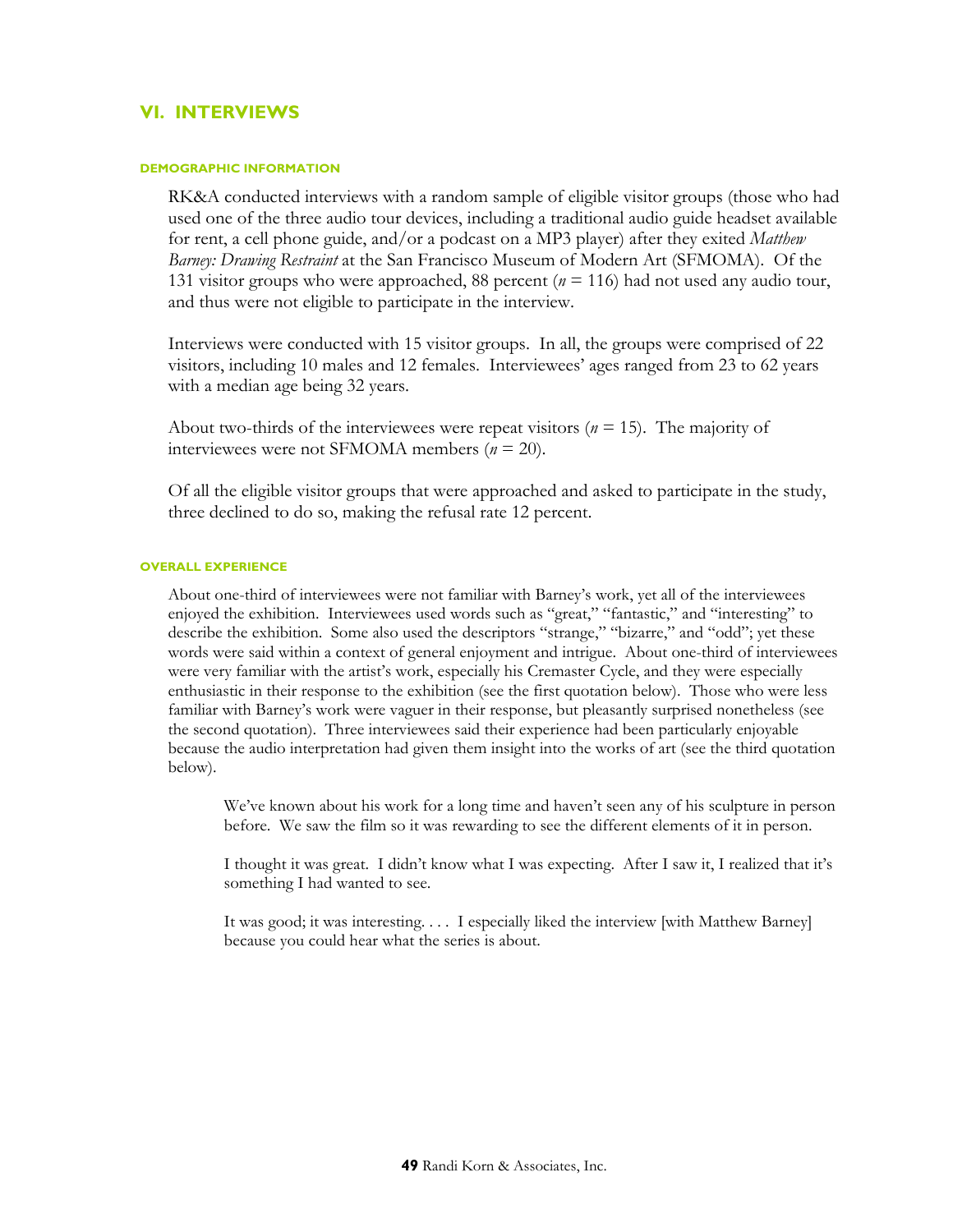#### **USE AND OPINIONS OF AUDIO DEVICES**

Three-quarters of interviewees used the cell phone audio tour. Three used the traditional audio guide headset, and one used the podcast via a MP3 player. Additionally, one interviewee downloaded the podcast while at home, but used his cell phone in the exhibition. Of those who used their cell phone, most found out about the option from the rack cards available at the exhibition's entrance. A couple of interviewees had been told about the cell phone option by a friend who had visited previously, and one said he read about it in the *San Francisco Chronicle*. The three interviewees who used the audio guide headset said they noticed the option when buying their tickets. Of the two who downloaded the podcast, one discovered it on the SFMOMA Web site prior to his visit, and one heard about it on National Public Radio.

Those who used the cell phone option said they did so because it was free, convenient, and somewhat of a novelty. Some of these interviewees did not know about the other options. Those who chose the rentable headset said they used it to learn more about the artist. Of the two interviewees who downloaded the podcast, one did not bring his MP3 player so used the cell phone option instead, and the other used the podcast because by doing so he received a discount on his exhibition ticket.

All but one of the interviewees who used the cell phone and the one interviewee who used the podcast said they enjoyed the interpretive option. They described these two options as convenient and easy to use. One interviewee said he liked that it was free since the price of admission is expensive and the audio headset costs extra. Two of the three interviewees who used the rentable headset said the numbering system was confusing and difficult to follow, and one interviewee who used the cell phone said he felt awkward walking through the Museum with his phone to his ear.

The majority of interviewees listened to about six or seven of the ten stops on the audio tour, regardless of the device they used. The exceptions were two interviewees who used the audio headset and listened to all ten stops, and two interviewees who used the cell phone option and listened to one stop. These two interviewees said they discovered the cell phone option late in their visit and were unsure that they would be allowed to use their phone in the Museum. All but one interviewee listened to all the information available for the stops they chose.

Regardless of which device they used, all the interviewees said having three options available was a good idea. A number of interviewees suggested that the variety of options showed that the Museum was committed to making the information available to everyone, especially considering two of the options were free (see the quotation below). Several interviewees who had used the cell phone option said that they would have used the podcast if they had known about it.

It is very accessible. [SFMOMA is] willing to get the information to everyone however they want it. If [visitors] don't want to pay, then there are other ways [to get the information]. It seemed very open-minded and cool.

### **USE OF BROCHURE AND LEARNING LOUNGE**

Four interviewees said they used the exhibition brochure during their visit, and six said they visited the Learning Lounge.

#### **PREFERENCES FOR TYPES OF INFORMATION USED IN INTERPRETATIVE OPTIONS**

The interviewer asked interviewees what kinds of information—including the artist interviews, artist biography, and decoding the symbols—they found most helpful. Most interviewees said they preferred the artist interviews. The interviewees liked hearing directly from the artist about his past and his decision making process in creating art (see the first and second quotations below). A few interviewees also liked hearing from the curators because it provided another perspective (see the

**50** Randi Korn & Associates, Inc.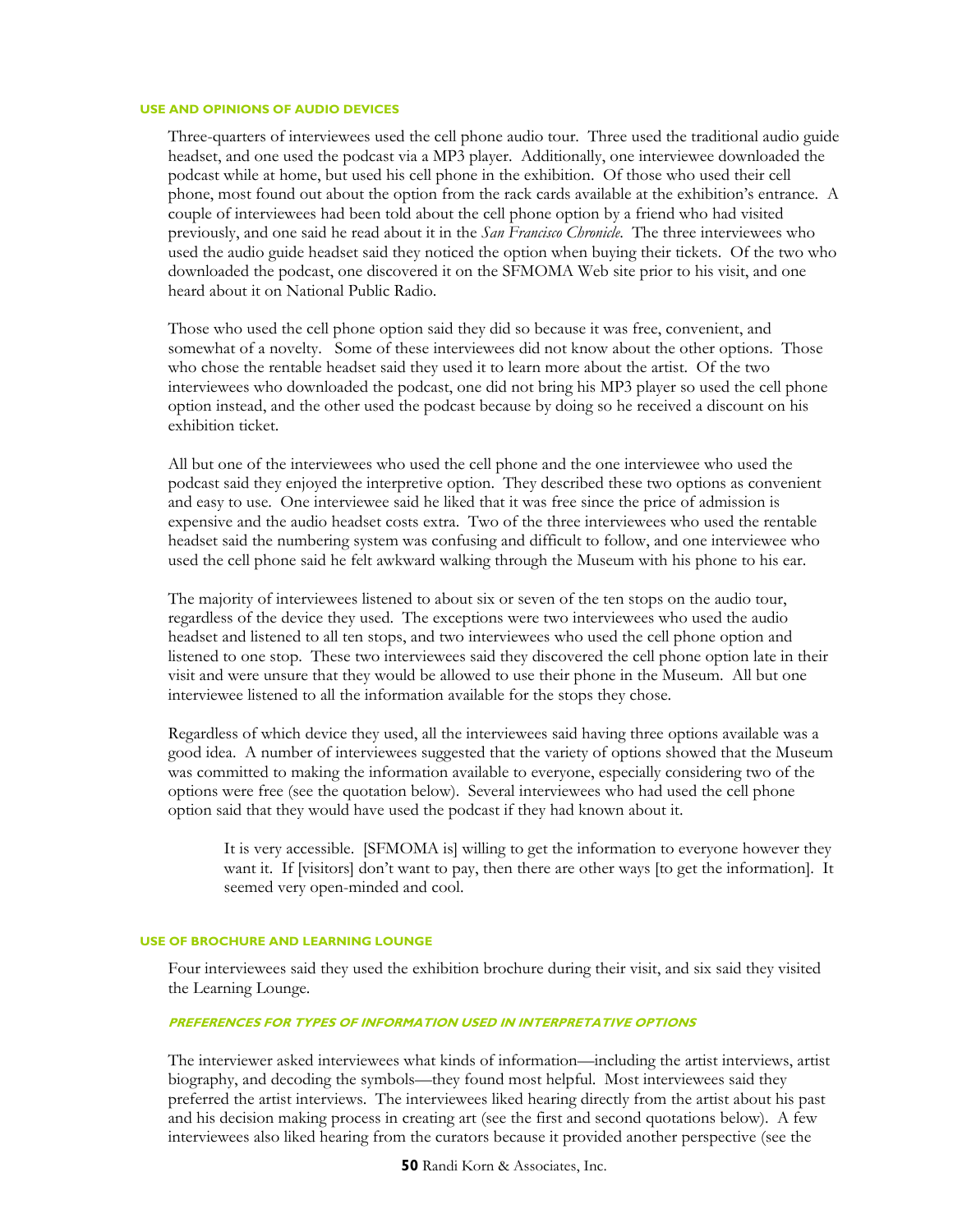third quotation). Several interviewees said they liked all the types of information provided. One interviewee said he preferred the specific facts given by the narrator because it seemed more straightforward (see the last quotation).

I really enjoyed [Barney] talking about his processes and how and why he came up with all of this. That was really great.

I most found helpful the direct artist interviews, listening to him actually speak about his interpretations of his own work. You often hear curators or other people's interpretations, but I liked hearing it from his own mouth.

I liked hearing Barney's voice about himself, but also by the curator because it's always nice to hear a different perspective on somebody's work and how they came about to do it and then just hearing their own voice from the experience of doing it.

Usually [I most enjoyed] the facts that were given about the history of the artist or the commentary by the narrator. A lot of times, the curator or other comments, I didn't pay as much attention to. It seemed like a less direct way. I had to focus more in order to understand what they were saying versus the narrator.

#### **IMPACT OF INTERPRETIVE OPTIONS ON VISIT**

Regardless of their familiarity with Mathew Barney, all the interviewees spoke positively about each of the interpretative options—brochure, Learning Lounge, audio tour in the form of headset, cell phone, or podcast—they used. They all said that the information from the audio tour, and the brochure and Learning Lounge if used, had helped them understand and make sense of the works of art. Some said that without the interpretation they would not have appreciated or understood the art and artist as much, if at all (see the two quotations below).

I think both of them [brochure and audio tour] are helpful in giving an overview of what Mathew Barney's works are about and what he's trying to get out of them. Otherwise I think it would be hard to get the bigger picture.

[The interpretation] helped clarify some of [Barney's] inspirations and reasons [for making the art] and it gave the tour a more cohesive feeling, made things connect easier for me.

The interviewees already very familiar with Barney's art said the interpretation enhanced their experience and added to their knowledge of the artist. Those only somewhat familiar or not familiar at all with Barney said the interpretative information helped them feel more comfortable in looking at the art. Interviewees said that the information provided them with an understanding of the artist as a person as well as his motivations, thus presenting a context for looking at and making meaning from the works of art (see the three quotations below). Moreover, several interviewees expressed their appreciation that the interpretation, especially that in the audio tour, was succinct and easy to understand (see the fourth quotation).

[The interpretation] helped me to understand what [Barney] was trying to do and how [the art] all related to each other, because otherwise I think it would have been really confusing to me.

[The interpretation] increased my comfort because it taught me something about Mathew Barney. It conveyed information that I wouldn't have known otherwise. It explained his background.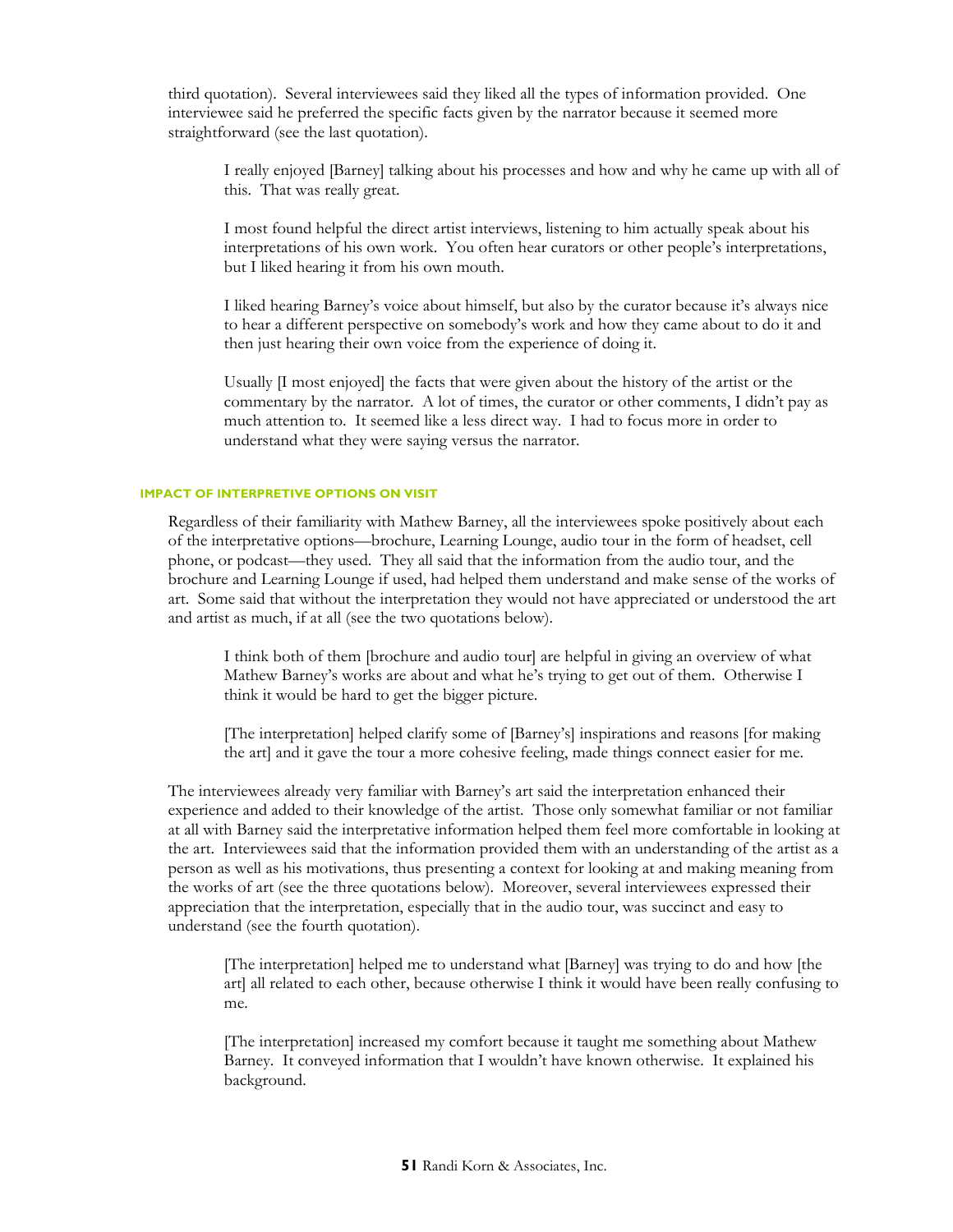[The interpretation] filled in some gaps. I had no idea we were looking at the large intestinal excretion or something from the whale. I had no idea what that was. Absolutely no idea. So having the audio tour kind of gives you a frame of reference.

[The interpretation] was very accessible. You don't have to know anything about him as an artist before you just jump in and listen to it. It doesn't go into long, analytical sort of explanations. It's pretty straightforward.

In talking about comfort level, some interviewees spoke again about the accessibility of the interpretation. In particular, some interviewees said the audio tour helped them organize their visit so that they felt in control and not overwhelmed (see the first quotation below). Similarly, because the 10 stops in the audio tour could be selected at will, another visitor said she had control of the information and could listen to things multiple times to understand (see the second quotation). Speaking specifically of the cell phone option, some visitors said the option made them feel comfortable because it was informal, free, and convenient (see the third quotation).

I felt more organized being able to walk around and, know what goes with what and the explanation that goes with what. It does give you a more comfortable feeling just because you're more organized with what you're looking at.

[The interpretation] helped me in better understand what I was looking at, and at the same time, I can control it as well. I can replay it and I can fast forward it.

It's right in your pocket. It's great. It's very informal, but yet extremely accessible.

#### **OVERALL MESSAGE**

When asked to cite an overall message of the exhibition, interviewees spoke about the exhibition in a variety of ways. Overall, however, more than one-half of interviewees said the exhibition was about the creative process, including that it can result in an object that is temporary or can be destroyed, and that all art is created within constraints and tensions (see the three quotations below). Other responses to the question were idiosyncratic and included interviewees who said the exhibition was about the Artic, about Barney's motivations, and about creating a specific environment. A couple of interviewees were unable to answer the question.

[The exhibition is about] the idea of the restraint. I'm a musician and I work within restraints.

[The exhibition is about] the temporary nature of the exhibit, how much effort was put into this and the idea it's most likely going to be destroyed at the end. It has a very temporary nature.

[The exhibition is about] the idea of deconstruction, natural sort of deconstruction. And [the exhibition is also about] the idea of tension. So I think actually one of my friends described feeling tension in the objects that had fallen apart themselves because they feel a need to keep the things together. And then of course I feel tension when you see the video.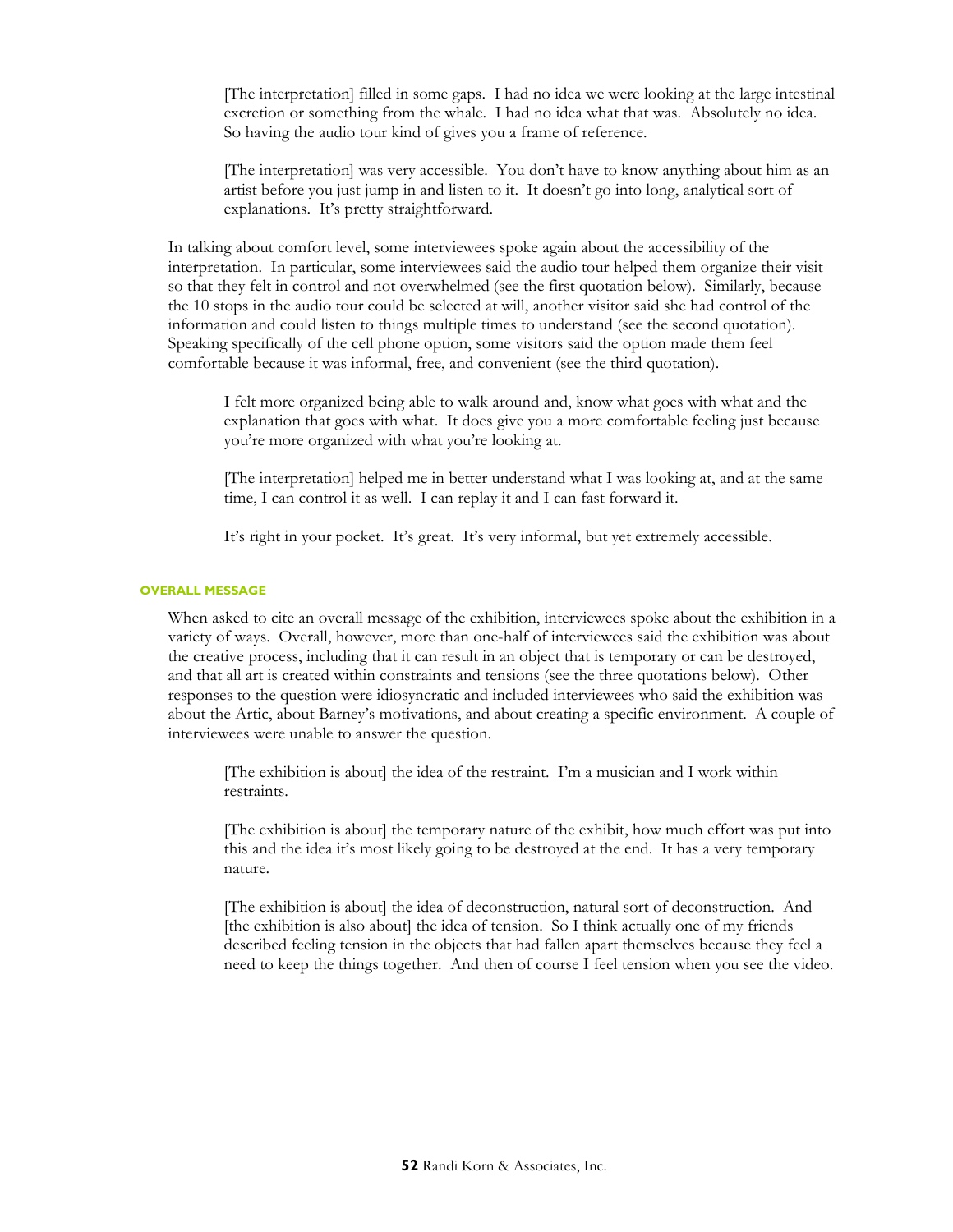## **APPENDIX A**

**EXHIBITION SURVEY** 

**INTERVIEW GUIDE**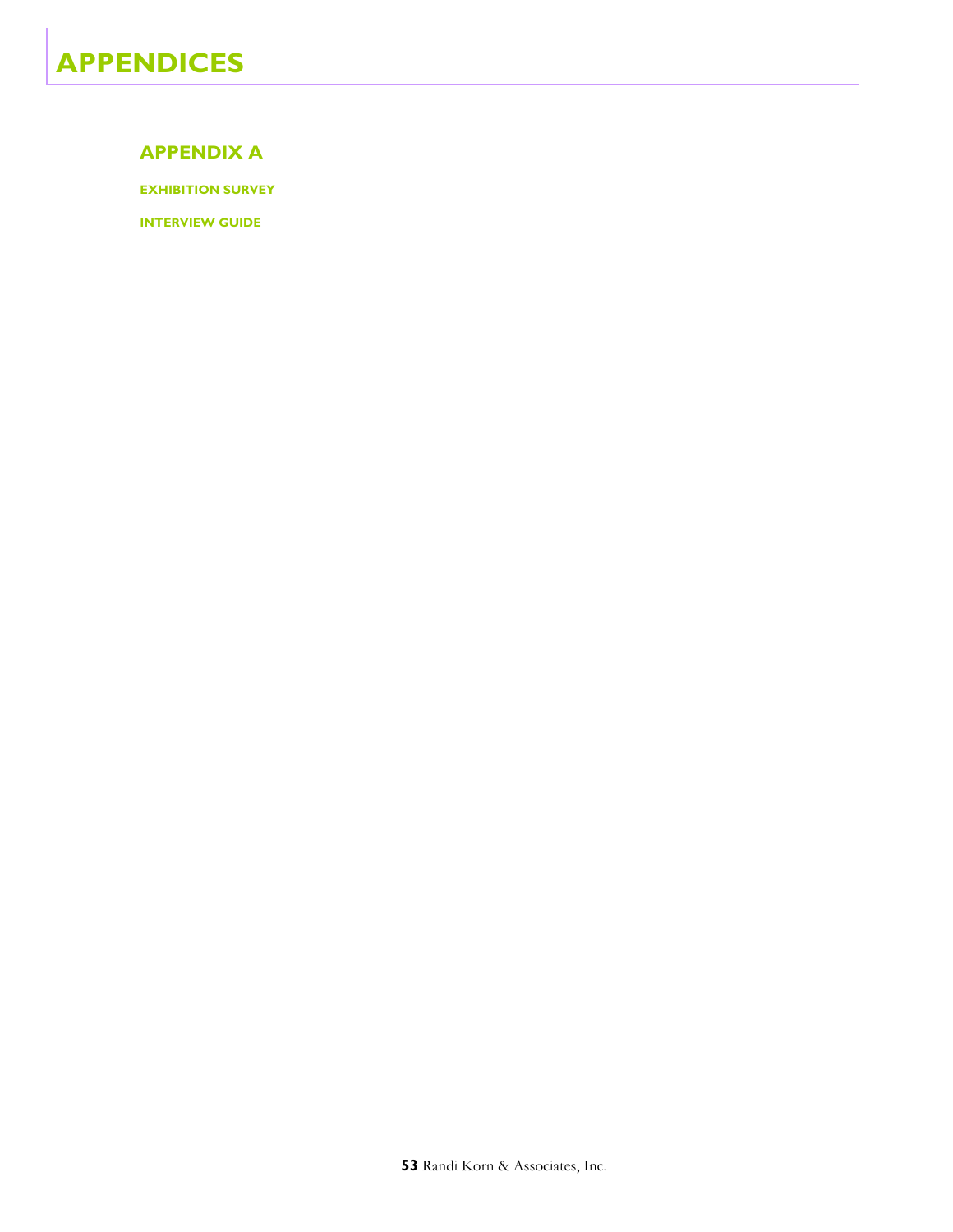*Thank you for taking the time to complete this questionnaire. Your honesty is appreciated!* 

**1. Is this your first visit to the San Francisco Museum of Modern Art (SFMOMA)?** 

Yes **(**SKIP to Question 4)

- $\Box$  No  $\rightarrow$  2. Not including today, how many times have you visited SFMOMA in the past 12 months?  $\Box$  No times  $\Box$  1-2 times  $\Box$  3-4 times  $\Box$  5 or more times
	- $\rightarrow$  3. Are you a member of SFMOMA?  $\Box$  No  $\Box$  Yes

Other \_\_\_\_\_\_\_\_\_\_\_\_\_\_\_\_\_\_\_\_\_\_\_\_\_\_\_\_\_\_\_\_\_\_\_\_\_\_\_\_\_\_\_\_\_\_\_\_\_\_\_\_\_\_\_\_\_\_\_\_\_\_\_\_\_\_\_\_\_\_

# **4. Did you come to SFMOMA today to see or do something in particular?**

 $\Box$  No (SKIP to Question 6)

 $\Box$  Yes  $\rightarrow$  5. What was that? (Mark all that apply)

 $\Box$  See permanent collection  $\Box$  See Matthew Barney's *Drawing Restraint* exhibition  $\Box$  Attend program/event  $\Box$  See other temporary exhibition(s)

 $\Box$  Attend program/event  $\Box$  See other temporary exhibition(s)

**6. Using the scales below, how would you rate your overall experience at SFMOMA today? (Circle one number on each scale below.)** 

| Poor experience              |  |  |  | Excellent experience      |
|------------------------------|--|--|--|---------------------------|
| Did not meet my expectations |  |  |  | Surpassed my expectations |

 $\mathcal{L}_\mathcal{L} = \{ \mathcal{L}_\mathcal{L} = \{ \mathcal{L}_\mathcal{L} = \{ \mathcal{L}_\mathcal{L} = \{ \mathcal{L}_\mathcal{L} = \{ \mathcal{L}_\mathcal{L} = \{ \mathcal{L}_\mathcal{L} = \{ \mathcal{L}_\mathcal{L} = \{ \mathcal{L}_\mathcal{L} = \{ \mathcal{L}_\mathcal{L} = \{ \mathcal{L}_\mathcal{L} = \{ \mathcal{L}_\mathcal{L} = \{ \mathcal{L}_\mathcal{L} = \{ \mathcal{L}_\mathcal{L} = \{ \mathcal{L}_\mathcal{$ 

**7. If you gave a rating of 4 or lower on either scale, please explain.** \_\_\_\_\_\_\_\_\_\_\_\_\_\_\_\_\_\_\_\_\_\_\_\_\_\_\_\_\_\_\_\_

# **The following questions pertain to the Matthew Barney exhibition,** *Drawing Restraint* **on the fourth floor of SFMOMA.**

**8. Before visiting today, how familiar were you with Barney's work? Rate your familiarity on a scale of 1 "not at all familiar" to 7 "very familiar." (Circle one number.)** 

| 6<br>Not at all familiar<br>tamılıar<br>$'$ erv |  |
|-------------------------------------------------|--|
|-------------------------------------------------|--|

# **9. What was your opinion of the Barney exhibition? (Circle one number on each scale below.)**

| Waste of time                 |  |               | 4              |                     | Worthwhile experience       |
|-------------------------------|--|---------------|----------------|---------------------|-----------------------------|
| Dull/boring                   |  |               | $\sim$ 4       | 5 6 /               | Interesting/stimulating     |
| Not at all visually appealing |  | $\rightarrow$ | $\overline{4}$ | $5\qquad 6\qquad 7$ | Very visually appealing     |
| Not at all meaningful to me   |  | $\sim$        | $\overline{4}$ |                     | Very meaningful to me       |
| Not an enjoyable experience   |  |               | 4              |                     | A very enjoyable experience |

**10.** If you gave a rating of 4 or lower on any of the scales, please explain.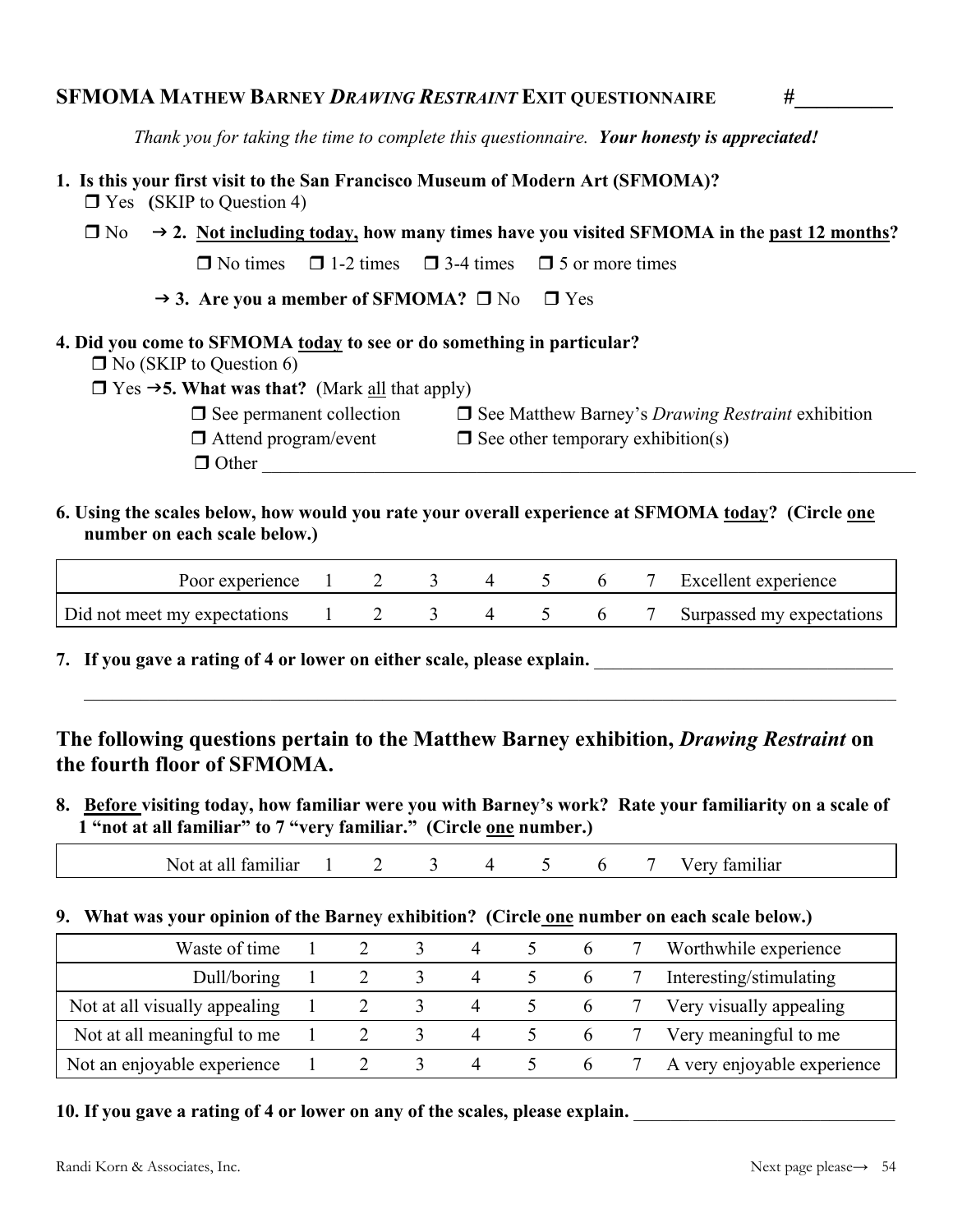**11. The Barney exhibition offers a variety of ways to receive information. Which of these did you use today in the exhibition? (Mark one column for each item.)** 

| <b>Barney Exhibition Informational Offerings</b>       | <b>Used</b><br>this | Unaware<br>of this | Aware, but did<br>not to use this |
|--------------------------------------------------------|---------------------|--------------------|-----------------------------------|
| <i>Drawing Restraint 9 Film (1<sup>st</sup> floor)</i> |                     |                    |                                   |
| Exhibition introduction wall text                      |                     |                    |                                   |
| <b>Exhibition</b> brochure                             |                     |                    |                                   |
| Antenna audio guide tour (rented)                      | П                   |                    |                                   |
| Cell phone tour                                        |                     |                    |                                   |
| Podcast/downloadable tour                              | ⊓                   |                    |                                   |
| SFMOMA docent-led public tour                          |                     |                    |                                   |
| Learning Lounge $(4th$ floor) video                    | П                   |                    |                                   |
| Learning Lounge $(4th floor)$ computers                |                     |                    |                                   |
| Learning Lounge $(4th$ floor) wall text and photos     |                     |                    |                                   |
| Learning Lounge $(4th$ floor) catalogues               |                     |                    |                                   |
| <b>Exhibition Web site</b>                             |                     |                    |                                   |

# **12. Read the following statements about the Barney exhibition informational offerings and mark all that are true for you.**

- $\Box$  I used all of the offerings that I was aware of.  $\Box$  Certain offerings were not available when I was visiting.
- $\Box$  I did not have time to use some offerings.  $\Box$  I had no interest in using audio tour technology(ies).
- 
- $\Box$  I usually do not use those kinds of offerings.  $\Box$  I am familiar with Barney and did not need information.
- 

 $\Box$  Other

- $\Box$  Format of the offering(s) did not appeal to me.  $\Box$  Content of the offering(s) did not appeal to me.
- **13. Please rate each offering you used on a scale from 1 "did not help me appreciate Barney's art" to 7 "helped me appreciate Barney's art." If you did not use an offering, mark "N/A."**

| <b>Barney Exhibition</b>                              | <b>Not</b> | Did not help me               |   |   |   |                         | <b>Helped</b> me |
|-------------------------------------------------------|------------|-------------------------------|---|---|---|-------------------------|------------------|
| <b>Informational Offerings</b>                        | Applicable | appreciate Barney's art       |   |   |   | appreciate Barney's art |                  |
| Drawing Restraint 9 Film $(1st$ floor)                | N/A        |                               | 3 | 4 | 5 | 6                       |                  |
| Exhibition introduction wall text                     | N/A        | $\overline{2}$                | 3 | 4 | 5 | 6                       |                  |
| <b>Exhibition</b> brochure                            | N/A        | 2                             | 3 | 4 | 5 | 6                       |                  |
| Antenna audio guide tour (rented)                     | N/A        | $\overline{2}$                | 3 | 4 | 5 | 6                       | 7                |
| Cell phone tour                                       | N/A        | $\overline{2}$                | 3 | 4 | 5 | 6                       | 7                |
| Podcast/downloadable tour                             | N/A        | 2                             | 3 | 4 | 5 | 6                       | 7                |
| SFMOMA docent-led public tour                         | N/A        | 2                             | 3 | 4 | 5 | 6                       | 7                |
| Learning Lounge $(4th floor)$ video                   | N/A        | $\overline{2}$                | 3 | 4 | 5 | 6                       | 7                |
| Learning Lounge $(4th floor)$ computers               | N/A        | $\overline{2}$                | 3 | 4 | 5 | 6                       | 7                |
| Learning Lounge $(4th$ floor) wall text<br>and photos | N/A        | $\overline{2}$                | 3 | 4 | 5 | 6                       |                  |
| Learning Lounge $(4th$ floor) catalogues              | N/A        | $\mathfrak{D}_{\mathfrak{p}}$ | 3 | 4 | 5 | 6                       |                  |
| <b>Exhibition Web site</b>                            | N/A        | $\mathcal{D}_{\mathcal{L}}$   | 3 | 4 | 5 | 6                       |                  |

Randi Korn & Associates, Inc. Next page please→ 55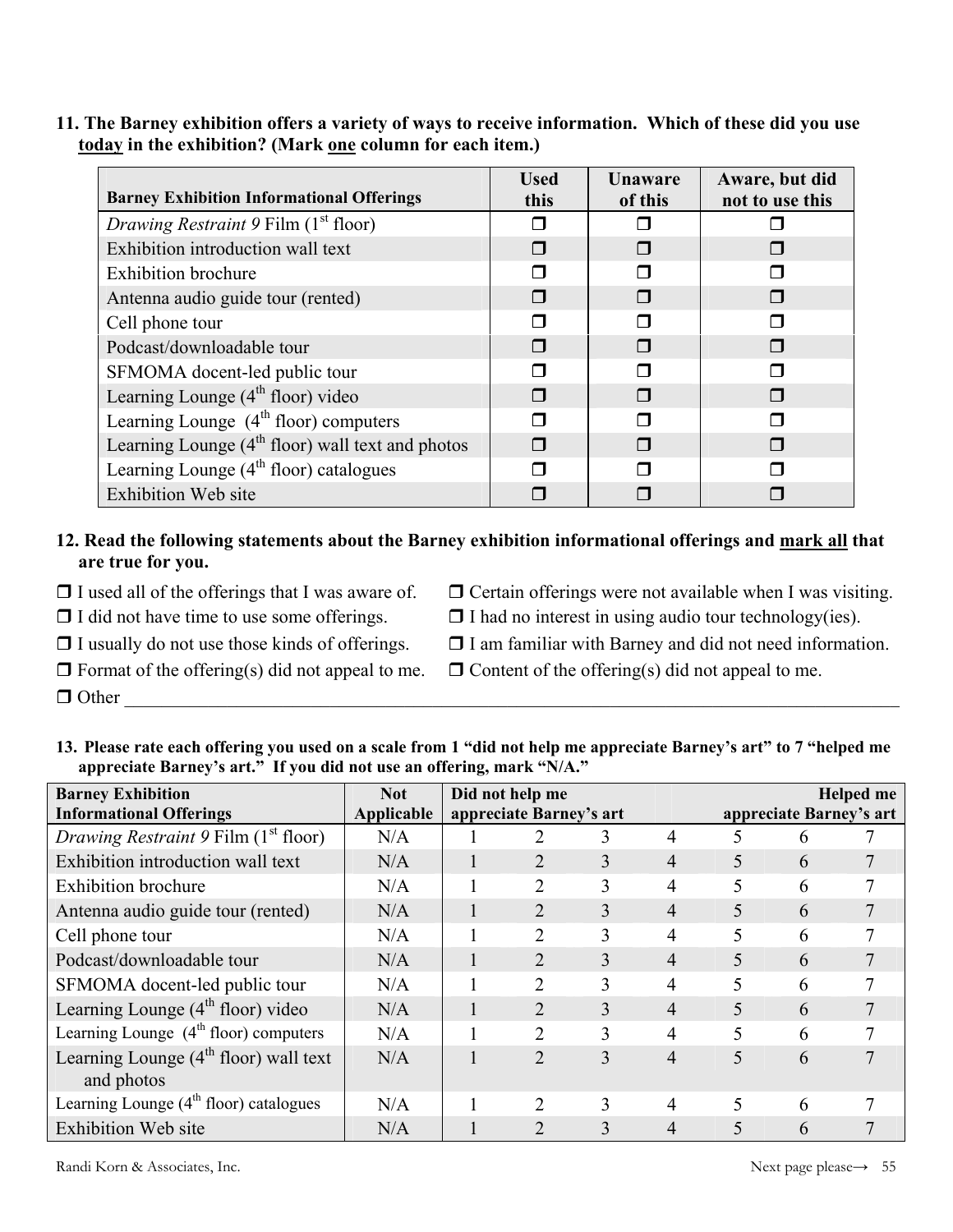| 14. Did you use the Antenna audio guide tour, cell phone tour, or Podcast/downloadable tour in the Barney<br>exhibition? If no, SKIP to Question 16. If yes, select your top two reasons for selecting that device. |                                                                                                                                                                      |  |  |  |
|---------------------------------------------------------------------------------------------------------------------------------------------------------------------------------------------------------------------|----------------------------------------------------------------------------------------------------------------------------------------------------------------------|--|--|--|
| $\Box$ I am familiar and comfortable with this device.                                                                                                                                                              | $\Box$ It was the only option I was aware of.                                                                                                                        |  |  |  |
| $\Box$ I thought it would be the easiest to use in the Museum.                                                                                                                                                      | $\Box$ My visiting companions selected the device.                                                                                                                   |  |  |  |
| $\Box$ I prefer to use my own device rather than renting one.                                                                                                                                                       | $\Box$ It was cheaper/free.                                                                                                                                          |  |  |  |
| $\Box$ It enabled me to get information just as I needed it.                                                                                                                                                        | □ I had already rented the Antenna device.                                                                                                                           |  |  |  |
| $\Box$ It saved me \$2 on the Museum admission fee.                                                                                                                                                                 | $\Box$ Other                                                                                                                                                         |  |  |  |
| $\rightarrow$ 15. Of the 10 stops provided in the Barney exhibition Antenna audio guide tour, cell phone<br>tour, and Podcast/downloadable tour, how many did you listen to? (Mark one response.)                   |                                                                                                                                                                      |  |  |  |
| $\Box$ None<br>$\Box$ 1 to 2 stops                                                                                                                                                                                  | $\Box$ 3 to 4 stops $\Box$ 5 to 6 stops $\Box$ 7 or more stops                                                                                                       |  |  |  |
| $\rightarrow$ 16. What problems did you have using the rentable audio guide tour, cell phone tour, or<br>Podcast/downloadable tour? (Mark all that apply.)                                                          |                                                                                                                                                                      |  |  |  |
| $\Box$ None                                                                                                                                                                                                         | $\Box$ Difficulty operating the device                                                                                                                               |  |  |  |
| $\Box$ Difficulty finding the stops                                                                                                                                                                                 | $\Box$ Difficulty accessing information on the device                                                                                                                |  |  |  |
| $\Box$ Wasn't sure in what order to visit the stops                                                                                                                                                                 | $\Box$ Other                                                                                                                                                         |  |  |  |
| <b>Background Questions</b><br>19. Please rate your knowledge of modern art on a scale of 1 "not at all knowledgeable" to 7 "very<br>knowledgeable." (Circle one number.)                                           |                                                                                                                                                                      |  |  |  |
| $\overline{3}$<br>Not at all knowledgeable<br>2<br>$\overline{4}$<br>$\mathbf{1}$                                                                                                                                   | 5<br>Very knowledgeable<br>6<br>7                                                                                                                                    |  |  |  |
| $\Box$ Female<br>20. What is your gender? $\Box$ Male<br>$\Box$ 25 to 34<br>$\Box$ 35 to 44<br>21. What is your age? $\Box$ 18 to 24                                                                                | $\Box$ 45 to 54<br>$\Box$ 55 to 64<br>$\Box$ 65 or older                                                                                                             |  |  |  |
|                                                                                                                                                                                                                     |                                                                                                                                                                      |  |  |  |
| 22. With whom did you visit today? (Mark one response.)<br>$\Box$ Several adults<br>□ Alone<br>$\Box$ One other adult                                                                                               | $\Box$ Adults and children<br>$\Box$ Tour group                                                                                                                      |  |  |  |
| 23. Please indicate the <u>highest</u> level of education you have completed. (Mark one response.)                                                                                                                  | $\Box$ Some high school $\Box$ High school graduate $\Box$ Some college $\Box$ College degree $\Box$ Graduate degree(s)                                              |  |  |  |
| 24. Where do you live? (Mark one response.)<br>$\Box$ San Francisco Bay Area $\rightarrow$<br>24. What is your zip code?<br>$\Box$ Out of state<br>$\Box$ Other part of California                                  | <b>D</b> Outside the United States                                                                                                                                   |  |  |  |
| Randi Korn & Associates, Inc.<br>Data Collector Please Complete Date:                                                                                                                                               | Thank you for taking the time to complete this survey. Your input will be very helpful.<br>-56<br>$\Box$ AM / $\Box$ PM / $\Box$ TH PM<br>Data collector's initials: |  |  |  |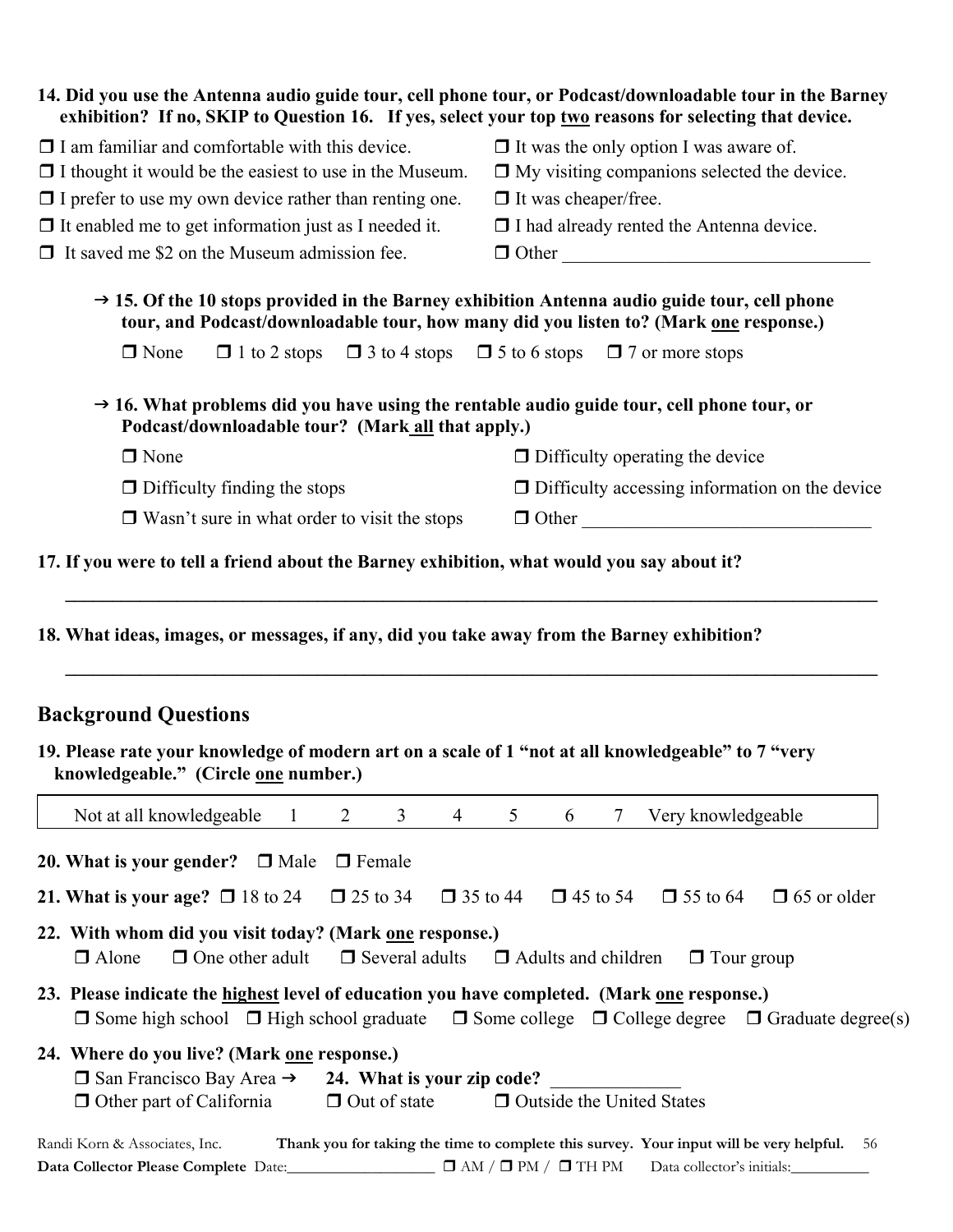## **INTERVIEW GUIDE**

## **Mathew Barney: Drawing Restraint San Francisco Museum of Modern Art Interactive Educational Technologies and Interpretation Initiative Exit Interview Guide**

[Preamble] Hi, I'm talking with visitors who used the audio guide, cell phone, or Podcast/downloadable tour during their visit to the Mathew Barney *Drawing Restraint* exhibition. Did you use any of those devices? [If yes] I'd like to ask you some questions. It'll only take a few minutes, and your input will be very helpful. [Once agreement is reached] Do you mind if I audio record? It's just quicker than taking notes.

- 1. Overall, how was your visit to the Mathew Barney *Drawing Restraint* exhibition?
- 2. Were you familiar with Mathew Barney's work before visiting SFMOMA today? [If yes] What had you heard or read about the artist and/or this exhibition?
- 3. Which audio tour device did you use? How did you find out about it? What were your reasons for selecting that option?
- 4. Can you talk about your experience using the audio tour?
- 5. There were 10 stops available in the audio tour, about how many did you listen to? In general, how much of the information did you listen to at each stop? Why is that?
- 6. What are your thoughts about SFMOMA providing three different formats to listen to the Barney exhibition audio tour (rentable audio guide, cell phone, and Podcast)?
- 7. Did you happen to use the exhibition brochure as you visited the exhibition? Did you visit the Learning Lounge in the exhibition (a room with a video playing, computers, and other resources)?
- 8. What impact, if any, did the audio tour, brochure, and/or Learning Lounge have on your experience of the exhibition? [Probe about each item used.]
- 9. The audio tour, brochure, and resources in the Learning Lounge provide different kinds of information (artist interviews, artist biography, aid in decoding symbols, curator's comments). Which kinds of information did you find helpful in appreciating or understanding the exhibition?
- 10. What ideas, messages, or feeling did you take away from the audio tour? What ideas, messages, or feeling did you take away from the exhibition?
- 11. SFMOMA provides interpretive media, such as the audio tours, brochures, and exhibition Learning Lounge, so visitors feel more comfortable thinking about and developing an understanding of the art on view in the Museum. In what ways, if any, has the audio tour increased your comfort with the Barney exhibition? In what ways, if any, has the audio tour aided your understanding of Barney's art?
- 12. Is there anything else you'd like to say about the Barney audio tour? About the Barney exhibition?

Thank you so much for taking the time to talk with me today. I have a few final demographic questions [record in log]. Was today the first time you visited SFMOMA ? [If no] How many times in the past 12 months have you visited SFMOMA? Are you a member of SFMOMA? Have you ever used audio guides in art museums before today? What kinds?

Do you mind if I ask your age? Thank you again. Your input has been very helpful.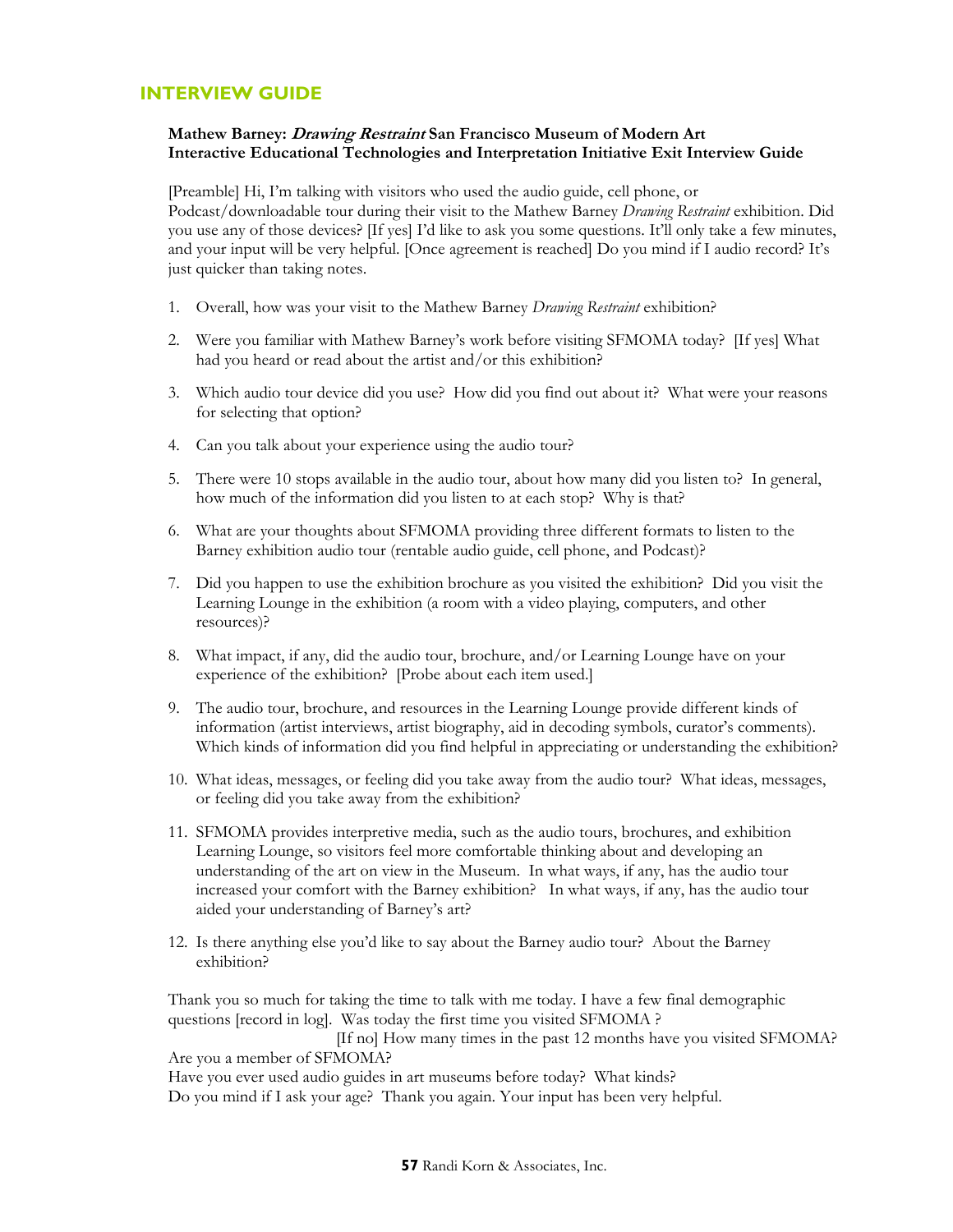# **APPENDIX B**

## **STATISTICAL ANALYSIS**

## **FREQUENCY DISTRIBUTIONS AND PERCENTAGES:**

All survey items Refusals and reasons for refusals

## **SUMMARY STATISTICS (MEAN, MEDIAN, STANDARD DEVIATION):**

Q6a-Q6b Ratings of SFMOMA visit Q8 Familiar with Barney's Art Q9a-Q9e Ratings of Barney exhibition Q9d Rating of Barney exhibition meaning Overall rating of the Barney exhibition (composite) Total number of offerings used Q13a-Q13i Ratings of interpretive offerings Q19 Knowledge of modern art

| <b>CROSSTABS OR ONE-WAY ANALYSIS OF VARIANCE</b>     |    |                                                      |  |
|------------------------------------------------------|----|------------------------------------------------------|--|
| <b>DEPENDENT VARIABLES</b>                           |    | <b>INDEPENDENT VARIABLES</b>                         |  |
| Gender                                               | by | Obtained vs. Refusal Sample                          |  |
| Age group (<34, 35-54-55+)                           |    |                                                      |  |
| Q19 Knowledge of modern art                          | by | Q20 Gender                                           |  |
|                                                      |    | Age group (<34, 35-54-55+)                           |  |
|                                                      |    | Education (college graduate or not)                  |  |
|                                                      |    | Residence (Bay Area or not)                          |  |
| Familiarity with Barney's Art (unfamiliar, familiar) |    | Q20 Gender                                           |  |
|                                                      | by | Age group (<34, 35-54-55+)                           |  |
|                                                      |    | Education (college graduate or not)                  |  |
|                                                      |    | Residence (Bay Area or not)                          |  |
|                                                      |    | Knowledge of modern art (Low, moderate, high)        |  |
| Visiting to see Barney Exhibition (yes, no)          | by | Q20 Gender                                           |  |
|                                                      |    | Age group (<34, 35-54-55+)                           |  |
|                                                      |    | Education (college graduate or not)                  |  |
|                                                      |    | Residence (Bay Area or not)                          |  |
|                                                      |    | Q19 Knowledge of modern art                          |  |
|                                                      |    | Familiarity with Barney's Art (unfamiliar, familiar) |  |
|                                                      |    | First-repeat visit                                   |  |
| Q6a-Q6b Ratings of SFMOMA visit                      |    | Q20 Gender                                           |  |
|                                                      | by |                                                      |  |
|                                                      |    | Age group (<34, 35-54-55+)                           |  |
|                                                      |    | Education (college graduate or not)                  |  |
|                                                      |    | Residence (Bay Area or not)                          |  |
|                                                      |    | Knowledge of modern art (Low, moderate, high)        |  |
|                                                      |    | Familiarity with Barney's Art (unfamiliar, familiar) |  |
|                                                      |    | First-repeat visit                                   |  |
|                                                      |    | Visiting to see Barney Exhibition (yes, no)          |  |
| Q9d Rating of Barney exhibition meaning              | by | Q20 Gender                                           |  |
| Overall rating of the Barney exhibition (composite)  |    | Age group (<34, 35-54-55+)                           |  |
|                                                      |    | Education (college graduate or not)                  |  |
|                                                      |    | Residence (Bay Area or not)                          |  |
|                                                      |    | Knowledge of modern art (Low, moderate, high)        |  |
|                                                      |    | Familiarity with Barney's Art (unfamiliar, familiar) |  |
|                                                      |    | First-repeat visit                                   |  |
|                                                      |    | Visiting to see Barney Exhibition (yes, no)          |  |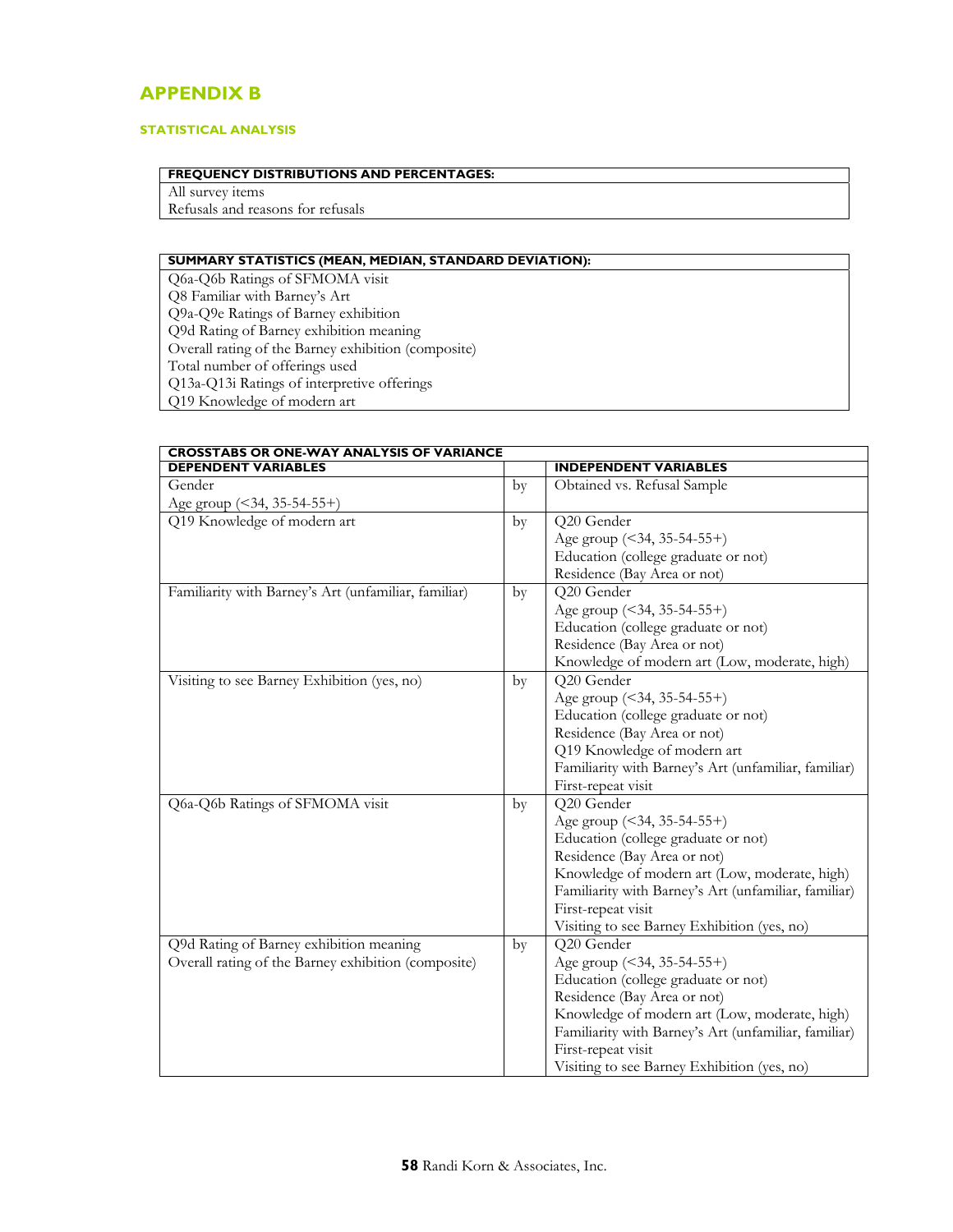|    | <b>CROSSTABS OR ONE-WAY ANALYSIS OF VARIANCE, CONTINUED</b>                              |  |
|----|------------------------------------------------------------------------------------------|--|
|    | <b>INDEPENDENT VARIABLES</b>                                                             |  |
| by | Audio tour device (audio guide headset, cell                                             |  |
|    | phone, podcast)                                                                          |  |
|    |                                                                                          |  |
| by | Q20 Gender                                                                               |  |
|    | Age group $($ < 34, 35-54-55+)                                                           |  |
|    | Education (college graduate or not)                                                      |  |
|    | Residence (Bay Area or not)                                                              |  |
|    | Knowledge of modern art (Low, moderate, high)                                            |  |
|    | Familiarity with Barney's Art (unfamiliar, familiar)                                     |  |
|    | First-repeat visit                                                                       |  |
| by | Q20 Gender                                                                               |  |
|    | Age group (<34, 35-54-55+)                                                               |  |
|    | Education (college graduate or not)                                                      |  |
|    | Residence (Bay Area or not)                                                              |  |
|    | Knowledge of modern art (Low, moderate, high)                                            |  |
|    | Familiarity with Barney's Art (unfamiliar, familiar)                                     |  |
|    | First-repeat visit                                                                       |  |
| by | Total number of interpretive offerings used in the<br>exhibition (none, 1-2, 3-4, $5+$ ) |  |
|    |                                                                                          |  |
|    |                                                                                          |  |

| <b>TWO-WAY ANALYSIS OF VARIANCE</b>                                                            |    |                                                                                                |  |
|------------------------------------------------------------------------------------------------|----|------------------------------------------------------------------------------------------------|--|
| <b>DEPENDENT VARIABLES</b>                                                                     |    | <b>INDEPENDENT VARIABLES</b>                                                                   |  |
| Q9d Rating of Barney exhibition meaning                                                        |    | Use of interpretive offerings (film, brochure,                                                 |  |
| Overall rating of the Barney exhibition (composite)                                            |    | audio tour, Learning Lounge, web site)                                                         |  |
|                                                                                                | by | Familiarity with Barney's art (unfamiliar, familiar)                                           |  |
| Q9d Rating of Barney exhibition meaning<br>Overall rating of the Barney exhibition (composite) | by | Total number of interpretive offerings used in the<br>exhibition (none, $1-2$ , $3-4$ , $5+$ ) |  |
|                                                                                                | by | Familiarity with Barney's art (unfamiliar, familiar)                                           |  |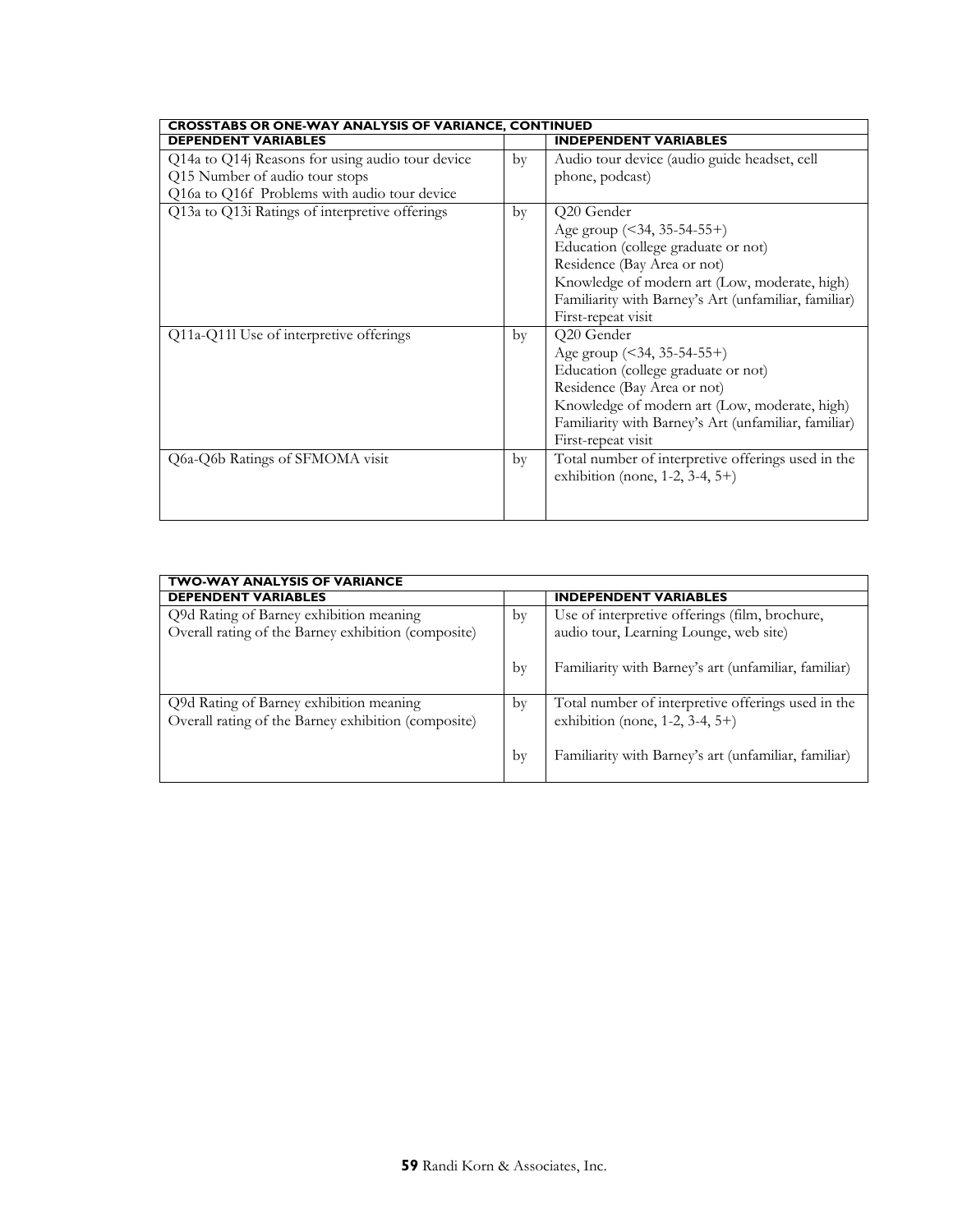## **APPENDIX C**

#### **TRANSCRIPT OF OPEN-ENDED RESPONSES**

#### **Low Museum Experience Rating Explanation**

No reason given #36: nr #46: nr #78: nr #91: nr #97: nr #98: nr #112: nr #136: nr #158: nr #163: Artist from Ireland touring the world looking, listening to art #172: nr #185: nr

- #189: nr
- #246: nr

# Visit met expectations/Had no particular

## expectations

- #090: It was just about what I expected
- #132: Met my expectations today
- #170: I had no expectations so my feelings are neutral
- #171: Not sure I had any expectations to meet
- #183: Had no expectations
- #184: Did not really have any expectations coming in
- #192: I expect excellence
- #197: Met my expectations
- #205: I've been here before so I know what to expect
- #232: My expectations were not met but not exceeded
- #251: I had no expectations

## Didn't like/didn't understand/didn't connect with SFMOMA art

- #019: Did not understand the ideas or concepts the artists were trying to express in their pieces
- #035: Don't get it visual, message, I don't know
- #043: Some of the works were beyond my grasp of artistic expression
- #055: It is missing a real interaction between the exhibitions and the viewer Didn't connect.
- #107: I don't care for Modern art
- #133: Modern art is going down hill
- #198: Was a bit disengaged from the subject matter

### Didn't like/Didn't understand/Didn't connect with Barney's art:

- #004: Didn't really understand Mr. Barney's work.
- #032: I didn't like the "drawing restraint" bit.
- #054: Matthew Barney is too high concept for me.
- #086: I was confused by the Matthew Barney exhibit.
- #117: Exhibition was too small and not enough explanations (Drawing Restraint).
- #125: Feel I should have seen screening of film before seeing exhibit.
- #145: I find white canvasses not art. Same with blue canvasses and artist drawing poor sketches while in the air.
- #209: Despite the audio device this artist still seems implantable to me (despite the Vaseline!) Seems self indulgent! Not relevant to me.
- #244: Enjoyed the Weston/Modotti and new photos, however the Matthew Barney exhibit was not worth the expense, effort and space it consumes – I did however walk through the entire exhibit in order to give it a chance.

#### Thought permanent collection would be larger

- #241: I though the permanent collection would be larger. Loved Klee!
- #242: I was expecting a larger exhibit of paintings

#### More to see, need more time to think about it

- #142: In 2 lines? I think I need longer to digest this whole experience. What I brought to it and what I can take away.
- #028: Haven't seen floors 1 and 2 yet

#### Not enough contemporary (21<sup>st</sup> century) art

#162: The works 1910 (Matisse) to (1960) Jim Dine I have see these to many times. They are not modern we are now in 2100 century

## Prefer MOMA

#109: The MOMA in NYC was much more expansive and impressive although I did like the SFMOMA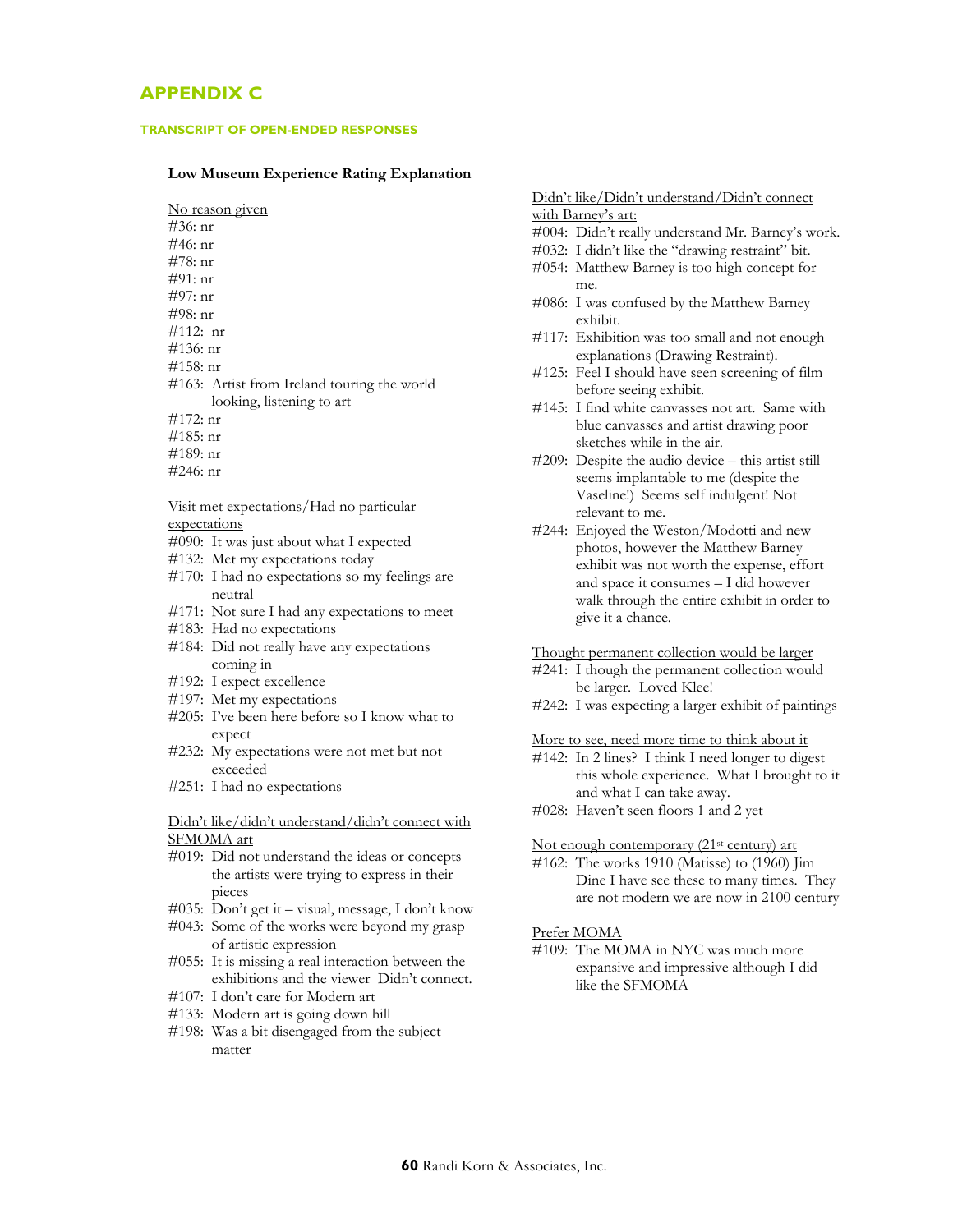### **Low Exhibition Rating Explanation**

Did not respond/did not connect

- #003: Not my thing, but visually different. Hopefully, something new soon.
- #016: Not my kind of art –
- #013: Far from me, but interesting.
- #033: It was just average meaningful. It just didn't apply to me.
- #034: It was very different from what I've ever seen before and I am fascinated how the different pieces of the exhibition are related in some way. Nevertheless it had not a specific meaning for me.
- #036: Not sure I understand or am connecting w/ Barney
- #044: I didn't attribute a lot of meaning to the forms though after I view the film I might change that…
- #050: Unnecessary in scheme of life.
- #051: I don't see connections to my own personal life experience but I do find it stimulating/disturbing and somewhat visually appealing in areas to observe and experience
- #054: I enjoyed the photography, but videos and sculptures and overall themes too mythic/high concept for my tastes
- #055: I was not able to connect with the work of art
- #072: Some of the explanations were very far from my experiences
- #073: Did not relate or understand
- #075: Need to let this absorb, but some of the goat ? stuff was a bit much for me, personally.
- #078: The art is interesting but not meaningful to me – it does not resonate with me
- #080: Too esoteric who cares!
- #093: I'm not terribly interested in Barneys overall scale and lack of anything resembling a story but the exhibit itself was nice
- #099: Didn't particularly draw a personal experience due to the physicality of it
- #101: I simply didn't respond to the work  $I$ should have seen film first, I think
- #108: Slow actual art pieces very unusual perhaps the nature of the subject matter
- #109: Didn't resonate in a compelling way with me
- #114: The work itself is not interesting as the video
- #116: It didn't say anything to me
- #127: Did not do anything for me
- #130: It seemed waste of time to me
- #133: Did not communicate with me
- #142: Its different which is good but even coming here w/ my art history friend hasn't shined light on what isn't that aesthetically interesting onto itself. There's a lot of ambivalence
- #144: Visually interesting no soul. No spiritual element. Please refer to Bill Viola exhibit for a combination of all
- #147: Visually challenging challenges my perceptions of acceptability – does not draw me in to participate
- #153: I didn't feel as though I connected to the work or completely understood it
- #155: I think that it is visually appealing; but a bit lacking of content
- #164: In terms of art I don't find petroleum jelly aesthetically or visually meaningful – I do find the concept interesting because of the uniqueness
- #165: For the most part, I did not "get it" Having said that the images were stimulating and well-assembled
- #175: It was interesting but not life changing
- #184: The exhibit was interesting but did not affect me emotionally
- #196: had a hard time connecting with the art of the exhibit, couldn't really find meaning
- #198: Didn't connect w/ art
- #202: Not interested in his style of "art"
- #220: It just didn't suit my particular taste
- #222: Idea is interesting but artwork doesn't stimulate me, I can't connect the dots
- #226: Did not resonate with me. Seemed forced and un-thoughtful
- #228: I'm not sure if I'm fan of MB yet!
- #232: Some were visually appealing or meaningful, others were not – kind of a mixed bag. This is true for me of most exhibits
- #242: The exhibit was uninteresting. The pieces did not make me want to see more
- #246: I think his work was interesting but I didn't "get it" It was not meaningful to me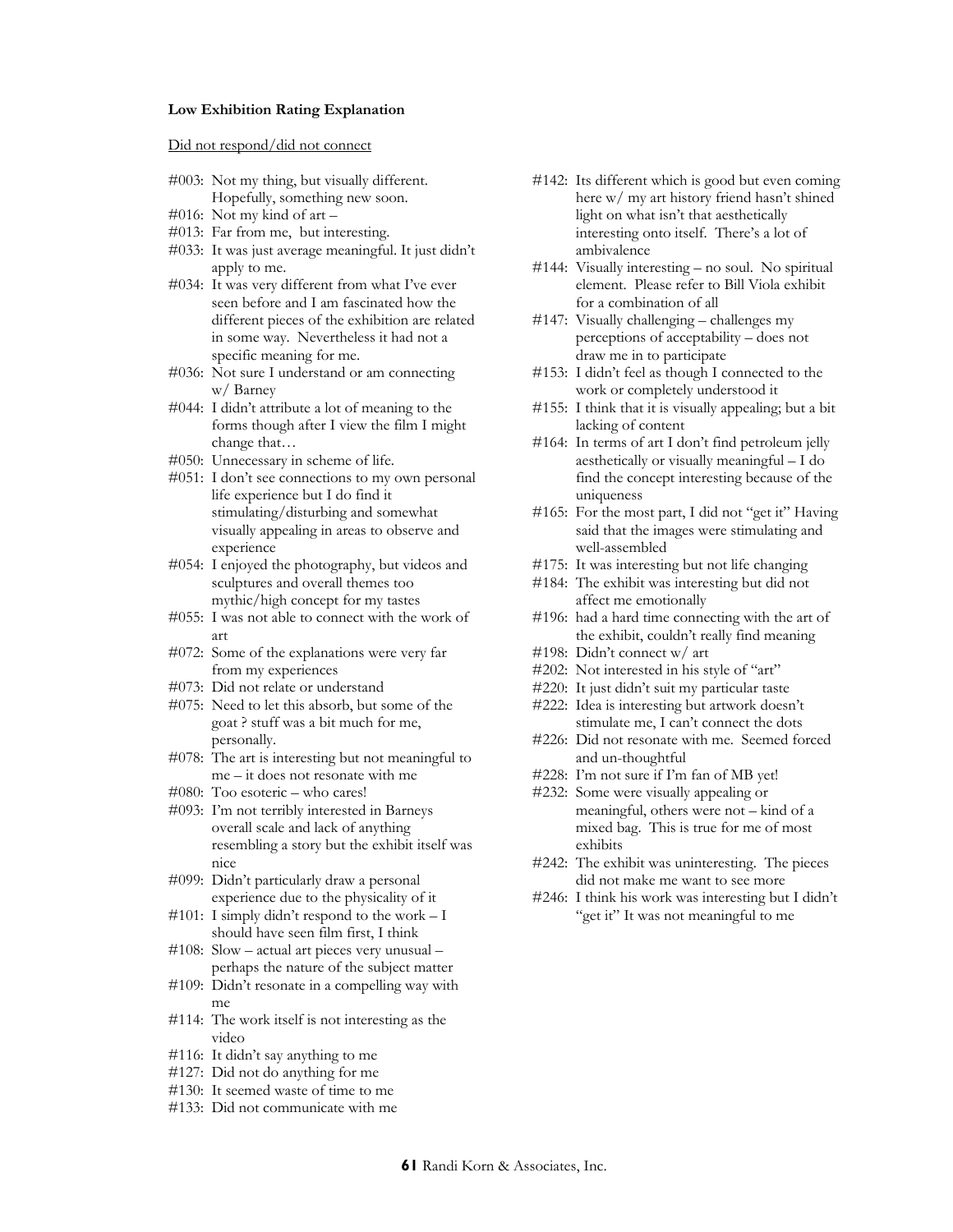Confusing/did not understand or comprehend

- #073: Did not relate or understand
- #004: Should have gotten the audio tour to realize what I was looking at.
- #008: I'm not 2 familiar w/ videos so I'm not able 2 read into it very deeply.
- #019: Didn't understand what it was all about
- #028: Didn't grasp what was depicted
- #030: Objective is not pin point clear
- #032: I find it was hard to explain
- #033: Visually it confused me but I liked it.
- #047: I am not familiar with this artist. I admit that I do not understand his work. Some of the images were interesting.
- #048: I think I need to go on a tour to get a full experience.
- #086: I was CONFUSED. I felt that having seen the film first would have helped
- #115: Could not comprehend the "message"
- #122: Difficult to understand/ interpret
- #125: Should have seen screening of film first
- #137: Touching and more explanation
- #139: I had no explanation of his work before hand. The booklets are an resource, but I feel a more prominent paragraph to so would have prepared me to appreciate the exhibit more, as well as more information specific pieces AT the display
- #153: I didn't feel as though I connected to the work or completely understood it
- #159: Due to lack of comprehension/ meaning/ purpose of work  $-\bar{1}$  was a little lost
- #170: I didn't understand it
- #178: I just don't get it
- #209: Don't get it!
- #221: Mostly I was confused by it and not able to fully comprehend
- #251: Too large. Requires too much knowledge of the projects to get it
- #252: I haven't listened to the audio tour yet so I don't really feel I get it at all but I know I put effort into it, it would become more meaningful
- #253: I probably should have taken the audio tour to understand how the exhibits relate to each other

Disturbing, Strange, Unsettling

- #011: Disturbing!
- #024: Very disturbing. Made me wince and feel claustrophobic.
- #031: Too weird!
- #062: Too much was disturbing, extreme
- #063: Overall disturbing.
- #088: The display was well done even fascinating – visually interesting – a little unsettling
- #109: It was strange
- #122: Bizarre
- #138: Very strange to me
- #166: Too weird no context
- #172: I found it rather strange
- #229: Disturbing. Too far from mainstream.

Artist self-indulgent, narcissistic

- #010: It's very personal arcane somewhat absurd.
- #049: Hard to see intent of art except for his self gratification.
- #074: I felt his methods were a bit pretentious in parts. I did like the centaurs…
- #134: Overly self- conscious.
- #143: The work felt extremely contrived and lacked a sense of soul.
- #147: An indulgent narcissist exercise.
- #173: Too aesthetic shallow and too conceptual where is he bringing us?
- #176: I sure don't understand why petroleum jelly and was he really was concerned about culture or the environment. Barney thought not something organic? It's kind of a definitely nags at me.
- #209: As above –self indulgent artist trying to make meaning of what?
- #244: Self explanatory. There is "no there, there" – this is self-indulgent "work" by a selfpromoter.
- Not art, or poorly executed art
- #016: I thought the drawing and how it was done was gimmicky.
- #021: I expected the drawings would be better executed.
- #042: The most interesting part of the exhibit was trying to ascertain why this particular artist HAD an exhibit
- #043: Not my idea of artistic endeavor
- #062: Hard to grasp the art here.
- #063: I found it hard t o see a true artistic quality.
- #107: Doesn't seem like art.
- #172: Did not seem very artful to me
- #145: It wasn't art to me. Anybody could do that.
- #179: A big pile of foam is not what I'd consider great art.
- #183: Not my interpretation of art (sorry).
- #229: Fail to see this as art.
- #241: It was like a child with white Play-Doh with a bad case of ADD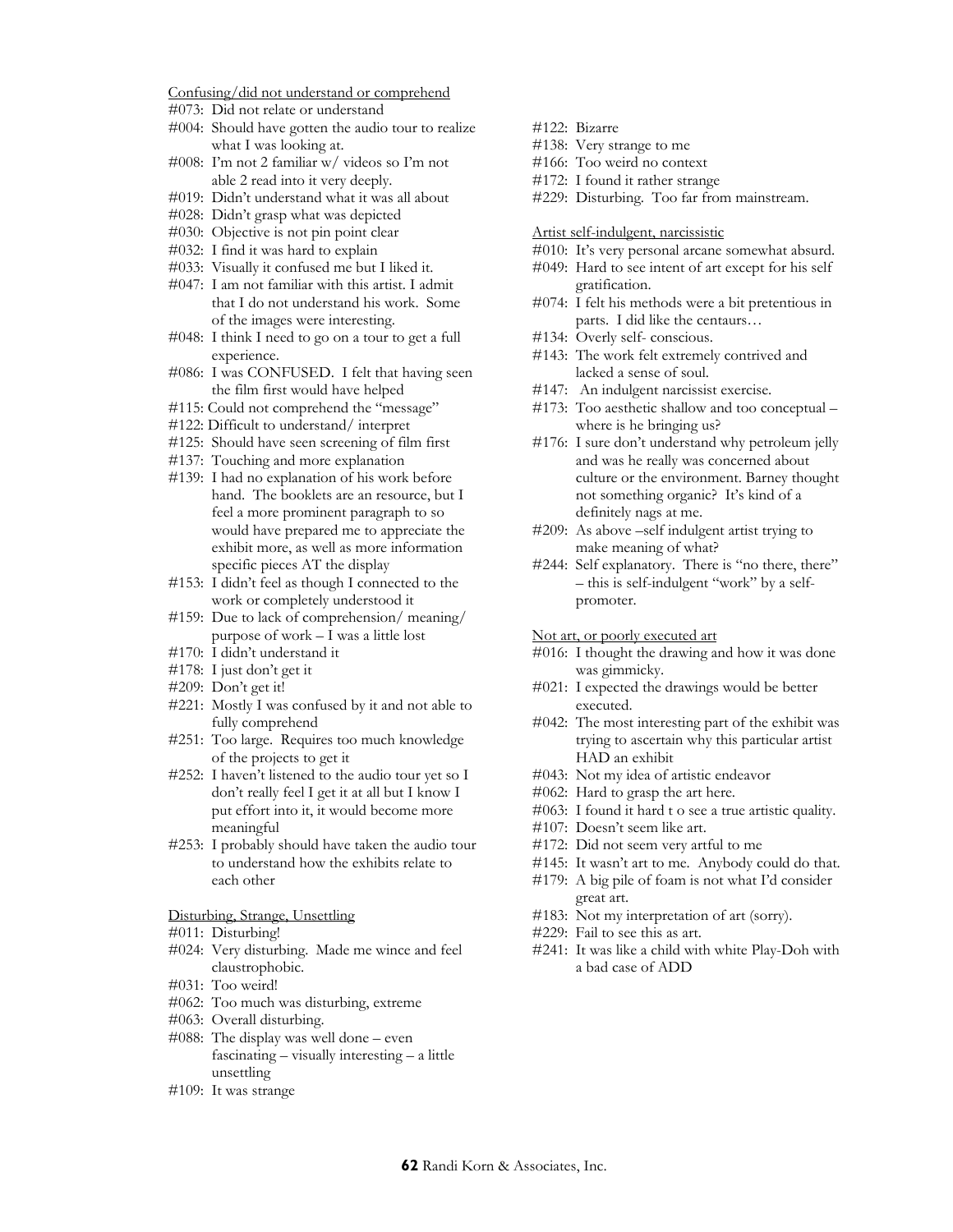Not visually appealing/Not attractive

| $\#022$ : Some not at all vis appealing – but          | #87: nr      |
|--------------------------------------------------------|--------------|
| intriguing.                                            | $#90:$ nr    |
| #091: It was not an attractive experience, not         | $\#97:$ nr   |
| beautiful either.                                      | $\#98:$ nr   |
| #120: Not visually appealing – liked the photos        | $#100:$ nr   |
| more than the sculpture.                               | $\#102$ : nr |
| #134: Interesting idea but not that visually           | $\#106$ : nr |
| appealing.                                             | #112: nr     |
| #176: While it isn't very "pretty" it's interesting to | $\#113:$ nr  |
| look at. not appealing.                                | $\#117:$ nr  |
| #197: Just not that visually arrested.                 | $\#131:$ nr  |
|                                                        | $\#136:$ nr  |
| <u>Uneven/some aspects better than others</u>          | $\#156$ : nr |
| #009: Sculptures were much better than other           | $#160:$ nr   |
| pieces. If I had viewed only the sculpture             | $\#177:$ nr  |
| rating would have been higher.                         | $\#185$ : nr |
| #021: The installation sculpture was interesting,      | $\#186:$ nr  |
| conceptual and visual - The drawings self-             | $\#189:$ nr  |
| indulgent.                                             | $#205:$ nr   |
| #187: Prefer painting to photographs.                  | #211: nr     |
| #192: Equal parts artistic expression and David        | $#216:$ nr   |
| Blaine in Vaseline.                                    | #217: nr     |
|                                                        | $\#218:$ nr  |
| <b>Exhibition poorly displayed</b>                     | $#223:$ nr   |
| #169: The height of the screens makes extended         | $#233:$ nr   |
| viewing uncomfortable. The connection                  | $#243:$ nr   |
| between restraint and the choice of                    | $#248:$ nr   |
| materials was not clear.                               | $#227:$ nr   |
| #171: Exhibition poorly displayed. If these are        |              |

vestiges of performance art, captured on the film, show me the film to provide context.

#### **Repetitive**

- #007: I respond to color a lot. Also, the work was repetitious in its monochromatic tones and movement – on film.
- #158: Not diverse enough photos/drawings repetitive – not enough on process

#### Nothing new

#046: Nothing new.

#### Too many mediums

#140: Too many mediums for me – I prefer to see one or two at a time…

## Other:

#231: Enjoyable. But not my favorite at SFMOMA

## No response:

#6: nr #20: nr #25: nr #29: nr #35: nr #56: nr #71: nr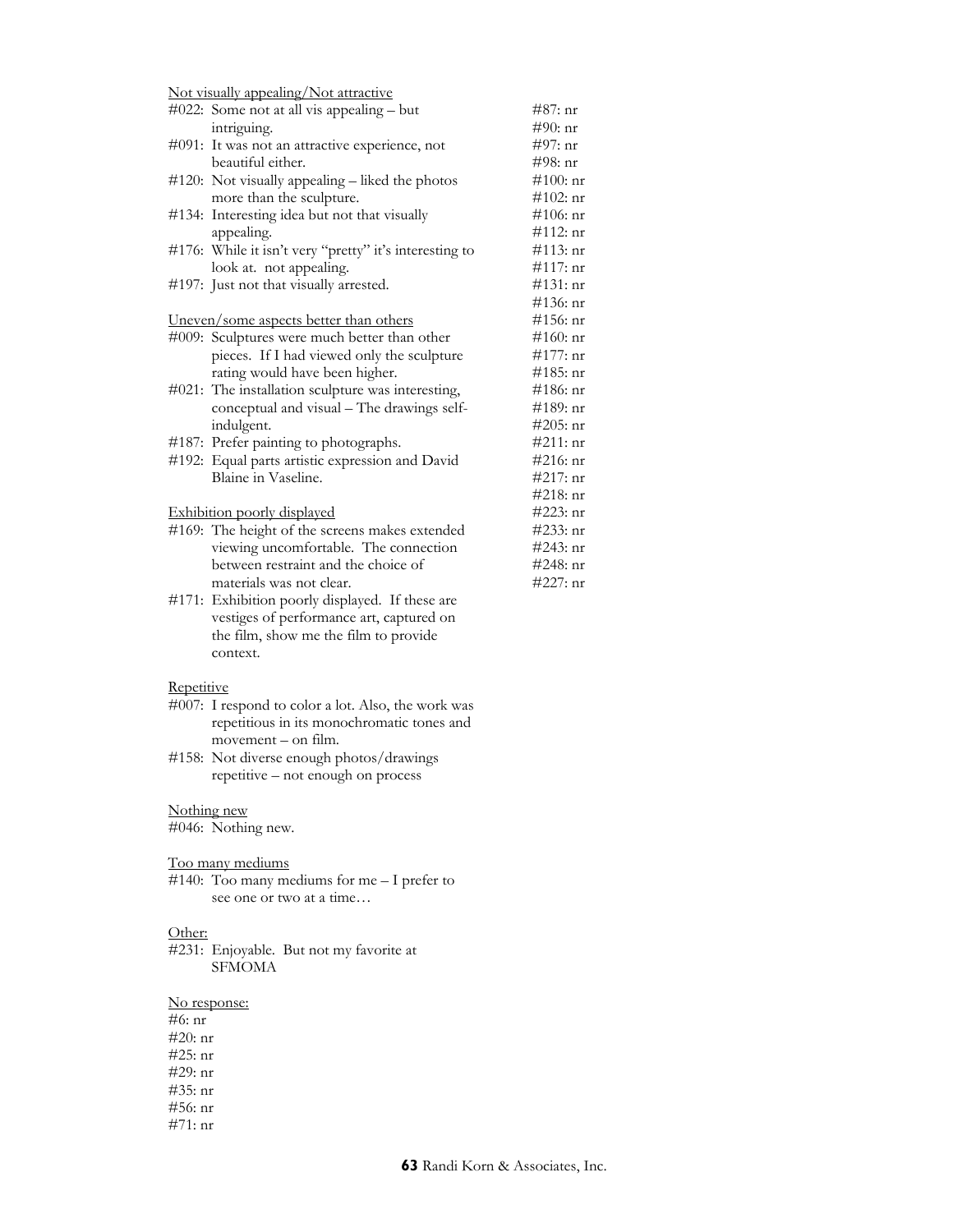#### **Tell a Friend about Barney Exhibition**

Unique, unusual, weird, strange #007: Nor for the squeamish. #011: Disturbing #023: Strange #040: Bizarre #044: Quite unconventional #045: It was very odd #048: Unique assemblage of modern art viewed by one man #049: Out of the box #051: Disturbing/different #052: It's very different #054: Dark #072: Strange way of performing; #073: Unusual #077: Calming and eerie simultaneously. #079: Unusual #090: Strange #099: That its definitely unique #101: Early stops stranger #103: Cool, weird #109: It was unique and somewhat disturbing #112: Different #115: Weird #116: Crazy #122: Bizarre #124: Unique perspective of technique #126: Very different #154: Unusual #157: Strange #160: Strange #164: Different, unique concept #165: Very unusual, large in scale #166: Very unusual. #167: Unique #168: It was very unusual but different #169: It is very unusual #172: That it was strange #173: Unique #186: Unique experience that you can't see anywhere else #202: It was weird #203: Weird #204: It was rather odd #209: Strange #217: Bizarre #219: Visually strange #220: I would tell them it's a unique idea #223: Strange and conceptual #227: It was like walking through unfinished set pieces for a nine inch nails video #246: Strange #248: It was weird. Interesting #004: It was interesting #005: Interesting

#008: Interesting

#011: Interesting #013: Interesting but not ESSENTIAL. #017: Interesting #020: Interesting #023: Interesting #027: Interesting #029: Very interesting. All the pieces seem to go together. #040: Interesting #045: Interesting #051: Interesting #056: Interesting, #058: It and his art very interesting #059: Interesting #066: It was interesting. #076: I liked it #077: Interesting #079: Interesting #080: Interesting to see if a member gets you in #082: Good stuff #089: Interesting #092: Very interesting #108: Very interesting #112: Interesting #124: Interesting #139: It's interesting #151: Interesting! #153: Interesting #157: Interesting #160 Interesting #164: Interesting #167: Interesting #184: Very interesting #190: Interesting #199: Interesting #200: I find it interesting #203: Interesting #204 Interesting #215: Interesting #219: Very interesting #224: Interesting #233: Interesting #234: Interesting #252: It's interesting

Thought-provoking, stimulating, challenging, intense

- #001: Amazing
- #006: Thought provoking; spiritual; arresting images
- #012: It made me cry inside because it was so amazing
- #015: Eye-opening, intense
- #023 Very stimulating
- #024: Good for an intense emotional charge wait until you can handle it.
- #027: Challenging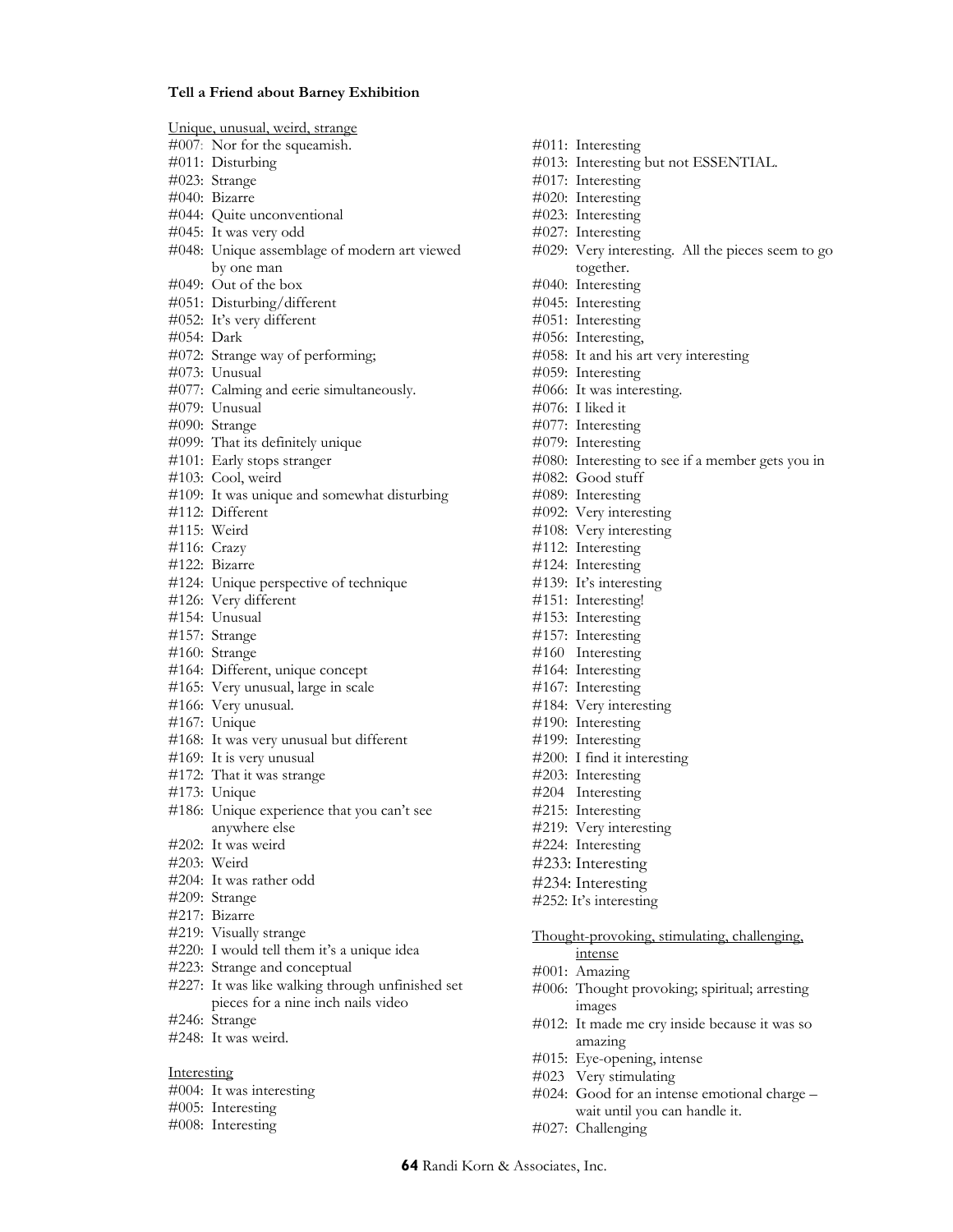- #034: Extraordinary
- #036: Very abstract, challenging exhibits
- #037: Overpowering
- #038: Amazing
- #056: Stimulating
- #065: Fascinating –
- #066: Visually moving
- #069: It's pretty revolutionary/essential
- #075: Wild,
- #077: Visually stimulating
- #081: Fantastic even when it is an intro to Barney
- #083: Fascinating
- #088: Fascinating holistic white
- #089: Kind of wild
- #094: I would tell them to find inspiration in his work
- #095: Amazing, liberating, conceptual art
- #108: challenging,
- #119: Engaging and thought provoking
- #132: Very stimulating
- #135: Amazing energy
- #141: Thought provoking.
- #147: Challenges visual comfort
- #149: The stimulating ideas about human and the environment visual effect
- #154: Intriguing, dramatic, random
- #169: A stimulating exhibit
- #182: Directing exciting
- #184: Innovative
- #190: Challenging
- #205: Pieces of the exhibit are very engaging.
- #206: A provocative and challenging artist work,
- #219: Thought provoking
- #224: Intense, Mentally stimulating.
- #247: Thought provoking, provocative
- #250: Exciting in terms of continuation of an artists oeuvre
- #253: Stimulating

Worth seeing

- #005: Worthwhile
- #008: Worth seeing
- #014: Worth seeing in terms of environmental experience.
- #018: I will urge them to go
- #022: Recommend
- #025: It's worth seeing,
- #033: That it was cool defiantly worth seeing getting another perspective.
- #050: Try it
- #057: Worthwhile seeing it
- #058: Its worth seeing
- #065: Go see it!
- #067: Just go!
- #068: Go, go, go
- $\#070$ : It is a must
- #075: Check it out before it goes
- #092: You should see it
- #099: Worth a look
- #118: Go see it
- #121: It certainly is worth while #123: A must see, #134: Worth seeing, but possibly over rated #137: Grand exhibition #146: It was a good exhibit #155: I would really recommend it #156: Impressive #161: To see it and that it was one of the more accessible Barney shows I've seen #168: Worth the trip #169: Well worth seeing #173: Worth seeing #176: It was worth seeing #192: It met most of my expectations #195: Worth seeing #200: I would recommend that they come #207: An amazing show and #215: See it #224 Worth your time. #236: Not to miss it
	- #239: I actually brought my beginning drawing students
	- #245: Come visit
	- #253: Worth seeing

#### Be sure to see film, use interpretive offerings

- #004: If you know about his work and are already knowledgeable.
- #022: To look at first w/o any info/help, then read and re-look. Interesting [to] compare/contrast opinions.
- #028: Learn about it before expecting to understand it
- #039: It helped me understand some of the concepts in his work that I wasn't aware of before seeing the exhibit and using the supplementary learning materials.
- #047: Hard to understand. Read up on it before seeing it.
- #055: To prepare and do some research before going to the exhibition
- #057: Shows how the artist works and why
- #060: Watch the film before visiting the exhibit
- #060: Use the cell phone tour!
- $\#064$ : Use the cell phone tour v. informative
- #075: Get the audios to understand it better
- #078: Do the free cell phone tour it gives good context and you get to hear from the artist
- #085: Use the cell phone tour and the floor learning lounge for overview
- #086: See the film first the cell tour keeps referring to it which makes me think that is the first step that I missed
- #089: Definitely do it w/one of the tours
- #103: Bring your cell phone
- #117: Info provided not enough
- #125: See the film, use audio or cell phone tour
- #137: Needs pre-tour info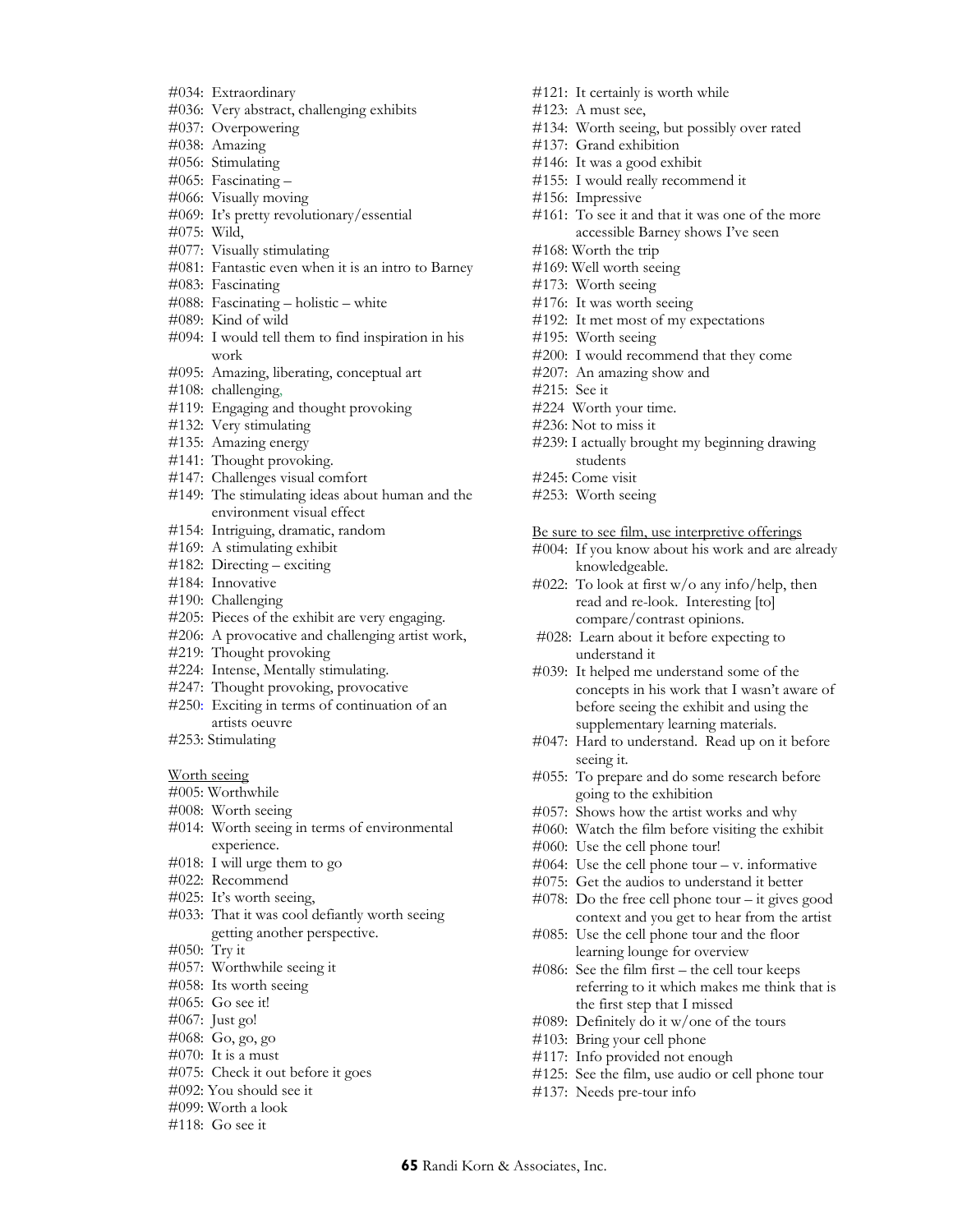- #138: You should use the audio guided tour otherwise you'll be doing a lot of head scratching
- #143: Maybe go see the movie first
- #152: See the restraint drawing and the 4fl. Video  $-$  spend no more  $\frac{1}{2}$  hr.
- #170: Make sure you arrive early enough to see the film
- #177: Take extra time to take the tour or podcast
- #180: Read ahead of time for interpretation tour as well
- #193: The more you ask the more you enjoy
- #197: Use the podcast
- #201: Be sure to time your visit to see the film! I wish I had.
- #207: A great experience to learn more about the artist
- #221: That you need to take a guide tour
- #225: Use the audio tour
- #245: Use an audio tour
- #251: They should see the film first
- #252: definitely take advantage of the audio tour.

Not worthwhile, don't bother to see it

- #003: Not worth the trip, but if you're there, check it out.
- #009: Spent more time on SFMOMA on permanent collection. This show will be a disappointment and cause even more people to be turned off to contemporary art.
- #010: Good Luck
- #016: Don't bother unless this type of media art is appealing
- #019: Don't bother seeing it
- #032: Don't go!
- #035: Don't bother
- #042: Don't go
- #043: Not much
- #061: Not worth the trip
- #063: Not worth it
- #091: I would not particularly recommend it
- #107: Don't waste your time
- #109: I personally did not enjoy it
- #120: Not too appealing I enjoyed parts of museum more
- #127: Did not work for me
- #130: It is not that good
- #133: Forget about the Barney exhibit, see everything else
- #140: That I would not recommend it
- #145: Waste of brain cells
- #171: It is an acquired taste at best
- #178: Don't bother
- #179: That it's good for the loony people who like things that look like garbage on a polished wood floor
- #183: Will forget about it as soon as I leave the museum so, N/A
- #196: Didn't connect, cerebral at points
- #211: little value to me personally
- #216: It missed me not my kind of thing #229: Skip it
- #241: Don't bother to waste your time
- #242: It did not evoke my imagination
- #243: Don't waste your time
- #244: Probably not worth going to see

Description of exhibition's media, ideas, content

- #025: interesting video footage and media uses
- #015: mixture of media
- #026: Abstract/conceptual about physical process of construction as much as "outcome"; produced use borders of the accident and the purposeful.
- #098: Very jelly
- #108: Awareness of the whaling ships
- #114: He made the Cremaster cycle and Bjork is in it
- #123: incredible multi-media experience
- #162: Serial/ mythological/ historical video/ installation. Large scale works to be reflected
- #175: Good/ ok if you like conceptual art
- #187: Japanese shipping photography
- #188: Whale spines Vaseline
- #205: He tells stories of his life in multiple ways
- #208: It was a big multi-media exhibit
- #212: Interesting forms; materials; development of concepts combination of film, sculpture, drawing, etc.
- #234: never seen such a large installation of sculpture / video
- #248: But he has pics of Bjork
- #249: Bleh? Mmmm Vaseline! Bjork rocks!

## About the artist: great, brilliant, self-indulgent

- #076: and his works are great in my opinion
- #093: he would make a great set designer
- #099: a true artist of our time
- #147: artist is self indulgent
- #148: That he is sort of Warhol of his day alternately brilliant and self important
- #163: Hey he is married to Bjork
- #182: great man …
- #209: egotistic
- #211: Self indulgent art
- #213: Ex. Yale football player
- #228: He sure is an artist who researches and has meaning behind his work
- #230: Fucking brilliant, I loved it, Barney is a genius

Comprehensive, large , impressive, installation

- #076: well presented
- #093: It's a complete body of work –
- #104: Having seen all of the Cremaster series, it helps putting together the output of the artist
- #105: Well curate, complete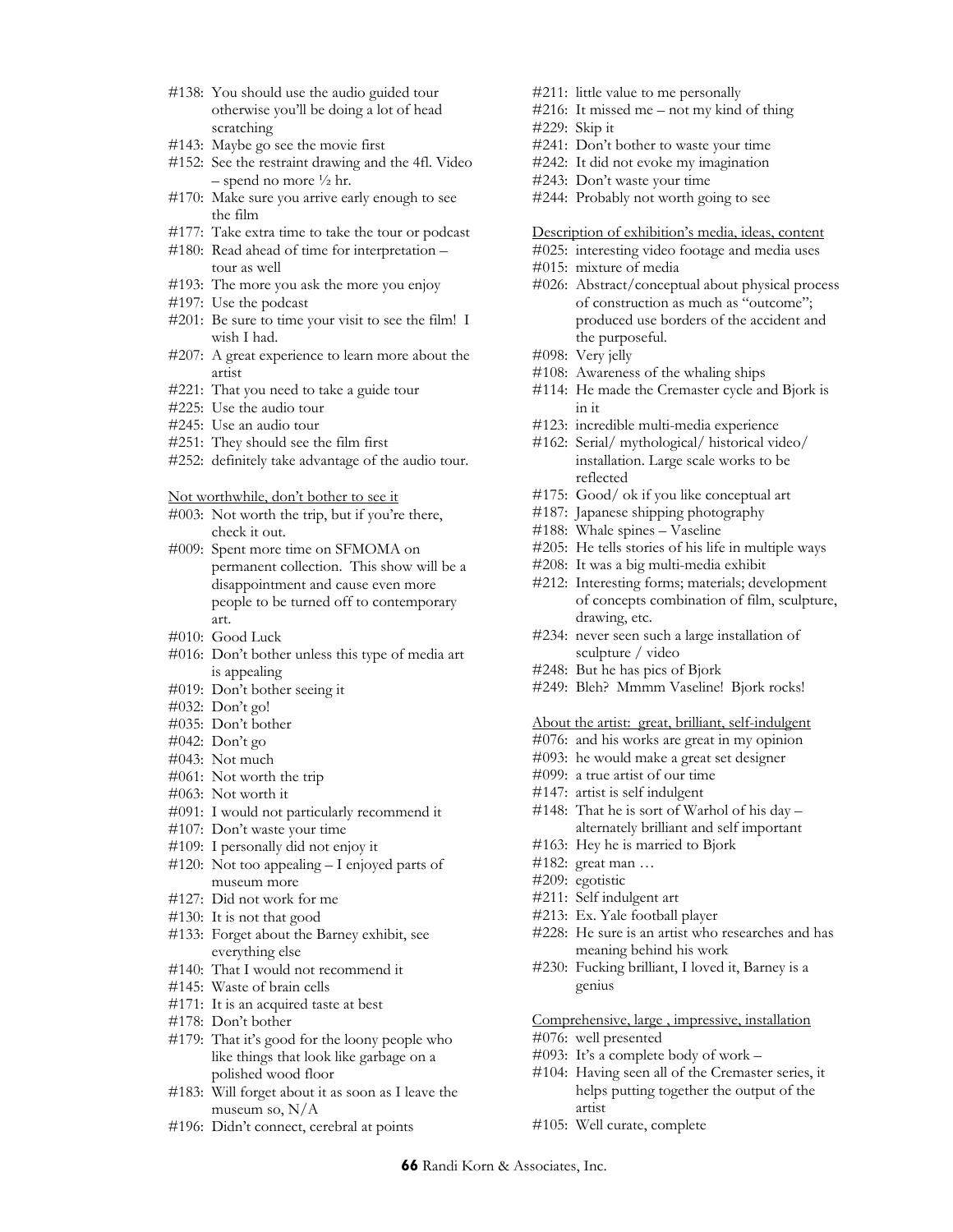- #132: impressive installation good material use
- #139: lengthy
- #165: large in scale
- #174: The show is well done
- #191: Comprehensive overview of 'drawing restraint' and excellent introduction to film #206: well-presented
- #250: Large scale
- #253: very well rendered

#### See for yourself, judge for yourself

- #007: Not for everyone!
- #021: OK, but don't go unless you really want to
- #030: Go see and judged yourself
- #071: Check it out for yourself
- #074: It would depend on what that person would get from. He has an interesting style that could appeal to a lot of people.
- #141: Of course, it's not something that everyone will like
- #142: But see for yourself
- #144: If you see it let me know what you think
- #174: Only a way to know  $=$  to see and judge for yourself
- #195: Tell what you thought when you're done
- #214: Don't believe what you hear. See it for yourself. Especially if you know Japan #226: It may appeal to you
- #232: Have to see it for yourself experimental exhibit hard to just describe
- #244: Check out web site and decide for yourself

#### Confusing

- #011: confusing #031: That I probably don't understand it
- properly
- #054: Dark and fairly cryptic
- #072: may be missing the "concept"
- #101: Seemingly haphazard
- #159: Confusing,
- #176 I'm glad I did but I'm not sure I "get" or if anyone is even capable of doing so
- #209: impenetrable

#### Takes time, effort to appreciate

- #002: Be in a slow contemplative mood
- #084: Take time to think about what Barney is REALLY saying in his art
- #087: Give yourself 4 hrs
- #142: For most people the amount of work necessary to enjoy might exceed enjoyment.
- #153: A bit inaccessible for the lazy
- #245: Spend a lot of time
- #198: Take some time

#### Fun

#027: fun

#### #116: Its funny

Is it art?  $\#049:$ – art? #166. It is art? Other: #046: Nothing new, unusual. #066: I wished it could have been more interactive (i.e. I could have touched the larger pieces) #136: Not sure #141: I thought it was beautiful #158: Repetitive No response #053 #062 #096 #097 #100 #102 #106 #110 #111 #113 #128 #129 #131 #150 #181 #185

#189 #194 #210 #218 #222 #231 #235 #237 #238 #240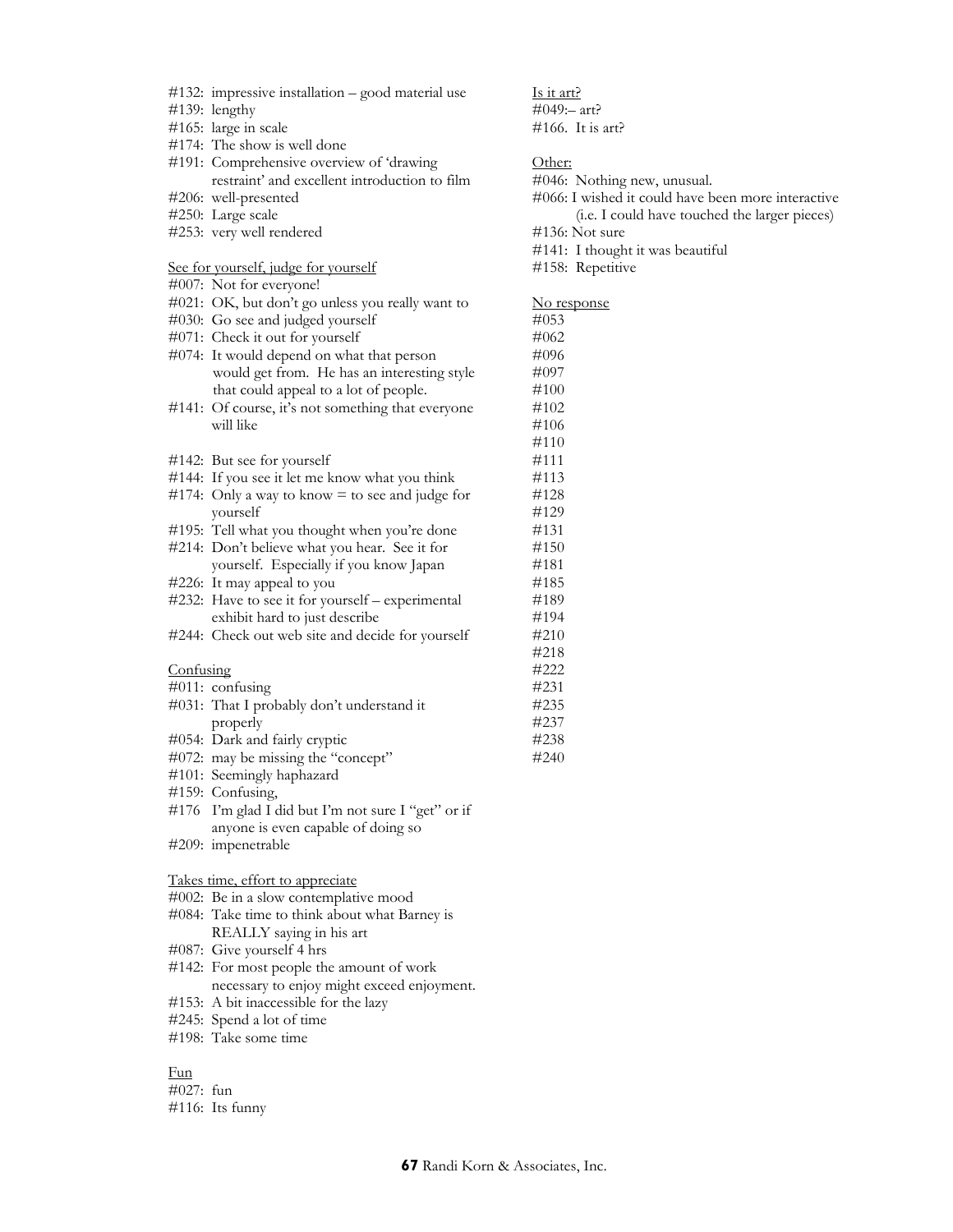## **Ideas, Images and Messages Taken Away**

| #001<br>#102<br>#003<br>$\#005$<br>#014<br>#020<br>#025 | #238<br>#243<br>#247<br>#251<br>#252<br>Idea of restraint in creativity, Barney's process<br>#022: Challenge, Move. |
|---------------------------------------------------------|---------------------------------------------------------------------------------------------------------------------|
|                                                         |                                                                                                                     |
|                                                         |                                                                                                                     |
|                                                         |                                                                                                                     |
|                                                         |                                                                                                                     |
|                                                         |                                                                                                                     |
|                                                         |                                                                                                                     |
|                                                         |                                                                                                                     |
| #029                                                    |                                                                                                                     |
| #033                                                    | #037: Conceptual acrobatic                                                                                          |
| $\#038$                                                 | #054: Drawing w/ physical limitation is                                                                             |
| #041                                                    | interesting.                                                                                                        |
| #044                                                    | #058: Restraint, strength and release make                                                                          |
| #047                                                    | compelling art                                                                                                      |
| #053                                                    |                                                                                                                     |
| #056                                                    | #059: Restraint caused creative growth<br>$\#064$ : athletic restraint = creativity                                 |
| #082                                                    |                                                                                                                     |
| #087                                                    | #067: That pushing though resistance keeps us                                                                       |
|                                                         | growing and fully alive                                                                                             |
| #089                                                    | #068: Body limits, but also provides the material                                                                   |
| #096                                                    | for creation                                                                                                        |
| #097                                                    | #070: Complexity                                                                                                    |
| #100                                                    | $\#071$ : restraint                                                                                                 |
| #102                                                    | #083: How restraint can assist growth on many                                                                       |
| #106                                                    | levels                                                                                                              |
| #110                                                    | #088: Energy – process- tangible custom energy                                                                      |
| #111                                                    | and resistance                                                                                                      |
| #112                                                    | #094: I learned from him that art can be made of                                                                    |
| #113                                                    | a different agent of human behavior.                                                                                |
| #120                                                    | "struggle produces art"                                                                                             |
| #128                                                    | #095: Freedom of space. Nature versus man                                                                           |
| #129                                                    | made.                                                                                                               |
| #131                                                    | #098: The role of the body in creative process                                                                      |
| #134                                                    | and the need of restraints to fully expand                                                                          |
| #140                                                    | that process.                                                                                                       |
| #150                                                    | #101: Restraint is necessary for                                                                                    |
| #154                                                    | creativity/production                                                                                               |
| #155                                                    | #103: The idea of restraint in creativity                                                                           |
| #156                                                    | #105: Physically of body, use of restraints,                                                                        |
| #157                                                    | #121: The process of making art can be the art                                                                      |
| #173                                                    | #123: The concept of restraint is inspiration                                                                       |
| #181                                                    | #124: Athletic and artwork                                                                                          |
| #185                                                    | #139: Art can be viewed in terms of how it was                                                                      |
| #189                                                    | created as well as the end product, i.e. his                                                                        |
| #193                                                    | physical restraint during creation                                                                                  |
| #194                                                    | #147: How willing am I to challenge myself to                                                                       |
| #197                                                    | express myself – an on going question                                                                               |
| #200                                                    | #152: Creating art under physical restraint is                                                                      |
| #209                                                    | interesting concept                                                                                                 |
| #210                                                    | #153: The image of him composing a piece on                                                                         |
| #211                                                    | the trampoline                                                                                                      |
| #213                                                    | #168: Athletic                                                                                                      |
| #215                                                    | #172: Restraints are necessary. Component of                                                                        |
| #224                                                    | worthwhile change                                                                                                   |
| #226                                                    | #184: I like the wall-falling-down piece                                                                            |
| #231                                                    | #195: Never thought of the human body as such                                                                       |
| #233                                                    | an integral tool to art                                                                                             |
| #235                                                    | #196: Interested in restraint having a bearing on                                                                   |
| #237                                                    | process                                                                                                             |

**68** Randi Korn & Associates, Inc.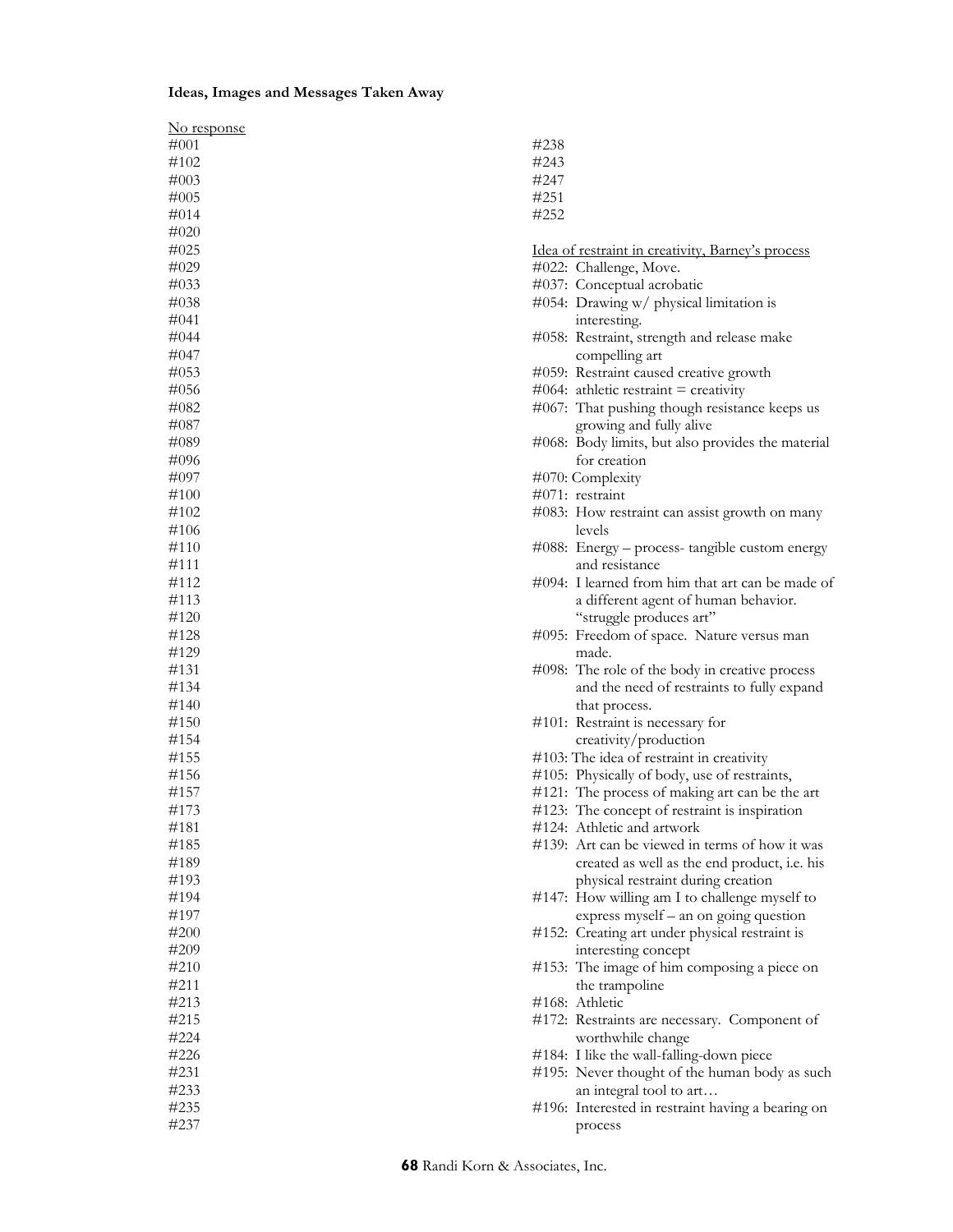- #198: Process as art
- #199: It takes effort to appreciate work and art
- #201: of course restraint and effort
- #203: Restraint
- #205: constrictions of culture and society #206: A new appreciation for his concept of
- restraint and so for his work overall
- #207: Power of restraint in generating creativity
- #221: The connection between art and sports
- #222: It's possible to mix athleticism and art
- #223: Restraint in art
- #228: Creativity/ art can come from difficulties we face
- #230: The resistance is a medium. That significant actions require the ability that is only gained through exertions against significant oppositions
- #234: Artist vs. athlete
- Interesting use of materials, textures, and techniques
- #004: Many more uses to petroleum! (materials/techniques)
- #009: Enjoyed the textual qualities of sculpture. Would have like more info on techniques. Reminded me of similar experiences at the Whitney
- #010: Barney Loves Gunk, white wax etc
- #015: New understanding of texture and audio/visual mixture
- #017: Texture and style
- #036: White plastics,
- #055: Fascinating use of materials
- #057: I liked the media he used and subject matter
- #061: Petroleum jelly = fun!
- #066: Explore petroleum jelly more.
- #069: The sculpture makes the film far more meaningful
- #078: raw materials shaped by humans
- #090: Purity in the whites used.
- #109: I thought the Ambergris sculpture was fascinating and thought provoking
- #119: Human form and plastic
- #137: Use of white self lubricated plastic and grand exhibition
- #162: Artifacts preserved in plastics.
- #164: Petroleum jelly crease unique art
- #167: Lubrication rigidity
- #169: The use of unusual materials under unusual circumstances was interesting
- #175: Lucite tastes/ some interesting visuals
- #176: I'd like to try something sculptural with petroleum jelly, just to see what its like and will probably see "drawing restraint 9"
- #183: White foam
- #190: White goo
- #201: Something about an unbounded relationship between materials
- #208: The use of plastic in art
- #216: Melted mess
- #218: The white jelly
- #225: Whaling ship vaseline
- #241: The white plastic on the floor will hurt your skin if you bump into it
- #248: The Vaseline thing
- Nothing, no meaning, negative comment
- #019: none
- #043: None
- #050: Nothing
- #060: none
- #062: None, I enjoyed the permanent collection
- #063: None
- #080: Boredom
- #091: none
- #104: That I still [can't read writing] Barney in a meaningful perspective
- #107: none
- #115: Trying to put something across but don't know what
- #127: none
- #130: Just waste of time
- #133: Did not talk to me at all/ not meaningful
- #144: None I left everything where it was
- #165: Not sure
- #171: None
- #179: not much
- #180: Not much
- #202: N/A
- #253: It seems very complex didn't really "get it"
- #031: I felt cheated it's not art to me!
- #032: Art can be rubbish!
- #035: Waste of plastic
- #037: Someone with a lot of time money on their hands.
- #039: I understand the "restraint" concept but I don't think that "restrained" drawings support the idea as they are pretty much crap. I think Barney's more beautiful imagery comes from a far less physically restrained working environment.
- #042: The definition of art should be broad but there are times, such as this, then its hard to label something as art!
- #073: Get a grant go to another country do whatever
- #093: It's cool how he doesn't do any of the sculpture/film/photography video himself – the drawing itself is pathetic.
- #142: My own ambivalence toward "modern" art
- #145: I could be an artist in a famous museum!
- #166: Very large and expensive. Who financed and why?
- #179: Americans have some pretty funny ideas about art
- #242: Plastic is a great way to use empty space. When in doubt dump plastic on the floor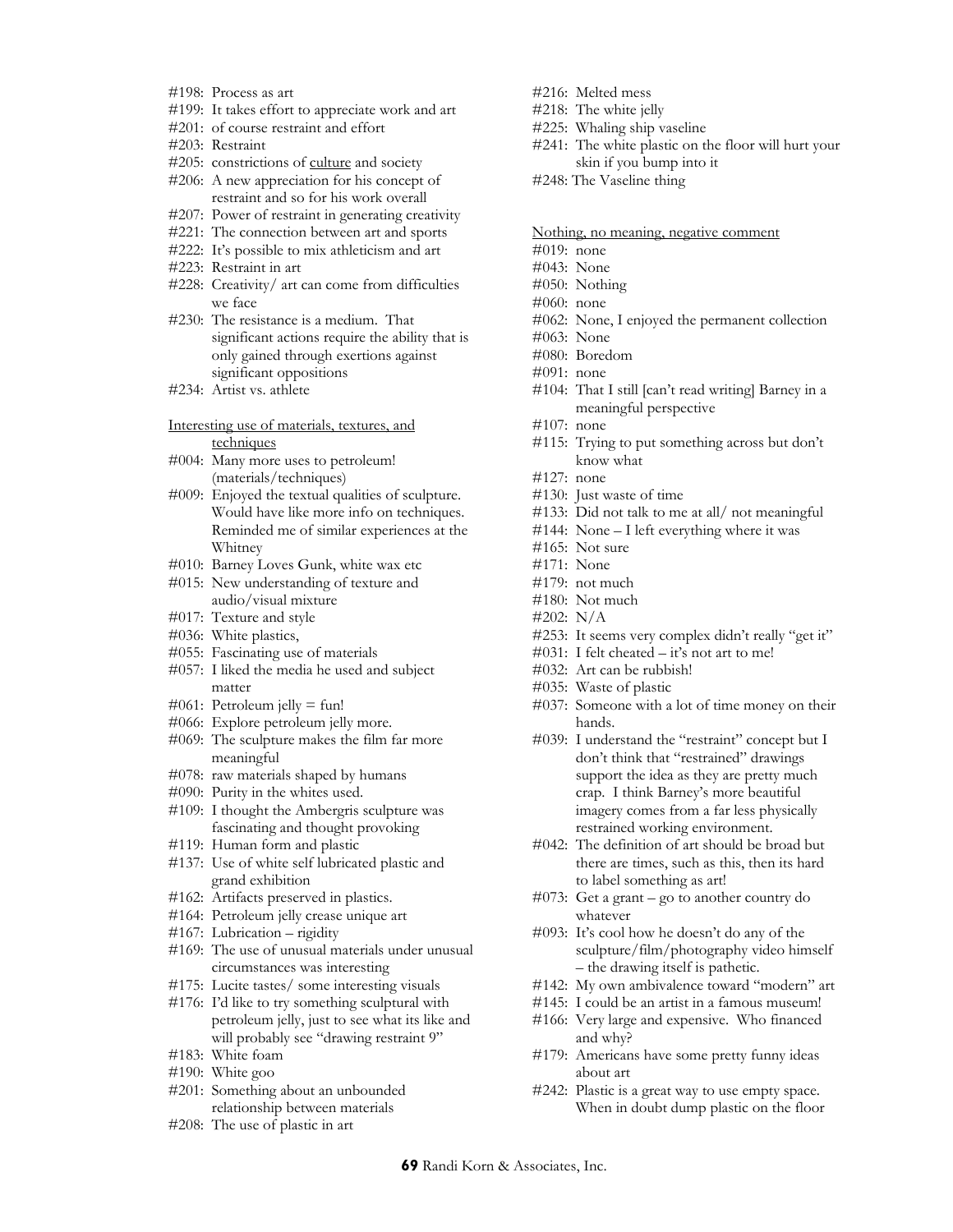- Japan, whaling industry, marine, ritual, culture, history, myth
- #012: The whaling industry.
- #016: I did like the ice flow experience
- #018: Cold world, full of dangers on the inside and outside, yet beautiful and seductive. One feels overwhelmed, provoked. Yet pinned to be part of it.
- #021: Whaling and Japan are problematic (plus Iceland!) western take on Asian culture
- #023: Fishing
- #036: whaling
- #037: Ice melts –marine ways –
- #076: Whaling in its unnoticed beauty, ritual
- #077: Divinity of ritual, art of whaling,
- #078: Whaling industry, oceans
- #085: The (?) implications of fossil fuels/resources interesting timing as popular culture is beginning to embrace the concept of global warming and (?) (?) (?) and facts (specifically "(?) truth") (whale oil & petroleum?)
- #099: Tradition, blubber, myths and stories
- #105: tea ceremony
- #117: empty spaces, cold
- #118: Marine free flowing concepts science/art
- #149: far kimono, pearls… colors
- #160: Many from video feeling of the sea
- #161: mythology, history
- #163: Pearls in the mouth can't wait to go diving
- #168: nautical themes
- #187: Whale spines
- #188: Whale spines, pearl diver
- #191: Connection between whale oil and petroleum
- #201: cultures/ historical periods interrelativeness
- #250: Not too orientalists (?), as was my fear, love the Mac Arthur pieces

Barney's art is radical, new art forms, different

- #008: Fusions of radically different components/cultures, sterile, schizophrenic, different
- #026: My world becomes just a little bit bigger. People are achieving and reaching for

things I never imagined  $=$  a very good thing

- #027: Interesting multimedia, stimulating, provocative
- #034: New ways of expression and art are developing.
- #036: experimental exhibit
- #040: Must be open-minded
- #045: Art doesn't fall into certain categories; anything can be art
- #046: Now.
- #122: That there are MANY different kinds of people on this universe!
- #135: Massive expression, exploding creation, MUST "do art"
- #148: Lots of truly amazing and original images and a new artistic language. Perhaps not fully distilled but this is very exciting. Glorious and sexy!!
- #178: Focus on seeing in new ways
- #182: To press on in my art (author) to explore, reach further, experience
- #186: The way he made art was different from any other technique used
- #192: Items recast in new materials; an aging artist trying to find relevance

#### Moods, emotions, strange, weird

- #011: Dark, loneliness
- #024: Fear.
- #028: Confusion
- #013: Weird forms, stills
- #030: Strange. Un-clean.
- #077: Art of whaling, killing, can come emotions unbeknownst to men
- #086: The videos and plastic cast pieces confusing.
- #170: Some of what I saw looked too painful to be enjoyable
- #217: Weirdness
- #229: Strange; disorganized annoying
- #244: Beware Barney
- #246: How do people think like that?
- #248: Just weird

#### Not sure, can't say yet, not enough space to answer the question

- #051: I'm unsure! Maybe it will "sink in" later on; in my dreams!?
- #052: Give me some time to let it all sink in
- #065: Too many too late
- #132: Not sure yet
- #136: Not sure
- #141: Barney's art should speak for itself in this capacity unless you want to give me a lot more space to write and you don't
- #161: This space is not large enough, but in a nutshell the power of alternate realities
- #214: I cant form thoughts from them yet but a powerful experience w/ many strong images and ideas at many levels
- #239: Too many too little time and space sorry I can't synthesized right now
- #249: Don't know yet

#### Beautiful images, photographs, other positive comment

#018: Cold world, full of dangers on the inside and outside, yet beautiful and seductive. One feels overwhelmed, provoked. Yet pinned to be part of it.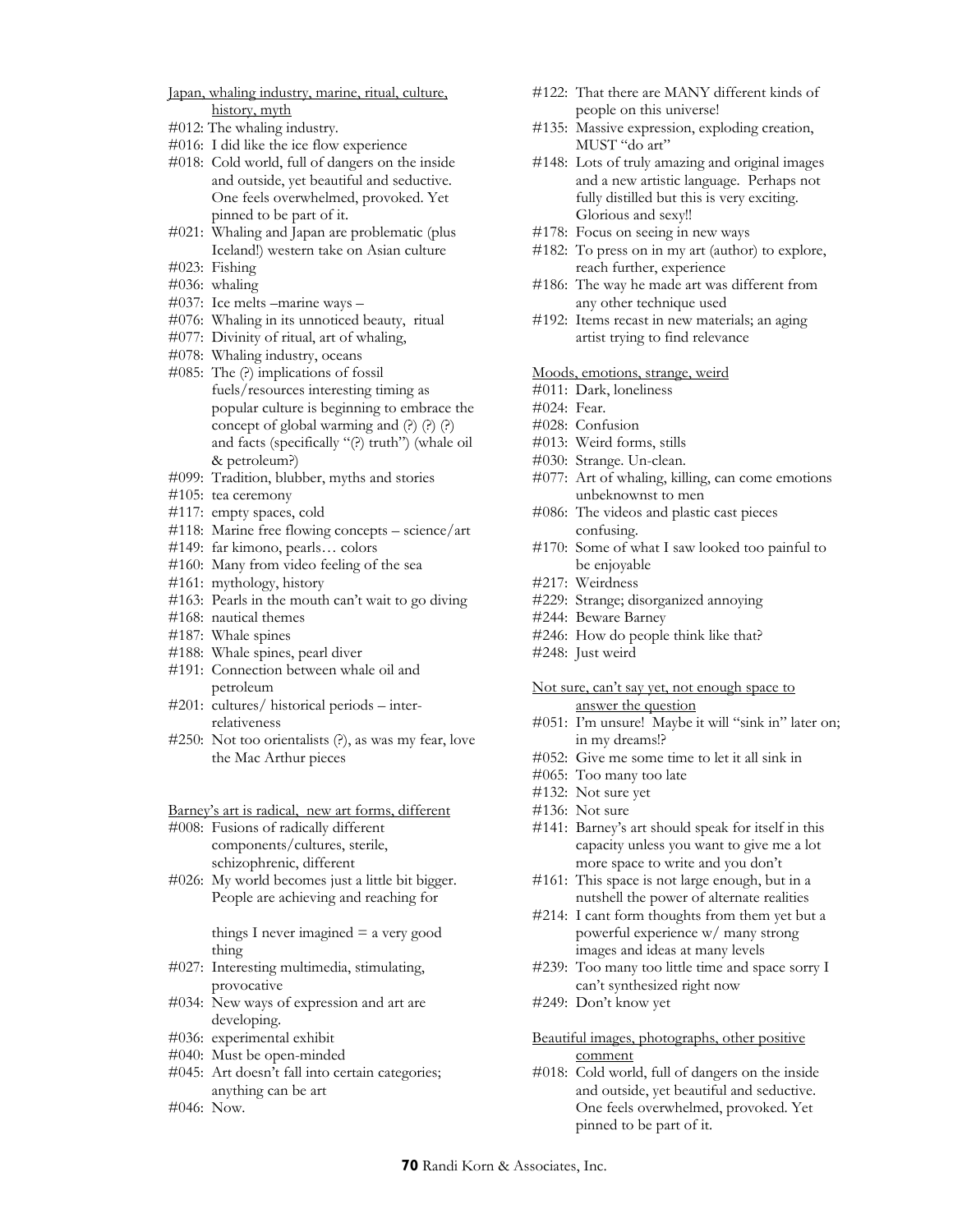- #086: The images (photos and drawings) were gorgeous
- #074: Enjoyed the photography
- #048: Like the photographic portion and drawing restraint films
- #174: Aesthetic!!!
- #079: Everything
- #092: wow

`

- #108: want to learn more about artist
- #232: Mirrored my internal process
- #236: As with all art, enhanced perception of life
- Change, transformation
- #036: concepts of change
- #084: The cycles of existence of creation and disintegration
- #072: What you can do by transforming experiences in different and techniques etc.
- #117: Transformation, melting materials,
- #158: Re-generation/ decay
- #161: Morphing/
- #212: Construction/destruction part of positive process
- #205: Integration of Nature and humans

### Images of satyrs, disturbing

- #023: sheep
- #054: I feel viscerally repelled by the wrestling satyrs.
- #075: Wrestlers are a bit twisted
- #090: The goat / man video is disturbing
- #151: The video of the two unicorns ? will certainly stay in my mind
- #220: The battling satyrs
- #227: That bunch video was disturbing. I might not sleep well tonight. Damn you, Barney!
- #240: The satyr chasing its tail!

#### Visceral, sexual, erotic, mutilation

- #007: Struggle, orgasmic, raw
- #008: erotic
- #023: self-mutilation
- #158: digestion/ excretion/ penetration/ fornication/ exculpation
- #204: Different view on biology and human anatomy
- #219: a lot of ideas about using biological themes/ interlacing them as art work
- #099: sexual

#### Biographical comment about Barney

- #081: Combo of a football player and a true artist
- #093: Yay Yale
- #125: Barney and Bjork are an amazing pair
- #138: He loves what he does and has a very large studio
- #143: That he was very concerned about the perfection of his work and to that degree the show was a success
- #146: He is married to Bjork!!

## Other:

- #245: It's interesting to observe peoples various reactions especially children who seem to accept the images as normal not shocking #049: Fluent
- 
- #126: Scheiss [?] is nice #116: Funny pictures
- Bjork
- #012: Bjork w/ sea urchins in her hair.
- #114: I like Bjork
- #168: Bjork
- #159: The woman kneeling by the water and rocks from the video

#### Field symbol

- #105: linkage to Cremaster iconography
- #191: greater understanding of the field symbol
- #219: Symbolism